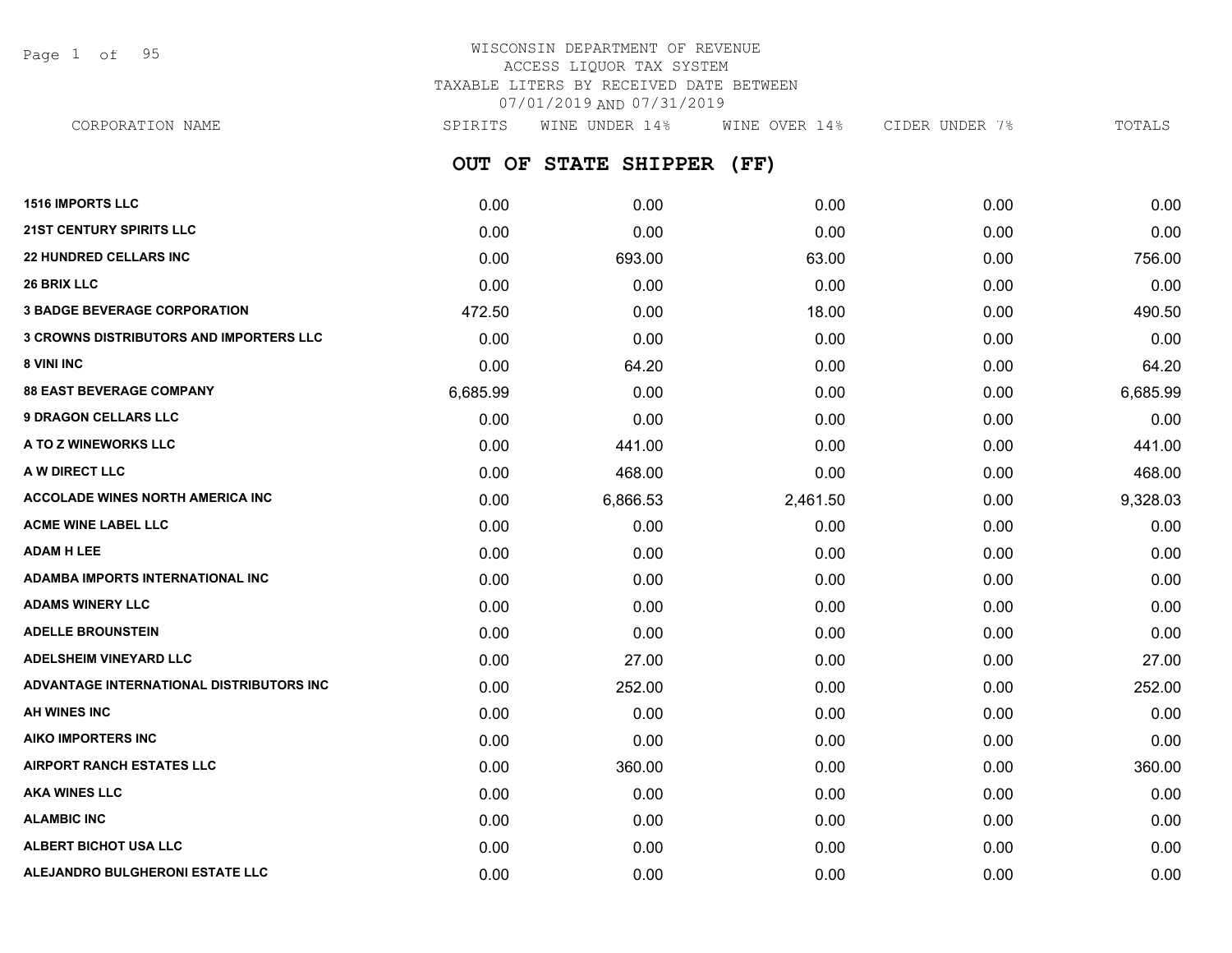| CORPORATION NAME                       | SPIRITS  | WINE UNDER 14% | WINE OVER 14% | CIDER UNDER 7% | TOTALS    |
|----------------------------------------|----------|----------------|---------------|----------------|-----------|
| ALEXANDRIA NICOLE CELLARS LLC          | 0.00     | 0.00           | 0.00          | 0.00           | 0.00      |
| ALL BRAZILIAN IMPORT & EXPORT INC      | 0.00     | 0.00           | 0.00          | 0.00           | 0.00      |
| <b>ALLIED IMPORTERS USA LTD</b>        | 0.00     | 315.00         | 0.00          | 0.00           | 315.00    |
| <b>ALLORO VINEYARD INC</b>             | 0.00     | 0.00           | 0.00          | 0.00           | 0.00      |
| <b>ALLTECH'S BEVERAGE DIVISION LLC</b> | 72.00    | 0.00           | 0.00          | 0.00           | 72.00     |
| <b>ALPHA &amp; OMEGA WINERY LLC</b>    | 0.00     | 0.00           | 27.00         | 0.00           | 27.00     |
| <b>ALPHA MARKETING NETWORK INC</b>     | 0.00     | 0.00           | 0.00          | 0.00           | 0.00      |
| <b>ALTAMAR BRANDS LLC</b>              | 45.00    | 0.00           | 0.00          | 0.00           | 45.00     |
| <b>ALTAMURA WINERY INC</b>             | 0.00     | 0.00           | 0.00          | 0.00           | 0.00      |
| <b>AMAVI CELLARS LLC</b>               | 0.00     | 0.00           | 0.00          | 0.00           | 0.00      |
| <b>AMBRABEV LLC</b>                    | 0.00     | 0.00           | 0.00          | 0.00           | 0.00      |
| <b>AMERICAN BEVERAGE CORP</b>          | 0.00     | 78,269.28      | 0.00          | 0.00           | 78,269.28 |
| <b>AMERICAN ESTATES WINES INC</b>      | 0.00     | 504.00         | 0.00          | 0.00           | 504.00    |
| AMERICAN NORTHWEST DISTRIBUTORS INC    | 0.00     | 36.00          | 0.00          | 0.00           | 36.00     |
| AMERICAN VINTAGE BEVERAGE INC.         | 1,890.00 | 0.00           | 0.00          | 0.00           | 1,890.00  |
| <b>AMERICAN VINTNERS LLC</b>           | 0.00     | 1,044.00       | 760.50        | 0.00           | 1,804.50  |
| <b>AMERICAN WINE TRADE INC</b>         | 0.00     | 63.00          | 0.00          | 0.00           | 63.00     |
| <b>AMICUS CELLARS LLC</b>              | 0.00     | 0.00           | 0.00          | 0.00           | 0.00      |
| <b>AMIR PEAY</b>                       | 0.00     | 0.00           | 0.00          | 0.00           | 0.00      |
| AMRUSS, INC.                           | 0.00     | 0.00           | 0.00          | 0.00           | 0.00      |
| <b>AMUSE BOUCHE LLC</b>                | 0.00     | 0.00           | 0.00          | 0.00           | 0.00      |
| ANCHOR DISTILLING COMPANY LLC          | 0.00     | 0.00           | 0.00          | 0.00           | 0.00      |
| <b>ANCIEN WINES INC</b>                | 0.00     | 0.00           | 0.00          | 0.00           | 0.00      |
| <b>ANCIENT PEAK INC</b>                | 0.00     | 0.00           | 0.00          | 0.00           | 0.00      |
| ANDERSONS CONN VALLEY WINERY INC       | 0.00     | 0.00           | 0.00          | 0.00           | 0.00      |
| <b>ANDIS WINES LLC</b>                 | 0.00     | 0.00           | 0.00          | 0.00           | 0.00      |
| <b>ANDREW FOX</b>                      | 0.00     | 0.00           | 0.00          | 0.00           | 0.00      |
| <b>ANDREW T BECKSTOFFER</b>            | 0.00     | 0.00           | 0.00          | 0.00           | 0.00      |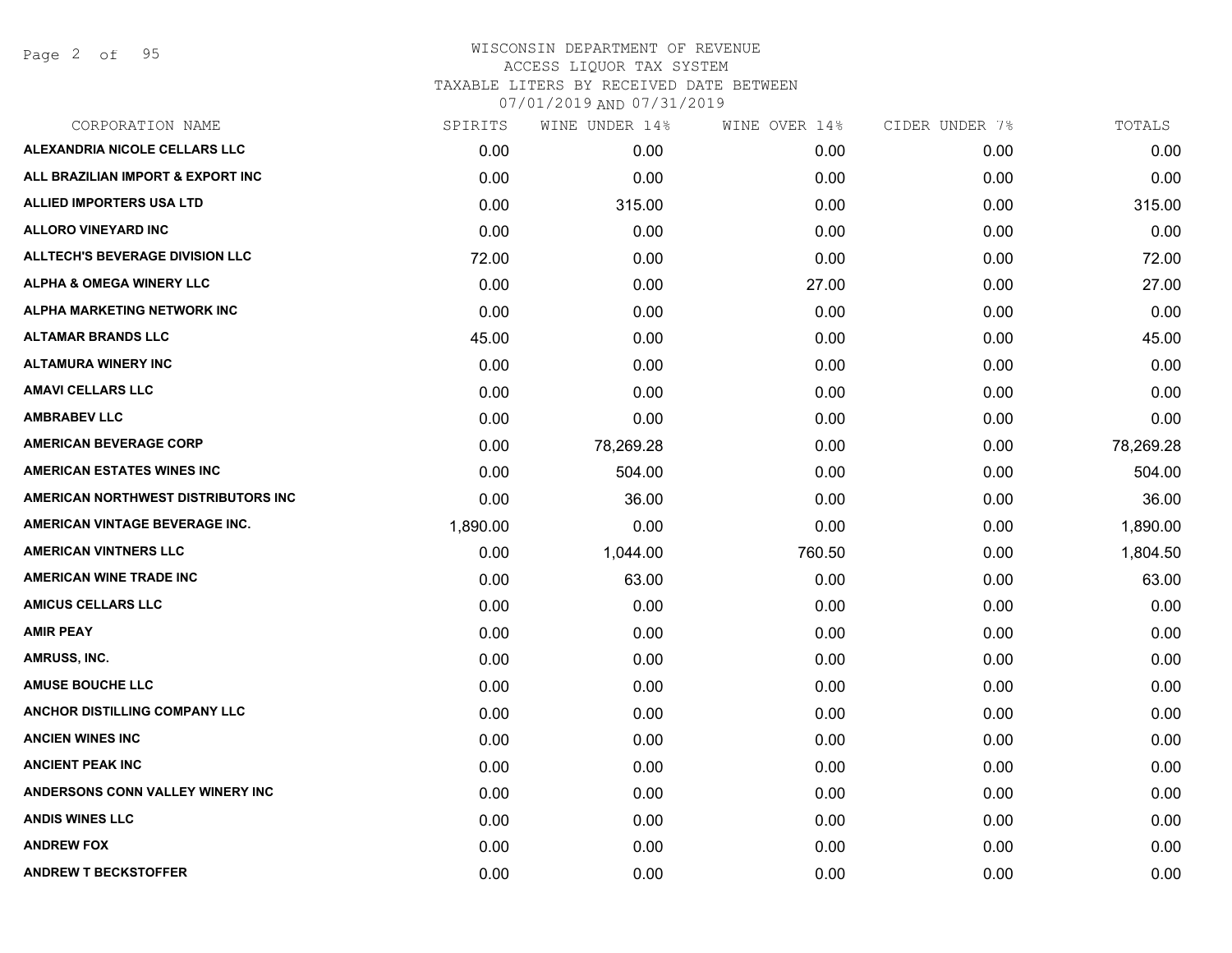Page 3 of 95

| CORPORATION NAME                         | SPIRITS   | WINE UNDER 14% | WINE OVER 14% | CIDER UNDER 7% | TOTALS    |
|------------------------------------------|-----------|----------------|---------------|----------------|-----------|
| <b>ANGELA OSBORNE</b>                    | 0.00      | 0.00           | 63.00         | 0.00           | 63.00     |
| <b>ANHEUSER-BUSCH COMPANIES LLC</b>      | 0.00      | 0.00           | 0.00          | 22,857.29      | 22,857.29 |
| <b>ANNE HUBATCH</b>                      | 0.00      | 0.00           | 0.00          | 0.00           | 0.00      |
| <b>ANTHONY BOZZANO</b>                   | 0.00      | 0.00           | 0.00          | 0.00           | 0.00      |
| <b>ANTHONY M TRUCHARD</b>                | 0.00      | 0.00           | 63.00         | 0.00           | 63.00     |
| <b>ANTIPODEAN WINES LLC</b>              | 0.00      | 252.00         | 0.00          | 0.00           | 252.00    |
| <b>APOLOGUE LLC</b>                      | 0.00      | 0.00           | 0.00          | 0.00           | 0.00      |
| <b>APOSTROPHE BRANDS LLC</b>             | 0.00      | 0.00           | 0.00          | 0.00           | 0.00      |
| <b>APPELLATION TRADING COMPANY LLC</b>   | 0.00      | 0.00           | 0.00          | 0.00           | 0.00      |
| <b>APPELLATIONS LP</b>                   | 0.00      | 0.00           | 0.00          | 0.00           | 0.00      |
| <b>ARANO LLC</b>                         | 0.00      | 1,008.00       | 0.00          | 0.00           | 1,008.00  |
| <b>ARCHANA A DAVE</b>                    | 0.00      | 0.00           | 0.00          | 0.00           | 0.00      |
| <b>ARCHER ROOSE INC</b>                  | 0.00      | 0.00           | 0.00          | 0.00           | 0.00      |
| <b>AREL GROUP WINE &amp; SPIRITS INC</b> | 0.00      | 0.00           | 0.00          | 0.00           | 0.00      |
| <b>ARETE WINES LLC</b>                   | 0.00      | 0.00           | 0.00          | 0.00           | 0.00      |
| <b>ARIETTA INC</b>                       | 0.00      | 0.00           | 0.00          | 0.00           | 0.00      |
| <b>ARNOLD ANTON CARLSON</b>              | 0.00      | 0.00           | 0.00          | 0.00           | 0.00      |
| <b>ARNOT-ROBERTS LLC</b>                 | 0.00      | 18.00          | 63.00         | 0.00           | 81.00     |
| <b>ARPENT LLC</b>                        | 0.00      | 0.00           | 0.00          | 0.00           | 0.00      |
| ARTISANAL DISTILLATES INC.               | 0.00      | 0.00           | 0.00          | 0.00           | 0.00      |
| <b>ARTISANAL IMPORTS INC</b>             | 4.50      | 0.00           | 0.00          | 0.00           | 4.50      |
| <b>ASAP IMPORTS CO.</b>                  | 63.01     | 0.00           | 0.00          | 0.00           | 63.01     |
| <b>ASCENT WINES INC</b>                  | 0.00      | 0.00           | 0.00          | 0.00           | 0.00      |
| <b>ASSOCIATED BREWING COMPANY</b>        | 0.00      | 0.00           | 0.00          | 0.00           | 0.00      |
| <b>ASV WINES INC</b>                     | 0.00      | 378.00         | 126.00        | 0.00           | 504.00    |
| ATHENEE IMPORTERS & DISTRIBUTORS LTD     | 0.00      | 72.00          | 0.00          | 0.00           | 72.00     |
| <b>ATLAS WINE COMPANY LLC</b>            | 0.00      | 189.00         | 0.00          | 0.00           | 189.00    |
| <b>ATOMIC BRANDS INC</b>                 | 13,286.80 | 0.00           | 0.00          | 0.00           | 13,286.80 |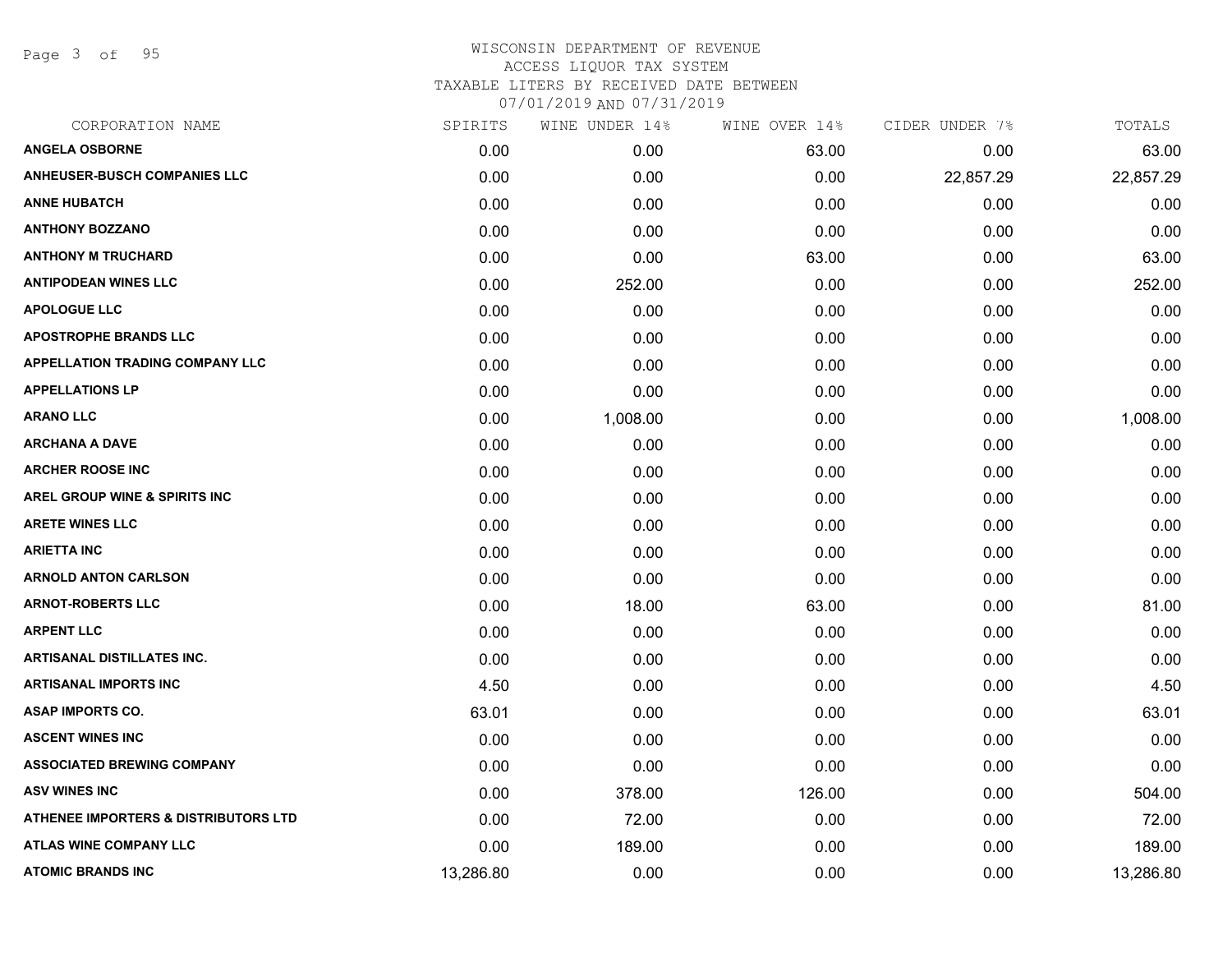Page 4 of 95

#### WISCONSIN DEPARTMENT OF REVENUE ACCESS LIQUOR TAX SYSTEM TAXABLE LITERS BY RECEIVED DATE BETWEEN

| CORPORATION NAME                           | SPIRITS    | WINE UNDER 14% | WINE OVER 14% | CIDER UNDER 7% | TOTALS     |
|--------------------------------------------|------------|----------------|---------------|----------------|------------|
| <b>AUGUST WINE GROUP LLC</b>               | 0.00       | 63.00          | 0.00          | 0.00           | 63.00      |
| <b>AUSTIN WHISKEY COMPANY, LLC</b>         | 0.00       | 0.00           | 0.00          | 0.00           | 0.00       |
| <b>AUSTRAL WINES LLC</b>                   | 0.00       | 0.00           | 0.00          | 0.00           | 0.00       |
| AV BRANDS INC                              | 0.00       | 458.92         | 0.00          | 0.00           | 458.92     |
| AVV WINERY CO LLC                          | 0.00       | 126.00         | 126.00        | 0.00           | 252.00     |
| <b>AXIOS INC</b>                           | 0.00       | 0.00           | 0.00          | 0.00           | 0.00       |
| <b>B &amp; I OVERSEAS TRADING INC</b>      | 0.00       | 0.00           | 0.00          | 0.00           | 0.00       |
| <b>B UNITED INTERNATIONAL INC</b>          | 0.00       | 0.00           | 369.65        | 36.05          | 405.70     |
| <b>B. NEKTAR LLC</b>                       | 0.00       | 0.00           | 0.00          | 0.00           | 0.00       |
| <b>BACARDI U.S.A., INC.</b>                | 213,562.80 | 422.58         | 916.50        | 0.00           | 214,901.88 |
| <b>BACCHUS TECHNOLOGIES LLC</b>            | 0.00       | 1,093.00       | 0.00          | 0.00           | 1,093.00   |
| <b>BACIO DIVINO CELLARS LLC</b>            | 0.00       | 0.00           | 0.00          | 0.00           | 0.00       |
| <b>BADGER MOUNTAIN INC</b>                 | 0.00       | 1,485.00       | 0.00          | 0.00           | 1,485.00   |
| <b>BALCONES DISTILLING LLC</b>             | 0.00       | 0.00           | 0.00          | 0.00           | 0.00       |
| <b>BANFI PRODUCTS CORPORATION</b>          | 0.00       | 0.00           | 0.00          | 0.00           | 0.00       |
| <b>BANSHEE WINES LLC</b>                   | 0.00       | 3,204.50       | 315.00        | 0.00           | 3,519.50   |
| <b>BANVILLE &amp; JONES WINE MERCHANTS</b> | 0.00       | 2,295.00       | 45.00         | 0.00           | 2,340.00   |
| <b>BANZAI BEVERAGE CORPORATION</b>         | 0.00       | 0.00           | 0.00          | 0.00           | 0.00       |
| <b>BARGETTOS SANTA CRUZ WINERY INC</b>     | 0.00       | 0.00           | 0.00          | 0.00           | 0.00       |
| <b>BARLOW VINEYARDS LLC</b>                | 0.00       | 0.00           | 0.00          | 0.00           | 0.00       |
| <b>BARNARD GRIFFIN INC</b>                 | 0.00       | 0.00           | 0.00          | 0.00           | 0.00       |
| <b>BARNETT VINEYARDS LP</b>                | 0.00       | 0.00           | 0.00          | 0.00           | 0.00       |
| <b>BARON FRANCOIS LTD</b>                  | 0.00       | 0.00           | 0.00          | 0.00           | 0.00       |
| <b>BATTAGLIA DISTRIBUTING CORP INC</b>     | 0.00       | 0.00           | 0.00          | 0.00           | 0.00       |
| <b>BAUM WINE IMPORTS INC</b>               | 0.00       | 5,648.25       | 804.75        | 0.00           | 6,453.00   |
| <b>BEATBOX BEVERAGES LLC</b>               | 0.00       | 0.00           | 0.00          | 0.00           | 0.00       |
| <b>BEATBOX BEVERAGES LLC</b>               | 0.00       | 0.00           | 0.00          | 0.00           | 0.00       |
| <b>BEAUX FRERES LLC</b>                    | 0.00       | 0.00           | 0.00          | 0.00           | 0.00       |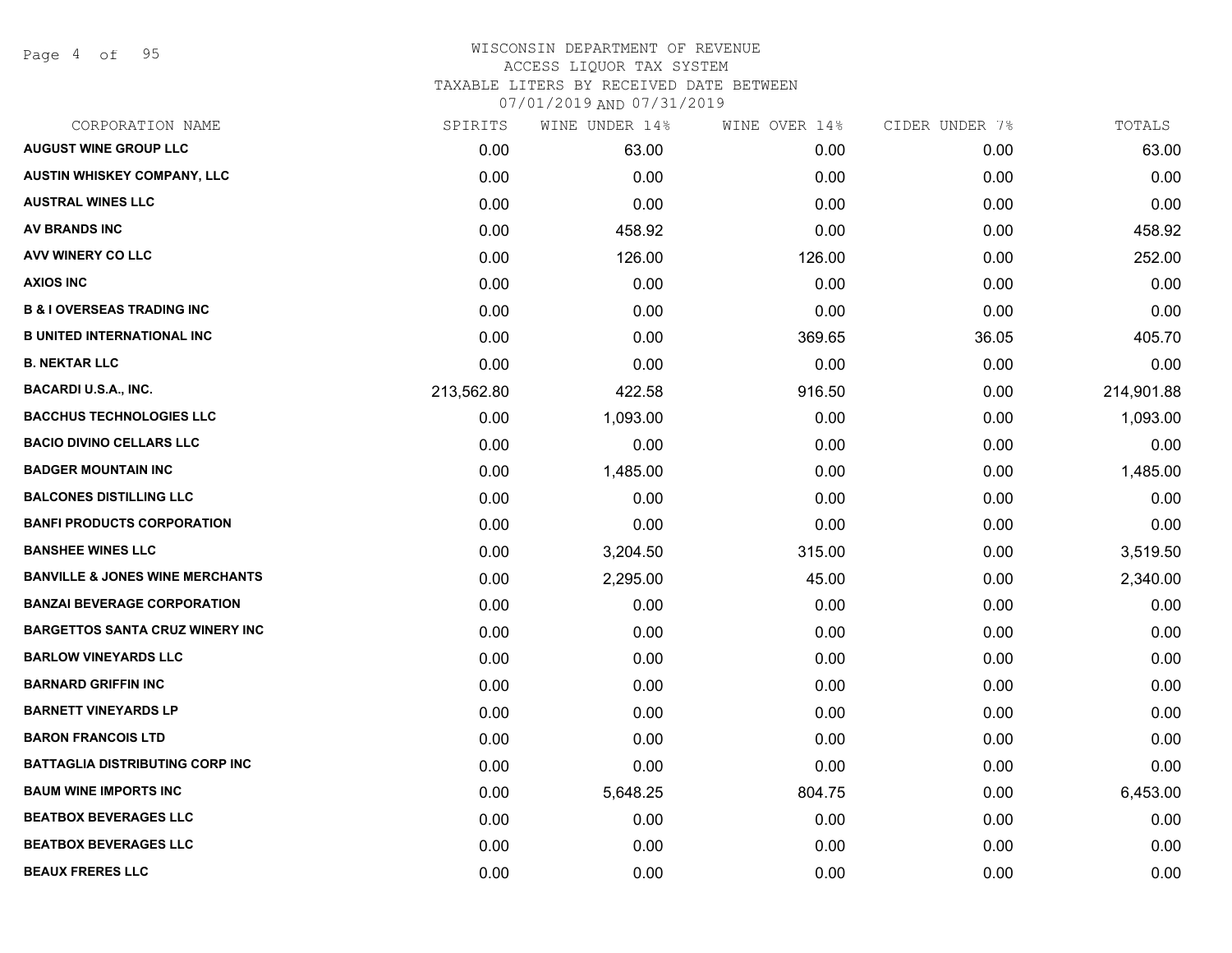Page 5 of 95

| CORPORATION NAME                                | SPIRITS | WINE UNDER 14% | WINE OVER 14% | CIDER UNDER 7% | TOTALS    |
|-------------------------------------------------|---------|----------------|---------------|----------------|-----------|
| <b>BEDFORD &amp; GROVE LLC</b>                  | 0.00    | 0.00           | 0.00          | 0.00           | 0.00      |
| <b>BEDROCK WINE COMPANY LP</b>                  | 0.00    | 66.57          | 66.57         | 0.00           | 133.14    |
| <b>BENDISTILLERY INC</b>                        | 0.00    | 0.00           | 0.00          | 0.00           | 0.00      |
| <b>BENNETT LANE WINERY LLC</b>                  | 0.00    | 0.00           | 0.00          | 0.00           | 0.00      |
| <b>BENOVIA WINERY LLC</b>                       | 0.00    | 0.00           | 0.00          | 0.00           | 0.00      |
| <b>BEPPE &amp; THE ARCHITECT LLC</b>            | 0.00    | 0.00           | 0.00          | 0.00           | 0.00      |
| <b>BERGSTROM WINES LLC</b>                      | 0.00    | 0.00           | 0.00          | 0.00           | 0.00      |
| <b>BERNARDUS LLC</b>                            | 0.00    | 0.00           | 0.00          | 0.00           | 0.00      |
| <b>BETHEL HEIGHTS VINEYARD INC</b>              | 0.00    | 0.00           | 0.00          | 0.00           | 0.00      |
| BETTER BRANDS INTERNATIONAL                     | 0.00    | 1,071.00       | 126.00        | 0.00           | 1,197.00  |
| <b>BETZ CELLARS LLC</b>                         | 0.00    | 0.00           | 0.00          | 0.00           | 0.00      |
| <b>BEVERAGE BROTHERS INC</b>                    | 0.00    | 0.00           | 0.00          | 0.00           | 0.00      |
| BEVERAGE GROUP INTERNATIONAL LLC                | 0.00    | 467.99         | 0.00          | 0.00           | 467.99    |
| <b>BEVERAGE SOLUTIONS &amp; LOGISTICS INC</b>   | 0.00    | 0.00           | 0.00          | 0.00           | 0.00      |
| <b>BIAGIO CRU &amp; ESTATE WINES LLC</b>        | 0.00    | 0.00           | 0.00          | 0.00           | 0.00      |
| BIEN NACIDO VINEYARDS OF RANCHO TEPUSQUET<br>LP | 0.00    | 0.00           | 0.00          | 0.00           | 0.00      |
| <b>BIGHORN CELLARS LLC</b>                      | 0.00    | 0.00           | 0.00          | 0.00           | 0.00      |
| <b>BILTMORE ESTATE WINE COMPANY</b>             | 0.00    | 0.00           | 0.00          | 0.00           | 0.00      |
| <b>BLACK ROCK SPIRITS LLC</b>                   | 0.00    | 0.00           | 0.00          | 0.00           | 0.00      |
| <b>BLACKBIRD VINEYARDS LLC</b>                  | 0.00    | 252.00         | 157.50        | 0.00           | 409.50    |
| <b>BLAKE FARMS HARD APPLE CIDER LLC</b>         | 0.00    | 0.00           | 0.00          | 3,930.20       | 3,930.20  |
| <b>BLAUM BROS DISTILLING CO LLC</b>             | 229.50  | 0.00           | 0.00          | 0.00           | 229.50    |
| <b>BLUE FARM, LLC</b>                           | 0.00    | 0.00           | 0.00          | 0.00           | 0.00      |
| <b>BLUE RIDGE DISTILLING CO INC</b>             | 0.00    | 0.00           | 0.00          | 0.00           | 0.00      |
| <b>BNA WINE GROUP LLC</b>                       | 0.00    | 990.00         | 126.00        | 0.00           | 1,116.00  |
| <b>BOEGER WINERY INC</b>                        | 0.00    | 0.00           | 27.00         | 0.00           | 27.00     |
| <b>BOGLE VINEYARDS INC</b>                      | 0.00    | 8,064.00       | 3,924.00      | 0.00           | 11,988.00 |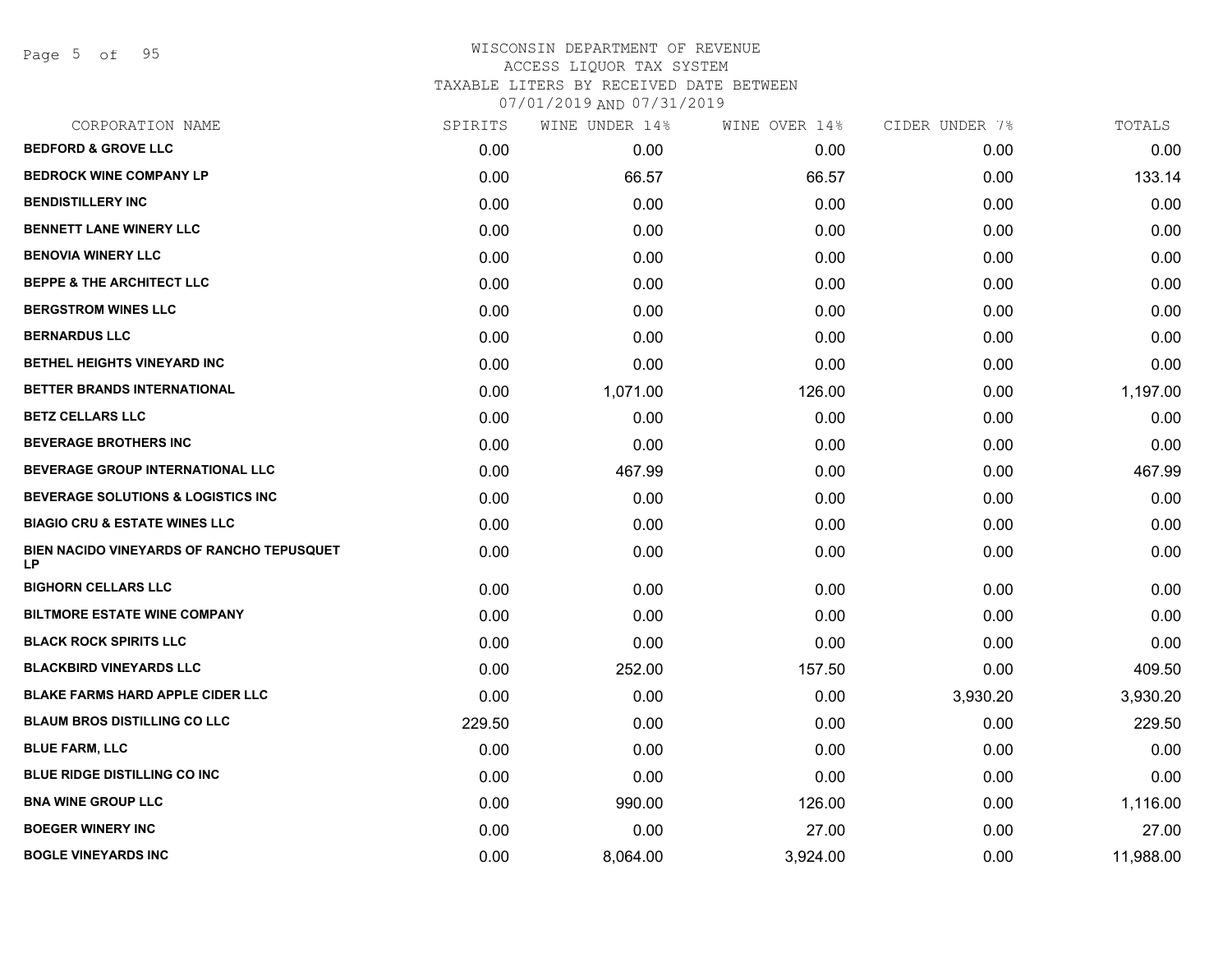Page 6 of 95

#### WISCONSIN DEPARTMENT OF REVENUE ACCESS LIQUOR TAX SYSTEM TAXABLE LITERS BY RECEIVED DATE BETWEEN

| CORPORATION NAME                               | SPIRITS    | WINE UNDER 14% | WINE OVER 14% | CIDER UNDER 7% | TOTALS     |
|------------------------------------------------|------------|----------------|---------------|----------------|------------|
| <b>BONANNO VINTNERS LLC</b>                    | 0.00       | 126.00         | 252.00        | 0.00           | 378.00     |
| <b>BONNY DOON WINERY INC</b>                   | 0.00       | 477.00         | 0.00          | 0.00           | 477.00     |
| <b>BOOKER VINEYARD &amp; WINERY</b>            | 0.00       | 0.00           | 0.00          | 0.00           | 0.00       |
| <b>BOSTON BEER CORPORATION</b>                 | 0.00       | 0.00           | 0.00          | 170,592.74     | 170,592.74 |
| <b>BOUCHAINE VINEYARDS INC</b>                 | 0.00       | 0.00           | 0.00          | 0.00           | 0.00       |
| <b>BOUNDARY BREAKS LLC</b>                     | 0.00       | 0.00           | 0.00          | 0.00           | 0.00       |
| <b>BOUTINOT USA INC</b>                        | 0.00       | 0.00           | 0.00          | 0.00           | 0.00       |
| <b>BRASSFIELD ESTATE WINERY LLC</b>            | 0.00       | 0.00           | 630.00        | 0.00           | 630.00     |
| <b>BRAZOS WINE IMPORTS LLC</b>                 | 0.00       | 468.00         | 0.00          | 0.00           | 468.00     |
| <b>BRIAN CARTER CELLARS LLC</b>                | 0.00       | 0.00           | 0.00          | 0.00           | 0.00       |
| <b>BRICKELL WINES LLC</b>                      | 0.00       | 0.00           | 0.00          | 0.00           | 0.00       |
| <b>BRIDGEVIEW VINEYARDS INC</b>                | 0.00       | 0.00           | 0.00          | 0.00           | 0.00       |
| <b>BRIGHT CELLARS INC</b>                      | 0.00       | 1,008.00       | 0.00          | 0.00           | 1,008.00   |
| <b>BROADBENT SELECTIONS INC</b>                | 0.00       | 639.00         | 288.00        | 0.00           | 927.00     |
| <b>BRONCO WINE COMPANY</b>                     | 0.00       | 68,952.67      | 441.00        | 0.00           | 69,393.67  |
| <b>BROTHERS INTERNATIONAL FOOD CORPORATION</b> | 0.00       | 1,600.00       | 0.00          | 0.00           | 1,600.00   |
| <b>BROVO SPIRITS LLC</b>                       | 0.00       | 0.00           | 0.00          | 0.00           | 0.00       |
| <b>BROWNE FAMILY WINES LLC</b>                 | 0.00       | 0.00           | 0.00          | 0.00           | 0.00       |
| <b>BROWN-FORMAN CORPORATION</b>                | 289,178.55 | 20,347.57      | 0.00          | 0.00           | 309,526.12 |
| <b>BRUTOCAO CELLARS LP</b>                     | 0.00       | 0.00           | 0.00          | 0.00           | 0.00       |
| <b>BRYN MAWR VINEYARDS INC</b>                 | 0.00       | 0.00           | 0.00          | 0.00           | 0.00       |
| <b>BUEHLER VINEYARDS INC</b>                   | 0.00       | 315.00         | 315.00        | 0.00           | 630.00     |
| <b>BULGARIAN MASTER VINTNERS LLC</b>           | 0.00       | 0.00           | 0.00          | 0.00           | 0.00       |
| <b>BULLY HILL VINEYARDS INC</b>                | 0.00       | 0.00           | 0.00          | 0.00           | 0.00       |
| <b>BUONCRISTIANI WINE CO LLC</b>               | 0.00       | 0.00           | 0.00          | 0.00           | 0.00       |
| <b>BURGESS CELLARS INC</b>                     | 0.00       | 0.00           | 0.00          | 0.00           | 0.00       |
| <b>BUZZBALLZ LLC</b>                           | 0.00       | 0.00           | 0.00          | 0.00           | 0.00       |
| <b>BUZZBOX BEVERAGES INC</b>                   | 0.00       | 0.00           | 0.00          | 0.00           | 0.00       |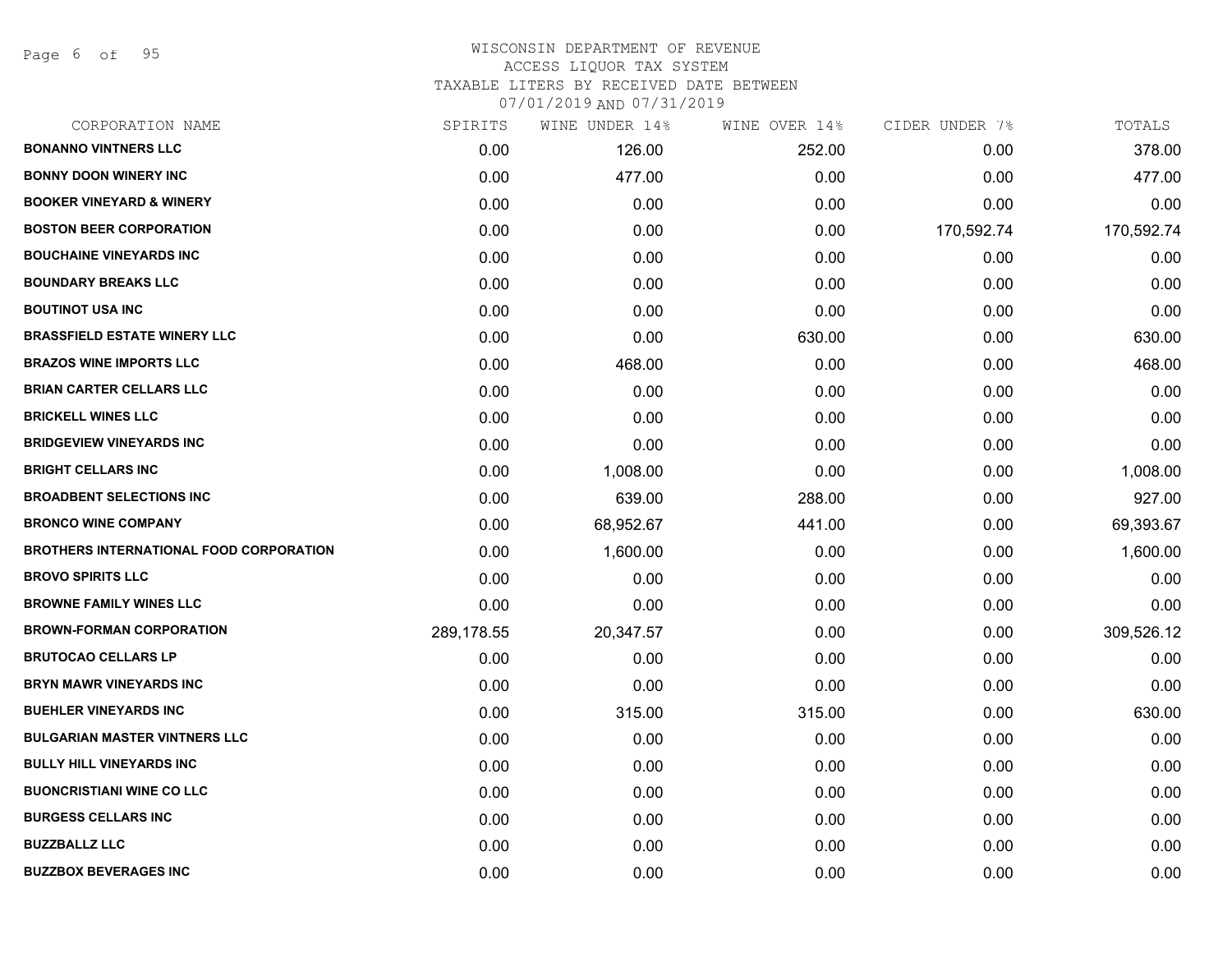Page 7 of 95

#### WISCONSIN DEPARTMENT OF REVENUE ACCESS LIQUOR TAX SYSTEM TAXABLE LITERS BY RECEIVED DATE BETWEEN

| CORPORATION NAME                            | SPIRITS   | WINE UNDER 14% | WINE OVER 14% | CIDER UNDER 7% | TOTALS    |
|---------------------------------------------|-----------|----------------|---------------|----------------|-----------|
| <b>BWSC LLC</b>                             | 0.00      | 0.00           | 0.00          | 0.00           | 0.00      |
| <b>BYMOFO LLC</b>                           | 0.00      | 0.00           | 0.00          | 0.00           | 0.00      |
| <b>C &amp; C WINE SERVICES INC</b>          | 0.00      | 0.00           | 0.00          | 0.00           | 0.00      |
| <b>C MONDAVI &amp; SONS</b>                 | 0.00      | 13,518.00      | 423.00        | 0.00           | 13,941.00 |
| <b>CABERNET CORP</b>                        | 0.00      | 1,215.00       | 0.00          | 0.00           | 1,215.00  |
| <b>CAFFO BEVERAGES INC</b>                  | 0.00      | 0.00           | 0.00          | 0.00           | 0.00      |
| <b>CAIN CELLARS INC</b>                     | 0.00      | 0.00           | 0.00          | 0.00           | 0.00      |
| <b>CAL VIN ENTERPRISES CORPORATION</b>      | 0.00      | 0.00           | 0.00          | 0.00           | 0.00      |
| <b>CALCAREOUS VINEYARD LLC</b>              | 0.00      | 0.00           | 0.00          | 0.00           | 0.00      |
| <b>CALIFORNIA CIDER COMPANY</b>             | 0.00      | 0.00           | 0.00          | 0.00           | 0.00      |
| <b>CALIFORNIA VINEYARDS INC</b>             | 0.00      | 0.00           | 0.00          | 0.00           | 0.00      |
| <b>CALIFORNIA WINE WORKS LLC</b>            | 0.00      | 0.00           | 0.00          | 0.00           | 0.00      |
| <b>CALLUNA VINEYARDS LLC</b>                | 0.00      | 0.00           | 0.00          | 0.00           | 0.00      |
| <b>CAMARDA CORP</b>                         | 0.00      | 0.00           | 1.00          | 0.00           | 1.00      |
| <b>CAMARENA IMPORTS LLC</b>                 | 0.00      | 0.00           | 0.00          | 0.00           | 0.00      |
| <b>CAMPARI AMERICA LLC</b>                  | 36,231.90 | 0.00           | 0.00          | 0.00           | 36,231.90 |
| <b>CAMPBELL &amp; MCGILL SELECTIONS LLC</b> | 0.00      | 0.00           | 0.00          | 0.00           | 0.00      |
| <b>CANNON RIVER WINERY LLC</b>              | 0.00      | 0.00           | 0.00          | 0.00           | 0.00      |
| <b>CAPARONE WINERY LLC</b>                  | 0.00      | 189.00         | 0.00          | 0.00           | 189.00    |
| <b>CAPE CLASSICS INC</b>                    | 0.00      | 3,005.50       | 198.00        | 0.00           | 3,203.50  |
| <b>CARDINAL SPIRITS LLC</b>                 | 0.00      | 0.00           | 0.00          | 0.00           | 0.00      |
| <b>CARDINAL WINE GROUP LLC</b>              | 0.00      | 0.00           | 0.00          | 0.00           | 0.00      |
| <b>CARDWELL HILL CELLARS LLC</b>            | 0.00      | 99.00          | 0.00          | 0.00           | 99.00     |
| <b>CARIBBEAN DISTILLERS LLC</b>             | 582.00    | 24,119.84      | 0.00          | 0.00           | 24,701.84 |
| <b>CARL THOMA</b>                           | 0.00      | 760.50         | 0.00          | 0.00           | 760.50    |
| <b>CARLOS HUBNER-ARTETA</b>                 | 0.00      | 126.00         | 0.00          | 0.00           | 126.00    |
| <b>CARLSON VINEYARDS INC</b>                | 0.00      | 0.00           | 0.00          | 0.00           | 0.00      |
| <b>CAROLINA DISTRIBUTION LLC</b>            | 0.00      | 0.00           | 0.00          | 0.00           | 0.00      |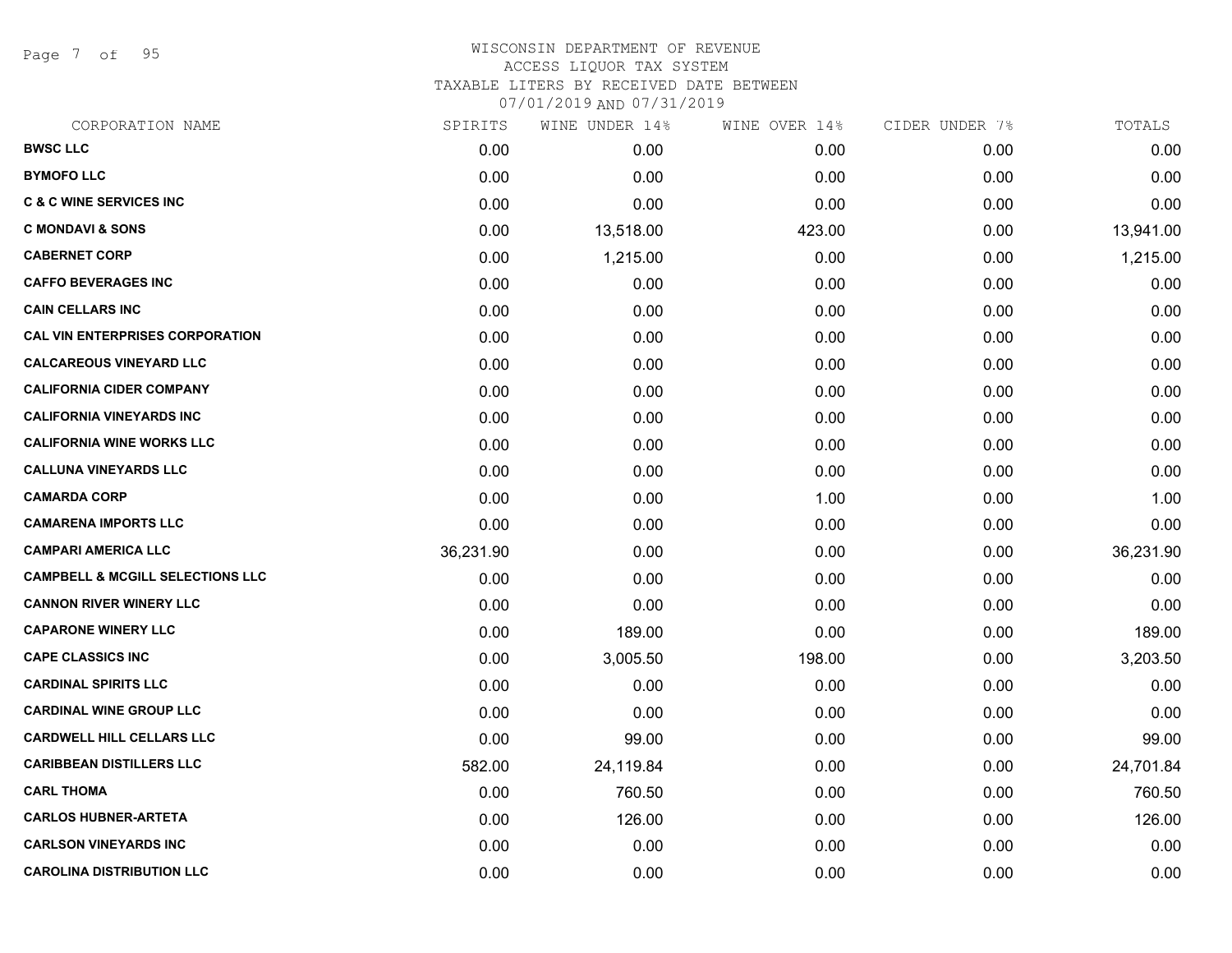# WISCONSIN DEPARTMENT OF REVENUE ACCESS LIQUOR TAX SYSTEM TAXABLE LITERS BY RECEIVED DATE BETWEEN

| CORPORATION NAME                            | SPIRITS   | WINE UNDER 14% | WINE OVER 14% | CIDER UNDER 7% | TOTALS    |
|---------------------------------------------|-----------|----------------|---------------|----------------|-----------|
| <b>CARRIAGE HOUSE IMPORTS, LTD.</b>         | 225.00    | 0.00           | 0.00          | 0.00           | 225.00    |
| <b>CASTLE BRANDS USA CORP</b>               | 1,138.50  | 0.00           | 0.00          | 0.00           | 1,138.50  |
| <b>CASTORO CELLARS</b>                      | 0.00      | 956.00         | 63.00         | 0.00           | 1,019.00  |
| <b>CAYMUS VINEYARDS INC</b>                 | 0.00      | 0.00           | 0.00          | 0.00           | 0.00      |
| <b>CEDAR KNOLL VINEYARDS INC</b>            | 0.00      | 0.00           | 0.00          | 0.00           | 0.00      |
| <b>CELEBRATION DISTILLATION CORPORATION</b> | 0.00      | 0.00           | 0.00          | 0.00           | 0.00      |
| <b>CELLARS INTERNATIONAL INC</b>            | 0.00      | 0.00           | 0.00          | 0.00           | 0.00      |
| <b>CELLIER WINES DISTRIBUTING INC</b>       | 0.00      | 0.00           | 0.00          | 0.00           | 0.00      |
| <b>CENTER VALLEY ORCHARDS LLC</b>           | 0.00      | 0.00           | 0.00          | 0.00           | 0.00      |
| <b>CHAISE VENTURES INC</b>                  | 0.00      | 0.00           | 0.00          | 0.00           | 0.00      |
| <b>CHANNING DAUGHTERS WINERY LLC</b>        | 0.00      | 0.00           | 0.00          | 0.00           | 0.00      |
| <b>CHAPPELLET WINERY INC</b>                | 0.00      | 0.00           | 0.00          | 0.00           | 0.00      |
| <b>CHARBAUT AMERICA INC</b>                 | 0.00      | 0.00           | 0.00          | 0.00           | 0.00      |
| <b>CHARLES &amp; MARTHA BARRA</b>           | 0.00      | 0.00           | 99.00         | 0.00           | 99.00     |
| <b>CHARLES JACQUIN ET CIE INC</b>           | 16,285.15 | 0.00           | 125.98        | 0.00           | 16,411.13 |
| <b>CHARLES NEAL SELECTIONS INC</b>          | 0.00      | 622.00         | 0.00          | 0.00           | 622.00    |
| <b>CHARLES REININGER LLC</b>                | 0.00      | 0.00           | 0.00          | 0.00           | 0.00      |
| <b>CHATEAU BARNABY LLC</b>                  | 0.00      | 0.00           | 0.00          | 0.00           | 0.00      |
| <b>CHATEAU DIANA LLC</b>                    | 0.00      | 2,780.21       | 162.00        | 0.00           | 2,942.21  |
| <b>CHATHAM IMPORTS INC</b>                  | 663.75    | 0.00           | 0.00          | 0.00           | 663.75    |
| <b>CHEHALEM INC</b>                         | 0.00      | 189.00         | 0.00          | 0.00           | 189.00    |
| <b>CHICAGO DISTILLING COMPANY LLC</b>       | 0.00      | 0.00           | 0.00          | 0.00           | 0.00      |
| <b>CHITOWN SPIRITS COMPANY</b>              | 0.00      | 0.00           | 0.00          | 0.00           | 0.00      |
| <b>CHOYA UMESHU USA INC</b>                 | 0.00      | 0.00           | 126.00        | 0.00           | 126.00    |
| <b>CHRISTIAN P SCHAEFER</b>                 | 0.00      | 747.00         | 0.00          | 4,985.38       | 5,732.38  |
| <b>CHRISTOPHER F PITTENGER</b>              | 0.00      | 0.00           | 0.00          | 0.00           | 0.00      |
| <b>CHRISTOPHER FIGGINS</b>                  | 0.00      | 0.00           | 0.00          | 0.00           | 0.00      |
| <b>CHRISTOPHER J BROCKWAY</b>               | 0.00      | 0.00           | 0.00          | 0.00           | 0.00      |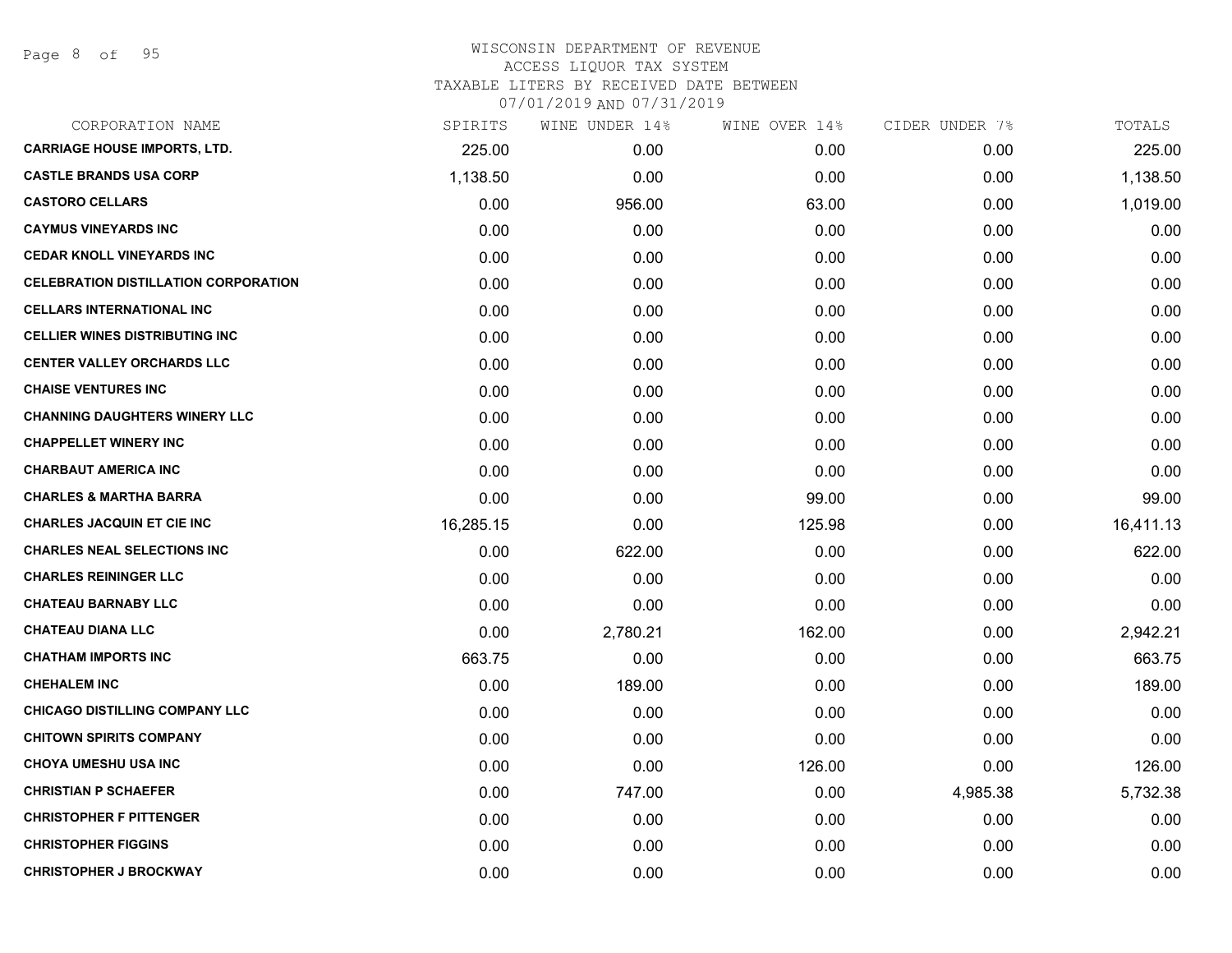# WISCONSIN DEPARTMENT OF REVENUE ACCESS LIQUOR TAX SYSTEM TAXABLE LITERS BY RECEIVED DATE BETWEEN

| CORPORATION NAME                             | SPIRITS   | WINE UNDER 14% | WINE OVER 14% | CIDER UNDER 7% | TOTALS     |
|----------------------------------------------|-----------|----------------|---------------|----------------|------------|
| <b>CHRISTOPHER MICHAEL WINES LLC</b>         | 0.00      | 0.00           | 0.00          | 0.00           | 0.00       |
| CIV (USA) INC                                | 0.00      | 504.00         | 0.00          | 0.00           | 504.00     |
| <b>CLAAR CELLARS LLC</b>                     | 0.00      | 0.00           | 0.00          | 0.00           | 0.00       |
| <b>CLASSIC WINES INC</b>                     | 0.00      | 5,040.00       | 0.00          | 0.00           | 5,040.00   |
| <b>CLASSICAL WINES FROM SPAIN LTD</b>        | 0.00      | 78.50          | 0.00          | 0.00           | 78.50      |
| <b>CLENDENENLINDQUIST VINTNERS</b>           | 0.00      | 0.00           | 0.00          | 0.00           | 0.00       |
| <b>CLINE CELLARS INC</b>                     | 0.00      | 2,772.00       | 1,008.00      | 0.00           | 3,780.00   |
| <b>CLINE SISTERS IMPORTS LLC</b>             | 0.00      | 346.50         | 0.00          | 0.00           | 346.50     |
| <b>CLOS LACHANCE WINES LLC</b>               | 0.00      | 0.00           | 0.00          | 0.00           | 0.00       |
| <b>COCKERELL WINE CONSULTING LLC</b>         | 0.00      | 0.00           | 90.00         | 0.00           | 90.00      |
| <b>CODIPRAL, LLC</b>                         | 0.00      | 0.00           | 0.00          | 0.00           | 0.00       |
| <b>CODY T WRIGHT</b>                         | 0.00      | 0.00           | 0.00          | 0.00           | 0.00       |
| <b>COHO WINES LLC</b>                        | 0.00      | 0.00           | 0.00          | 0.00           | 0.00       |
| <b>COLORADO GOLD DISTILLERY LLC</b>          | 0.00      | 0.00           | 0.00          | 0.00           | 0.00       |
| <b>COMPASSPOINT IMPORTS</b>                  | 0.00      | 0.00           | 0.00          | 0.00           | 0.00       |
| <b>CONSTELLATION BRANDS INC</b>              | 50,469.30 | 397,932.71     | 17,811.00     | 0.00           | 466,213.01 |
| <b>COOL HAND VINEYARDS LLC</b>               | 0.00      | 0.00           | 0.00          | 0.00           | 0.00       |
| <b>COPA FINA WINE IMPORTS LLC</b>            | 0.00      | 504.00         | 0.00          | 0.00           | 504.00     |
| <b>COPPER &amp; KINGS AMERICAN BRANDY CO</b> | 0.00      | 0.00           | 0.00          | 0.00           | 0.00       |
| <b>COPPER CANE LLC</b>                       | 0.00      | 3,024.00       | 2,358.00      | 0.00           | 5,382.00   |
| <b>CORA IMPORTS LTD</b>                      | 0.00      | 0.00           | 0.00          | 0.00           | 0.00       |
| <b>CORDELINA WINE COMPANY LLC</b>            | 0.00      | 118.87         | 0.00          | 0.00           | 118.87     |
| <b>CORK ALLIANCE INC</b>                     | 0.00      | 0.00           | 0.00          | 0.00           | 0.00       |
| <b>CORNERSTONE CELLARS LLC</b>               | 0.00      | 0.00           | 0.00          | 0.00           | 0.00       |
| <b>CORNERSTONE U.S. WINE IMPORTS INC.</b>    | 0.00      | 0.00           | 0.00          | 0.00           | 0.00       |
| <b>CORY J MICHAL</b>                         | 0.00      | 0.00           | 0.00          | 0.00           | 0.00       |
| <b>COUP DE FOUDRE LLC</b>                    | 0.00      | 0.00           | 0.00          | 0.00           | 0.00       |
| <b>COURAGEOUS INC</b>                        | 0.00      | 0.00           | 0.00          | 0.00           | 0.00       |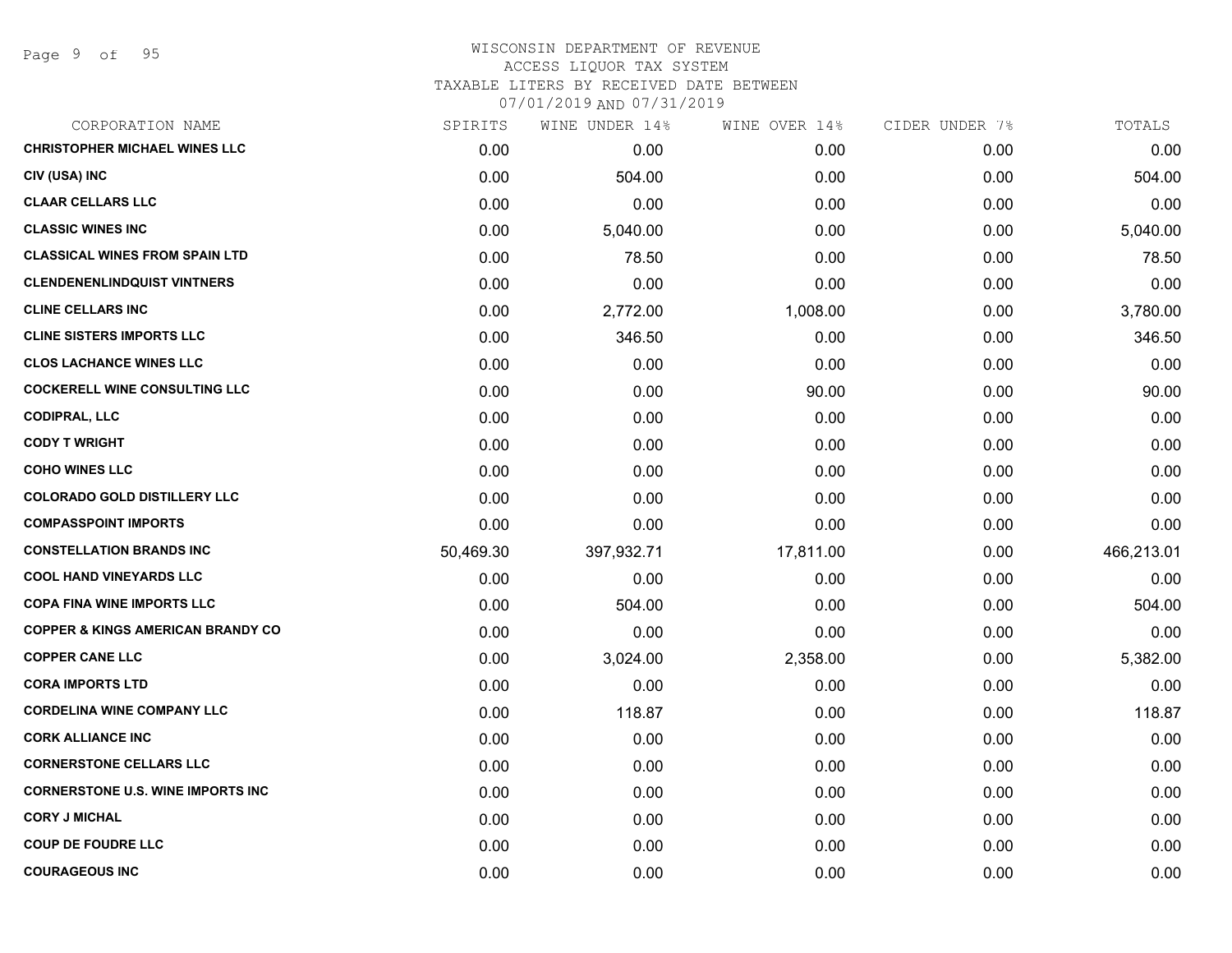Page 10 of 95

| CORPORATION NAME                   | SPIRITS   | WINE UNDER 14% | WINE OVER 14% | CIDER UNDER 7% | TOTALS    |
|------------------------------------|-----------|----------------|---------------|----------------|-----------|
| <b>CRACOVIA BRANDS INC</b>         | 73.50     | 0.00           | 18.00         | 0.00           | 91.50     |
| <b>CRAFTED ARTISAN MEADERY LLC</b> | 0.00      | 0.00           | 0.00          | 0.00           | 0.00      |
| <b>CRAIG S HANDLY</b>              | 0.00      | 0.00           | 0.00          | 0.00           | 0.00      |
| <b>CREATIVE WINE CONCEPTS INC</b>  | 0.00      | 0.00           | 0.00          | 0.00           | 0.00      |
| <b>CREW WINE COMPANY LLC</b>       | 0.00      | 1,612.00       | 63.00         | 0.00           | 1,675.00  |
| <b>CRIBARI VINEYARDS INC</b>       | 0.00      | 0.00           | 0.00          | 0.00           | 0.00      |
| <b>CRIMSON WINE GROUP LTD</b>      | 0.00      | 0.00           | 0.00          | 0.00           | 0.00      |
| <b>CRISPIN CIDER COMPANY</b>       | 0.00      | 0.00           | 0.00          | 0.00           | 0.00      |
| <b>CRISTOM VINEYARDS INC</b>       | 0.00      | 445.50         | 0.00          | 0.00           | 445.50    |
| <b>CROSSLAND VINEYARDS</b>         | 0.00      | 0.00           | 0.00          | 0.00           | 0.00      |
| <b>CROWN POINT WINERY LLC</b>      | 0.00      | 0.00           | 0.00          | 0.00           | 0.00      |
| <b>CROWN VALLEY WINERY INC</b>     | 0.00      | 0.00           | 0.00          | 0.00           | 0.00      |
| <b>CRUSE WINE COMPANY, LLC</b>     | 0.00      | 0.00           | 0.00          | 0.00           | 0.00      |
| <b>CULT OF 8</b>                   | 0.00      | 0.00           | 0.00          | 0.00           | 0.00      |
| <b>CUNAT PREMIUM VINEYARDS LLC</b> | 0.00      | 0.00           | 135.00        | 0.00           | 135.00    |
| <b>CUSHMAN WINERY CORPORATION</b>  | 0.00      | 0.00           | 0.00          | 0.00           | 0.00      |
| <b>CUTWATER SPIRITS LLC</b>        | 10,224.00 | 0.00           | 0.00          | 0.00           | 10,224.00 |
| <b>CUVAISON INC</b>                | 0.00      | 0.00           | 0.00          | 0.00           | 0.00      |
| <b>D &amp; D VINEYARDS INC</b>     | 0.00      | 0.00           | 0.00          | 0.00           | 0.00      |
| <b>D MYERS LLC</b>                 | 0.00      | 1.50           | 0.00          | 0.00           | 1.50      |
| <b>D.G.L. DISTRIBUTORS, INC</b>    | 0.00      | 0.00           | 0.00          | 0.00           | 0.00      |
| <b>DAEDALUS CELLARS CO</b>         | 0.00      | 252.00         | 0.00          | 0.00           | 252.00    |
| <b>DAN CAREY</b>                   | 0.00      | 0.00           | 0.00          | 0.00           | 0.00      |
| <b>DANCING COYOTE WINES</b>        | 0.00      | 0.00           | 0.00          | 0.00           | 0.00      |
| <b>DANICA PATRICK</b>              | 0.00      | 0.00           | 0.00          | 0.00           | 0.00      |
| <b>DANIEL A LASNER</b>             | 244.90    | 0.00           | 0.00          | 0.00           | 244.90    |
| <b>DANNY RAKOVIC</b>               | 0.00      | 0.00           | 0.00          | 0.00           | 0.00      |
| <b>DAOU VINEYARDS LLC</b>          | 0.00      | 0.00           | 0.00          | 0.00           | 0.00      |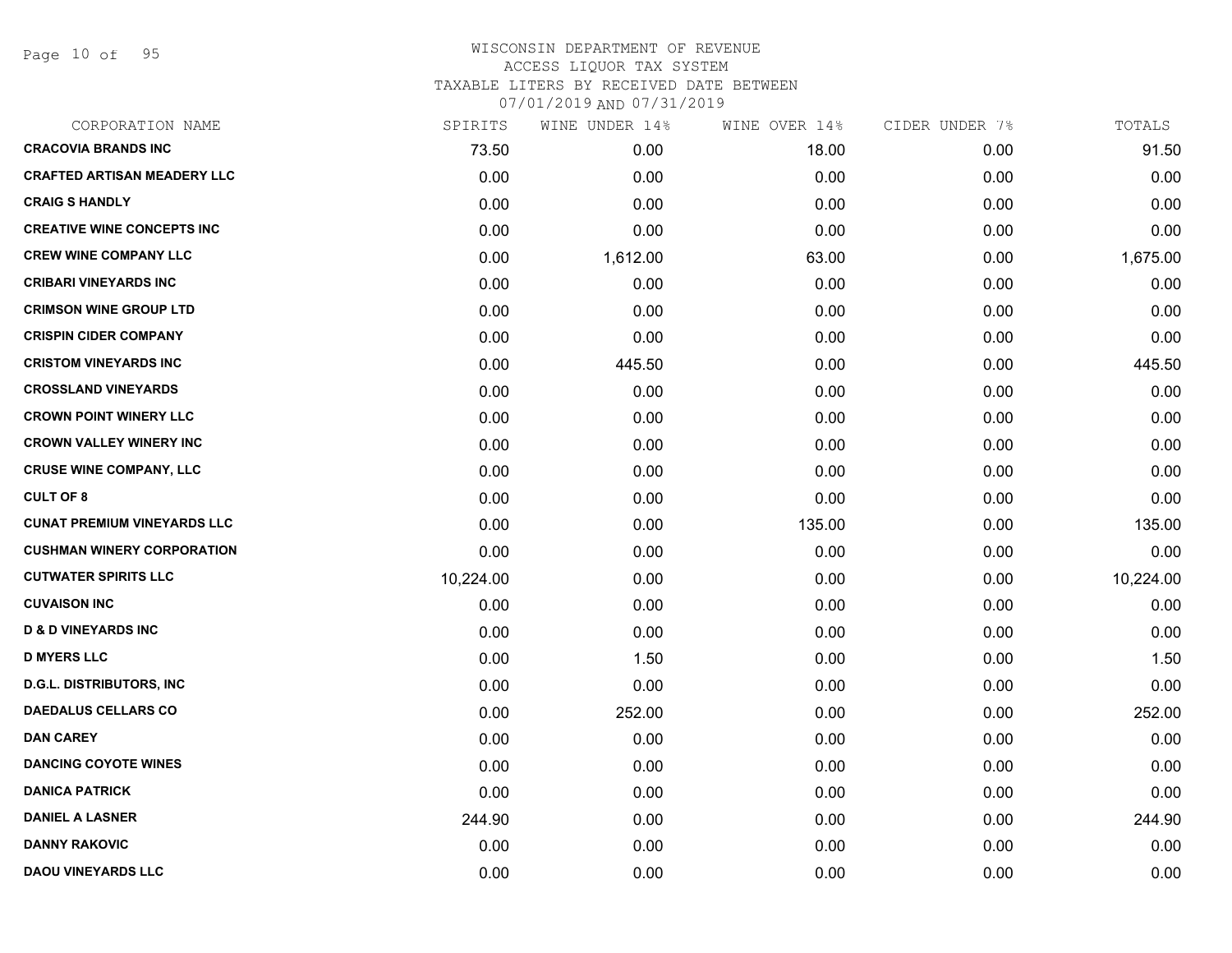Page 11 of 95

| CORPORATION NAME                        | SPIRITS      | WINE UNDER 14% | WINE OVER 14% | CIDER UNDER 7% | TOTALS       |
|-----------------------------------------|--------------|----------------|---------------|----------------|--------------|
| <b>DAQUINO ITALIAN IMPORTING CO INC</b> | 0.00         | 0.00           | 0.00          | 0.00           | 0.00         |
| <b>DARIOUSH KHALEDI WINERY LLC</b>      | 0.00         | 0.00           | 0.00          | 0.00           | 0.00         |
| <b>DAVID ARTHUR VINEYARDS LLC</b>       | 0.00         | 0.00           | 0.00          | 0.00           | 0.00         |
| <b>DAVID B POTTER</b>                   | 0.00         | 0.00           | 0.00          | 0.00           | 0.00         |
| <b>DAVID BOWLER LLC</b>                 | 0.00         | 0.00           | 0.00          | 0.00           | 0.00         |
| <b>DAVID L DENNIGMANN</b>               | 0.00         | 324.00         | 27.00         | 0.00           | 351.00       |
| <b>DAVID MEIER</b>                      | 0.00         | 0.00           | 0.00          | 0.00           | 0.00         |
| <b>DAVID N RAYNE</b>                    | 2,863.07     | 58,475.95      | 11,031.22     | 0.00           | 72,370.24    |
| <b>DAVID R BARNES</b>                   | 0.00         | 0.00           | 0.00          | 0.00           | 0.00         |
| <b>DAVIDS PINOT VINEYARDS INC</b>       | 0.00         | 0.00           | 0.00          | 0.00           | 0.00         |
| <b>DAVOS BRANDS LLC</b>                 | 1,459.50     | 697.20         | 72.36         | 0.00           | 2,229.06     |
| <b>DAYLIGHT WINE COMPANY LLC</b>        | 0.00         | 0.00           | 1,278.00      | 0.00           | 1,278.00     |
| DE MAISON SELECTIONS INC                | 0.00         | 1,266.50       | 115.50        | 13.50          | 1,395.50     |
| <b>DEANNA BASTIANICH</b>                | 0.00         | 189.00         | 0.00          | 0.00           | 189.00       |
| <b>DEL RIO VINEYARDS LLC</b>            | 0.00         | 441.00         | 62.99         | 0.00           | 503.99       |
| <b>DELEGAT USA INC</b>                  | 0.00         | 18.00          | 0.00          | 0.00           | 18.00        |
| <b>DELICATO VINEYARDS INC</b>           | 0.00         | 122,872.44     | 17,586.00     | 0.00           | 140,458.44   |
| <b>DELILLE CELLARS LLC</b>              | 0.00         | 0.00           | 0.00          | 0.00           | 0.00         |
| <b>DEMERARA DISTILLERS (USA) INC</b>    | 0.00         | 0.00           | 0.00          | 0.00           | 0.00         |
| <b>DEMON SPIRITS LLC</b>                | 0.00         | 0.00           | 0.00          | 0.00           | 0.00         |
| <b>DENISON CELLARS LLC</b>              | 0.00         | 0.00           | 0.00          | 0.00           | 0.00         |
| <b>DEROSE WINERY INC</b>                | 0.00         | 0.00           | 0.00          | 0.00           | 0.00         |
| <b>DERRICK C MANCINI</b>                | 0.00         | 0.00           | 0.00          | 0.00           | 0.00         |
| <b>DESTILADOS DE MEXICO LLC</b>         | 0.00         | 0.00           | 0.00          | 0.00           | 0.00         |
| <b>DIAGEO AMERICAS, INC.</b>            | 1,135,955.70 | 0.00           | 0.00          | 0.00           | 1,135,955.70 |
| <b>DIAMOND IMPORTERS INC</b>            | 0.00         | 0.00           | 0.00          | 0.00           | 0.00         |
| <b>DISARONNO INTERNATIONAL LLC</b>      | 2,034.00     | 1,080.00       | 0.00          | 0.00           | 3,114.00     |
| <b>DISTILLERS WAY, LLC</b>              | 0.00         | 0.00           | 0.00          | 0.00           | 0.00         |
|                                         |              |                |               |                |              |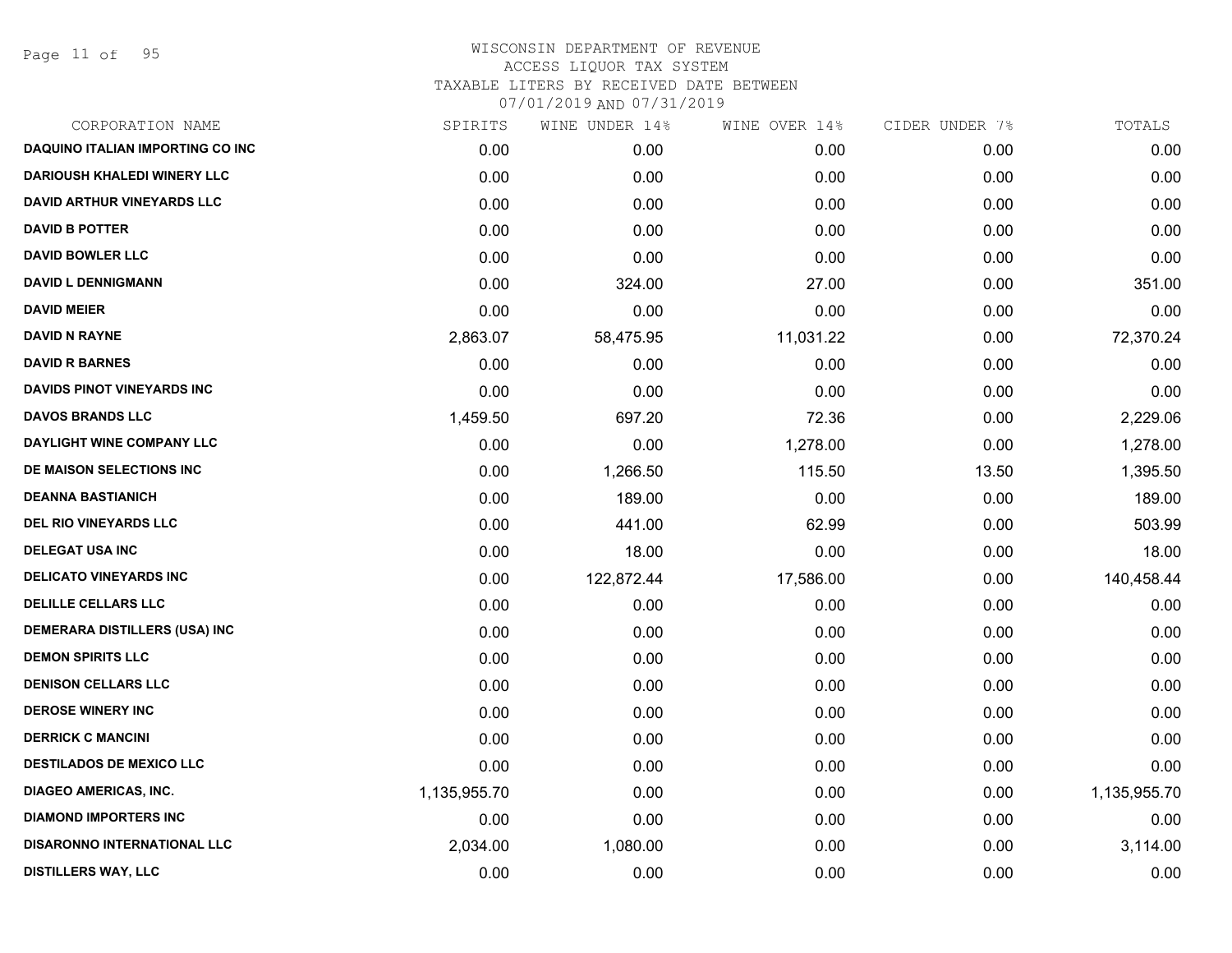Page 12 of 95

# WISCONSIN DEPARTMENT OF REVENUE ACCESS LIQUOR TAX SYSTEM

TAXABLE LITERS BY RECEIVED DATE BETWEEN

| CORPORATION NAME                                              | SPIRITS    | WINE UNDER 14% | WINE OVER 14% | CIDER UNDER 7% | TOTALS       |
|---------------------------------------------------------------|------------|----------------|---------------|----------------|--------------|
| <b>DIVOT ENTERPRISES LLC</b>                                  | 0.00       | 0.00           | 189.00        | 0.00           | 189.00       |
| DOMAINE DE LA TERRE ROUGE LTD                                 | 0.00       | 0.00           | 0.00          | 0.00           | 0.00         |
| <b>DOMAINE DE MARIA SOTER LLC</b>                             | 0.00       | 261.00         | 0.00          | 0.00           | 261.00       |
| <b>DOMAINE SERENE VINEYARDS &amp; WINERY INC</b>              | 0.00       | 18.00          | 171.00        | 0.00           | 189.00       |
| <b>DOMAINE ST GEORGE</b>                                      | 0.00       | 0.00           | 0.00          | 0.00           | 0.00         |
| DON SEBASTIANI & SONS INTERNATIONAL WINE<br><b>NEGOCIANTS</b> | 0.00       | 4,299.00       | 756.00        | 0.00           | 5,055.00     |
| <b>DONALD ALDRIDGE</b>                                        | 1,703.44   | 0.00           | 0.00          | 0.00           | 1,703.44     |
| <b>DONALD E HAGGE</b>                                         | 0.00       | 0.00           | 0.00          | 0.00           | 0.00         |
| <b>DOUBLE DIAMOND DISTILLERY LLC</b>                          | 0.00       | 0.00           | 0.00          | 0.00           | 0.00         |
| <b>DOUBLE DOWN SPIRITS LLC</b>                                | 0.00       | 0.00           | 0.00          | 0.00           | 0.00         |
| <b>DOYNA LTD</b>                                              | 735.00     | 0.00           | 0.00          | 0.00           | 735.00       |
| DRAKE MAKES WINE, INC.                                        | 0.00       | 0.00           | 0.00          | 0.00           | 0.00         |
| <b>DREYER WINE LLC</b>                                        | 0.00       | 414.00         | 0.00          | 0.00           | 414.00       |
| <b>DREYFUS ASHBY INC</b>                                      | 0.00       | 2,644.50       | 157.50        | 0.00           | 2,802.00     |
| <b>DRG IMPORTS LLC</b>                                        | 0.00       | 0.00           | 0.00          | 0.00           | 0.00         |
| DRY CREEK VINEYARD INC                                        | 0.00       | 1,134.00       | 441.00        | 0.00           | 1,575.00     |
| <b>DUCKHORN WINE COMPANY</b>                                  | 0.00       | 7,218.00       | 11,880.00     | 0.00           | 19,098.00    |
| DUGGANS DISTILLERS PRODUCTS CORPORATION                       | 36.00      | 0.00           | 0.00          | 0.00           | 36.00        |
| <b>DUMOL WINERY LLC</b>                                       | 0.00       | 0.00           | 0.00          | 0.00           | 0.00         |
| <b>DUNHAM CELLARS LLC</b>                                     | 0.00       | 315.00         | 63.00         | 0.00           | 378.00       |
| <b>DUNN VINEYARDS LLC</b>                                     | 0.00       | 0.00           | 0.00          | 0.00           | 0.00         |
| <b>DUVEL MOORTGAT USA LTD</b>                                 | 2,129.29   | 0.00           | 0.00          | 0.00           | 2,129.29     |
| <b>DV SPIRITS LLC</b>                                         | 1,546.00   | 0.00           | 0.00          | 0.00           | 1,546.00     |
| <b>E &amp; J GALLO WINERY</b>                                 | 193,857.54 | 1,005,532.95   | 37,161.00     | 0.00           | 1,236,551.49 |
| <b>EAGLE EYE IMPORTS LLC</b>                                  | 0.00       | 0.00           | 0.00          | 0.00           | 0.00         |
| <b>EAGLE ROCK INVESTMENTS INC.</b>                            | 0.00       | 0.00           | 0.00          | 0.00           | 0.00         |
| <b>EAGLES LANDING WINERY LLC</b>                              | 0.00       | 465.00         | 0.00          | 0.00           | 465.00       |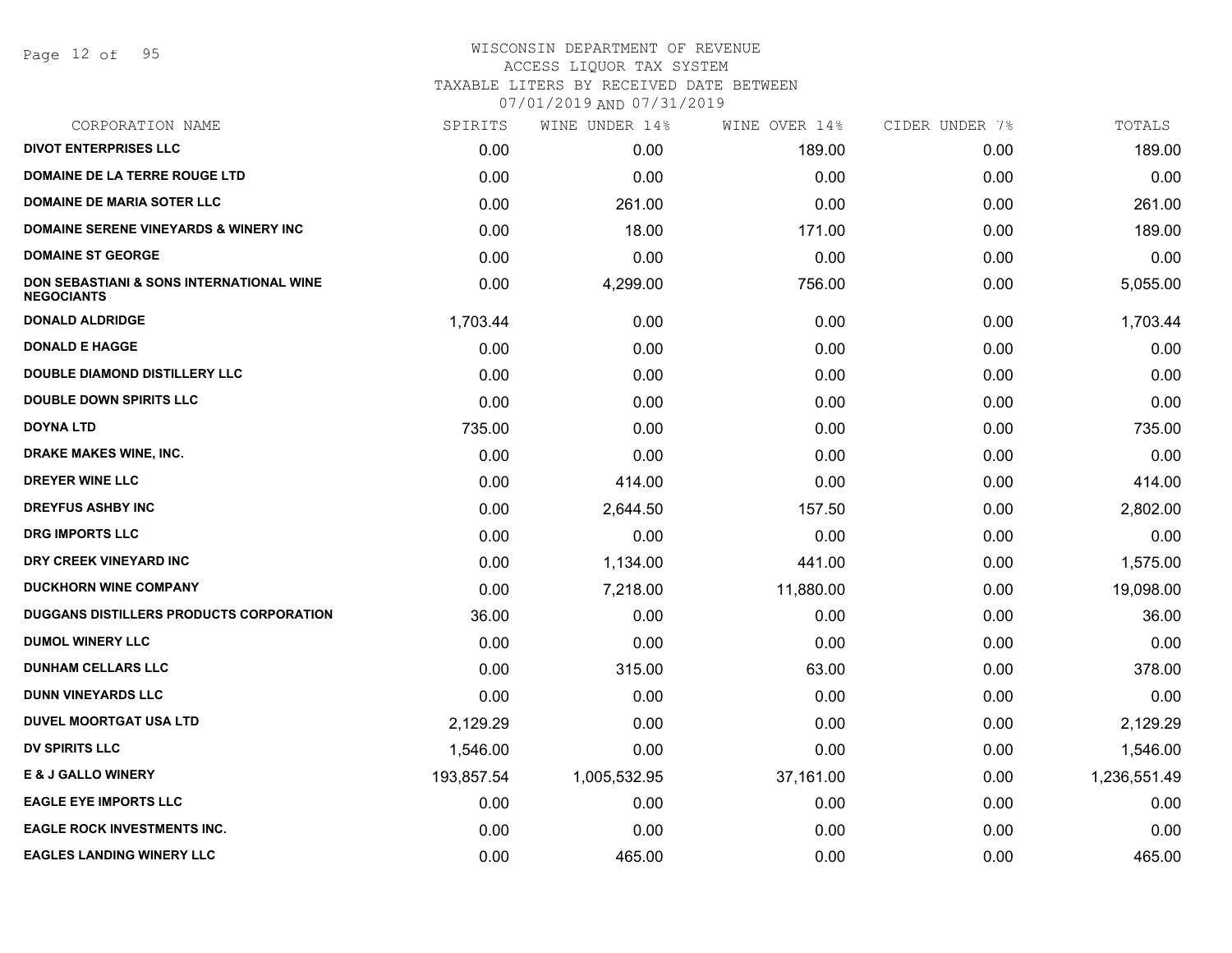Page 13 of 95

| CORPORATION NAME                          | SPIRITS | WINE UNDER 14% | WINE OVER 14% | CIDER UNDER 7% | TOTALS    |
|-------------------------------------------|---------|----------------|---------------|----------------|-----------|
| <b>EASTERN LIQUORS USA INC</b>            | 315.00  | 0.00           | 0.00          | 0.00           | 315.00    |
| <b>EBERLE WINERY LP</b>                   | 0.00    | 126.00         | 0.00          | 0.00           | 126.00    |
| <b>ECOSUR GROUP LLC</b>                   | 0.00    | 279.00         | 0.00          | 0.00           | 279.00    |
| <b>EHREN JORDAN WINE CELLARS LLC</b>      | 0.00    | 0.00           | 189.00        | 0.00           | 189.00    |
| <b>EIGHT BOTTLES LLC</b>                  | 0.00    | 0.00           | 0.00          | 0.00           | 0.00      |
| ELK COVE VINEYARDS INC                    | 0.00    | 0.00           | 0.00          | 0.00           | 0.00      |
| <b>ELLEN FORREST</b>                      | 0.00    | 0.00           | 0.00          | 0.00           | 0.00      |
| <b>ELV-OREGON LLC</b>                     | 0.00    | 0.00           | 0.00          | 0.00           | 0.00      |
| <b>ELYSE WINERY LLC</b>                   | 0.00    | 0.00           | 0.00          | 0.00           | 0.00      |
| <b>EMCO CHEMICAL DISTRIBUTORS, INC.</b>   | 0.00    | 0.00           | 0.00          | 0.00           | 0.00      |
| <b>EMERINE ESTATES INC</b>                | 0.00    | 135.00         | 0.00          | 0.00           | 135.00    |
| <b>EMILIO GUGLIELMO WINERY INC</b>        | 0.00    | 1,086.41       | 0.00          | 0.00           | 1,086.41  |
| <b>EMPSON USA INC</b>                     | 0.00    | 10,967.27      | 22.50         | 0.00           | 10,989.77 |
| <b>ENOS VINEYARDS INC</b>                 | 0.00    | 0.00           | 666.00        | 0.00           | 666.00    |
| <b>ENOTEC IMPORTS INC</b>                 | 0.00    | 666.00         | 0.00          | 0.00           | 666.00    |
| <b>ENOVATION BRANDS INC</b>               | 0.00    | 1,075.36       | 0.00          | 0.00           | 1,075.36  |
| <b>ENTENTE SPIRITS LLC</b>                | 0.00    | 0.00           | 0.00          | 0.00           | 0.00      |
| <b>EOLA HILLS WINE CELLARS INC</b>        | 0.00    | 0.00           | 0.00          | 0.00           | 0.00      |
| <b>EPICUREAN WINES LLC</b>                | 0.00    | 0.00           | 0.00          | 0.00           | 0.00      |
| <b>ERIC FLANAGAN</b>                      | 0.00    | 126.00         | 121.50        | 0.00           | 247.50    |
| <b>ERIC TRUMP WINE MANUFACTURING LLC</b>  | 0.00    | 0.00           | 0.00          | 0.00           | 0.00      |
| <b>EUROPEAN IMPORTS &amp; EXPORTS LLC</b> | 0.00    | 87.75          | 0.00          | 0.00           | 87.75     |
| <b>EVAKI INC</b>                          | 0.00    | 0.00           | 0.00          | 0.00           | 0.00      |
| <b>EVAN FRAZIER</b>                       | 0.00    | 0.00           | 0.00          | 0.00           | 0.00      |
| <b>EVATON INC</b>                         | 79.50   | 1,521.00       | 139.50        | 0.00           | 1,740.00  |
| EVESHAM WOOD VINEYARD AND WINERY LLC      | 0.00    | 0.00           | 0.00          | 0.00           | 0.00      |
| <b>EXPERIENCE WINES LLC</b>               | 0.00    | 0.00           | 0.00          | 0.00           | 0.00      |
| <b>F KORBEL &amp; BROS INC</b>            | 0.00    | 0.00           | 0.00          | 0.00           | 0.00      |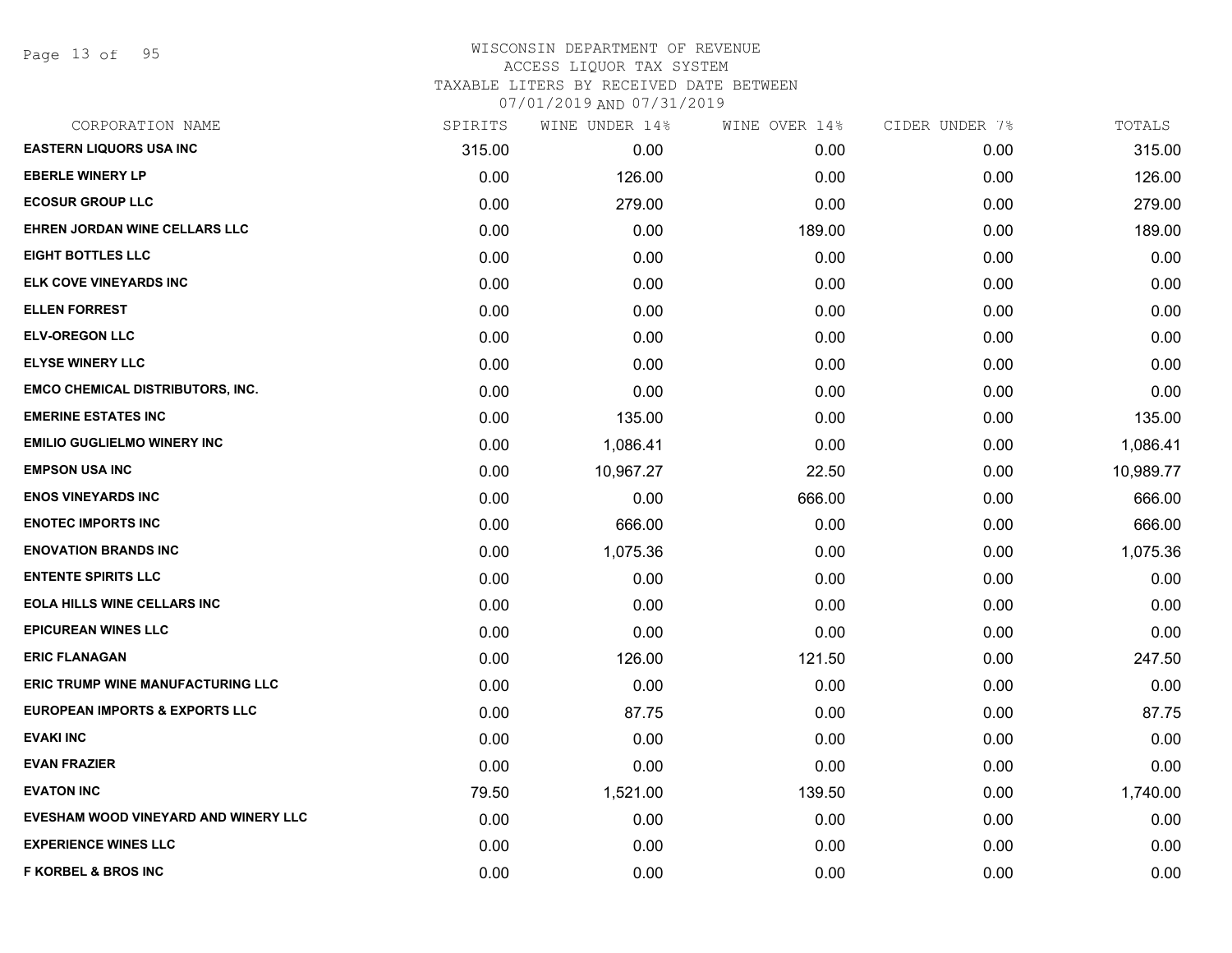Page 14 of 95

## WISCONSIN DEPARTMENT OF REVENUE ACCESS LIQUOR TAX SYSTEM TAXABLE LITERS BY RECEIVED DATE BETWEEN

| CORPORATION NAME                                 | SPIRITS    | WINE UNDER 14% | WINE OVER 14% | CIDER UNDER 7% | TOTALS     |
|--------------------------------------------------|------------|----------------|---------------|----------------|------------|
| F L NAVARRO LIMITED                              | 0.00       | 0.00           | 0.00          | 0.00           | 0.00       |
| <b>F&amp;F FINE WINES INTERNATIONAL INC.</b>     | 0.00       | 801.00         | 0.00          | 0.00           | 801.00     |
| <b>FAMILY &amp; FARMERS LLC</b>                  | 0.00       | 189.00         | 0.00          | 0.00           | 189.00     |
| <b>FAMOUS BRANDS LLC</b>                         | 0.00       | 0.00           | 0.00          | 0.00           | 0.00       |
| <b>FANTIS IMPORTS INC</b>                        | 0.00       | 73.70          | 0.00          | 0.00           | 73.70      |
| <b>FAR NORTH SPIRITS INC</b>                     | 0.00       | 0.00           | 0.00          | 0.00           | 0.00       |
| <b>FASEL SHENSTONE LLC</b>                       | 0.00       | 0.00           | 310.50        | 0.00           | 310.50     |
| <b>FERMENTED SCIENCES II INC</b>                 | 0.00       | 0.00           | 0.00          | 0.00           | 0.00       |
| <b>FERRARI CARANO VINEYARDS &amp; WINERY LLC</b> | 0.00       | 1,008.00       | 2,169.00      | 0.00           | 3,177.00   |
| <b>FETZER VINEYARDS</b>                          | 0.00       | 25,293.35      | 913.50        | 0.00           | 26,206.85  |
| <b>FIDELITAS WINES LLC</b>                       | 0.00       | 0.00           | 0.00          | 0.00           | 0.00       |
| <b>FIFTH GENERATION INC</b>                      | 197,608.80 | 0.00           | 0.00          | 0.00           | 197,608.80 |
| FIFTY FOURTH STREET ENTERPRISES LLC              | 0.00       | 0.00           | 0.00          | 0.00           | 0.00       |
| FIOR DI SOLE, LLC                                | 0.00       | 414.00         | 27.00         | 0.00           | 441.00     |
| <b>FIRESTEED CORPORATION</b>                     | 0.00       | 0.00           | 0.00          | 0.00           | 0.00       |
| <b>FISHER VINEYARDS</b>                          | 0.00       | 0.00           | 0.00          | 0.00           | 0.00       |
| <b>FITVINE LLC</b>                               | 0.00       | 0.00           | 3,474.00      | 0.00           | 3,474.00   |
| <b>FIVE GRAPES LLC</b>                           | 0.00       | 0.00           | 0.00          | 0.00           | 0.00       |
| <b>FJN FINE WINES LLC</b>                        | 0.00       | 0.00           | 0.00          | 0.00           | 0.00       |
| <b>FLORA SPRINGS WINE COMPANY</b>                | 0.00       | 0.00           | 0.00          | 0.00           | 0.00       |
| <b>FN CELLARS LLC</b>                            | 0.00       | 6.75           | 436.50        | 0.00           | 443.25     |
| <b>FOLEY FAMILY WINES INC</b>                    | 0.00       | 10,644.00      | 1,831.50      | 0.00           | 12,475.50  |
| <b>FOLIO WINE COMPANY LLC</b>                    | 0.00       | 3,023.06       | 0.00          | 0.00           | 3,023.06   |
| FORT ROSS VINEYARD & WINERY LLC                  | 0.00       | 0.00           | 0.00          | 0.00           | 0.00       |
| <b>FORWARD CIDER LLC</b>                         | 0.00       | 0.00           | 0.00          | 0.00           | 0.00       |
| <b>FOUR BEARS WINERY LLC</b>                     | 0.00       | 0.00           | 0.00          | 0.00           | 0.00       |
| FOUR DAUGHTERS VINEYARD AND WINERY LLC           | 0.00       | 0.00           | 0.00          | 15,915.58      | 15,915.58  |
| <b>FOUR ROSES DISTILLERY LLC</b>                 | 3,889.50   | 0.00           | 0.00          | 0.00           | 3,889.50   |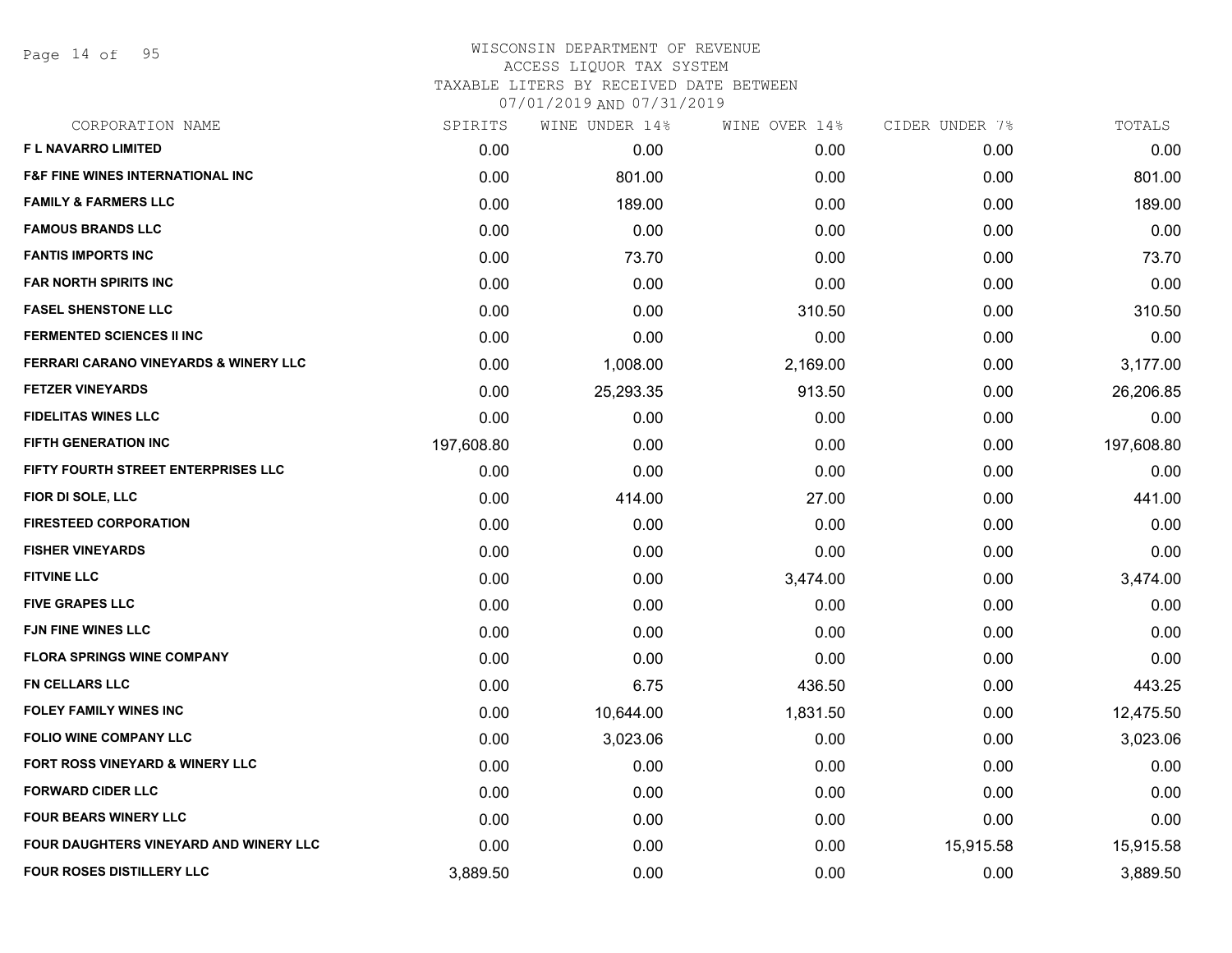Page 15 of 95

### WISCONSIN DEPARTMENT OF REVENUE ACCESS LIQUOR TAX SYSTEM

TAXABLE LITERS BY RECEIVED DATE BETWEEN

| CORPORATION NAME                                    | SPIRITS  | WINE UNDER 14% | WINE OVER 14% | CIDER UNDER 7% | TOTALS    |
|-----------------------------------------------------|----------|----------------|---------------|----------------|-----------|
| <b>FOWLES WINE USA INC</b>                          | 0.00     | 441.00         | 63.00         | 0.00           | 504.00    |
| <b>FOXEN VINEYARD INC</b>                           | 0.00     | 0.00           | 0.00          | 0.00           | 0.00      |
| <b>FRANCIS COPPOLA WINERY LLC</b>                   | 0.00     | 16,958.43      | 3,249.00      | 0.00           | 20,207.43 |
| <b>FRANK FAMILY VINEYARDS LLC</b>                   | 0.00     | 0.00           | 1,197.00      | 0.00           | 1,197.00  |
| <b>FRANK LIN DISTILLERS PRODUCTS LTD</b>            | 3,569.30 | 0.00           | 0.00          | 0.00           | 3,569.30  |
| <b>FRED C SCHERRER</b>                              | 0.00     | 0.00           | 0.00          | 0.00           | 0.00      |
| <b>FREDERICK WILDMAN &amp; SONS LTD</b>             | 903.00   | 6,326.78       | 22.50         | 0.00           | 7,252.28  |
| <b>FREELANCE WINES LLC</b>                          | 0.00     | 0.00           | 0.00          | 0.00           | 0.00      |
| <b>FREIXENET USA INC</b>                            | 0.00     | 3,455.90       | 0.00          | 0.00           | 3,455.90  |
| <b>FREY VINEYARDS LTD</b>                           | 0.00     | 3,807.00       | 0.00          | 0.00           | 3,807.00  |
| <b>FRITZ CELLARS INC</b>                            | 0.00     | 0.00           | 0.00          | 0.00           | 0.00      |
| <b>FROGS LEAP WINERY</b>                            | 0.00     | 0.00           | 0.00          | 0.00           | 0.00      |
| <b>FRONTIER CORPORATION</b>                         | 0.00     | 729.00         | 27.00         | 0.00           | 756.00    |
| FRUIT OF THE VINES INC                              | 0.00     | 1,957.70       | 90.01         | 0.00           | 2,047.71  |
| FULL THROTTLE SLOON SHINE LLC                       | 1,260.00 | 0.00           | 0.00          | 0.00           | 1,260.00  |
| <b>FULTON STREET BREWERY LLC</b>                    | 0.00     | 0.00           | 0.00          | 0.00           | 0.00      |
| <b>FUSED WINES LP</b>                               | 0.00     | 0.00           | 0.00          | 0.00           | 0.00      |
| <b>G K SKAGGS INC</b>                               | 0.00     | 0.00           | 0.00          | 0.00           | 0.00      |
| G.S.W.C. INC.                                       | 0.00     | 0.00           | 0.00          | 0.00           | 0.00      |
| <b>GALENA AVIATION, LLC</b>                         | 0.00     | 0.00           | 0.00          | 0.00           | 0.00      |
| <b>GAMBA VINEYARDS AND WINERY LLC</b>               | 0.00     | 0.00           | 0.00          | 0.00           | 0.00      |
| <b>GAMBLE FAMILY VINEYARDS LLC</b>                  | 0.00     | 0.00           | 0.00          | 0.00           | 0.00      |
| <b>GARBER &amp; COMPANY INC</b>                     | 0.00     | 0.00           | 189.00        | 0.00           | 189.00    |
| <b>GEORGE BOZIC JR</b>                              | 0.00     | 0.00           | 0.00          | 0.00           | 0.00      |
| <b>GERBER, GERBER &amp; GERBER DISCLAIMER TRUST</b> | 0.00     | 252.00         | 0.00          | 0.00           | 252.00    |
| <b>GF WINES LLC</b>                                 | 0.00     | 0.00           | 0.00          | 0.00           | 0.00      |
| <b>GH HOLDINGS LP</b>                               | 0.00     | 0.00           | 0.00          | 0.00           | 0.00      |
| <b>GIBSON WINE COMPANY</b>                          | 0.00     | 0.00           | 270.00        | 0.00           | 270.00    |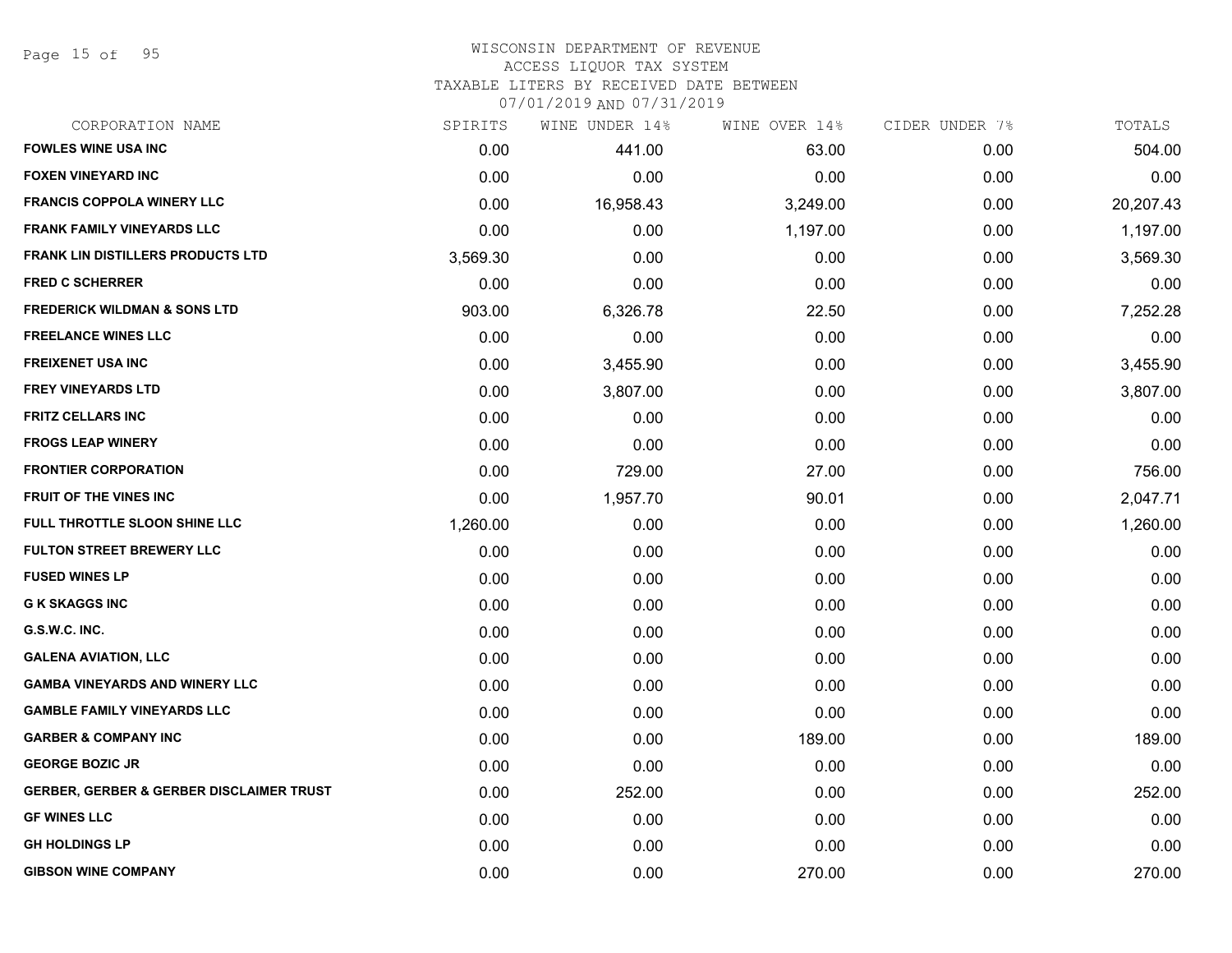Page 16 of 95

| CORPORATION NAME                             | SPIRITS | WINE UNDER 14%    | WINE OVER 14% | CIDER UNDER 7% | TOTALS   |
|----------------------------------------------|---------|-------------------|---------------|----------------|----------|
| <b>GILBERT CELLARS LLC</b>                   | 0.00    | 0.00 <sub>1</sub> | 0.00          | 0.00           | 0.00     |
| <b>GILDARDO PARTIDA LLC</b>                  | 0.00    | 0.00              | 0.00          | 0.00           | 0.00     |
| <b>GLOBAL SPIRITS USA LLC</b>                | 0.00    | 0.00              | 0.00          | 0.00           | 0.00     |
| <b>GLOBAL VINEYARD IMPORTERS INC</b>         | 0.00    | 0.00              | 0.00          | 0.00           | 0.00     |
| <b>GLUNZ FAMILY WINERY &amp; CELLARS INC</b> | 0.00    | 0.00              | 0.00          | 0.00           | 0.00     |
| <b>GNEKOW FAMILY WINERY LLC</b>              | 0.00    | 0.00              | 252.00        | 0.00           | 252.00   |
| <b>GOAMERICAGO BEVERAGES LLC</b>             | 594.00  | 0.00              | 0.00          | 0.00           | 594.00   |
| <b>GOLDSCHMIDT VINEYARDS LLC</b>             | 0.00    | 0.00              | 0.00          | 0.00           | 0.00     |
| <b>GOOSE EGG, LLC</b>                        | 0.00    | 0.00              | 0.00          | 0.00           | 0.00     |
| <b>GOOSE RIDGE LLC</b>                       | 0.00    | 72.00             | 117.00        | 0.00           | 189.00   |
| <b>GORDON BROTHERS CELLARS INC</b>           | 0.00    | 0.00              | 0.00          | 0.00           | 0.00     |
| <b>GRAPE EXPECTATIONS, INC</b>               | 0.00    | 0.00              | 0.00          | 0.00           | 0.00     |
| <b>GRAPE VISIONS LLC</b>                     | 0.00    | 0.00              | 0.00          | 0.00           | 0.00     |
| <b>GRAPES &amp; BARLEY LLC</b>               | 0.00    | 81.00             | 0.00          | 0.00           | 81.00    |
| <b>GRAPES OF SPAIN INC</b>                   | 0.00    | 0.00              | 0.00          | 0.00           | 0.00     |
| <b>GRATON SPIRITS COMPANY LLC</b>            | 166.50  | 0.00              | 0.00          | 0.00           | 166.50   |
| <b>GREAT SMOKY MTS DISTILLERY, INC</b>       | 0.00    | 0.00              | 0.00          | 0.00           | 0.00     |
| <b>GREENFIELD GLOBAL USA INC</b>             | 0.00    | 0.00              | 0.00          | 0.00           | 0.00     |
| <b>GREG &amp; GREG INC</b>                   | 0.00    | 63.00             | 0.00          | 0.00           | 63.00    |
| <b>GREG &amp; PAM HARRINGTON WINES LLC</b>   | 0.00    | 0.00              | 0.00          | 0.00           | 0.00     |
| <b>GREG SANDERS</b>                          | 0.00    | 0.00              | 0.00          | 0.00           | 0.00     |
| <b>GREGORY F BUONOCORE</b>                   | 0.00    | 63.00             | 0.00          | 0.00           | 63.00    |
| <b>GREGORY GRAZIANO</b>                      | 0.00    | 0.00              | 0.00          | 0.00           | 0.00     |
| <b>GRGICH HILLS CELLAR</b>                   | 0.00    | 171.00            | 234.00        | 0.00           | 405.00   |
| <b>GRIEB OPTIMAL WINECRAFTING LLC</b>        | 0.00    | 336.00            | 0.00          | 0.00           | 336.00   |
| <b>GROTH VINEYARDS &amp; WINERY LLC</b>      | 0.00    | 0.00              | 0.00          | 0.00           | 0.00     |
| <b>GUARACHI WINE PARTNERS INC</b>            | 0.00    | 3,762.00          | 216.00        | 0.00           | 3,978.00 |
| <b>H ERIK ZETTERSTROM</b>                    | 0.00    | 0.00              | 0.00          | 0.00           | 0.00     |
|                                              |         |                   |               |                |          |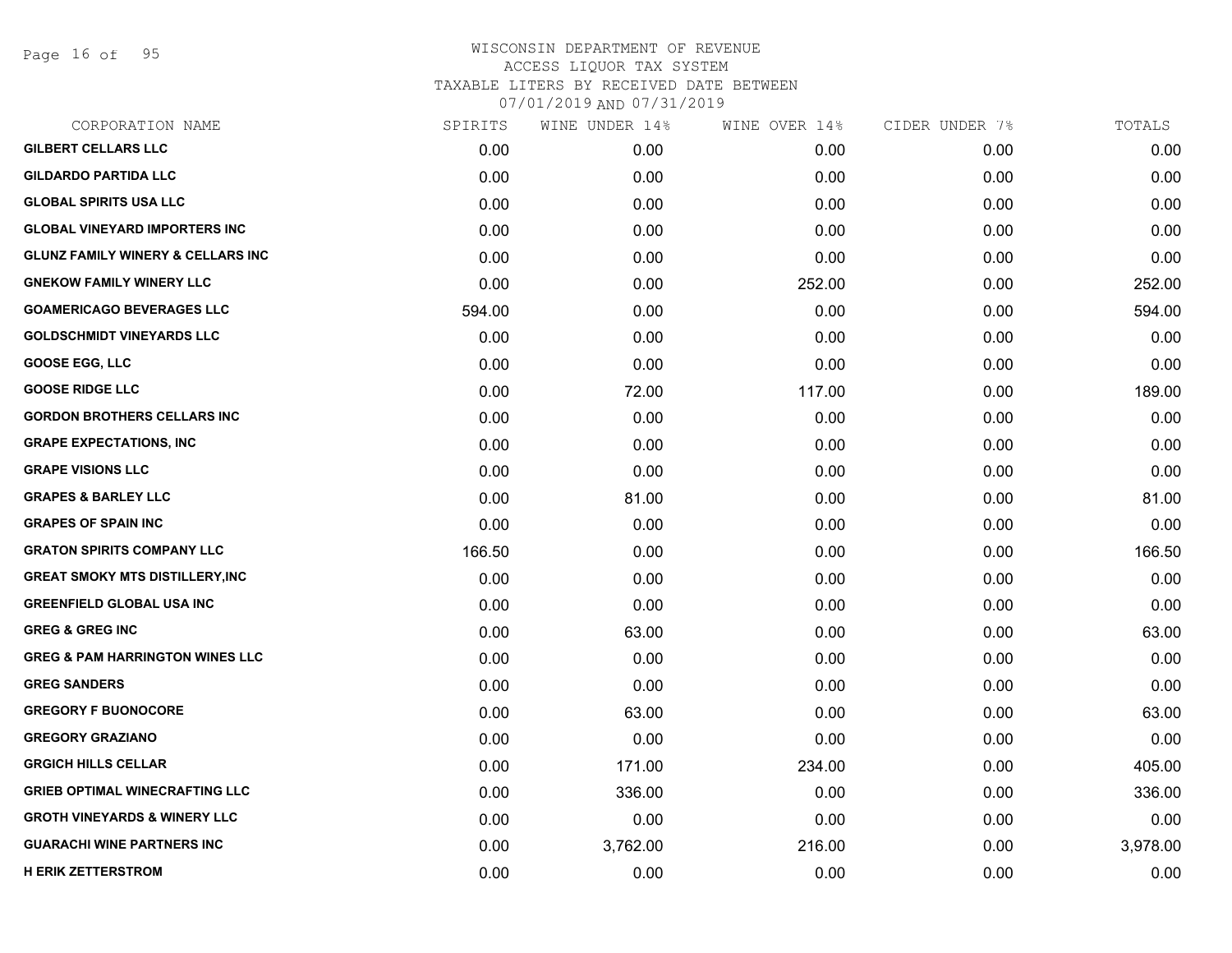Page 17 of 95

| CORPORATION NAME                       | SPIRITS    | WINE UNDER 14% | WINE OVER 14% | CIDER UNDER 7% | TOTALS     |
|----------------------------------------|------------|----------------|---------------|----------------|------------|
| <b>H2 VINO LLC</b>                     | 0.00       | 0.00           | 0.00          | 0.00           | 0.00       |
| <b>HAAS BROTHERS INC</b>               | 0.00       | 0.00           | 0.00          | 0.00           | 0.00       |
| <b>HAHN ESTATE</b>                     | 0.00       | 0.00           | 0.00          | 0.00           | 0.00       |
| <b>HALBY MARKETING INC</b>             | 0.00       | 210.00         | 0.00          | 0.00           | 210.00     |
| <b>HALCYON SYNDICATE LTD LLC</b>       | 0.00       | 0.00           | 0.00          | 0.00           | 0.00       |
| <b>HALCYON WINES LLC</b>               | 0.00       | 0.00           | 0.00          | 0.00           | 0.00       |
| <b>HALL WINES LLC</b>                  | 0.00       | 0.00           | 405.00        | 0.00           | 405.00     |
| <b>HAMEL FAMILY WINES LLC</b>          | 0.00       | 0.00           | 0.00          | 0.00           | 0.00       |
| <b>HAND PICKED SELECTIONS INC</b>      | 0.00       | 252.00         | 0.00          | 0.00           | 252.00     |
| <b>HARDY USA LTD</b>                   | 0.00       | 0.00           | 0.00          | 0.00           | 0.00       |
| <b>HARLAN ESTATE WINERY INC</b>        | 0.00       | 0.00           | 0.00          | 0.00           | 0.00       |
| <b>HARRIS &amp; HARRIS</b>             | 0.00       | 0.00           | 0.00          | 0.00           | 0.00       |
| <b>HAWAII SEA SPIRITS LLC</b>          | 285.00     | 0.00           | 0.00          | 0.00           | 285.00     |
| <b>HDD LLC</b>                         | 0.00       | 0.00           | 0.00          | 0.00           | 0.00       |
| <b>HEADFRAME SPIRITS INC</b>           | 0.00       | 0.00           | 0.00          | 0.00           | 0.00       |
| <b>HEARTLAND DISTILLERS LLC</b>        | 0.00       | 0.00           | 0.00          | 0.00           | 0.00       |
| <b>HEAVEN HILL SALES CO.</b>           | 392,818.35 | 0.00           | 2,007.00      | 0.00           | 394,825.35 |
| <b>HEINEKEN USA INCORPORATED</b>       | 0.00       | 0.00           | 0.00          | 17,258.00      | 17,258.00  |
| <b>HEITZ WINE CELLARS</b>              | 0.00       | 63.00          | 0.00          | 0.00           | 63.00      |
| <b>HEMINGWAY RUM COMPANY LLC</b>       | 0.00       | 0.00           | 0.00          | 0.00           | 0.00       |
| <b>HEMISPHERE WINE COMPANY INC</b>     | 0.00       | 0.00           | 0.00          | 0.00           | 0.00       |
| <b>HEMISPHERES LLC</b>                 | 0.00       | 0.00           | 0.00          | 0.00           | 0.00       |
| <b>HENDRY PREMIUM IMPORTS INC</b>      | 0.00       | 0.00           | 0.00          | 0.00           | 0.00       |
| <b>HENRIOT INC</b>                     | 0.00       | 1,141.98       | 0.00          | 0.00           | 1,141.98   |
| <b>HENRY STEELE IMPORTS LLC</b>        | 0.00       | 0.00           | 0.00          | 0.00           | 0.00       |
| <b>HERITAGE DISTILLING COMPANY INC</b> | 1,620.00   | 0.00           | 0.00          | 0.00           | 1,620.00   |
| <b>HERITAGE WINE CELLARS LTD</b>       | 0.00       | 1,998.00       | 0.00          | 0.00           | 1,998.00   |
| <b>HERMAN STORY WINES INC</b>          | 0.00       | 0.00           | 0.00          | 0.00           | 0.00       |
|                                        |            |                |               |                |            |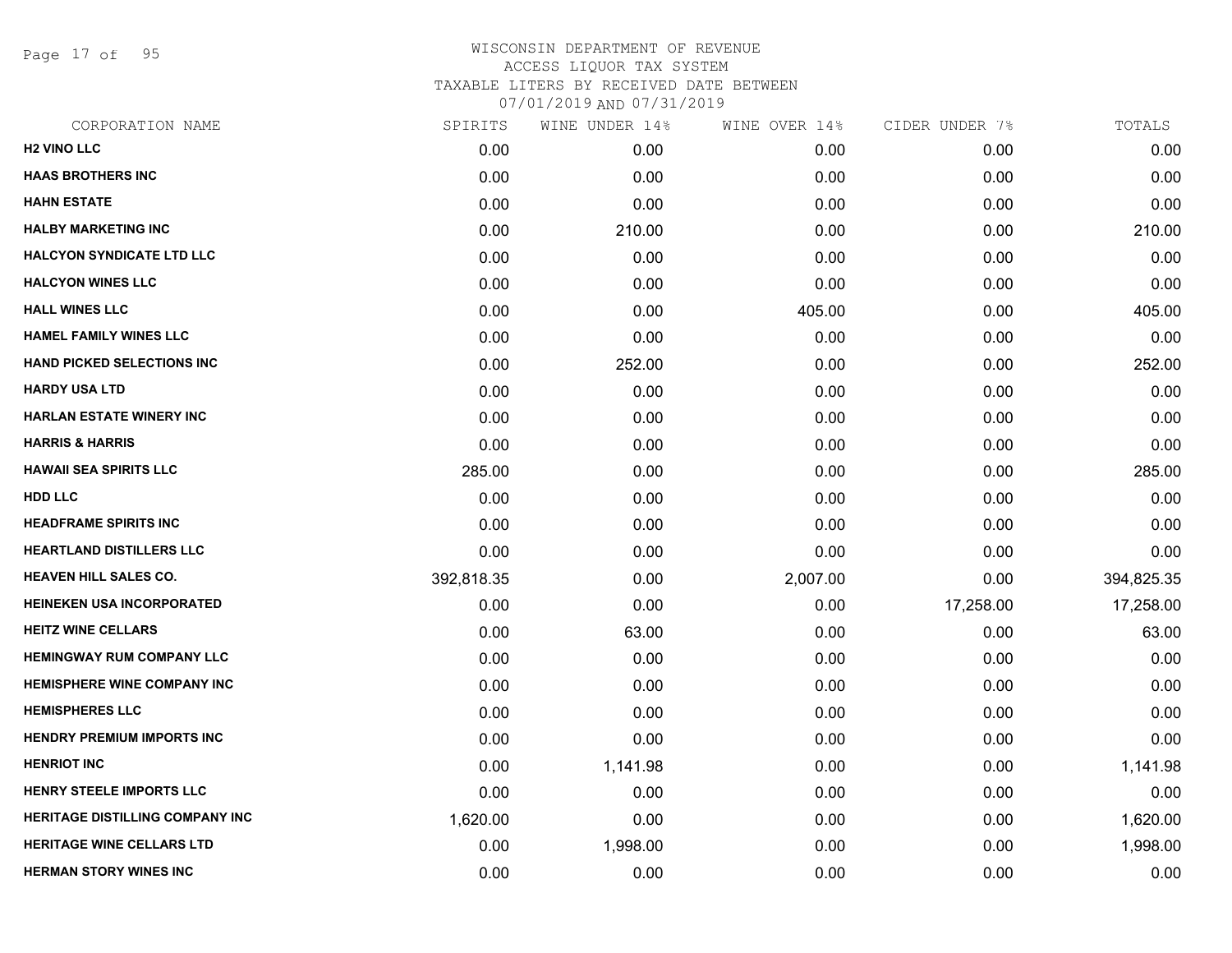Page 18 of 95

# WISCONSIN DEPARTMENT OF REVENUE ACCESS LIQUOR TAX SYSTEM TAXABLE LITERS BY RECEIVED DATE BETWEEN

| CORPORATION NAME                       | SPIRITS  | WINE UNDER 14% | WINE OVER 14% | CIDER UNDER 7% | TOTALS   |
|----------------------------------------|----------|----------------|---------------|----------------|----------|
| <b>HERON WINES INC</b>                 | 0.00     | 0.00           | 0.00          | 0.00           | 0.00     |
| <b>HIDALGO IMPORTS LLC</b>             | 0.00     | 0.00           | 0.00          | 0.00           | 0.00     |
| <b>HILL ESTATES INC</b>                | 0.00     | 0.00           | 0.00          | 0.00           | 0.00     |
| <b>HIRSCH WINERY LLC</b>               | 0.00     | 0.00           | 0.00          | 0.00           | 0.00     |
| <b>HIWWS INC</b>                       | 0.00     | 0.00           | 0.00          | 0.00           | 0.00     |
| HONEOYE FALLS DISTILLERY LLC           | 0.00     | 0.00           | 0.00          | 0.00           | 0.00     |
| <b>HONEYWOOD INC</b>                   | 0.00     | 0.00           | 0.00          | 0.00           | 0.00     |
| HONIG VINEYARD AND WINERY LLC          | 0.00     | 405.00         | 85.50         | 0.00           | 490.50   |
| <b>HOOD RIVER DISTILLERS INC</b>       | 1,890.00 | 0.00           | 0.00          | 0.00           | 1,890.00 |
| <b>HOPE WINE LLC</b>                   | 0.00     | 0.00           | 0.00          | 0.00           | 0.00     |
| <b>HORN ENTERPRISES INC</b>            | 0.00     | 0.00           | 0.00          | 0.00           | 0.00     |
| <b>HOTALING &amp; CO., LLC</b>         | 0.00     | 0.00           | 0.00          | 0.00           | 0.00     |
| <b>HOTCOOP LLC</b>                     | 0.00     | 0.00           | 0.00          | 0.00           | 0.00     |
| <b>HOURGLASS WINE COMPANY INC</b>      | 0.00     | 0.00           | 0.00          | 0.00           | 0.00     |
| <b>HPS EPICUREAN</b>                   | 117.00   | 0.00           | 0.00          | 0.00           | 117.00   |
| <b>HUA YUAN</b>                        | 0.00     | 0.00           | 0.00          | 0.00           | 0.00     |
| <b>HUBER ORCHARDS INC</b>              | 0.00     | 0.00           | 0.00          | 0.00           | 0.00     |
| <b>HUDSON WINE BROKERS LLC</b>         | 0.00     | 0.00           | 0.00          | 0.00           | 0.00     |
| <b>HUNEEUS VINTNERS LLC</b>            | 0.00     | 288.00         | 153.00        | 0.00           | 441.00   |
| <b>HUSCH VINEYARDS INC</b>             | 0.00     | 279.00         | 0.00          | 0.00           | 279.00   |
| <b>HYATT FARM PARTNERSHIP</b>          | 0.00     | 0.00           | 0.00          | 0.00           | 0.00     |
| <b>IAN BRAND</b>                       | 0.00     | 0.00           | 0.00          | 0.00           | 0.00     |
| <b>IDEAL WINE &amp; SPIRITS CO INC</b> | 54.00    | 405.00         | 0.00          | 0.00           | 459.00   |
| <b>ILLAHE VINEYARDS AND WINERY INC</b> | 0.00     | 0.00           | 0.00          | 0.00           | 0.00     |
| <b>ILLYRIAN IMPORT INC</b>             | 0.00     | 0.00           | 0.00          | 0.00           | 0.00     |
| <b>IMPERIAL BRANDS INC</b>             | 3,810.00 | 0.00           | 0.00          | 0.00           | 3,810.00 |
| <b>IMPEX BEVERAGES INC</b>             | 117.00   | 0.00           | 0.00          | 0.00           | 117.00   |
| IN AGAVE WE TRUST LLC                  | 374.25   | 117.00         | 0.00          | 0.00           | 491.25   |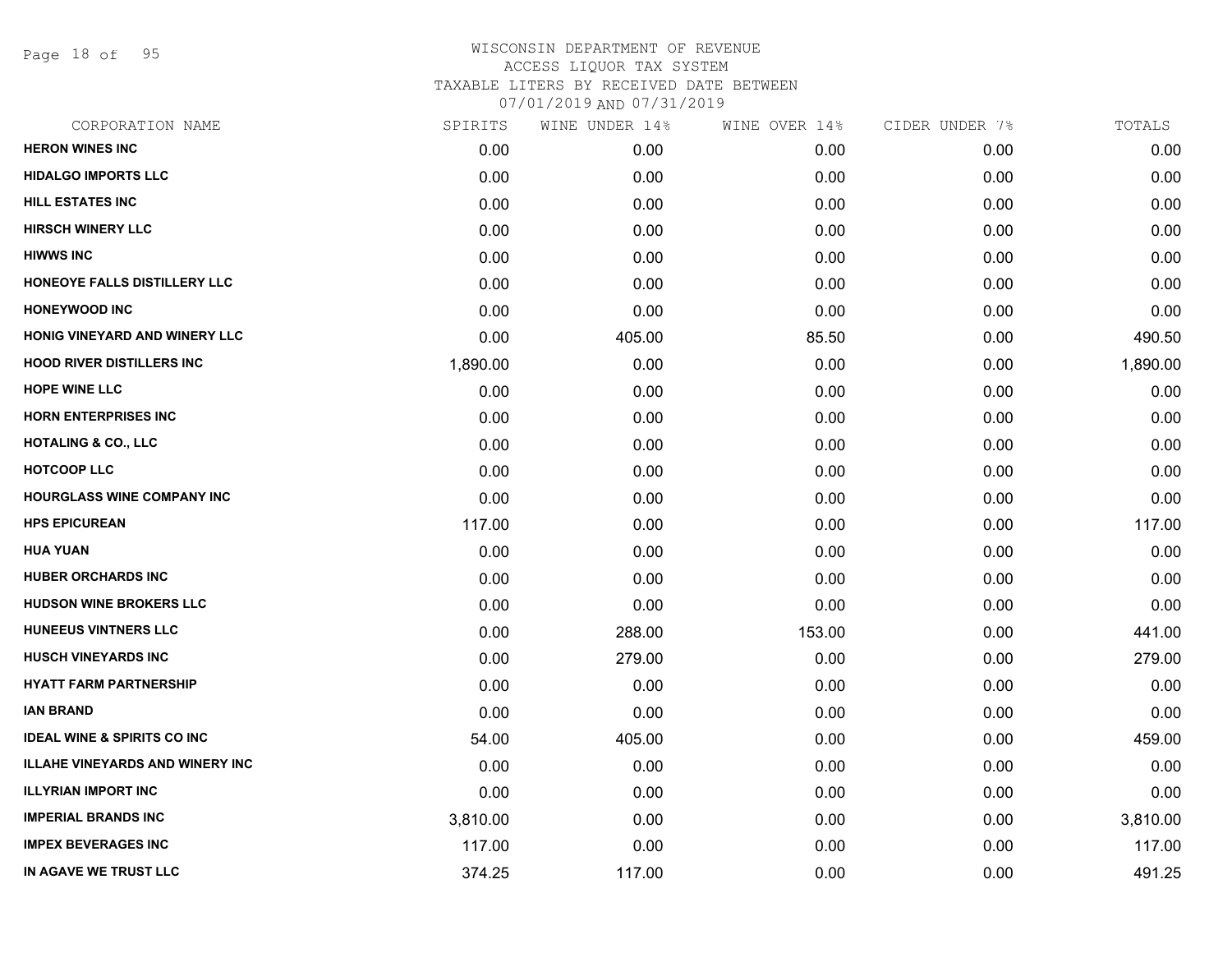| CORPORATION NAME                                  | SPIRITS   | WINE UNDER 14% | WINE OVER 14% | CIDER UNDER 7% | TOTALS     |
|---------------------------------------------------|-----------|----------------|---------------|----------------|------------|
| <b>INDIGENOUS SELECTIONS LLC</b>                  | 0.00      | 0.00           | 0.00          | 0.00           | 0.00       |
| <b>INDIGO WINE GROUP LLC</b>                      | 0.00      | 666.00         | 0.00          | 0.00           | 666.00     |
| <b>INFINIUM SPIRITS INC.</b>                      | 32,537.25 | 0.00           | 0.00          | 0.00           | 32,537.25  |
| <b>INNO VINO INTERNATIONAL INC</b>                | 0.00      | 0.00           | 0.00          | 0.00           | 0.00       |
| <b>INTERNATIONAL DISTILLERS &amp; VINTERS LTD</b> | 0.00      | 0.00           | 0.00          | 0.00           | 0.00       |
| <b>INTERNATIONAL VINES INC</b>                    | 0.00      | 2,281.00       | 0.00          | 0.00           | 2,281.00   |
| <b>INTERSECT BEVERAGE LLC</b>                     | 0.00      | 0.00           | 0.00          | 0.00           | 0.00       |
| <b>INTERTRADE USA COMPANY</b>                     | 0.00      | 0.00           | 0.00          | 0.00           | 0.00       |
| <b>INVESTOR'S OF AMERICA LP</b>                   | 0.00      | 0.00           | 0.00          | 0.00           | 0.00       |
| <b>IRON HORSE VINEYARDS LP</b>                    | 0.00      | 0.00           | 0.00          | 0.00           | 0.00       |
| <b>ISANTI SPIRITS LLC</b>                         | 0.00      | 0.00           | 0.00          | 0.00           | 0.00       |
| <b>J &amp; D WINES INC</b>                        | 193.50    | 388.80         | 0.00          | 0.00           | 582.30     |
| <b>J LOHR WINERY CORP</b>                         | 0.00      | 8,811.00       | 126.00        | 0.00           | 8,937.00   |
| J PEDRONCELLI WINERY                              | 0.00      | 0.00           | 0.00          | 0.00           | 0.00       |
| <b>J WILLETT COMPANIES</b>                        | 0.00      | 0.00           | 0.00          | 0.00           | 0.00       |
| <b>JACK POUST &amp; COMPANY INC</b>               | 0.00      | 504.00         | 27.00         | 0.00           | 531.00     |
| <b>JACKSON FAMILY ENTERPRISES INC</b>             | 0.00      | 130,012.50     | 20,677.50     | 0.00           | 150,690.00 |
| <b>JACUZZI FAMILY VINEYARDS LLC</b>               | 0.00      | 0.00           | 0.00          | 0.00           | 0.00       |
| <b>JAM CELLARS INC</b>                            | 0.00      | 480.00         | 9,162.00      | 0.00           | 9,642.00   |
| <b>JAMES E COSMA</b>                              | 0.00      | 441.00         | 0.00          | 0.00           | 441.00     |
| <b>JAMES L LAMBERT</b>                            | 0.00      | 81.00          | 81.00         | 0.00           | 162.00     |
| <b>JAMES MORONEY INC</b>                          | 0.00      | 0.00           | 0.00          | 0.00           | 0.00       |
| <b>JAMES RICKER</b>                               | 0.00      | 12,429.75      | 54.00         | 0.00           | 12,483.75  |
| <b>JAPAN PRESTIGE SAKE INTERNATIONAL INC</b>      | 0.00      | 36.72          | 118.80        | 0.00           | 155.52     |
| <b>JARVIS</b>                                     | 0.00      | 0.00           | 0.00          | 0.00           | 0.00       |
| <b>JASON DRISCOLL</b>                             | 0.00      | 0.00           | 27.00         | 0.00           | 27.00      |
| <b>JAX VINEYARDS LLC</b>                          | 0.00      | 0.00           | 0.00          | 0.00           | 0.00       |
| <b>JAY J HEMINWAY</b>                             | 0.00      | 0.00           | 0.00          | 0.00           | 0.00       |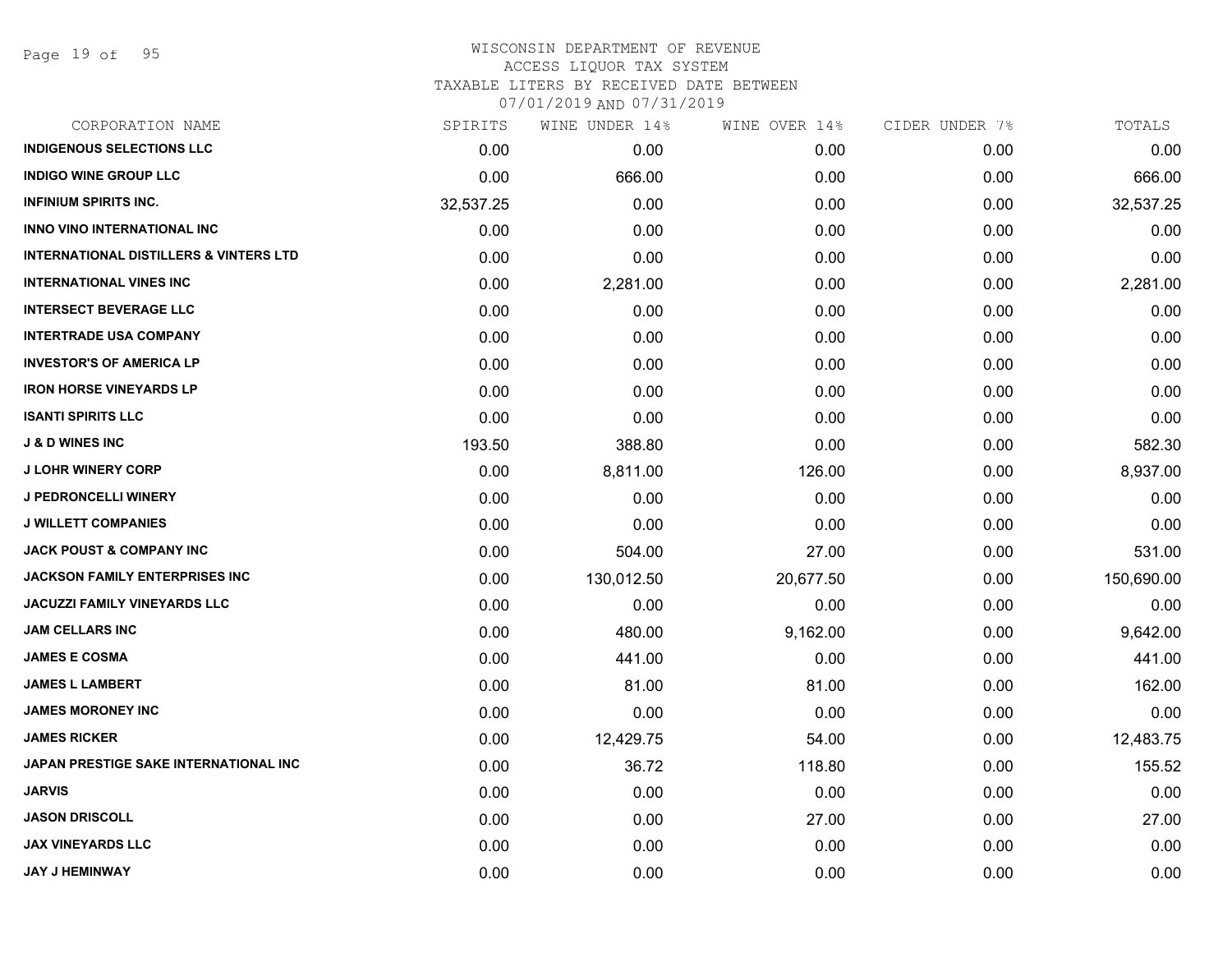Page 20 of 95

#### WISCONSIN DEPARTMENT OF REVENUE ACCESS LIQUOR TAX SYSTEM TAXABLE LITERS BY RECEIVED DATE BETWEEN

| CORPORATION NAME                         | SPIRITS    | WINE UNDER 14% | WINE OVER 14% | CIDER UNDER 7% | TOTALS     |
|------------------------------------------|------------|----------------|---------------|----------------|------------|
| <b>JAY MIDWEST INC</b>                   | 252.00     | 0.00           | 90.00         | 0.00           | 342.00     |
| <b>JB GEORGE LLC</b>                     | 0.00       | 0.00           | 252.00        | 0.00           | 252.00     |
| <b>JC CELLARS INC</b>                    | 0.00       | 0.00           | 0.00          | 0.00           | 0.00       |
| JEAN CLAUDE BOISSET WINES USA INC        | 0.00       | 2,430.00       | 2,160.00      | 0.00           | 4,590.00   |
| <b>JEFF QUINT</b>                        | 0.00       | 0.00           | 0.00          | 0.00           | 0.00       |
| <b>JEM BEVERAGE COMPANY</b>              | 0.00       | 0.00           | 0.00          | 0.00           | 0.00       |
| JFC INTERNATIONAL INC                    | 0.00       | 380.81         | 565.92        | 0.00           | 946.73     |
| <b>JIM BEAM BRANDS CO</b>                | 909,191.16 | 432.00         | 0.00          | 0.00           | 909,623.16 |
| J-NH WINE GROUP LLC                      | 0.00       | 0.00           | 0.00          | 0.00           | 0.00       |
| <b>JNJ INTERNATIONAL INC</b>             | 0.00       | 0.00           | 0.00          | 0.00           | 0.00       |
| <b>JOHAN VINEYARDS LLC</b>               | 0.00       | 0.00           | 0.00          | 0.00           | 0.00       |
| JOHN ANTHONY VINEYARDS LLC               | 0.00       | 0.00           | 0.00          | 0.00           | 0.00       |
| <b>JOHN C BAKER</b>                      | 0.00       | 0.00           | 0.00          | 0.00           | 0.00       |
| JOHN MONROE LINTVET                      | 0.00       | 0.00           | 0.00          | 0.00           | 0.00       |
| <b>JOHN R LUCAS</b>                      | 0.00       | 0.00           | 0.00          | 0.00           | 0.00       |
| <b>JOSE PASTOR</b>                       | 0.00       | 315.99         | 126.09        | 0.00           | 442.08     |
| <b>JOSEPH DEHNER</b>                     | 0.00       | 0.00           | 0.00          | 0.00           | 0.00       |
| <b>JOSEPH PHELPS VINEYARDS LLC</b>       | 0.00       | 0.00           | 0.00          | 0.00           | 0.00       |
| <b>JOSEPH VICTORI WINES, INC.</b>        | 0.00       | 0.00           | 0.00          | 0.00           | 0.00       |
| <b>JOSU GALDOS</b>                       | 0.00       | 504.00         | 0.00          | 0.00           | 504.00     |
| JOURNEYMAN DISTILLERY LLC                | 28.81      | 0.00           | 0.00          | 0.00           | 28.81      |
| <b>JUSTIN VINEYARDS &amp; WINERY LLC</b> | 0.00       | 1,521.00       | 0.00          | 0.00           | 1,521.00   |
| <b>JVS WINES IMPORTS IL CORP</b>         | 0.00       | 0.00           | 0.00          | 0.00           | 0.00       |
| <b>JVW CORPORATION</b>                   | 0.00       | 0.00           | 0.00          | 0.00           | 0.00       |
| <b>JZ WINE COMPANY</b>                   | 0.00       | 0.00           | 0.00          | 0.00           | 0.00       |
| <b>K VINTNERS LLC</b>                    | 0.00       | 0.00           | 504.00        | 0.00           | 504.00     |
| <b>KAITRIN N COOPER</b>                  | 0.00       | 0.00           | 0.00          | 0.00           | 0.00       |
| <b>KALIN CELLARS INC</b>                 | 0.00       | 0.00           | 0.00          | 0.00           | 0.00       |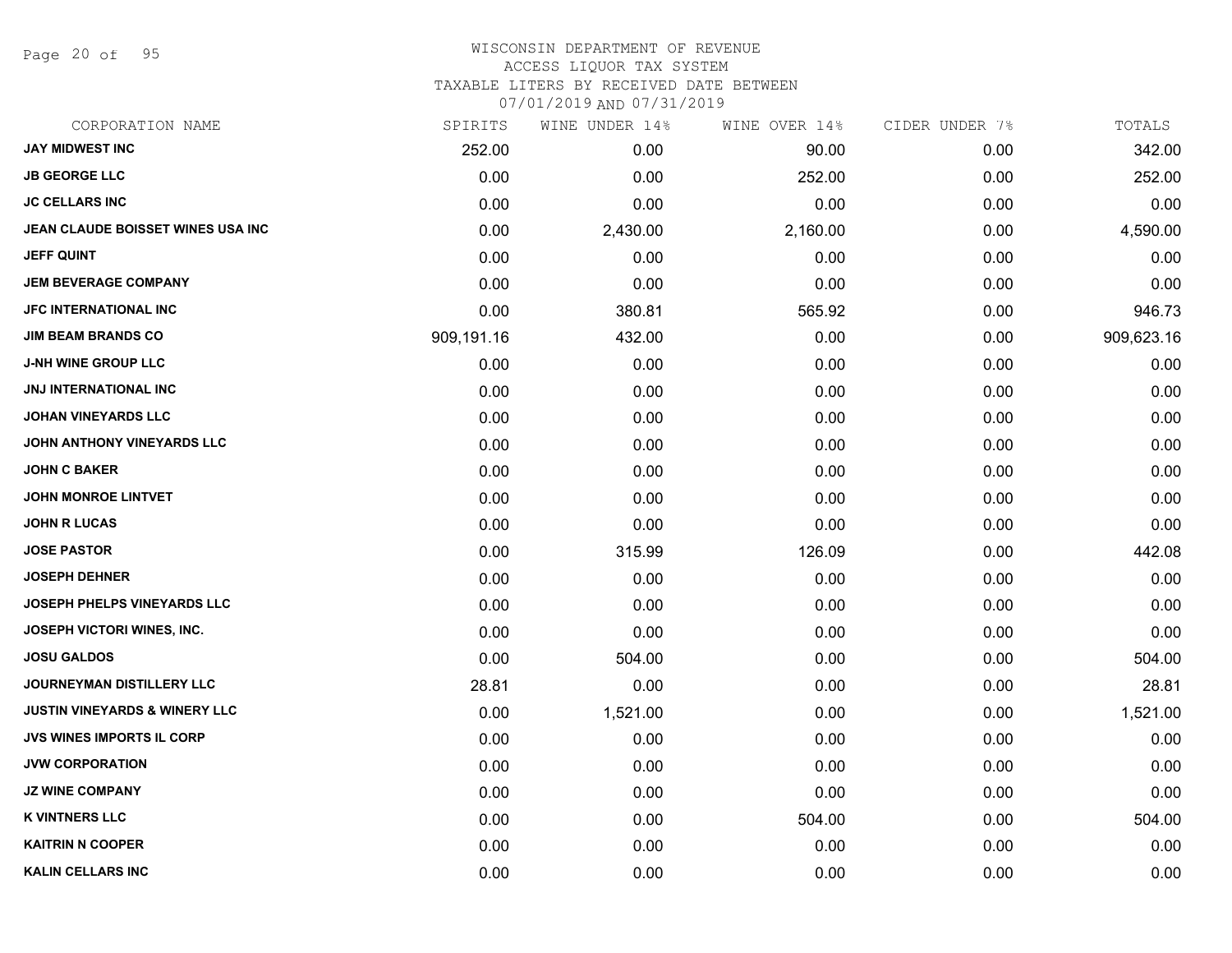Page 21 of 95

| CORPORATION NAME                       | SPIRITS | WINE UNDER 14% | WINE OVER 14% | CIDER UNDER 7% | TOTALS    |
|----------------------------------------|---------|----------------|---------------|----------------|-----------|
| <b>KATELL PLEVEN</b>                   | 0.00    | 0.00           | 0.00          | 0.00           | 0.00      |
| <b>KAY OLSEN</b>                       | 0.00    | 0.00           | 0.00          | 0.00           | 0.00      |
| <b>KEEPER'S QUEST INC</b>              | 0.00    | 0.00           | 0.00          | 0.00           | 0.00      |
| <b>KEN WRIGHT CELLARS CO</b>           | 0.00    | 558.00         | 0.00          | 0.00           | 558.00    |
| <b>KENNETH S LIKITPRAKONG</b>          | 0.00    | 640.00         | 0.00          | 0.00           | 640.00    |
| <b>KENT HUMPHREY</b>                   | 0.00    | 0.00           | 126.00        | 0.00           | 126.00    |
| <b>KENT RASMUSSEN WINERY</b>           | 0.00    | 441.00         | 0.00          | 0.00           | 441.00    |
| <b>KENTUCKY BOURBON DISTILLERS LTD</b> | 0.00    | 0.00           | 0.00          | 0.00           | 0.00      |
| <b>KERMIT LYNCH WINE MERCHANTS</b>     | 0.00    | 2,397.00       | 427.50        | 0.00           | 2,824.50  |
| <b>KERWIN ESTATE LLC</b>               | 0.00    | 0.00           | 0.00          | 0.00           | 0.00      |
| <b>KIMBERTON WINES LLC</b>             | 0.00    | 0.00           | 0.00          | 0.00           | 0.00      |
| KINDRED SPIRITS NORTH AMERICA INC      | 0.00    | 0.00           | 0.00          | 0.00           | 0.00      |
| KINDRED VINES IMPORT CO LLC            | 0.00    | 0.00           | 0.00          | 0.00           | 0.00      |
| <b>KING ESTATE WINERY LP</b>           | 0.00    | 0.00           | 0.00          | 0.00           | 0.00      |
| <b>KINGS COUNTY DISTILLERY LLC</b>     | 0.00    | 0.00           | 0.00          | 0.00           | 0.00      |
| <b>KIONA VINEYARDS LLC</b>             | 0.00    | 0.00           | 0.00          | 0.00           | 0.00      |
| KISMET WINE, INC.                      | 0.00    | 0.00           | 0.00          | 0.00           | 0.00      |
| <b>KISTLER VINEYARDS, LLC</b>          | 0.00    | 0.00           | 0.00          | 0.00           | 0.00      |
| <b>KITFOX VINEYARDS LLC</b>            | 0.00    | 0.00           | 0.00          | 0.00           | 0.00      |
| <b>KLEIN FOODS INC</b>                 | 0.00    | 4,099.50       | 4,914.00      | 0.00           | 9,013.50  |
| <b>KLIN SPIRITS LLC</b>                | 0.00    | 0.00           | 0.00          | 0.00           | 0.00      |
| <b>KLINKER BRICK WINERY INC</b>        | 0.00    | 0.00           | 0.00          | 0.00           | 0.00      |
| <b>KNIGHTS BRIDGE WINERY LLC</b>       | 0.00    | 0.00           | 0.00          | 0.00           | 0.00      |
| <b>KOBRAND CORPORATION</b>             | 97.50   | 9,549.00       | 4,162.62      | 0.00           | 13,809.12 |
| KOJIMA & INTERNATIONAL ASSOCIATES INC  | 0.00    | 0.00           | 0.00          | 0.00           | 0.00      |
| <b>KOLOA RUM CORP</b>                  | 0.00    | 0.00           | 0.00          | 0.00           | 0.00      |
| <b>KONGSGAARD WINE LLC</b>             | 0.00    | 0.00           | 0.00          | 0.00           | 0.00      |
| <b>KONSTANTIN D FRANK &amp; SONS</b>   | 0.00    | 270.00         | 0.00          | 0.00           | 270.00    |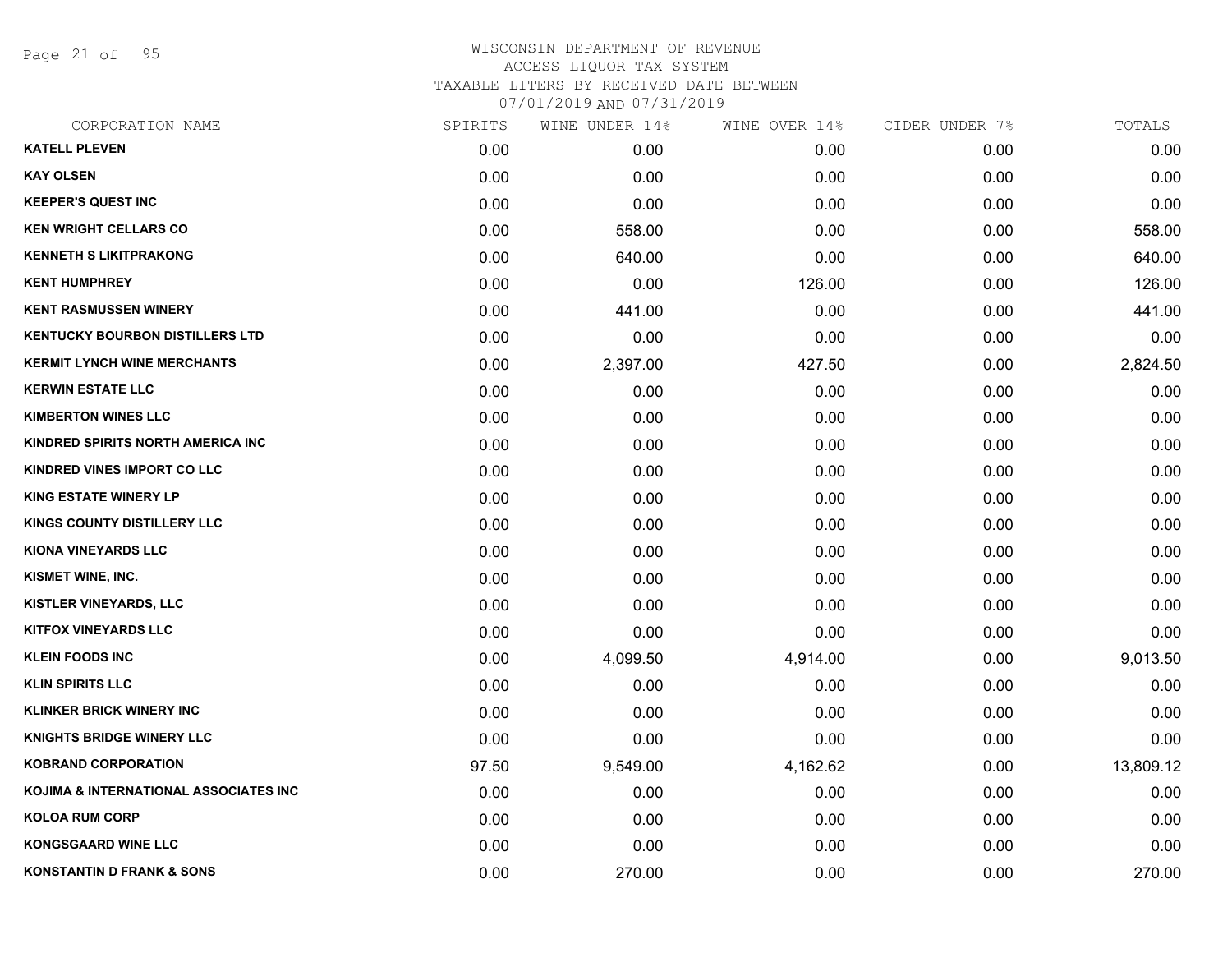Page 22 of 95

| CORPORATION NAME                           | SPIRITS | WINE UNDER 14% | WINE OVER 14% | CIDER UNDER 7% | TOTALS   |
|--------------------------------------------|---------|----------------|---------------|----------------|----------|
| <b>KOPRI INC</b>                           | 0.00    | 0.00           | 0.00          | 0.00           | 0.00     |
| KORE WINE COMPANY, LLC                     | 0.00    | 0.00           | 0.00          | 0.00           | 0.00     |
| <b>KOVAL INC</b>                           | 0.00    | 0.00           | 0.00          | 0.00           | 0.00     |
| <b>KRA-ZE LLC</b>                          | 0.00    | 0.00           | 0.00          | 0.00           | 0.00     |
| <b>KRUPP BROTHERS LLC</b>                  | 0.00    | 0.00           | 0.00          | 0.00           | 0.00     |
| <b>KYSELA PERE ET FILS LTD</b>             | 0.00    | 0.00           | 0.00          | 0.00           | 0.00     |
| <b>L &amp; F BRANDS INC</b>                | 0.00    | 0.00           | 0.00          | 0.00           | 0.00     |
| <b>L C WINE</b>                            | 0.00    | 0.00           | 0.00          | 0.00           | 0.00     |
| L FOPPIANO WINE CO INC                     | 0.00    | 0.00           | 0.00          | 0.00           | 0.00     |
| <b>L&amp;C WINE COUNTRY OPERATIONS LLC</b> | 0.00    | 0.00           | 0.00          | 0.00           | 0.00     |
| L. MAWBY, LLC                              | 0.00    | 0.00           | 0.00          | 0.00           | 0.00     |
| <b>L18 HOLDINGS, INC.</b>                  | 0.00    | 0.00           | 0.00          | 0.00           | 0.00     |
| <b>LADERA WINERY LLC</b>                   | 0.00    | 0.00           | 0.00          | 0.00           | 0.00     |
| <b>LADY HILL LLC</b>                       | 0.00    | 0.00           | 0.00          | 0.00           | 0.00     |
| <b>LAETITIA VINEYARD &amp; WINERY INC</b>  | 0.00    | 0.00           | 0.00          | 0.00           | 0.00     |
| <b>LAIRD &amp; COMPANY</b>                 | 742.48  | 0.00           | 0.00          | 0.00           | 742.48   |
| <b>LAIRD FAMILY ESTATE LLC</b>             | 0.00    | 0.00           | 0.00          | 0.00           | 0.00     |
| LAKE COUNTRY LIBARE DISTILLING LLC         | 0.00    | 0.00           | 0.00          | 0.00           | 0.00     |
| <b>LANCE C RANDOLPH</b>                    | 0.00    | 198.00         | 0.00          | 0.00           | 198.00   |
| <b>LANGDON SHIVERICK INC</b>               | 0.00    | 126.00         | 0.00          | 0.00           | 126.00   |
| <b>LANGE WINERY LLC</b>                    | 0.00    | 0.00           | 0.00          | 0.00           | 0.00     |
| <b>LATITUDE BEVERAGE COMPANY</b>           | 0.00    | 288.00         | 0.00          | 0.00           | 288.00   |
| LAUREATE IMPORTS & MARKETING COMPANY, INC  | 0.00    | 0.00           | 0.00          | 0.00           | 0.00     |
| <b>LAVA SPRINGS INC</b>                    | 0.00    | 0.00           | 0.00          | 0.00           | 0.00     |
| <b>LAWER FAMILY WINERY INC</b>             | 0.00    | 0.00           | 0.00          | 0.00           | 0.00     |
| <b>LAWLESS DISTILLING COMPANY LLC</b>      | 0.00    | 0.00           | 0.00          | 0.00           | 0.00     |
| <b>LCF WINE COMPANY LLC</b>                | 0.00    | 1,417.50       | 472.50        | 0.00           | 1,890.00 |
| LE CEP II INC                              | 0.00    | 0.00           | 0.00          | 0.00           | 0.00     |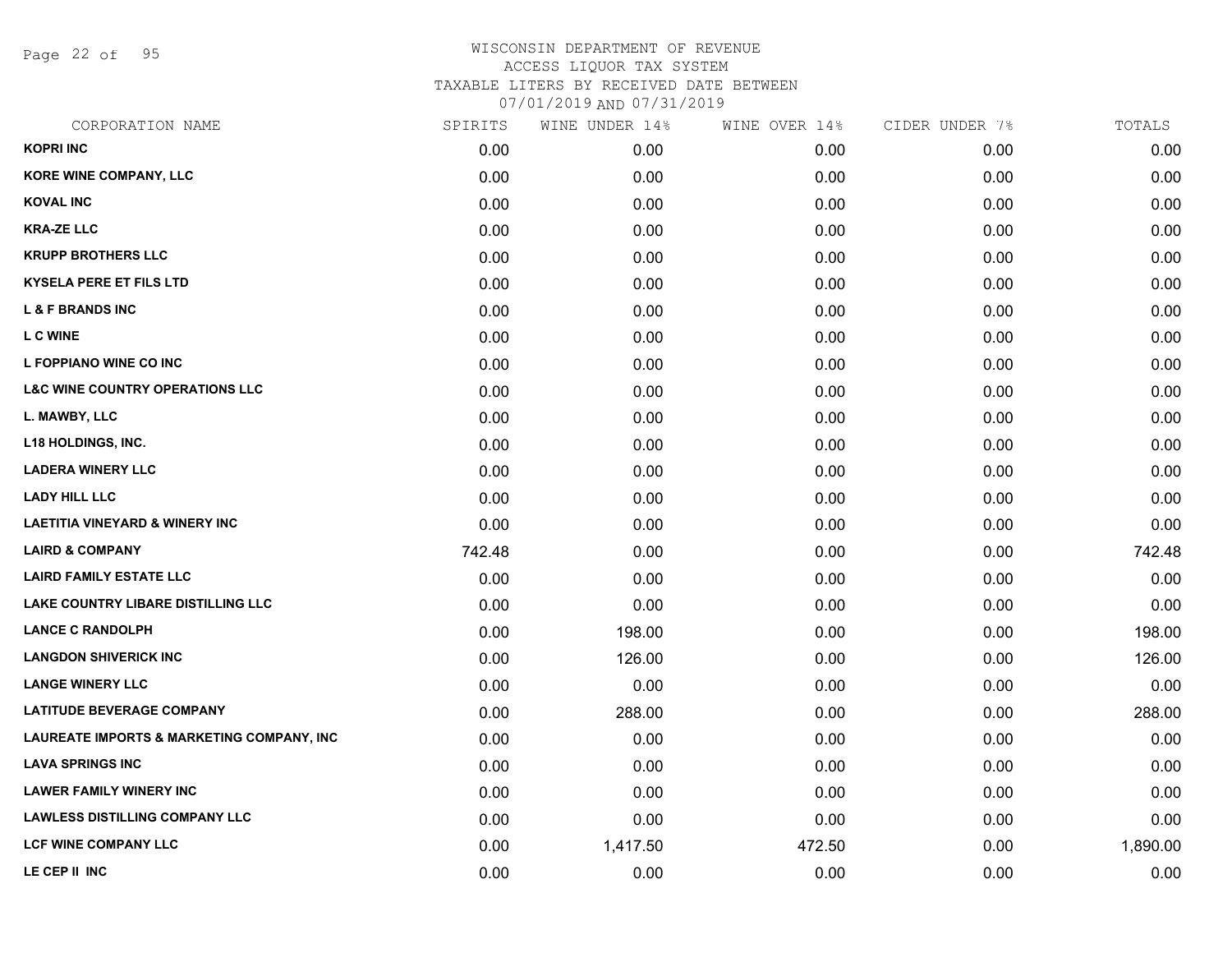Page 23 of 95

# WISCONSIN DEPARTMENT OF REVENUE ACCESS LIQUOR TAX SYSTEM

TAXABLE LITERS BY RECEIVED DATE BETWEEN

| CORPORATION NAME                         | SPIRITS   | WINE UNDER 14% | WINE OVER 14% | CIDER UNDER 7% | TOTALS    |
|------------------------------------------|-----------|----------------|---------------|----------------|-----------|
| LE GRAND COURTAGE LLC                    | 0.00      | 0.00           | 0.00          | 0.00           | 0.00      |
| LE RAISIN IMPORTS LLC                    | 0.00      | 0.00           | 0.00          | 0.00           | 0.00      |
| LEFT COAST CELLARS LLC                   | 0.00      | 0.00           | 0.00          | 0.00           | 0.00      |
| <b>LEMELSON WINERY LLC</b>               | 0.00      | 0.00           | 0.00          | 0.00           | 0.00      |
| <b>LEONARD KREUSCH INC</b>               | 0.00      | 1,531.58       | 0.00          | 0.00           | 1,531.58  |
| <b>LEONARDINI FAMILY WINERY LLC</b>      | 0.00      | 18.00          | 126.00        | 0.00           | 144.00    |
| <b>LEONETTI CELLAR LLC</b>               | 0.00      | 0.00           | 0.00          | 0.00           | 0.00      |
| <b>LES LUNES WINE LLC</b>                | 0.00      | 0.00           | 0.00          | 0.00           | 0.00      |
| <b>LEVECKE CORPORATION</b>               | 70,686.00 | 0.00           | 0.00          | 0.00           | 70,686.00 |
| <b>LIDESTRI BEVERAGES LLC</b>            | 0.00      | 0.00           | 0.00          | 0.00           | 0.00      |
| <b>LIMERICK LANE CELLARS INC</b>         | 0.00      | 0.00           | 0.00          | 0.00           | 0.00      |
| LINCOLN SQUARE WINE COMPANY LLC          | 0.00      | 180.00         | 0.00          | 0.00           | 180.00    |
| LINGUA FRANCA-LS VINEYARDS HOLDINGS, LLC | 0.00      | 0.00           | 0.00          | 0.00           | 0.00      |
| <b>LIOCO WINE COMPANY LLC</b>            | 0.00      | 0.00           | 576.00        | 0.00           | 576.00    |
| <b>LION NATHAN USA INC</b>               | 0.00      | 1,309.50       | 481.50        | 0.00           | 1,791.00  |
| <b>LISA CHASE</b>                        | 0.00      | 0.00           | 0.00          | 0.00           | 0.00      |
| <b>LISA LISA INCORPORATED</b>            | 0.00      | 0.00           | 0.00          | 0.00           | 0.00      |
| <b>LISA MARLOW</b>                       | 1,772.16  | 0.00           | 0.00          | 0.00           | 1,772.16  |
| LITTLE CREEK VINEYARD, LLC               | 0.00      | 0.00           | 0.00          | 0.00           | 0.00      |
| <b>LIVING FOODS. LLC</b>                 | 0.00      | 2,056.32       | 0.00          | 0.00           | 2,056.32  |
| <b>LLOYD CARUSO LLC</b>                  | 0.00      | 0.00           | 0.00          | 0.00           | 0.00      |
| <b>LLOYD CELLARS INC</b>                 | 0.00      | 0.00           | 0.00          | 0.00           | 0.00      |
| <b>LOCAL DISTILLING INC</b>              | 4,650.00  | 0.00           | 0.00          | 0.00           | 4,650.00  |
| <b>LOEST &amp; MCNAMEE INC</b>           | 0.00      | 909.00         | 0.00          | 0.00           | 909.00    |
| <b>LONG MEADOW RANCH WINERY INC</b>      | 0.00      | 0.00           | 0.00          | 0.00           | 0.00      |
| <b>LONG SHADOWS VINTNERS LLC</b>         | 0.00      | 0.00           | 504.00        | 0.00           | 504.00    |
| <b>LONZ WINERY INC</b>                   | 0.00      | 0.00           | 0.00          | 0.00           | 0.00      |
| <b>LOOSEN BROS USA LTD</b>               | 0.00      | 9,405.00       | 0.00          | 0.00           | 9,405.00  |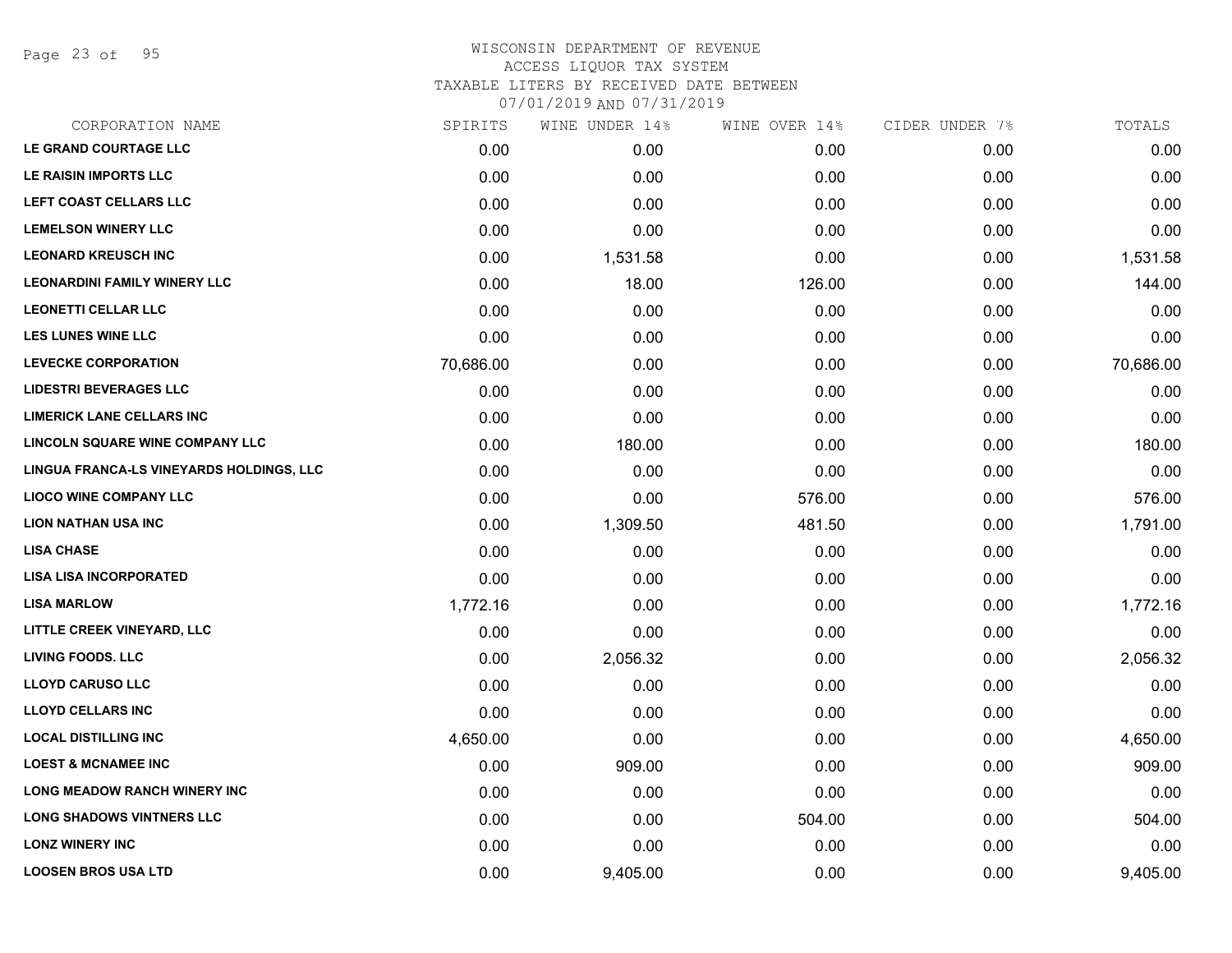Page 24 of 95

## WISCONSIN DEPARTMENT OF REVENUE ACCESS LIQUOR TAX SYSTEM TAXABLE LITERS BY RECEIVED DATE BETWEEN

| CORPORATION NAME                              | SPIRITS   | WINE UNDER 14% | WINE OVER 14% | CIDER UNDER 7% | TOTALS    |
|-----------------------------------------------|-----------|----------------|---------------|----------------|-----------|
| <b>LORING WINE COMPANY LLC</b>                | 0.00      | 0.00           | 0.00          | 0.00           | 0.00      |
| <b>LOUIS GLUNZ BEER INC</b>                   | 0.00      | 0.00           | 0.00          | 131.32         | 131.32    |
| <b>LOUIS LATOUR INC</b>                       | 0.00      | 657.00         | 0.00          | 0.00           | 657.00    |
| <b>LOWDEN SCHOOLHOUSE CORPORATION</b>         | 0.00      | 162.00         | 450.00        | 0.00           | 612.00    |
| <b>LUNA VINEYARDS INC</b>                     | 0.00      | 252.00         | 0.00          | 0.00           | 252.00    |
| <b>LUNEAU USA INC</b>                         | 0.00      | 8,586.00       | 0.00          | 0.00           | 8,586.00  |
| <b>LUXCO INC</b>                              | 54,418.80 | 261.00         | 633.00        | 0.00           | 55,312.80 |
| <b>LYNMAR WINERY LLC</b>                      | 0.00      | 0.00           | 0.00          | 0.00           | 0.00      |
| M.A.C. WINES, LLC                             | 0.00      | 0.00           | 0.00          | 0.00           | 0.00      |
| <b>MACH FLYNT INC</b>                         | 1,440.00  | 24,264.00      | 0.00          | 0.00           | 25,704.00 |
| <b>MAD CAR WINE CO LLC</b>                    | 0.00      | 0.00           | 0.00          | 0.00           | 0.00      |
| <b>MADRIGAL FAMILY WINERY LLC</b>             | 0.00      | 0.00           | 0.00          | 0.00           | 0.00      |
| <b>MAGAVE TEQUILA INC</b>                     | 0.00      | 360.00         | 0.00          | 0.00           | 360.00    |
| <b>MAISONS MARQUES &amp; DOMAINES USA INC</b> | 0.00      | 1,032.00       | 139.50        | 0.00           | 1,171.50  |
| <b>MAMMOTH DISTILLING LLC</b>                 | 0.00      | 0.00           | 0.00          | 0.00           | 0.00      |
| <b>MANCAN WINE LLC</b>                        | 0.00      | 0.00           | 0.00          | 0.00           | 0.00      |
| <b>MANO'S INC</b>                             | 0.00      | 0.00           | 0.00          | 0.00           | 0.00      |
| <b>MANUEL PULIDO</b>                          | 0.00      | 0.00           | 0.00          | 0.00           | 0.00      |
| <b>MARIETTA CELLARS INC</b>                   | 0.00      | 628.50         | 90.00         | 0.00           | 718.50    |
| <b>MARIPOSA WINE COMPANY LLC</b>              | 0.00      | 0.00           | 0.00          | 0.00           | 0.00      |
| <b>MARK ANTHONY BRANDS INC</b>                | 0.00      | 0.00           | 0.00          | 0.00           | 0.00      |
| <b>MARK SZUMOWSKI</b>                         | 0.00      | 0.00           | 0.00          | 0.00           | 0.00      |
| <b>MARKETING GLOBAL BRANDS CORP</b>           | 0.00      | 0.00           | 0.00          | 0.00           | 0.00      |
| <b>MARKO J KARAKASEVIC</b>                    | 0.00      | 0.00           | 0.00          | 0.00           | 0.00      |
| <b>MARTELLOTTO INC.</b>                       | 0.00      | 0.00           | 0.00          | 0.00           | 0.00      |
| <b>MARTIN &amp; COMPANY WINES, INC</b>        | 0.00      | 0.00           | 0.00          | 0.00           | 0.00      |
| <b>MARTIN RAY WINERY INC</b>                  | 0.00      | 0.00           | 0.00          | 0.00           | 0.00      |
| <b>MARTINELLI WINERY INC</b>                  | 0.00      | 0.00           | 54.00         | 0.00           | 54.00     |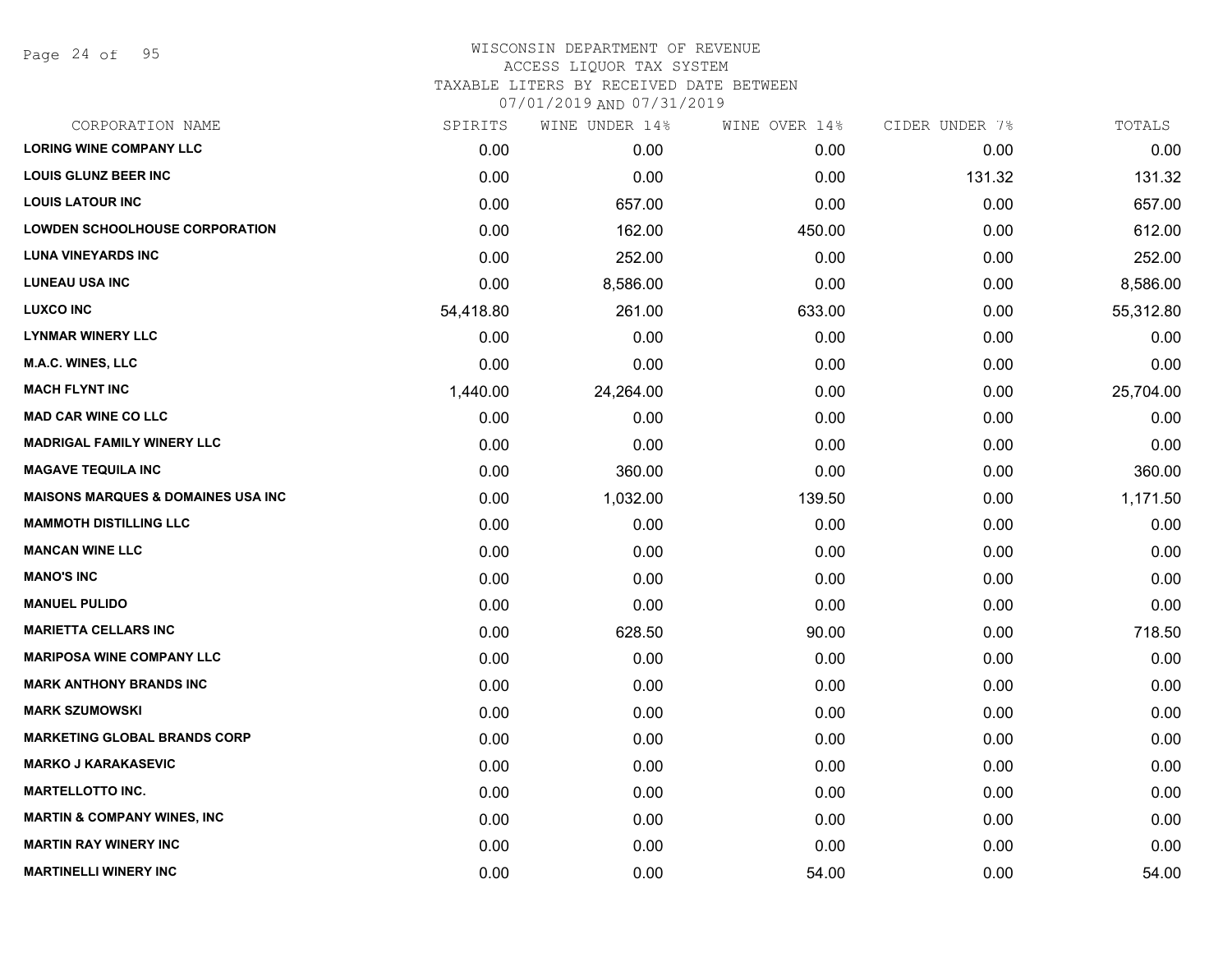Page 25 of 95

## WISCONSIN DEPARTMENT OF REVENUE ACCESS LIQUOR TAX SYSTEM TAXABLE LITERS BY RECEIVED DATE BETWEEN

| CORPORATION NAME                        | SPIRITS   | WINE UNDER 14% | WINE OVER 14% | CIDER UNDER 7% | TOTALS    |
|-----------------------------------------|-----------|----------------|---------------|----------------|-----------|
| <b>MARTINEZ DISTRIBUTING CO INC</b>     | 0.00      | 0.00           | 0.00          | 0.00           | 0.00      |
| <b>MASSANOIS LLC</b>                    | 0.00      | 756.00         | 162.00        | 0.00           | 918.00    |
| <b>MAST-JAEGERMEISTER US INC</b>        | 3,288.00  | 0.00           | 0.00          | 0.00           | 3,288.00  |
| <b>MATCHVINO LLC</b>                    | 0.00      | 819.00         | 0.00          | 0.00           | 819.00    |
| <b>MATHY WINERY LLC</b>                 | 0.00      | 0.00           | 0.00          | 0.00           | 0.00      |
| <b>MATRICK HOLDINGS CORPORATION</b>     | 0.00      | 90.00          | 0.00          | 0.00           | 90.00     |
| <b>MATT PREIS</b>                       | 0.00      | 0.00           | 0.00          | 0.00           | 0.00      |
| <b>MATTHEW C VILLARD</b>                | 0.00      | 0.00           | 0.00          | 0.00           | 0.00      |
| <b>MATTHEW RORICK WINES INC</b>         | 0.00      | 0.00           | 0.00          | 0.00           | 0.00      |
| <b>MATTHIASSON FAMILY VINEYARDS LLC</b> | 0.00      | 9.00           | 0.00          | 0.00           | 9.00      |
| <b>MAURITSON FAMILY WINERY</b>          | 0.00      | 0.00           | 0.00          | 0.00           | 0.00      |
| <b>MAYACAMAS VINEYARDS INC</b>          | 0.00      | 0.00           | 0.00          | 0.00           | 0.00      |
| <b>MAYNARD J KEENAN</b>                 | 0.00      | 0.00           | 0.00          | 0.00           | 0.00      |
| <b>MC CORMICK DISTILLING CO INC</b>     | 23,142.60 | 0.00           | 0.00          | 0.00           | 23,142.60 |
| <b>MCBRIDE SISTERS COLLECTIONS INC</b>  | 0.00      | 0.00           | 0.00          | 0.00           | 0.00      |
| <b>MCKENZIE'S BEVERAGES INC</b>         | 0.00      | 0.00           | 0.00          | 0.00           | 0.00      |
| <b>MCNAB RIDGE WINERY LLC</b>           | 0.00      | 0.00           | 63.00         | 0.00           | 63.00     |
| <b>MEDCO ATLANTIC INC</b>               | 0.00      | 0.00           | 0.00          | 0.00           | 0.00      |
| <b>MEIERS WINE CELLARS INC</b>          | 0.00      | 0.00           | 130.50        | 0.00           | 130.50    |
| <b>MENDOCINO WINE GROUP LLC</b>         | 0.00      | 567.00         | 324.00        | 0.00           | 891.00    |
| <b>MERCER WINE ESTATES LLC</b>          | 0.00      | 0.00           | 0.00          | 0.00           | 0.00      |
| <b>MERCHANT DU VIN CORPORATION</b>      | 0.00      | 0.00           | 0.00          | 0.00           | 0.00      |
| <b>MEREDITH VINEYARD ESTATE INC</b>     | 0.00      | 0.00           | 0.00          | 0.00           | 0.00      |
| <b>METEOR VINEYARD LLC</b>              | 0.00      | 0.00           | 0.00          | 0.00           | 0.00      |
| <b>METROWINE DISTRIBUTION CO INC</b>    | 0.00      | 0.00           | 0.00          | 0.00           | 0.00      |
| <b>METTLER WINES LLC</b>                | 0.00      | 0.00           | 243.00        | 0.00           | 243.00    |
| <b>MEV CORPORATION</b>                  | 0.00      | 0.00           | 0.00          | 0.00           | 0.00      |
| <b>MEXCOR INC</b>                       | 1,488.00  | 0.00           | 0.00          | 0.00           | 1,488.00  |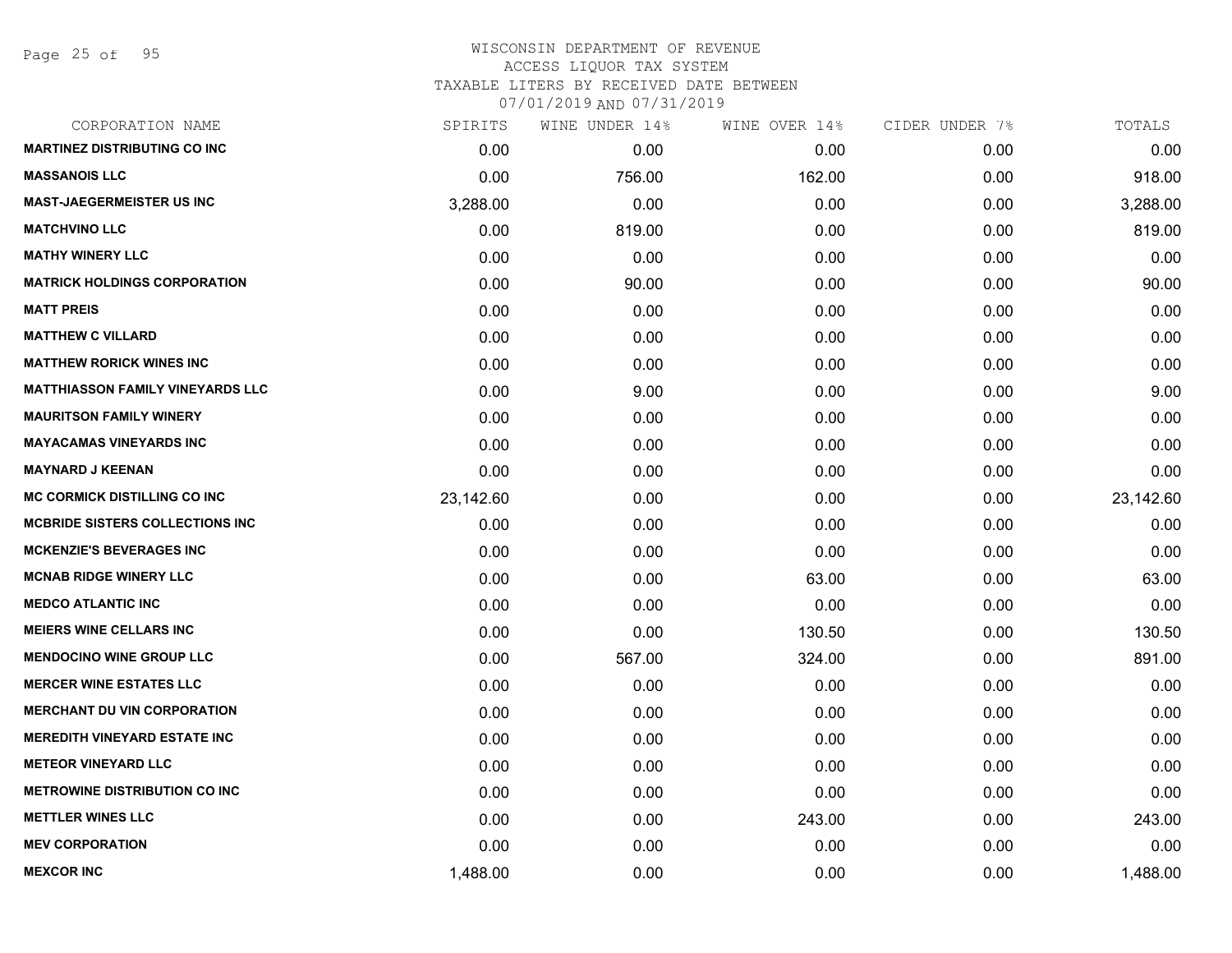Page 26 of 95

#### WISCONSIN DEPARTMENT OF REVENUE ACCESS LIQUOR TAX SYSTEM TAXABLE LITERS BY RECEIVED DATE BETWEEN

| CORPORATION NAME                                  | SPIRITS   | WINE UNDER 14% | WINE OVER 14% | CIDER UNDER 7% | TOTALS    |
|---------------------------------------------------|-----------|----------------|---------------|----------------|-----------|
| <b>MEYER CELLARS LLC</b>                          | 0.00      | 0.00           | 0.00          | 0.00           | 0.00      |
| <b>MHW LTD</b>                                    | 8,368.35  | 15,466.50      | 2,190.00      | 0.00           | 26,024.85 |
| <b>MICHAEL BELLO</b>                              | 0.00      | 0.00           | 360.00        | 0.00           | 360.00    |
| <b>MICHAEL HOUGH</b>                              | 0.00      | 1,723.50       | 342.00        | 0.00           | 2,065.50  |
| <b>MICHAEL KUSH</b>                               | 0.00      | 0.00           | 0.00          | 0.00           | 0.00      |
| <b>MICHAEL SKURNIK WINES INC</b>                  | 0.00      | 1,002.00       | 0.00          | 0.00           | 1,002.00  |
| <b>MICHEAL DASHE</b>                              | 0.00      | 189.00         | 0.00          | 0.00           | 189.00    |
| <b>MIDDLETON FAMILY WINES LLC</b>                 | 0.00      | 0.00           | 0.00          | 0.00           | 0.00      |
| <b>MIDNIGHT CELLARS INC</b>                       | 0.00      | 0.00           | 0.00          | 0.00           | 0.00      |
| <b>MID-OAK DISTILLERY INC</b>                     | 0.00      | 0.00           | 0.00          | 0.00           | 0.00      |
| <b>MIGHTY SWELL COCKTAIL COMPANY LLC</b>          | 0.00      | 0.00           | 0.00          | 0.00           | 0.00      |
| <b>MILBRANDT FAMILY WINES LLC</b>                 | 0.00      | 126.00         | 0.00          | 0.00           | 126.00    |
| <b>MILLER SQUARED INC</b>                         | 0.00      | 0.00           | 0.00          | 0.00           | 0.00      |
| <b>MILLERCOORS LLC</b>                            | 0.00      | 0.00           | 0.00          | 51,498.97      | 51,498.97 |
| <b>MILTONS DISTRIBUTING CO INC</b>                | 0.00      | 561.00         | 36.00         | 0.00           | 597.00    |
| <b>MINER FAMILY WINERY LLC</b>                    | 0.00      | 0.00           | 22.50         | 0.00           | 22.50     |
| <b>MINNESOTAS FINEST FERMENTED PRODUCTS</b>       | 0.00      | 0.00           | 0.00          | 154.63         | 154.63    |
| <b>MIONETTO USA INC</b>                           | 0.00      | 1,277.98       | 0.00          | 0.00           | 1,277.98  |
| <b>MIRA WINERY LLC</b>                            | 0.00      | 0.00           | 0.00          | 0.00           | 0.00      |
| <b>MIRAMONT ESTATE VINEYARDS &amp; WINERY INC</b> | 0.00      | 0.00           | 0.00          | 0.00           | 0.00      |
| <b>MIRASOL WINE LLC</b>                           | 0.00      | 0.00           | 0.00          | 0.00           | 0.00      |
| <b>MIRER MANAGEMENT COMPANY LLC</b>               | 0.00      | 0.00           | 0.00          | 0.00           | 0.00      |
| <b>MIROSLAV IVANOV TCHOLAKOV</b>                  | 0.00      | 0.00           | 0.00          | 0.00           | 0.00      |
| <b>MISA IMPORTS INC</b>                           | 32,046.00 | 14,476.50      | 45.00         | 0.00           | 46,567.50 |
| <b>MISSISSIPPI RIVER DISTILLING COMPANY</b>       | 162.00    | 0.00           | 0.00          | 0.00           | 162.00    |
| <b>MISTARR WINE IMPORTERS</b>                     | 0.00      | 0.00           | 0.00          | 0.00           | 0.00      |
| <b>MODERN DEVELOPMENT COMPANY</b>                 | 0.00      | 0.00           | 0.00          | 0.00           | 0.00      |
| <b>MODERN SPIRITS LLC</b>                         | 4.50      | 0.00           | 58.50         | 0.00           | 63.00     |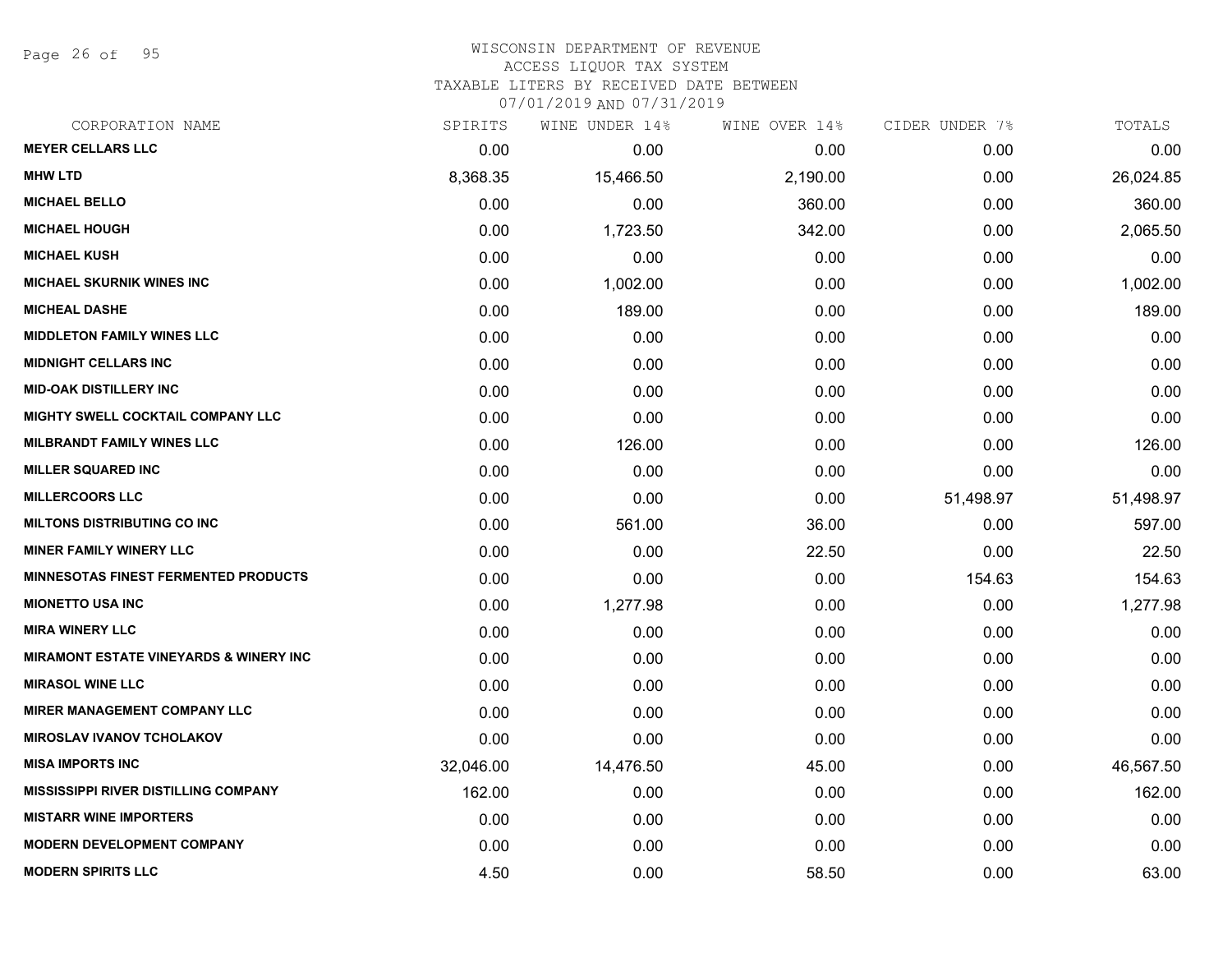#### WISCONSIN DEPARTMENT OF REVENUE

#### ACCESS LIQUOR TAX SYSTEM

TAXABLE LITERS BY RECEIVED DATE BETWEEN

| CORPORATION NAME                                                                   | SPIRITS   | WINE UNDER 14% | WINE OVER 14% | CIDER UNDER 7% | TOTALS    |
|------------------------------------------------------------------------------------|-----------|----------------|---------------|----------------|-----------|
| MOET HENNESSY USA, INC.                                                            | 39,248.80 | 9,740.25       | 72.00         | 0.00           | 49,061.05 |
| MOLLYDOOKER INTERNATIONAL LLC                                                      | 0.00      | 0.00           | 18.00         | 0.00           | 18.00     |
| <b>MOLLY'S WINERY INC</b>                                                          | 0.00      | 0.00           | 0.00          | 0.00           | 0.00      |
| <b>MONICA NOGUES</b>                                                               | 0.00      | 477.00         | 0.00          | 0.00           | 477.00    |
| <b>MONSIEUR TOUTON SELECTION LTD / ORIGIN USA</b>                                  | 0.00      | 0.00           | 0.00          | 0.00           | 0.00      |
| MONTE CRISTO BLOCK IV LLC                                                          | 0.00      | 0.00           | 0.00          | 0.00           | 0.00      |
| <b>MONTEREY WINE COMPANY LLC</b>                                                   | 0.00      | 630.00         | 0.00          | 0.00           | 630.00    |
| <b>MONTICELLO CELLARS INC</b>                                                      | 0.00      | 0.00           | 0.00          | 0.00           | 0.00      |
| <b>MONTINORE VINEYARDS LIMITED</b>                                                 | 0.00      | 126.00         | 0.00          | 0.00           | 126.00    |
| <b>MOONRISE DISTILLERY INC</b>                                                     | 0.00      | 0.00           | 0.00          | 0.00           | 0.00      |
| <b>MORE THAN GRAPES, LLC</b>                                                       | 0.00      | 2,178.00       | 22.50         | 0.00           | 2,200.50  |
| <b>MORGADO CELLARS LLC</b>                                                         | 0.00      | 0.00           | 0.00          | 0.00           | 0.00      |
| <b>MORGAN WINERY INC</b>                                                           | 0.00      | 189.00         | 126.00        | 0.00           | 315.00    |
| <b>MOUNT VEEDER FARMS LLC</b>                                                      | 0.00      | 0.00           | 0.00          | 0.00           | 0.00      |
| <b>MOUNTAIN VIEW VINTNERS LLC</b>                                                  | 0.00      | 1,485.00       | 0.00          | 0.00           | 1,485.00  |
| <b>MS WALKER INC</b>                                                               | 6,204.00  | 0.00           | 0.00          | 0.00           | 6,204.00  |
| <b>MUTUAL WHOLESALE LIQUOR INC</b>                                                 | 180.00    | 0.00           | 0.00          | 0.00           | 180.00    |
| <b>NAKED WINES LLC</b>                                                             | 0.00      | 0.00           | 0.00          | 0.00           | 0.00      |
| <b>NAPA VALLEY SPECIALTY WINES INC</b>                                             | 0.00      | 936.00         | 474.00        | 0.00           | 1,410.00  |
| <b>NATIONAL CONSUMER CREDIT GUARANTEE</b><br><b>ASSOCIATION OF CONNECTICUT INC</b> | 78.00     | 0.00           | 0.00          | 0.00           | 78.00     |
| <b>NATURAL MERCHANTS INC</b>                                                       | 0.00      | 0.00           | 0.00          | 0.00           | 0.00      |
| <b>NATUREL WEST CORP</b>                                                           | 0.00      | 0.00           | 0.00          | 0.00           | 0.00      |
| <b>NAVARRO VINEYARDS, LLC</b>                                                      | 0.00      | 0.00           | 0.00          | 0.00           | 0.00      |
| <b>NBI ACQUISITION LLC</b>                                                         | 0.00      | 0.00           | 0.00          | 0.00           | 0.00      |
| <b>NDC SYSTEMS LP</b>                                                              | 2,640.00  | 59,794.50      | 3,639.00      | 0.00           | 66,073.50 |
| <b>NEGOCIANTS USA INC</b>                                                          | 0.00      | 0.00           | 0.00          | 0.00           | 0.00      |
| <b>NESTOR IMPORTS INC</b>                                                          | 0.00      | 171.00         | 72.00         | 0.00           | 243.00    |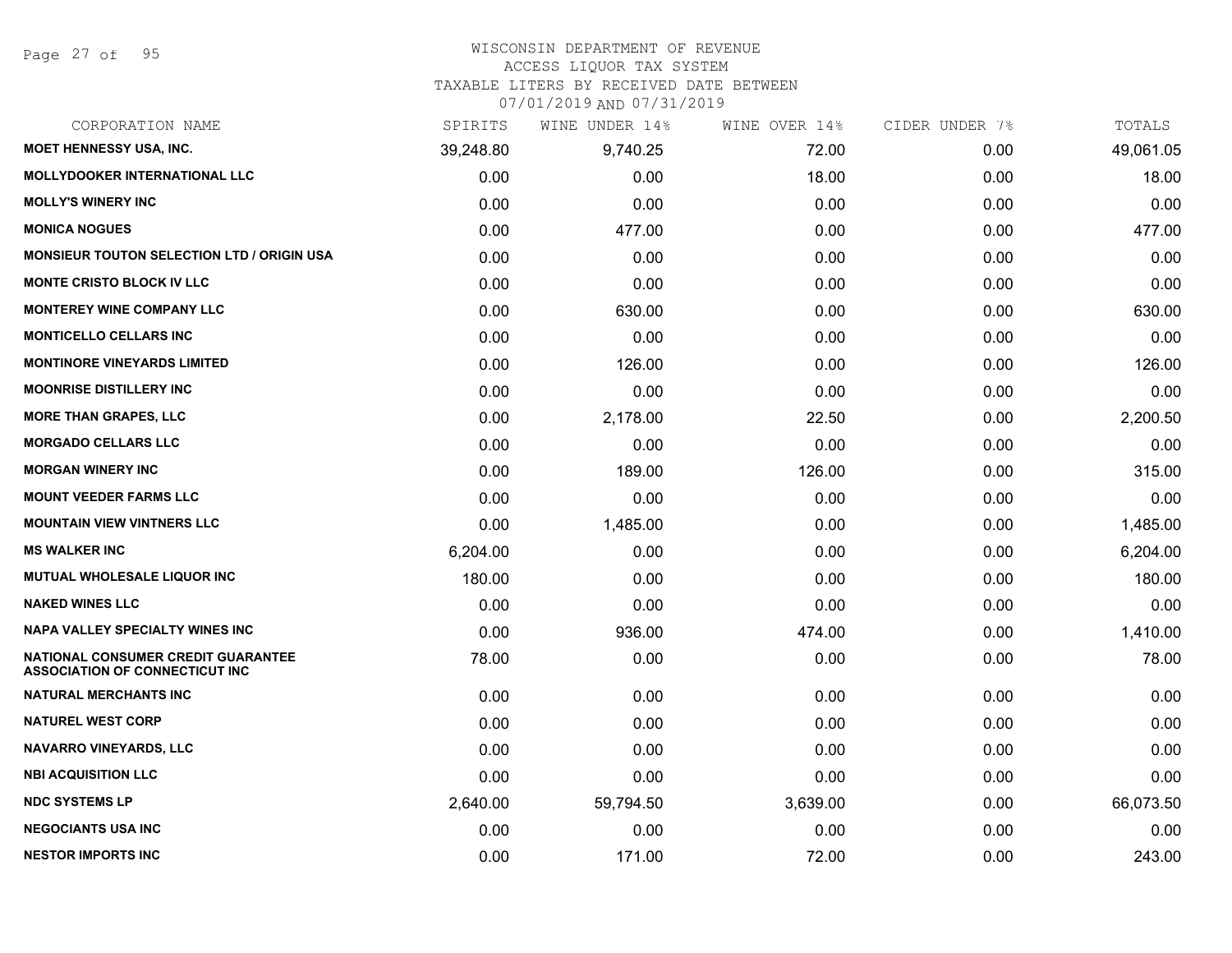Page 28 of 95

#### WISCONSIN DEPARTMENT OF REVENUE ACCESS LIQUOR TAX SYSTEM TAXABLE LITERS BY RECEIVED DATE BETWEEN

| CORPORATION NAME                      | SPIRITS  | WINE UNDER 14% | WINE OVER 14% | CIDER UNDER 7% | TOTALS    |
|---------------------------------------|----------|----------------|---------------|----------------|-----------|
| <b>NEW HOLLAND BREWING CO LLC</b>     | 2,169.79 | 0.00           | 0.00          | 0.00           | 2,169.79  |
| <b>NEW MEXICO WINERIES INC</b>        | 0.00     | 0.00           | 0.00          | 0.00           | 0.00      |
| <b>NEW PARROTT &amp; CO</b>           | 0.00     | 6,426.00       | 1,134.00      | 0.00           | 7,560.00  |
| <b>NEW VAVIN INC</b>                  | 0.00     | 0.00           | 0.00          | 0.00           | 0.00      |
| <b>NEW YORK MUTUAL TRADING CO INC</b> | 0.00     | 0.00           | 46.08         | 0.00           | 46.08     |
| <b>NEXUS BRANDS LLC</b>               | 0.00     | 58.50          | 72.00         | 0.00           | 130.50    |
| <b>NICHE IMPORT CO</b>                | 357.00   | 108.00         | 0.00          | 0.00           | 465.00    |
| <b>NICHOLAS KARAVIDAS</b>             | 0.00     | 0.00           | 0.00          | 0.00           | 0.00      |
| NIEBAUM-COPPOLA ESTATE WINERY LP      | 0.00     | 51.00          | 18.00         | 0.00           | 69.00     |
| <b>NLV TEQUILA BOTTLING LLC</b>       | 0.00     | 0.00           | 0.00          | 0.00           | 0.00      |
| <b>NO. 12 CIDER HOUSE LLC</b>         | 0.00     | 0.00           | 0.00          | 0.00           | 0.00      |
| <b>NOLET SPIRITS USA INC</b>          | 0.00     | 0.00           | 0.00          | 0.00           | 0.00      |
| <b>NORTH SHORE DISTILLERY LLC</b>     | 0.00     | 0.00           | 0.00          | 0.00           | 0.00      |
| <b>NORTHERN EMPIRE LLC</b>            | 0.00     | 0.00           | 0.00          | 0.00           | 0.00      |
| <b>NOVA WINES, INC.</b>               | 0.00     | 126.00         | 9.00          | 0.00           | 135.00    |
| <b>NOW WINE IMPORTS INC</b>           | 0.00     | 0.00           | 0.00          | 0.00           | 0.00      |
| <b>NUCCIO &amp; WISE</b>              | 0.00     | 0.00           | 126.00        | 0.00           | 126.00    |
| <b>NV AWG LTD</b>                     | 0.00     | 0.00           | 411.75        | 0.00           | 411.75    |
| <b>NW WINE COMPANY LLC</b>            | 0.00     | 0.00           | 0.00          | 0.00           | 0.00      |
| OAK RIDGE WINERY LLC                  | 0.00     | 2,070.00       | 441.00        | 0.00           | 2,511.00  |
| <b>OLD BRIDGE CELLARS</b>             | 0.00     | 2,754.00       | 360.00        | 0.00           | 3,114.00  |
| OLD ELK HOLDINGS LLC                  | 0.00     | 0.00           | 0.00          | 0.00           | 0.00      |
| OLE SMOKY DISTILLERY LLC              | 7,597.50 | 0.00           | 0.00          | 0.00           | 7,597.50  |
| OLIVER WINE COMPANY INC               | 0.00     | 6,129.00       | 0.00          | 0.00           | 6,129.00  |
| ONE TRUE VINE LLC                     | 0.00     | 0.00           | 0.00          | 0.00           | 0.00      |
| O'NEILL BEVERAGES CO LLC              | 0.00     | 5,976.00       | 5,247.00      | 0.00           | 11,223.00 |
| <b>OPICI IMPORT COMPANY</b>           | 465.00   | 3,109.50       | 630.00        | 0.00           | 4,204.50  |
| <b>OPOLO WINES LP</b>                 | 0.00     | 0.00           | 0.00          | 0.00           | 0.00      |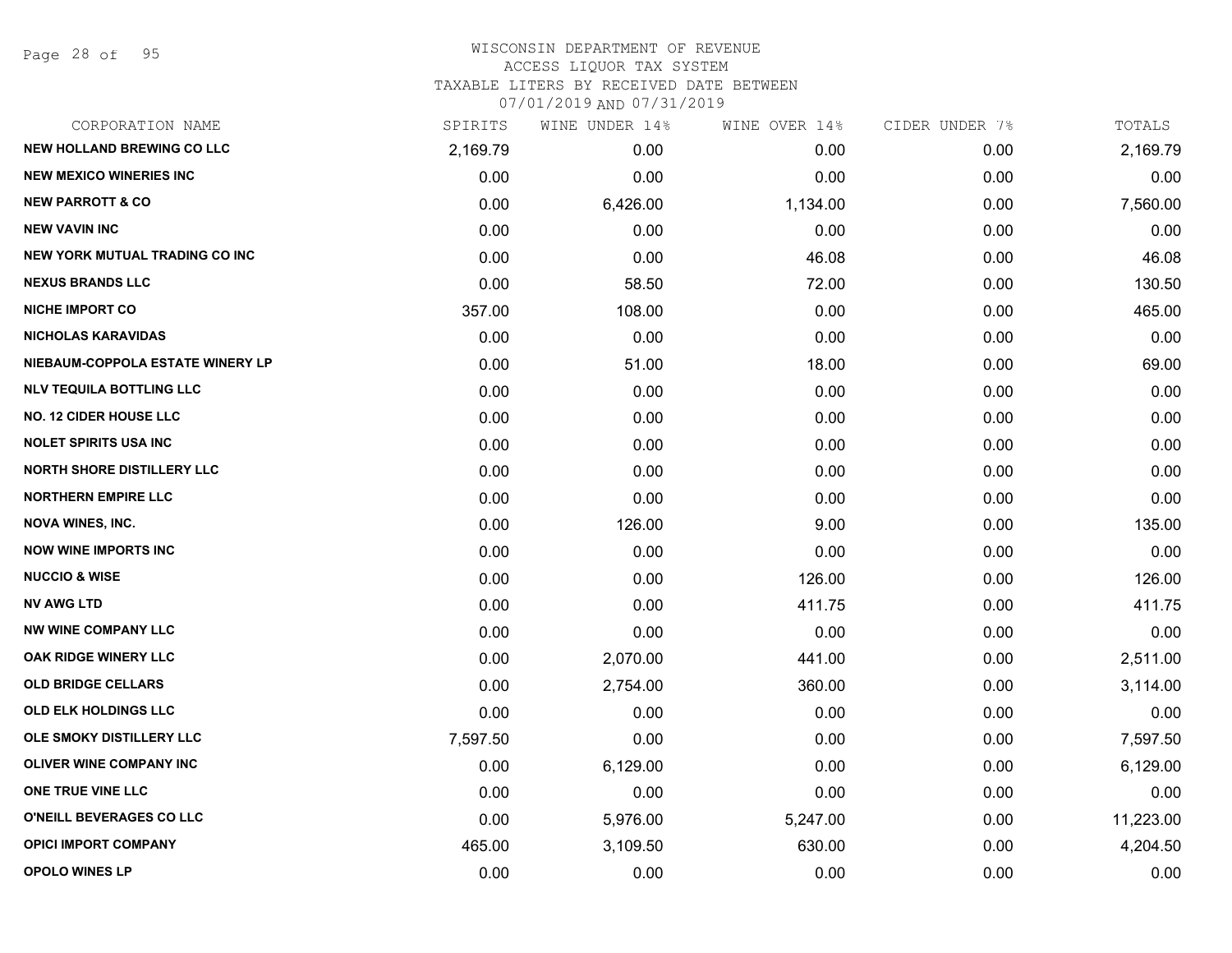Page 29 of 95

| CORPORATION NAME                  | SPIRITS   | WINE UNDER 14% | WINE OVER 14% | CIDER UNDER 7% | TOTALS    |
|-----------------------------------|-----------|----------------|---------------|----------------|-----------|
| OPUS ONE WINERY LLC               | 0.00      | 0.00           | 0.00          | 0.00           | 0.00      |
| <b>ORCA PROPERTIES LLC</b>        | 0.00      | 0.00           | 0.00          | 0.00           | 0.00      |
| <b>OREGON BREWING COMPANY INC</b> | 245.44    | 0.00           | 0.00          | 0.00           | 245.44    |
| ORVINO IMPORTS & DISTRIBUTING INC | 0.00      | 0.00           | 828.00        | 0.00           | 828.00    |
| <b>O'SHAUGHNESSY DEL OSO LLC</b>  | 0.00      | 0.00           | 81.00         | 0.00           | 81.00     |
| <b>OVUM WINES LLC</b>             | 0.00      | 0.00           | 0.00          | 0.00           | 0.00      |
| <b>OWEN ROE LLC</b>               | 0.00      | 360.00         | 153.00        | 0.00           | 513.00    |
| <b>PABST HOLDINGS LLC</b>         | 0.00      | 0.00           | 0.00          | 0.00           | 0.00      |
| PACIFIC EDGE MARKETING GROUP INC  | 514.50    | 0.00           | 0.00          | 0.00           | 514.50    |
| PACIFIC INTERNATIONAL LIQUOR INC  | 0.00      | 60.48          | 8.64          | 0.00           | 69.12     |
| <b>PAHLMEYER LLC</b>              | 0.00      | 0.00           | 0.00          | 0.00           | 0.00      |
| PALI WINE COMPANY LP              | 0.00      | 27.00          | 756.00        | 0.00           | 783.00    |
| PALM BAY INTERNATIONAL INC        | 504.00    | 6,133.26       | 567.00        | 0.00           | 7,204.26  |
| <b>PAMELA FRYE</b>                | 0.00      | 252.00         | 0.00          | 0.00           | 252.00    |
| <b>PAMPA BEVERAGES LLC</b>        | 0.00      | 358.00         | 0.00          | 0.00           | 358.00    |
| <b>PAMPELONNE LLC</b>             | 0.00      | 0.00           | 0.00          | 0.00           | 0.00      |
| <b>PANTHER CREEK CELLARS LLC</b>  | 0.00      | 0.00           | 0.00          | 0.00           | 0.00      |
| <b>PARAGON VINEYARD CO INC</b>    | 0.00      | 198.00         | 801.00        | 0.00           | 999.00    |
| <b>PARK STREET IMPORTS LLC</b>    | 6,428.25  | 3,762.00       | 720.00        | 0.00           | 10,910.25 |
| PARK WINE COMPANY INC             | 0.00      | 126.00         | 504.00        | 0.00           | 630.00    |
| <b>PARKER STATION INC</b>         | 0.00      | 261.00         | 346.50        | 0.00           | 607.50    |
| PASEK CELLARS WINERY INC          | 0.00      | 0.00           | 0.00          | 0.00           | 0.00      |
| <b>PAT WINES LLC</b>              | 0.00      | 0.00           | 0.00          | 0.00           | 0.00      |
| <b>PATERNO IMPORTS LTD</b>        | 558.00    | 9,803.64       | 6,448.50      | 0.00           | 16,810.14 |
| <b>PATRICIO C MATA</b>            | 0.00      | 527.00         | 27.00         | 0.00           | 554.00    |
| <b>PATRON SPIRITS COMPANY</b>     | 20,151.75 | 0.00           | 0.00          | 0.00           | 20,151.75 |
| PAUL HOBBS IMPORTS INC            | 0.00      | 0.00           | 0.00          | 0.00           | 0.00      |
| <b>PAUL HOBBS WINERY LP</b>       | 0.00      | 0.00           | 0.00          | 0.00           | 0.00      |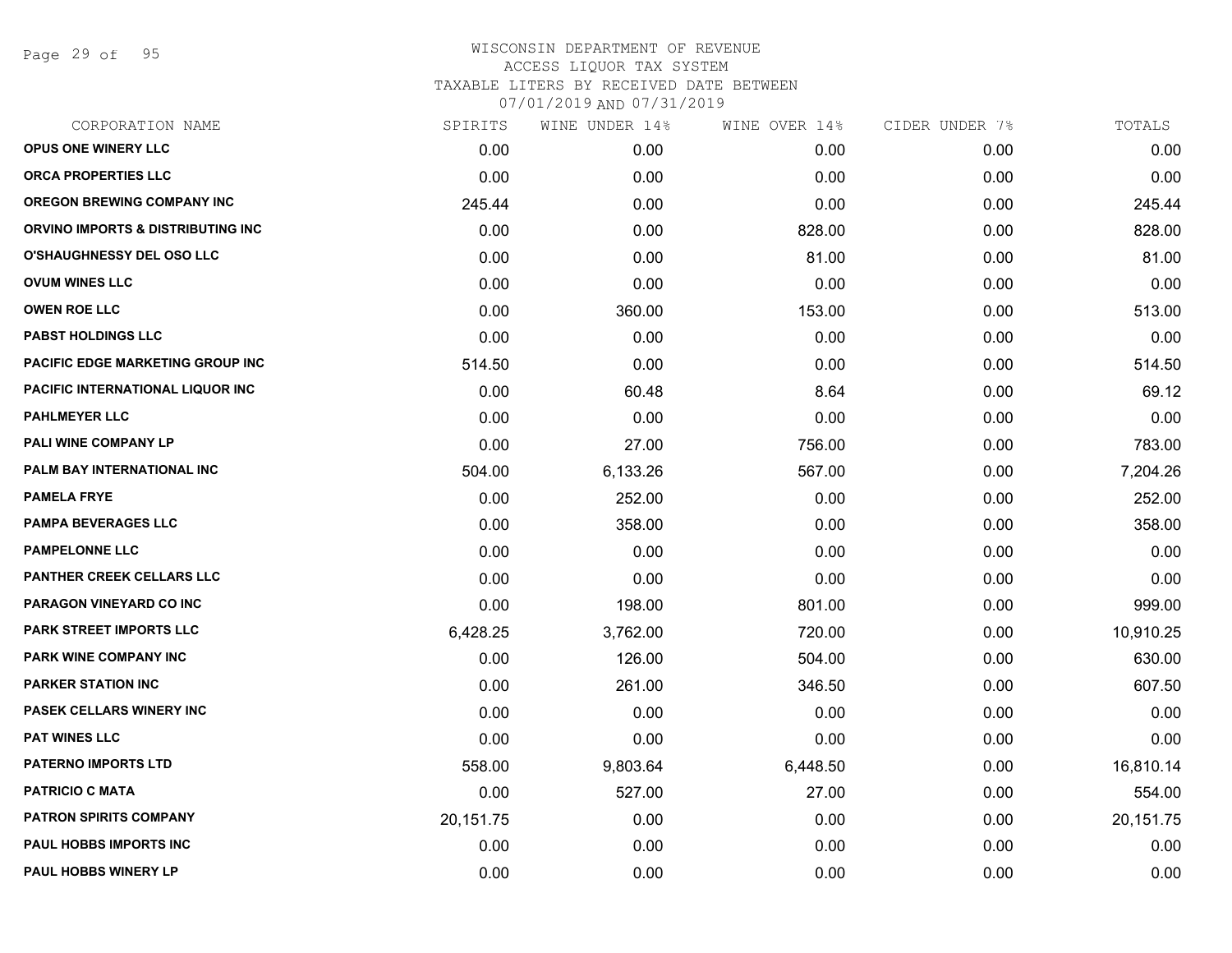Page 30 of 95

# WISCONSIN DEPARTMENT OF REVENUE ACCESS LIQUOR TAX SYSTEM TAXABLE LITERS BY RECEIVED DATE BETWEEN

| CORPORATION NAME                     | SPIRITS    | WINE UNDER 14% | WINE OVER 14% | CIDER UNDER 7% | TOTALS     |
|--------------------------------------|------------|----------------|---------------|----------------|------------|
| <b>PAVI WINES LLC</b>                | 0.00       | 0.00           | 0.00          | 0.00           | 0.00       |
| <b>PAWEL LATO</b>                    | 0.00       | 0.00           | 0.00          | 0.00           | 0.00       |
| PEACHY CANYON WINERY                 | 0.00       | 0.00           | 0.00          | 0.00           | 0.00       |
| PEJU FAMILY OPERATING PARTNERSHIP LP | 0.00       | 0.00           | 0.00          | 0.00           | 0.00       |
| PENELOPE BOURBON LLC                 | 0.00       | 0.00           | 0.00          | 0.00           | 0.00       |
| PENROSE HILL, LIMITED                | 0.00       | 0.00           | 0.00          | 0.00           | 0.00       |
| PEPPER BRIDGE WINERY LLC             | 0.00       | 0.00           | 0.00          | 0.00           | 0.00       |
| PERNOD RICARD USA LLC                | 141,356.70 | 8,674.94       | 819.00        | 0.00           | 150,850.64 |
| PETER ANDREW LLC                     | 0.00       | 0.00           | 0.00          | 0.00           | 0.00       |
| <b>PETER ROSBACK</b>                 | 0.00       | 0.00           | 0.00          | 0.00           | 0.00       |
| PETERSON WINERY LLC                  | 0.00       | 265.00         | 20.00         | 0.00           | 285.00     |
| PETIT HAMEAU LLC                     | 0.00       | 0.00           | 0.00          | 0.00           | 0.00       |
| <b>PHILIP LAROCCA</b>                | 0.00       | 0.00           | 0.00          | 0.00           | 0.00       |
| PHILIP TOGNI VINEYARD LP             | 0.00       | 0.00           | 0.00          | 0.00           | 0.00       |
| PHILLIP STEINSCHREIBER               | 0.00       | 0.00           | 0.00          | 0.00           | 0.00       |
| PHILLIPS FARMS LLC                   | 0.00       | 252.00         | 4,932.00      | 0.00           | 5,184.00   |
| PHUSION PROJECTS LLC                 | 0.00       | 0.00           | 0.00          | 0.00           | 0.00       |
| PICNIC WINE COMPANY LLC              | 0.00       | 0.00           | 0.00          | 0.00           | 0.00       |
| PIEDMONT DISTILLERS INC              | 1,089.00   | 0.00           | 0.00          | 0.00           | 1,089.00   |
| <b>PINA CELLARS LP</b>               | 0.00       | 0.00           | 0.00          | 0.00           | 0.00       |
| <b>PINE RIDGE WINERY LLC</b>         | 0.00       | 2,394.00       | 1,224.00      | 0.00           | 3,618.00   |
| PLATA WINE PARTNERS LLC              | 0.00       | 0.00           | 0.00          | 0.00           | 0.00       |
| PLUME RIDGE IRREVOCABLE TRUST        | 0.00       | 189.04         | 0.00          | 0.00           | 189.04     |
| POPCORN DESIGN LLC                   | 0.00       | 0.00           | 0.00          | 0.00           | 0.00       |
| PORT WASHINGTON IMPORTS LLC          | 0.00       | 63.00          | 0.00          | 0.00           | 63.00      |
| <b>PORTOVINO LLC</b>                 | 0.00       | 1,440.00       | 18.00         | 0.00           | 1,458.00   |
| <b>POST WINERY INC</b>               | 0.00       | 0.00           | 0.00          | 0.00           | 0.00       |
| POUR MANAGEMENT LLC                  | 0.00       | 252.00         | 0.00          | 0.00           | 252.00     |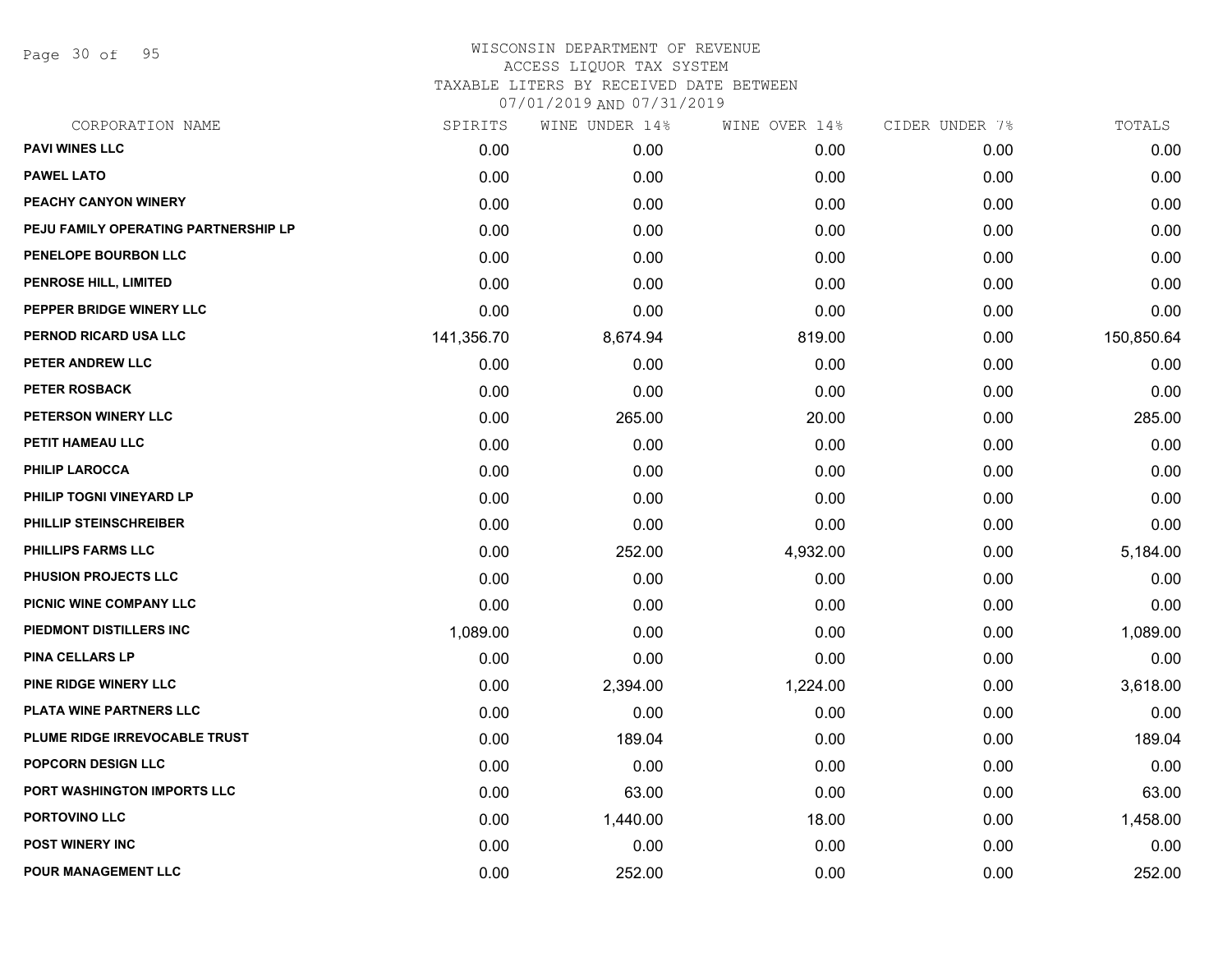Page 31 of 95

| CORPORATION NAME                            | SPIRITS    | WINE UNDER 14% | WINE OVER 14% | CIDER UNDER 7% | TOTALS     |
|---------------------------------------------|------------|----------------|---------------|----------------|------------|
| <b>PRAGER WINERY &amp; PORT WORKS, INC.</b> | 0.00       | 0.00           | 0.00          | 0.00           | 0.00       |
| PRECEPT BRANDS LLC                          | 0.00       | 7,956.00       | 1,755.00      | 0.00           | 9,711.00   |
| PREMIER WINE GROUP, LLC                     | 0.00       | 0.00           | 0.00          | 0.00           | 0.00       |
| PREMIERE DISTILLERY LLC                     | 0.00       | 0.00           | 0.00          | 0.00           | 0.00       |
| PREMIUM PORT WINES INC                      | 0.00       | 0.00           | 162.00        | 0.00           | 162.00     |
| PRESQU'ILE WINERY                           | 0.00       | 0.00           | 0.00          | 0.00           | 0.00       |
| PRESTIGE IMPORTS LLC                        | 0.00       | 0.00           | 0.00          | 0.00           | 0.00       |
| PRESTIGE WINE IMPORTS CORP                  | 0.00       | 12,949.50      | 0.00          | 0.00           | 12,949.50  |
| PRICHARDS DISTILLERY INC                    | 211.50     | 0.00           | 0.00          | 0.00           | 211.50     |
| PRIDE MOUNTAIN VINEYARDS LLC                | 0.00       | 0.00           | 71.33         | 0.00           | 71.33      |
| PROLETARIAT WINE COMPANY, LLC               | 0.00       | 0.00           | 0.00          | 0.00           | 0.00       |
| <b>PRO-LIQUITECH LLC</b>                    | 0.00       | 0.00           | 0.00          | 0.00           | 0.00       |
| <b>PROOF ARTISAN DISTILLERS, LLC</b>        | 0.00       | 0.00           | 0.00          | 0.00           | 0.00       |
| <b>PROST BEVERAGE COMPANY LLC</b>           | 0.00       | 0.00           | 0.00          | 0.00           | 0.00       |
| <b>PROXIMO SPIRITS INC</b>                  | 139,668.90 | 0.00           | 0.00          | 0.00           | 139,668.90 |
| PUENTE-INTERNACIONAL INC                    | 45.00      | 0.00           | 0.00          | 0.00           | 45.00      |
| PURPLE WINE COMPANY LLC                     | 0.00       | 3,294.00       | 0.00          | 0.00           | 3,294.00   |
| <b>QUADY SOUTH WINERY LLC</b>               | 0.00       | 1,008.00       | 27.00         | 0.00           | 1,035.00   |
| QUILCEDA CREEK VINTNERS INC                 | 0.00       | 0.00           | 0.00          | 0.00           | 0.00       |
| <b>QUINTESSENTIAL LLC</b>                   | 0.00       | 1,873.46       | 202.07        | 0.00           | 2,075.53   |
| <b>R &amp; G SCHATZ FARMS INC</b>           | 0.00       | 778.02         | 252.04        | 0.00           | 1,030.06   |
| <b>R &amp; M BRANDS INC</b>                 | 856.50     | 54.00          | 0.00          | 0.00           | 910.50     |
| <b>RH KEENAN CO</b>                         | 0.00       | 0.00           | 144.00        | 0.00           | 144.00     |
| <b>RABBIT HOLE SPIRITS LLC</b>              | 439.90     | 0.00           | 0.00          | 0.00           | 439.90     |
| <b>RACINE WINE CO LLC</b>                   | 0.00       | 0.00           | 0.00          | 0.00           | 0.00       |
| RADIO-COTEAU WINE CELLARS LLC               | 0.00       | 0.00           | 0.00          | 0.00           | 0.00       |
| <b>RAMEY WINE CELLARS INC</b>               | 0.00       | 315.00         | 0.00          | 0.00           | 315.00     |
| <b>RANSOM SPIRITS LLC</b>                   | 0.00       | 0.00           | 0.00          | 0.00           | 0.00       |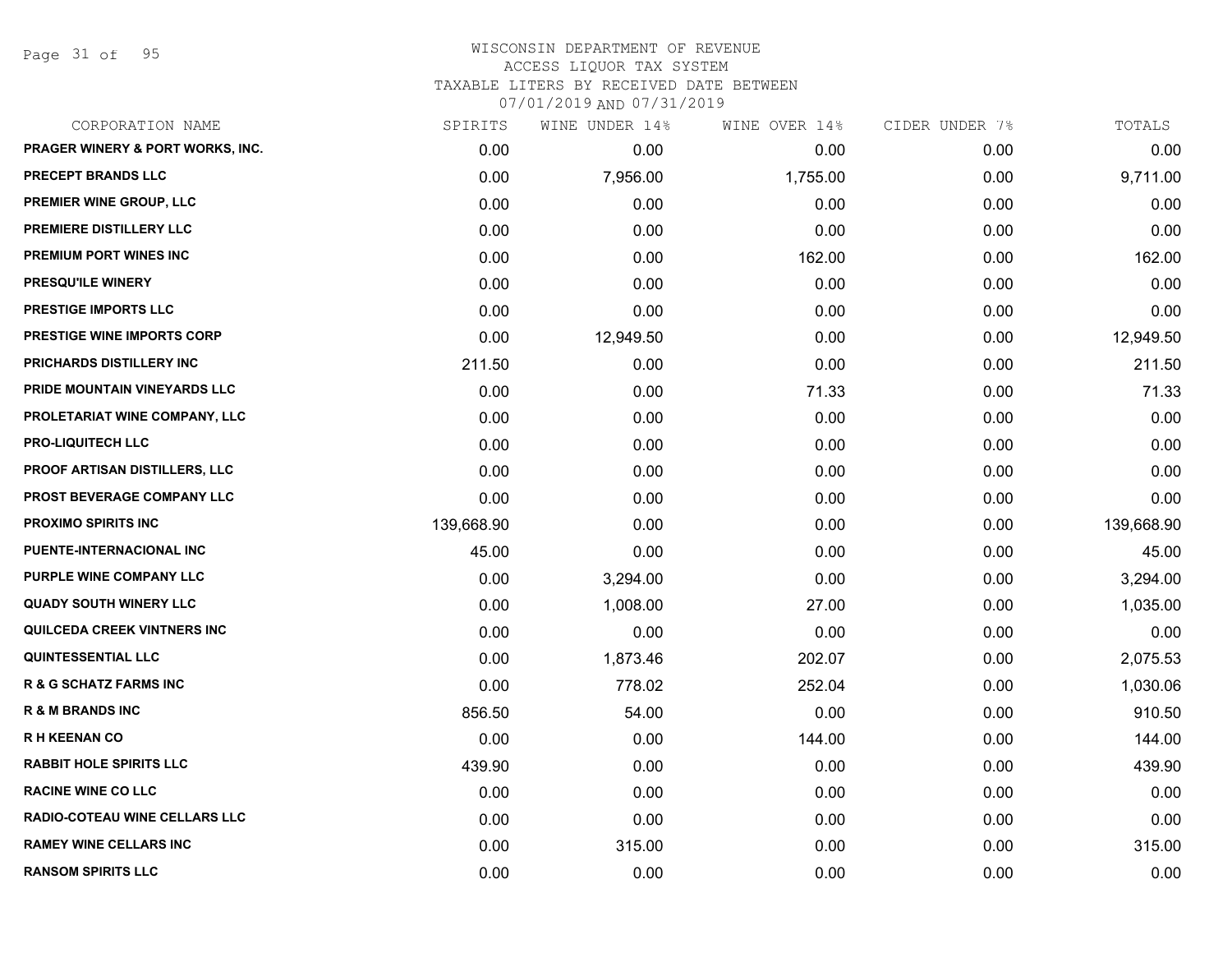Page 32 of 95

| CORPORATION NAME                                | SPIRITS  | WINE UNDER 14% | WINE OVER 14% | CIDER UNDER 7% | TOTALS    |
|-------------------------------------------------|----------|----------------|---------------|----------------|-----------|
| <b>RAYMOND SIGNORELLO</b>                       | 0.00     | 0.00           | 0.00          | 0.00           | 0.00      |
| <b>RB WINE ASSOCIATES LLC</b>                   | 0.00     | 0.00           | 0.00          | 0.00           | 0.00      |
| <b>RBZ VINEYARDS LLC</b>                        | 0.00     | 0.00           | 0.00          | 0.00           | 0.00      |
| <b>RED CAR WINE COMPANY LLC</b>                 | 0.00     | 0.00           | 0.00          | 0.00           | 0.00      |
| <b>RED NEWT CELLARS INC</b>                     | 0.00     | 0.00           | 0.00          | 0.00           | 0.00      |
| <b>RED TAIL RIDGE INC</b>                       | 0.00     | 504.00         | 0.00          | 0.00           | 504.00    |
| <b>REDEMPTION SPIRITS LLC</b>                   | 1,902.00 | 0.00           | 0.00          | 0.00           | 1,902.00  |
| <b>REDWOOD SPIRITS INC</b>                      | 0.00     | 0.00           | 0.00          | 0.00           | 0.00      |
| <b>REGAL WINE IMPORTS INC</b>                   | 0.00     | 1,134.00       | 0.00          | 0.00           | 1,134.00  |
| <b>REMY COINTREAU AMERIQUE USA</b>              | 3,486.00 | 0.00           | 0.00          | 0.00           | 3,486.00  |
| <b>REN ACQUISITION INC</b>                      | 0.00     | 0.00           | 0.00          | 0.00           | 0.00      |
| <b>RENO G FARINELLI &amp; JOSEF H SHEBL</b>     | 0.00     | 0.00           | 63.01         | 0.00           | 63.01     |
| <b>RENT A BBQ</b>                               | 0.00     | 0.00           | 0.00          | 0.00           | 0.00      |
| <b>RESERVA WINES LLC</b>                        | 0.00     | 0.00           | 0.00          | 0.00           | 0.00      |
| <b>RESTLESS SPIRITS DISTILLING COMPANY LLC</b>  | 0.00     | 0.00           | 0.00          | 0.00           | 0.00      |
| <b>REVELRY VINTNERS LLC</b>                     | 0.00     | 0.00           | 0.00          | 0.00           | 0.00      |
| <b>REYNOLDS CREATIVE PRODUCTS INC</b>           | 0.00     | 0.00           | 0.00          | 0.00           | 0.00      |
| <b>RGI BRANDS LLC</b>                           | 603.00   | 0.00           | 0.00          | 0.00           | 603.00    |
| <b>RHYS VINEYARDS LLC</b>                       | 0.00     | 0.00           | 0.00          | 0.00           | 0.00      |
| <b>RICHARD STELTZNER</b>                        | 0.00     | 0.00           | 0.00          | 0.00           | 0.00      |
| <b>RIDGE VINEYARDS INC</b>                      | 0.00     | 18.00          | 148.50        | 0.00           | 166.50    |
| <b>RO SALES &amp; DISTRIBUTION SERVICES INC</b> | 0.00     | 0.00           | 0.00          | 0.00           | 0.00      |
| RO SALES & DISTRIBUTION SERVICES INC            | 0.00     | 9,832.50       | 186.75        | 0.00           | 10,019.25 |
| <b>ROBERT A CUTTER</b>                          | 0.00     | 0.00           | 0.00          | 0.00           | 0.00      |
| <b>ROBERT DENNIS HAYES</b>                      | 0.00     | 0.00           | 0.00          | 0.00           | 0.00      |
| <b>ROBERT J GROSS</b>                           | 0.00     | 0.00           | 0.00          | 0.00           | 0.00      |
| <b>ROBERT L HUDSON</b>                          | 0.00     | 0.00           | 216.00        | 0.00           | 216.00    |
| ROBERT YOUNG ESTATE WINERY LLC                  | 0.00     | 0.00           | 0.00          | 0.00           | 0.00      |
|                                                 |          |                |               |                |           |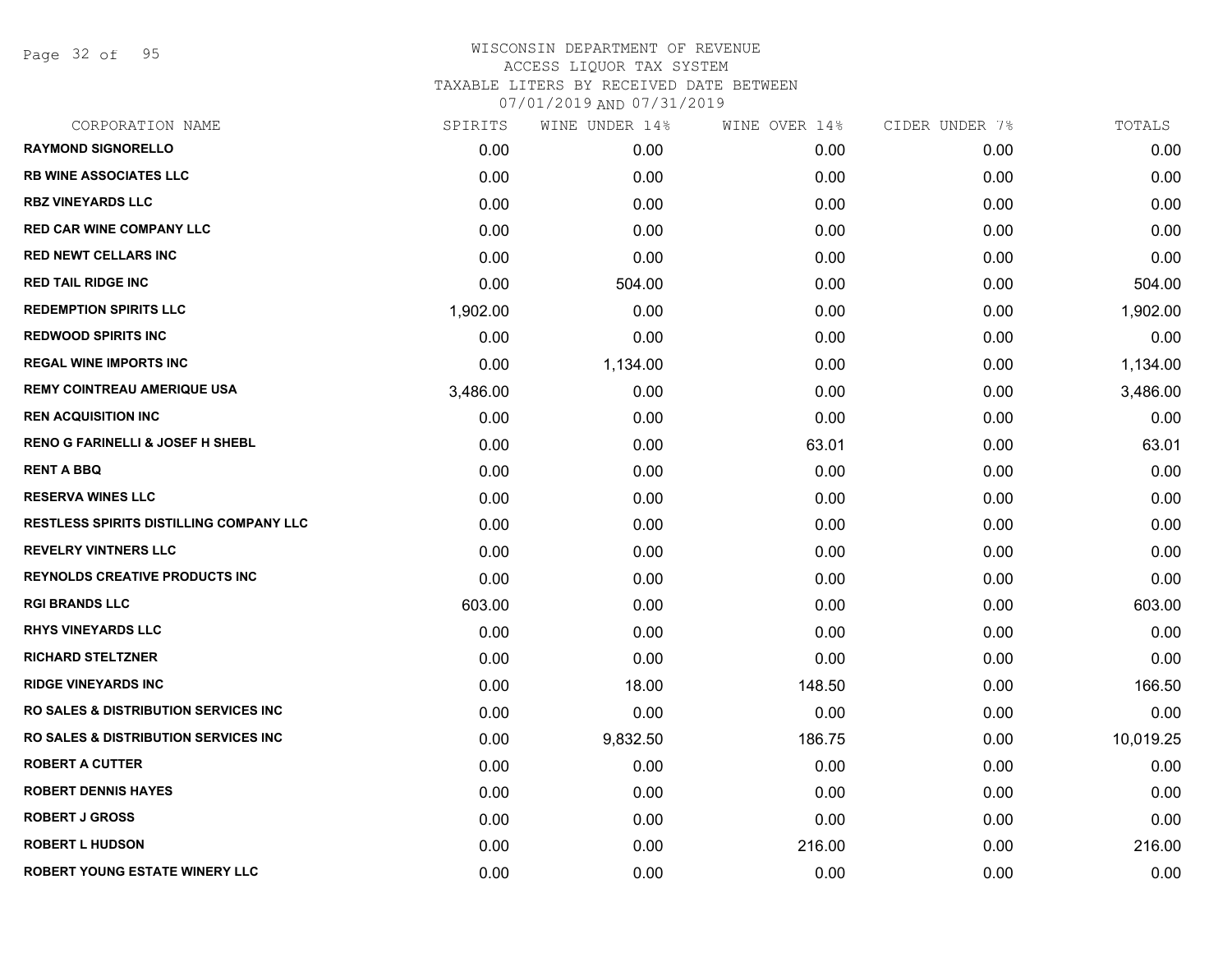Page 33 of 95

| CORPORATION NAME                             | SPIRITS | WINE UNDER 14% | WINE OVER 14% | CIDER UNDER 7% | TOTALS    |
|----------------------------------------------|---------|----------------|---------------|----------------|-----------|
| <b>ROBERTS &amp; ROGERS LLC</b>              | 0.00    | 0.00           | 0.00          | 0.00           | 0.00      |
| <b>ROCK SAKE LLC</b>                         | 0.00    | 0.00           | 0.00          | 0.00           | 0.00      |
| <b>ROCK WALL WINE COMPANY INC</b>            | 0.00    | 0.00           | 0.00          | 0.00           | 0.00      |
| <b>ROCKWOOD &amp; HINES IMPORTERS INC.</b>   | 0.00    | 0.00           | 0.00          | 0.00           | 0.00      |
| <b>ROMBAUER VINEYARDS INC</b>                | 0.00    | 0.00           | 3,433.50      | 0.00           | 3,433.50  |
| <b>RONALD J WICKER</b>                       | 0.00    | 0.00           | 0.00          | 0.00           | 0.00      |
| <b>RONALD T RUBIN</b>                        | 0.00    | 0.00           | 0.00          | 0.00           | 0.00      |
| <b>ROOTS RUN DEEP LLC</b>                    | 0.00    | 0.00           | 252.00        | 0.00           | 252.00    |
| ROSE CITY DISTILLING CO.                     | 0.00    | 0.00           | 0.00          | 0.00           | 0.00      |
| <b>ROSE IMPORTING &amp; DISTRIBUTING LLC</b> | 0.00    | 747.00         | 0.00          | 0.00           | 747.00    |
| <b>ROSENTHAL WINE MERCHANT NY LTD</b>        | 0.00    | 1,169.25       | 0.00          | 0.00           | 1,169.25  |
| <b>ROSS PANGERE</b>                          | 0.00    | 0.00           | 0.00          | 0.00           | 0.00      |
| <b>ROTTA WINERY LLC</b>                      | 0.00    | 0.00           | 0.00          | 0.00           | 0.00      |
| <b>ROUND HILL CELLARS</b>                    | 0.00    | 1,089.00       | 729.00        | 0.00           | 1,818.00  |
| <b>ROUND POND ESTATE LLC</b>                 | 0.00    | 0.00           | 0.00          | 0.00           | 0.00      |
| <b>ROYAL WINE CORPORATION</b>                | 0.00    | 2,016.00       | 54.00         | 0.00           | 2,070.00  |
| RUSH CREEK DISTILLING, LLC                   | 256.50  | 0.00           | 0.00          | 0.00           | 256.50    |
| RUSSIAN STANDARD VODKA (USA) INC             | 913.80  | 404.88         | 114.00        | 0.00           | 1,432.68  |
| <b>RWG USA LLC</b>                           | 0.00    | 0.00           | 0.00          | 0.00           | 0.00      |
| <b>S &amp; R WINES LLC</b>                   | 0.00    | 0.00           | 0.00          | 0.00           | 0.00      |
| <b>SLJ GROUP INC</b>                         | 0.00    | 0.00           | 0.00          | 0.00           | 0.00      |
| <b>SAGAMORE WHISKEY LLC</b>                  | 0.00    | 0.00           | 0.00          | 0.00           | 0.00      |
| <b>SAKEONE CORPORATION</b>                   | 9.00    | 255.24         | 812.88        | 0.00           | 1,077.12  |
| <b>SALOON SPIRITS LLC</b>                    | 0.00    | 0.00           | 0.00          | 0.00           | 0.00      |
| <b>SALVESTRIN WINE CO LLC</b>                | 0.00    | 0.00           | 0.00          | 0.00           | 0.00      |
| <b>SAMANTHA SHEEHAN IMPORTS</b>              | 0.00    | 0.00           | 0.00          | 0.00           | 0.00      |
| <b>SAMUEL P BAXTER</b>                       | 0.00    | 0.00           | 0.00          | 0.00           | 0.00      |
| <b>SAN ANTONIO WINERY INC</b>                | 0.00    | 12,151.70      | 1,467.00      | 0.00           | 13,618.70 |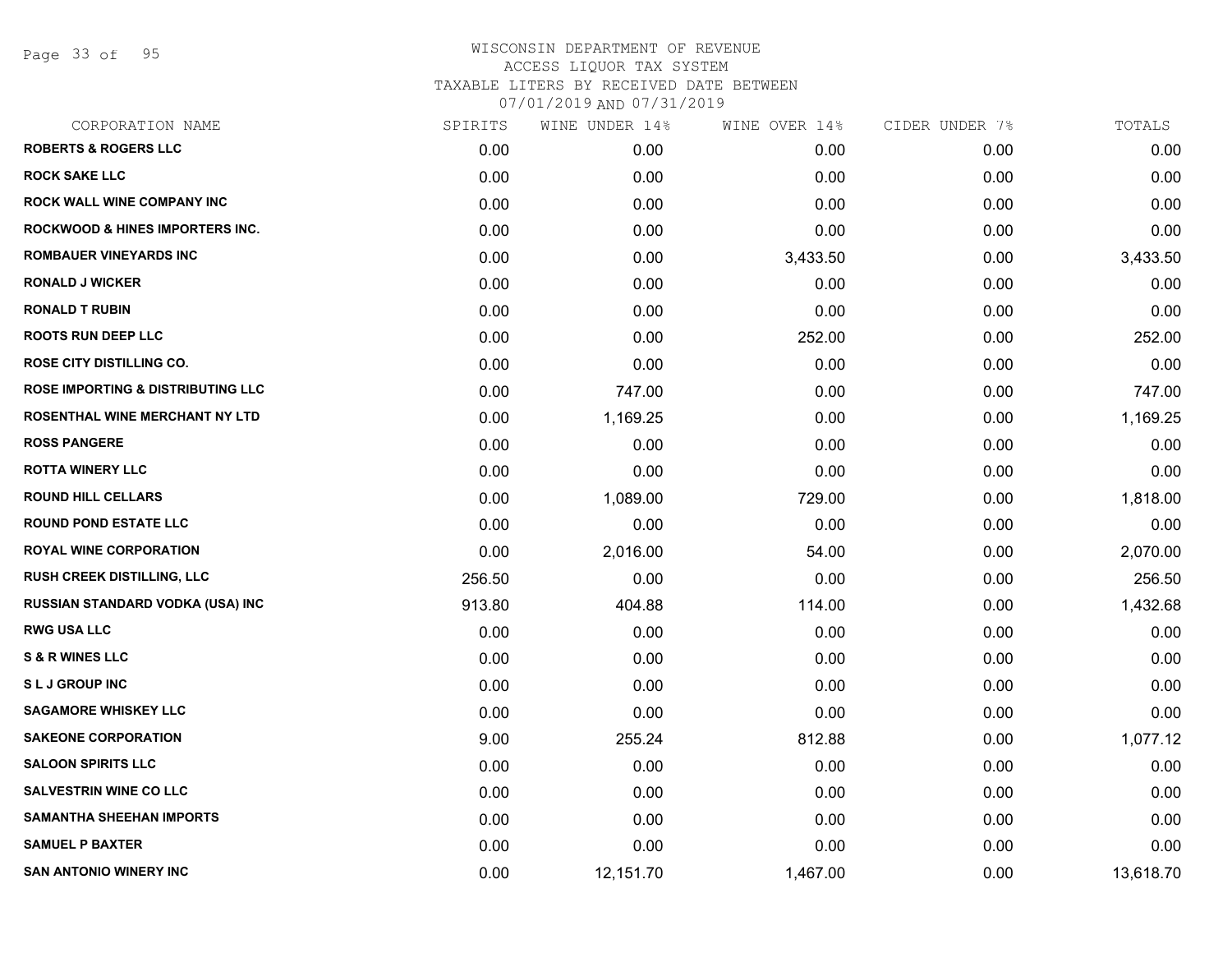#### WISCONSIN DEPARTMENT OF REVENUE ACCESS LIQUOR TAX SYSTEM TAXABLE LITERS BY RECEIVED DATE BETWEEN

| CORPORATION NAME                                      | SPIRITS    | WINE UNDER 14% | WINE OVER 14% | CIDER UNDER 7% | TOTALS     |
|-------------------------------------------------------|------------|----------------|---------------|----------------|------------|
| <b>SAN FRANCISCO WINE EXCHANGE INC</b>                | 0.00       | 0.00           | 0.00          | 0.00           | 0.00       |
| <b>SAN GABRIEL VALLEY WAREHOUSE &amp; STORAGE INC</b> | 0.00       | 0.00           | 732.00        | 0.00           | 732.00     |
| <b>SAN JOAQUIN WINE COMPANY INC</b>                   | 0.00       | 1,144.71       | 0.00          | 0.00           | 1,144.71   |
| <b>SAN LUIS SPIRITS DISTILLING CO LLC</b>             | 3,811.50   | 0.00           | 0.00          | 0.00           | 3,811.50   |
| <b>SAN MARTINO IMPORTS INC</b>                        | 0.00       | 0.00           | 0.00          | 0.00           | 0.00       |
| <b>SANGLIER SELECTIONS LLC</b>                        | 22.50      | 1,287.00       | 0.00          | 0.00           | 1,309.50   |
| <b>SANS LIEGE INC</b>                                 | 0.00       | 45.00          | 81.00         | 0.00           | 126.00     |
| <b>SANS WINE &amp; SPIRITS CO</b>                     | 0.00       | 0.00           | 0.00          | 0.00           | 0.00       |
| <b>SANTA CROCE LLC</b>                                | 0.00       | 0.00           | 0.00          | 0.00           | 0.00       |
| <b>SANTA MARGHERITA USA INC</b>                       | 0.00       | 225.00         | 0.00          | 0.00           | 225.00     |
| <b>SANTA RITA USA CORPORATION</b>                     | 0.00       | 189.00         | 0.00          | 0.00           | 189.00     |
| <b>SAPSUCKER FARMS LLC</b>                            | 0.00       | 0.00           | 0.00          | 0.00           | 0.00       |
| <b>SARMENTO'S IMPORTS &amp; EXPORTS INC</b>           | 0.00       | 0.00           | 0.00          | 0.00           | 0.00       |
| <b>SAVIAH ROSE WINERY LLC</b>                         | 0.00       | 0.00           | 0.00          | 0.00           | 0.00       |
| <b>SAZERAC COMPANY INC</b>                            | 514,572.75 | 1,331.99       | 47.98         | 0.00           | 515,952.72 |
| <b>SAZERAC NORTH AMERICA INC</b>                      | 578,956.35 | 27,659.08      | 0.00          | 0.00           | 606,615.43 |
| <b>SB WINE CO LLC</b>                                 | 0.00       | 0.00           | 0.00          | 0.00           | 0.00       |
| <b>SBRAGIA FAMILY VINEYARDS LLC</b>                   | 0.00       | 0.00           | 0.00          | 0.00           | 0.00       |
| <b>SCENIC ROOT WINEGROWERS LLC</b>                    | 0.00       | 0.00           | 63.00         | 0.00           | 63.00      |
| <b>SCHEID VINEYARDS CALIFORNIA INC</b>                | 0.00       | 14,944.50      | 418.50        | 0.00           | 15,363.00  |
| <b>SCHILLING CIDER LLC</b>                            | 0.00       | 650.00         | 0.00          | 2,120.00       | 2,770.00   |
| <b>SCHUG WINERY LLC</b>                               | 0.00       | 400.50         | 0.00          | 0.00           | 400.50     |
| <b>SCHWEIGER VINEYARDS INC</b>                        | 0.00       | 0.00           | 0.00          | 0.00           | 0.00       |
| <b>SCOPERTA IMPORTING CO INC</b>                      | 0.00       | 2,560.50       | 27.00         | 0.00           | 2,587.50   |
| <b>SEATTLE CIDER COMPANY LLC</b>                      | 0.00       | 0.00           | 0.00          | 9,121.30       | 9,121.30   |
| <b>SEAVEY VINEYARD LP</b>                             | 0.00       | 0.00           | 0.00          | 0.00           | 0.00       |
| SELECTIVE WINE ESTATES INC                            | 0.00       | 0.00           | 0.00          | 0.00           | 0.00       |
| <b>SERGEY CHISTOV</b>                                 | 0.00       | 0.00           | 0.00          | 0.00           | 0.00       |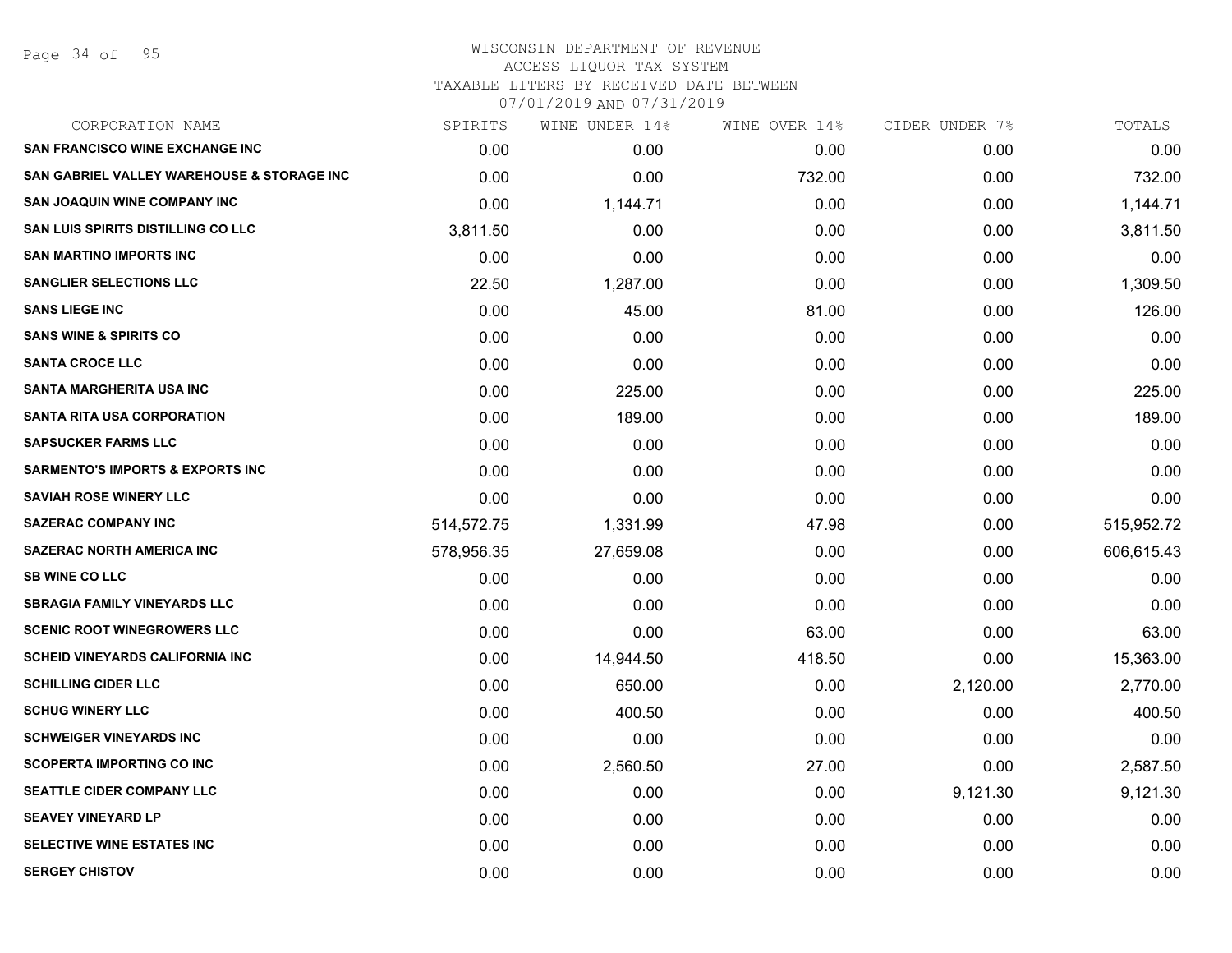Page 35 of 95

| CORPORATION NAME                | SPIRITS   | WINE UNDER 14% | WINE OVER 14% | CIDER UNDER 7% | TOTALS    |
|---------------------------------|-----------|----------------|---------------|----------------|-----------|
| <b>SERRALLES USA LLC</b>        | 1,789.50  | 0.00           | 0.00          | 0.00           | 1,789.50  |
| <b>SHAFER VINEYARDS INC</b>     | 0.00      | 0.00           | 315.00        | 0.00           | 315.00    |
| <b>SHANNON RIDGE INC</b>        | 0.00      | 1,737.00       | 216.00        | 0.00           | 1,953.00  |
| <b>SHAW-ROSS HOLDING CO LLC</b> | 1,708.55  | 2,726.10       | 4,201.00      | 0.00           | 8,635.65  |
| SHEA WINE CELLARS LLC           | 0.00      | 0.00           | 0.00          | 0.00           | 0.00      |
| SHELTON-MACKENZIE WINE COMPANY  | 0.00      | 0.00           | 0.00          | 0.00           | 0.00      |
| <b>SHORTS BREWING COMPANY</b>   | 0.00      | 0.00           | 0.00          | 6,773.66       | 6,773.66  |
| SILVER OAK WINE CELLARS LLC     | 0.00      | 0.00           | 126.00        | 0.00           | 126.00    |
| SILVER TRIDENT WINERY LLC       | 0.00      | 0.00           | 0.00          | 0.00           | 0.00      |
| <b>SINSKEY VINEYARDS INC</b>    | 0.00      | 126.00         | 0.00          | 0.00           | 126.00    |
| <b>SKINNER-DAVENA LLC</b>       | 0.00      | 0.00           | 0.00          | 0.00           | 0.00      |
| <b>SLIM CHILLERS INC</b>        | 31,200.00 | 0.00           | 0.00          | 0.00           | 31,200.00 |
| <b>SLO DOWN WINES LLC</b>       | 0.00      | 0.00           | 0.00          | 0.00           | 0.00      |
| <b>SLURP LLC</b>                | 960.00    | 0.00           | 0.00          | 0.00           | 960.00    |
| <b>SMALL LOT IMPORTS INC</b>    | 0.00      | 0.00           | 0.00          | 0.00           | 0.00      |
| <b>SMALL VINES WINES INC</b>    | 0.00      | 0.00           | 0.00          | 0.00           | 0.00      |
| <b>SMART VENDING LLC</b>        | 0.00      | 0.00           | 0.00          | 0.00           | 0.00      |
| <b>SMT ACQUISITIONS LLC</b>     | 0.00      | 4,278.83       | 36.00         | 0.00           | 4,314.83  |
| <b>SOCIAL ENJOYMENTS LLC</b>    | 0.00      | 1,845.39       | 0.00          | 0.00           | 1,845.39  |
| SOGEVINUS FINE WINES USA INC    | 0.00      | 0.00           | 0.00          | 0.00           | 0.00      |
| <b>SOKOL BLOSSER LTD</b>        | 0.00      | 0.00           | 0.00          | 0.00           | 0.00      |
| <b>SOLBERG DISTILLING LLC</b>   | 0.00      | 0.00           | 0.00          | 0.00           | 0.00      |
| <b>SOLENA CELLARS LLC</b>       | 0.00      | 378.00         | 0.00          | 0.00           | 378.00    |
| SOMERSTON WINE COMPANY, LLC     | 0.00      | 0.00           | 189.00        | 0.00           | 189.00    |
| SOURCE CODE BEVERAGE LLC        | 0.00      | 0.00           | 0.00          | 0.00           | 0.00      |
| SOUTH BAY WINE GROUP LLC        | 0.00      | 8,343.00       | 3,735.00      | 0.00           | 12,078.00 |
| <b>SOUTHERN STARZ INC</b>       | 0.00      | 90.34          | 86.78         | 0.00           | 177.12    |
| SOUTHERN WINE GROUP LLC         | 0.00      | 63.00          | 0.00          | 0.00           | 63.00     |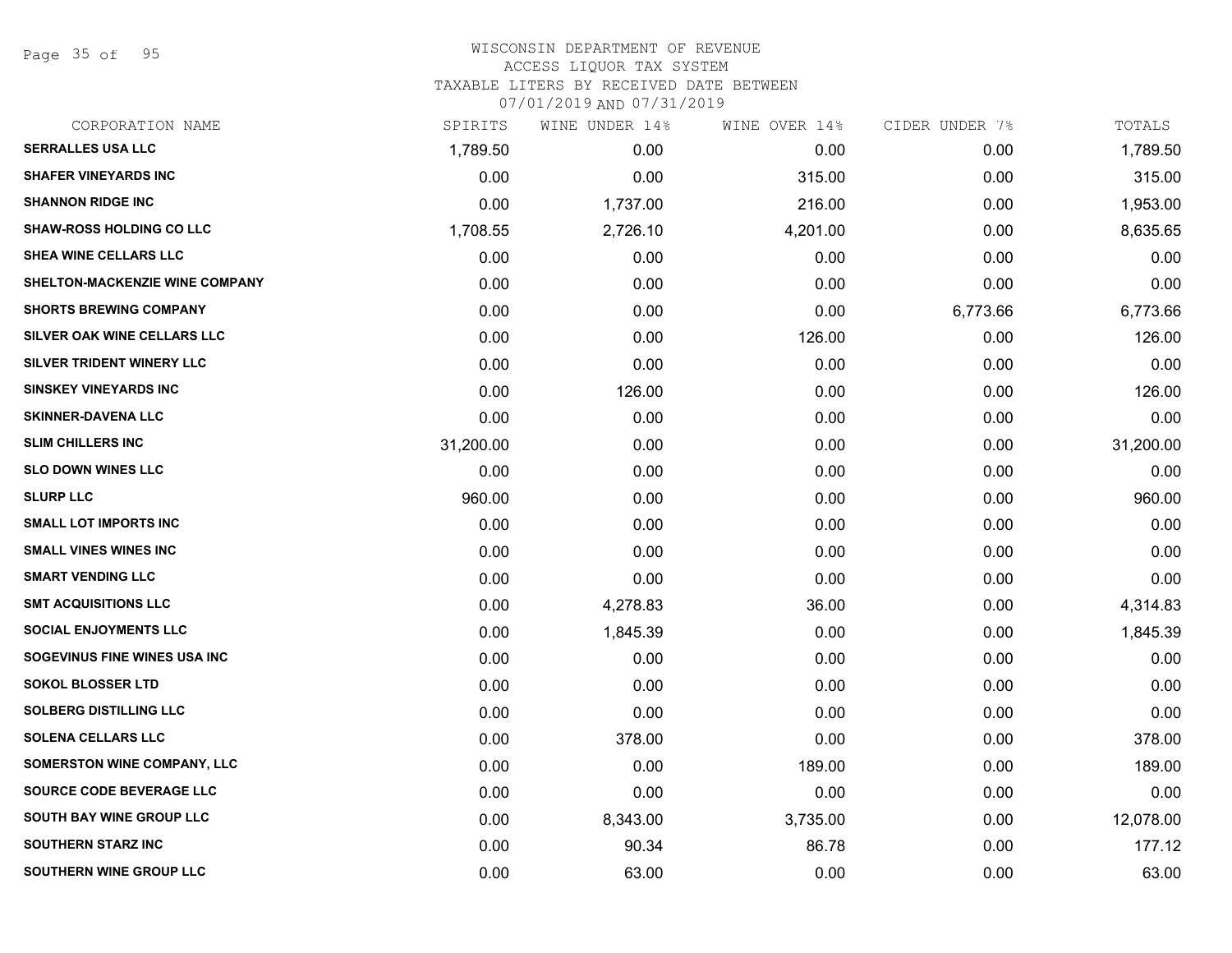Page 36 of 95

#### WISCONSIN DEPARTMENT OF REVENUE ACCESS LIQUOR TAX SYSTEM

TAXABLE LITERS BY RECEIVED DATE BETWEEN

| CORPORATION NAME                        | SPIRITS  | WINE UNDER 14% | WINE OVER 14% | CIDER UNDER 7% | TOTALS    |
|-----------------------------------------|----------|----------------|---------------|----------------|-----------|
| <b>SOUTHWEST SPIRITS &amp; WINE LLC</b> | 2,209.50 | 0.00           | 0.00          | 0.00           | 2,209.50  |
| <b>SOVEREIGN BRANDS LLC</b>             | 1,548.00 | 474.68         | 0.00          | 0.00           | 2,022.68  |
| <b>SPA GIRL COCKTAILS LLC</b>           | 0.00     | 0.00           | 0.00          | 0.00           | 0.00      |
| <b>SPANN VINEYARDS INC</b>              | 0.00     | 0.00           | 0.00          | 0.00           | 0.00      |
| <b>SPARKLING OREGON LLC</b>             | 0.00     | 0.00           | 0.00          | 0.00           | 0.00      |
| <b>SPEAKEASY SPIRITS LLC</b>            | 0.00     | 0.00           | 0.00          | 0.00           | 0.00      |
| <b>SPENCER HOOPES</b>                   | 0.00     | 0.00           | 0.00          | 0.00           | 0.00      |
| <b>SPIRITS OF TENNESSEE, LLC</b>        | 0.00     | 0.00           | 0.00          | 0.00           | 0.00      |
| <b>SPLINTER GROUP NAPA LLC</b>          | 0.00     | 0.00           | 0.00          | 0.00           | 0.00      |
| <b>SPOTTSWOODE WINERY INC</b>           | 0.00     | 0.00           | 63.00         | 0.00           | 63.00     |
| <b>SPRING MOUNTAIN VINEYARD INC</b>     | 0.00     | 0.00           | 0.00          | 0.00           | 0.00      |
| <b>SQZ BEVS LLC</b>                     | 0.00     | 1,582.00       | 0.00          | 0.00           | 1,582.00  |
| <b>ST GEORGE SPIRITS INC</b>            | 917.10   | 0.00           | 0.00          | 0.00           | 917.10    |
| <b>ST HELENA ESTATE LLC</b>             | 0.00     | 0.00           | 0.00          | 0.00           | 0.00      |
| <b>ST INNOCENT LTD</b>                  | 0.00     | 135.00         | 0.00          | 0.00           | 135.00    |
| ST JULIAN WINE COMPANY INC              | 0.00     | 0.00           | 0.00          | 0.00           | 0.00      |
| ST KILLIAN IMPORTING CO INC             | 202.50   | 0.00           | 0.00          | 477.00         | 679.50    |
| <b>ST SUPERY INC</b>                    | 0.00     | 189.00         | 189.00        | 0.00           | 378.00    |
| STAGLIN FAMILY VINEYARD LLC             | 0.00     | 0.00           | 0.00          | 0.00           | 0.00      |
| <b>STANLEY STAWSKI DIST CO INC</b>      | 0.00     | 0.00           | 0.00          | 0.00           | 0.00      |
| <b>STE MICHELLE WINE ESTATES LTD</b>    | 94.50    | 67,963.50      | 9,976.50      | 0.00           | 78,034.50 |
| <b>STEELE WINES INC</b>                 | 0.00     | 90.00          | 135.00        | 0.00           | 225.00    |
| <b>STEFFENS FAMILY WINES LLC</b>        | 0.00     | 0.00           | 0.00          | 0.00           | 0.00      |
| <b>STELLAR IMPORTING COMPANY LLC</b>    | 0.00     | 0.00           | 0.00          | 0.00           | 0.00      |
| <b>STEM CIDERS LLC</b>                  | 0.00     | 0.00           | 0.00          | 0.00           | 0.00      |
| <b>STEPHAN VINEYARD INC</b>             | 0.00     | 0.00           | 157.50        | 0.00           | 157.50    |
| STEVEN EDMUNDS & CORNELIA ST JOHN       | 0.00     | 0.00           | 0.00          | 0.00           | 0.00      |
| STEWART CELLARS, LLC                    | 0.00     | 0.00           | 0.00          | 0.00           | 0.00      |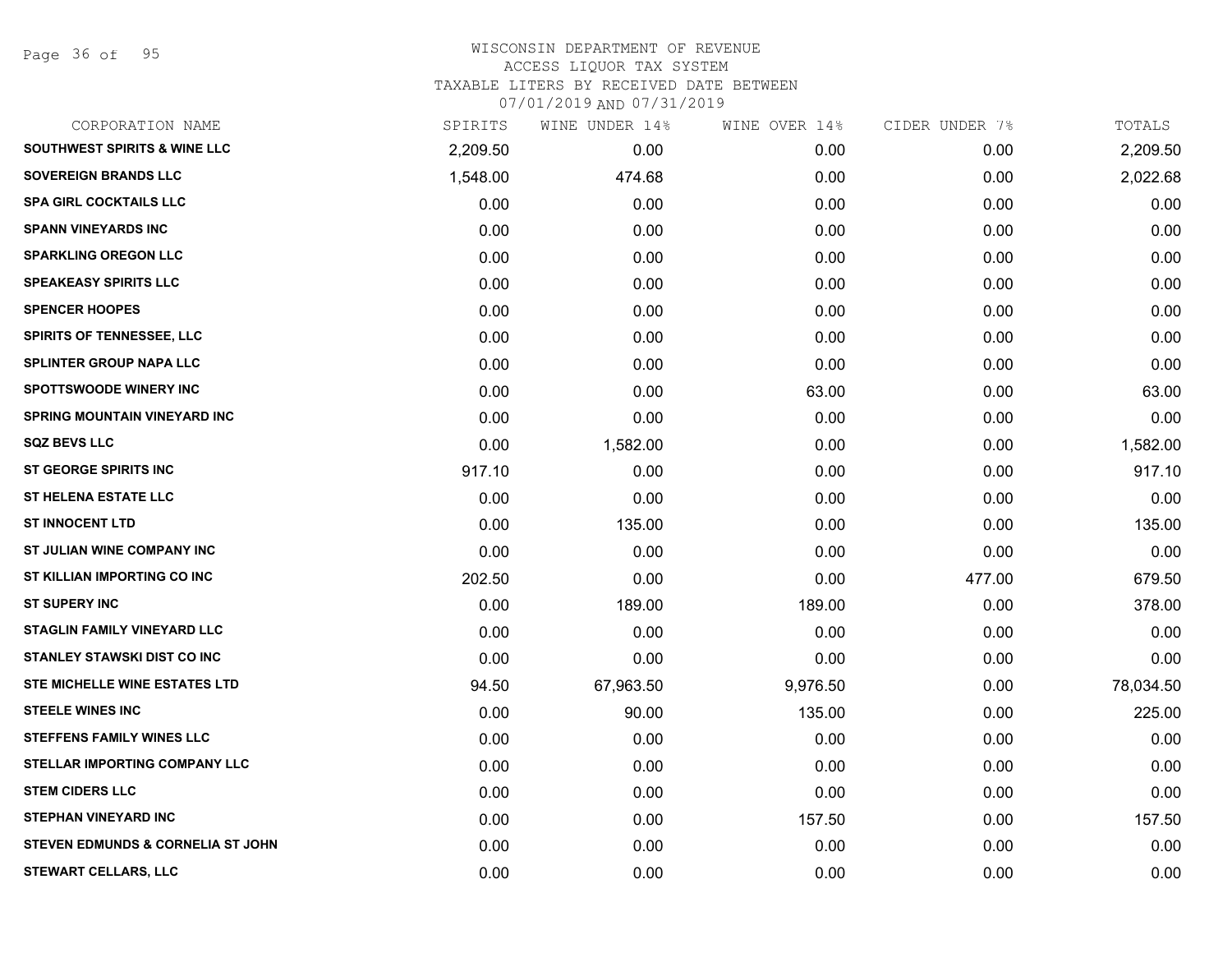Page 37 of 95

## WISCONSIN DEPARTMENT OF REVENUE ACCESS LIQUOR TAX SYSTEM TAXABLE LITERS BY RECEIVED DATE BETWEEN

| CORPORATION NAME                         | SPIRITS  | WINE UNDER 14% | WINE OVER 14% | CIDER UNDER 7% | TOTALS     |
|------------------------------------------|----------|----------------|---------------|----------------|------------|
| <b>STEZ &amp; BOWER</b>                  | 0.00     | 0.00           | 0.00          | 0.00           | 0.00       |
| STOLI GROUP (USA) LLC                    | 8,469.50 | 0.00           | 0.00          | 0.00           | 8,469.50   |
| <b>STOLLER IMPORTS INC</b>               | 556.50   | 0.00           | 0.00          | 0.00           | 556.50     |
| <b>STOLLER VINEYARDS INC</b>             | 0.00     | 504.00         | 0.00          | 0.00           | 504.00     |
| STOLPMAN VINEYARDS LLC                   | 0.00     | 0.00           | 0.00          | 0.00           | 0.00       |
| STONEBRAKER-SOLES INC                    | 0.00     | 585.00         | 0.00          | 0.00           | 585.00     |
| <b>STONECUSHION INC</b>                  | 0.00     | 0.00           | 0.00          | 0.00           | 0.00       |
| <b>STUART BOSSOM</b>                     | 0.00     | 270.00         | 0.00          | 0.00           | 270.00     |
| <b>SUGARLANDS DISTILLING COMPANY LLC</b> | 1,332.00 | 0.00           | 0.00          | 0.00           | 1,332.00   |
| <b>SUPERSTITION MEADERY</b>              | 0.00     | 0.00           | 0.00          | 0.00           | 0.00       |
| <b>SURVILLE ENTERPRISES CORP</b>         | 0.00     | 11,385.00      | 0.00          | 0.00           | 11,385.00  |
| <b>SUTTER HOME WINERY INC</b>            | 778.50   | 326,033.43     | 4,260.00      | 0.00           | 331,071.93 |
| <b>SVP WINERY LLC</b>                    | 0.00     | 378.00         | 0.00          | 0.00           | 378.00     |
| <b>T ELENTENY HOLDINGS LLC</b>           | 0.00     | 2,059.50       | 54.00         | 0.00           | 2,113.50   |
| T. EDWARD WINES, LTD                     | 90.00    | 126.00         | 0.00          | 0.00           | 216.00     |
| <b>TAFT STREET INC</b>                   | 0.00     | 0.00           | 0.00          | 0.00           | 0.00       |
| <b>TAKARA SAKE USA INC</b>               | 0.00     | 0.00           | 1,539.90      | 21.60          | 1,561.50   |
| <b>TALLEY VINEYARDS INC</b>              | 0.00     | 63.00          | 0.00          | 0.00           | 63.00      |
| <b>TAMBER BEY VINEYARDS LLC</b>          | 0.00     | 63.00          | 0.00          | 0.00           | 63.00      |
| <b>TATOMER INC</b>                       | 0.00     | 117.00         | 0.00          | 0.00           | 117.00     |
| <b>TATTERSALL COMPANIES LLC</b>          | 787.50   | 0.00           | 0.00          | 0.00           | 787.50     |
| <b>TEMPERANCE DISTILLING COMPANY</b>     | 0.00     | 0.00           | 0.00          | 0.00           | 0.00       |
| <b>TEQUILAS PREMIUM, INC</b>             | 211.50   | 0.00           | 0.00          | 0.00           | 211.50     |
| <b>TERRA SANCTA TRADING COMPANY LLC</b>  | 0.00     | 0.00           | 0.00          | 0.00           | 0.00       |
| <b>TERRANEO MERCHANTS INC</b>            | 0.00     | 0.00           | 0.00          | 0.00           | 0.00       |
| <b>TERRAVANT WINE COMPANY LLC</b>        | 0.00     | 1,260.00       | 0.00          | 0.00           | 1,260.00   |
| <b>TERRESSENTIA CORPORATION</b>          | 0.00     | 0.00           | 0.00          | 0.00           | 0.00       |
| <b>TERRIZZI VINO INC</b>                 | 0.00     | 0.00           | 0.00          | 0.00           | 0.00       |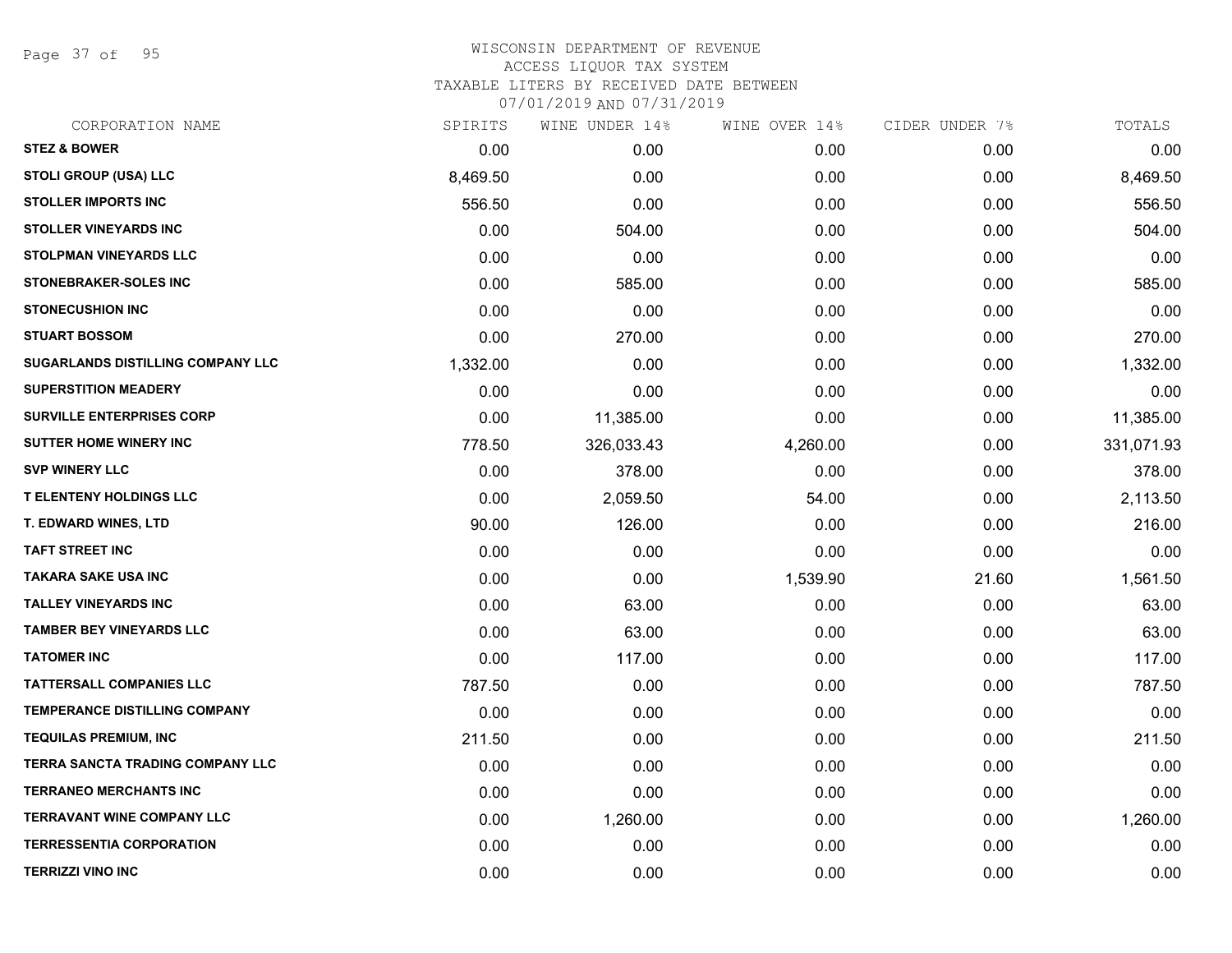Page 38 of 95

#### WISCONSIN DEPARTMENT OF REVENUE ACCESS LIQUOR TAX SYSTEM TAXABLE LITERS BY RECEIVED DATE BETWEEN

| CORPORATION NAME                     | SPIRITS  | WINE UNDER 14% | WINE OVER 14% | CIDER UNDER 7% | TOTALS     |
|--------------------------------------|----------|----------------|---------------|----------------|------------|
| <b>TERROIR CSS, LLC</b>              | 0.00     | 0.00           | 0.00          | 0.00           | 0.00       |
| <b>TEXACELLO, LLC</b>                | 0.00     | 0.00           | 0.00          | 0.00           | 0.00       |
| <b>TGE LLC</b>                       | 0.00     | 5,128.20       | 0.00          | 0.00           | 5,128.20   |
| THE 11 WELLS SPIRITS COMPANY LLC     | 0.00     | 0.00           | 0.00          | 0.00           | 0.00       |
| THE AUSTRALIAN WINE CONNECTION INC   | 0.00     | 0.00           | 0.00          | 0.00           | 0.00       |
| THE BIALE ESTATE                     | 0.00     | 0.00           | 90.00         | 0.00           | 90.00      |
| THE BRANDER VINEYARD                 | 0.00     | 0.00           | 0.00          | 0.00           | 0.00       |
| THE EDRINGTON GROUP USA LLC          | 5,623.50 | 0.00           | 0.00          | 0.00           | 5,623.50   |
| THE GIRLS IN THE VINEYARD            | 0.00     | 0.00           | 0.00          | 0.00           | 0.00       |
| THE HARVEST IMPORTING                | 0.00     | 0.00           | 0.00          | 0.00           | 0.00       |
| THE HESS COLLECTION WINERY           | 0.00     | 6,822.00       | 9,231.00      | 0.00           | 16,053.00  |
| THE INFINITE MONKEY THEOREM INC      | 0.00     | 0.00           | 0.00          | 0.00           | 0.00       |
| THE MEEKER VINEYARD                  | 0.00     | 0.00           | 0.00          | 0.00           | 0.00       |
| THE MORLET SELECTION INC             | 0.00     | 0.00           | 0.00          | 0.00           | 0.00       |
| THE MORNE WINE COMPANY               | 0.00     | 0.00           | 0.00          | 0.00           | 0.00       |
| THE OJAI VINEYARD INC                | 0.00     | 0.00           | 0.00          | 0.00           | 0.00       |
| THE R.S. LIPMAN COMPANY              | 0.00     | 18.00          | 0.00          | 0.00           | 18.00      |
| THE RIVER WINE INC                   | 0.00     | 0.00           | 0.00          | 0.00           | 0.00       |
| THE SILVERADO VINEYARDS              | 0.00     | 0.00           | 36.00         | 0.00           | 36.00      |
| THE SORTING TABLE LLC                | 0.00     | 1,264.50       | 36.00         | 0.00           | 1,300.50   |
| THE TRITON COLLECTION INC            | 0.00     | 216.00         | 0.00          | 0.00           | 216.00     |
| THE WINE GROUP INC                   | 0.00     | 554,377.13     | 17,071.50     | 0.00           | 571,448.63 |
| THE WINE SOURCE INC                  | 0.00     | 0.00           | 0.00          | 0.00           | 0.00       |
| THE WOODMAR GROUP LLC                | 0.00     | 1,953.00       | 63.00         | 0.00           | 2,016.00   |
| THIRD LEAF WINES LLC                 | 0.00     | 0.00           | 0.00          | 0.00           | 0.00       |
| THOMAS ALLEN VINEYARDS & WINERY, LLC | 0.00     | 882.00         | 252.00        | 0.00           | 1,134.00   |
| <b>THOMAS WILLIAM INC</b>            | 0.00     | 0.00           | 0.00          | 0.00           | 0.00       |
| THREE FAT GUYS WINE LLC              | 0.00     | 0.00           | 90.00         | 0.00           | 90.00      |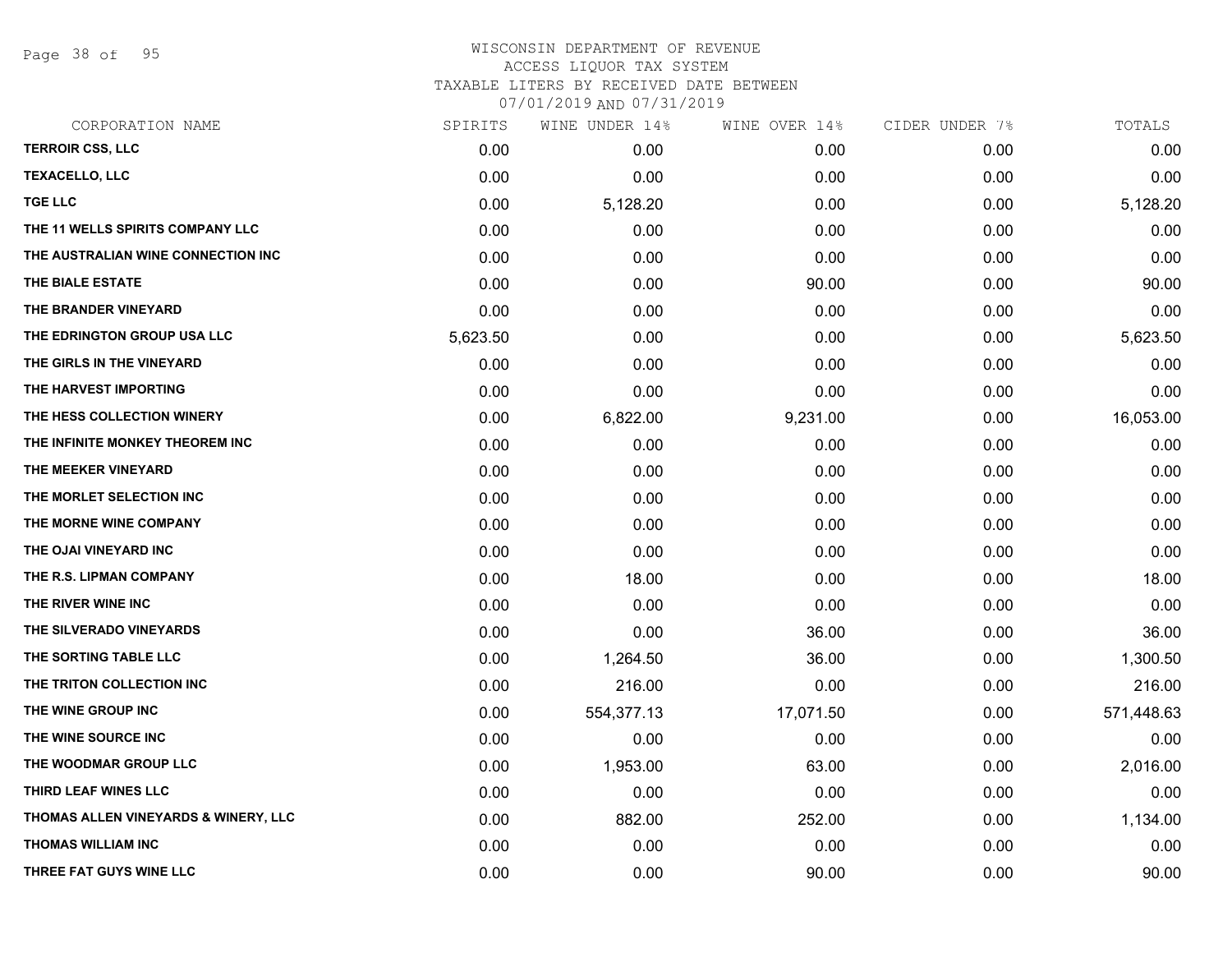Page 39 of 95

| SPIRITS | WINE UNDER 14% | WINE OVER 14% | CIDER UNDER 7% | TOTALS     |
|---------|----------------|---------------|----------------|------------|
| 0.00    | 0.00           | 0.00          | 0.00           | 0.00       |
| 0.00    | 0.00           | 0.00          | 0.00           | 0.00       |
| 0.00    | 0.00           | 0.00          | 0.00           | 0.00       |
| 0.00    | 0.00           | 0.00          | 0.00           | 0.00       |
| 0.00    | 126.00         | 1,296.00      | 0.00           | 1,422.00   |
| 0.00    | 0.00           | 252.00        | 0.00           | 252.00     |
| 0.00    | 0.00           | 0.00          | 0.00           | 0.00       |
| 0.00    | 0.00           | 0.00          | 0.00           | 0.00       |
| 0.00    | 0.00           | 0.00          | 0.00           | 0.00       |
| 0.00    | 567.00         | 630.00        | 0.00           | 1,197.00   |
| 0.00    | 156,565.64     | 11,241.00     | 0.00           | 167,806.64 |
| 0.00    | 0.00           | 0.00          | 0.00           | 0.00       |
| 630.00  | 0.00           | 0.00          | 0.00           | 630.00     |
| 0.00    | 0.00           | 0.00          | 0.00           | 0.00       |
| 0.00    | 0.00           | 0.00          | 0.00           | 0.00       |
| 0.00    | 5,598.00       | 0.00          | 0.00           | 5,598.00   |
| 0.00    | 0.00           | 0.00          | 0.00           | 0.00       |
| 0.00    | 0.00           | 0.00          | 0.00           | 0.00       |
| 0.00    | 45.00          | 0.00          | 0.00           | 45.00      |
| 0.00    | 3,410.61       | 18.93         | 0.00           | 3,429.54   |
| 0.00    | 0.00           | 0.00          | 0.00           | 0.00       |
| 0.00    | 0.00           | 0.00          | 0.00           | 0.00       |
| 0.00    | 0.00           | 0.00          | 0.00           | 0.00       |
| 0.00    | 0.00           | 0.00          | 0.00           | 0.00       |
| 0.00    | 0.00           | 0.00          | 0.00           | 0.00       |
| 0.00    | 45.00          | 63.00         | 0.00           | 108.00     |
| 0.00    | 0.00           | 0.00          | 0.00           | 0.00       |
| 0.00    | 0.00           | 0.00          | 0.00           | 0.00       |
|         |                |               |                |            |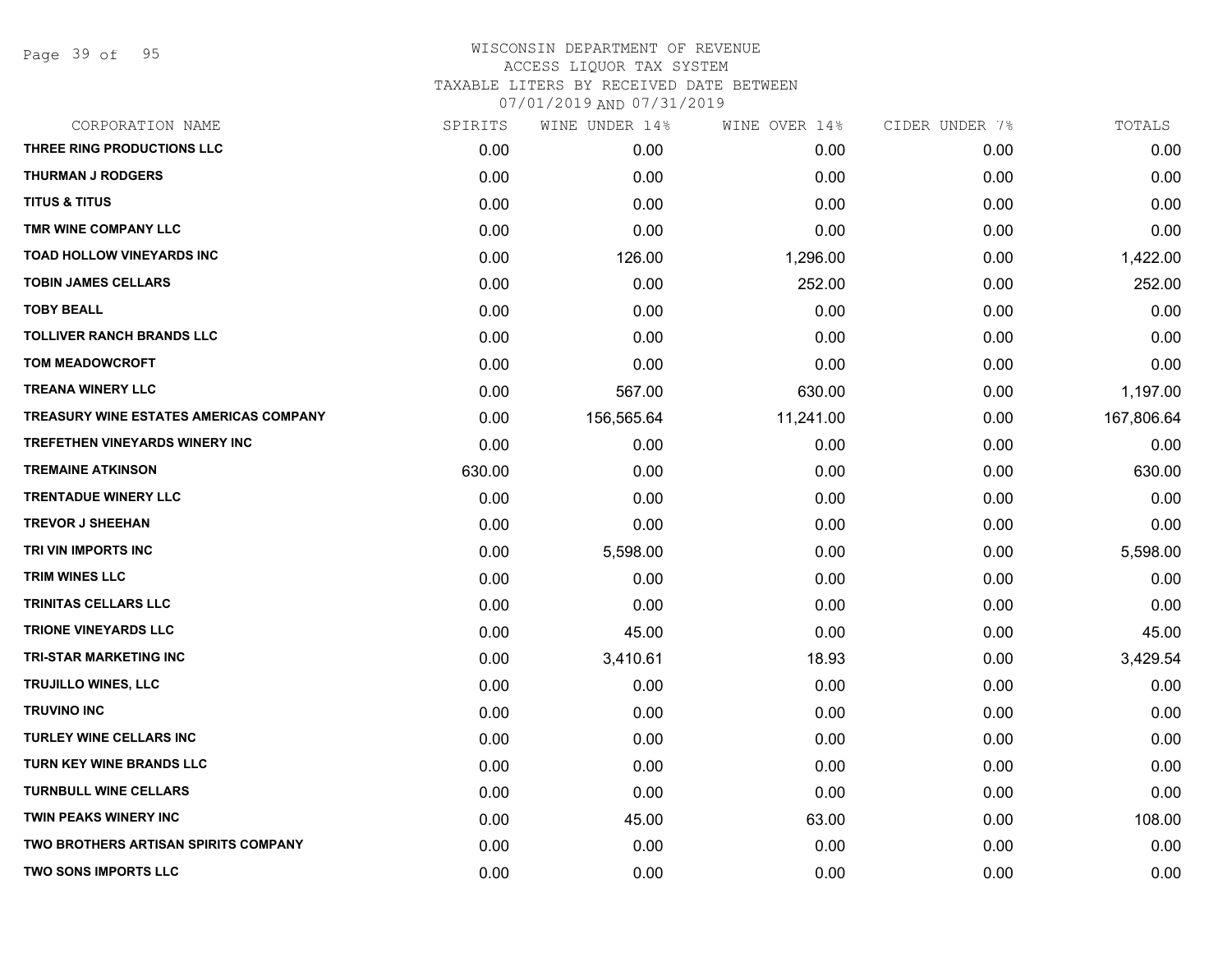Page 40 of 95

#### WISCONSIN DEPARTMENT OF REVENUE ACCESS LIQUOR TAX SYSTEM TAXABLE LITERS BY RECEIVED DATE BETWEEN

| CORPORATION NAME                          | SPIRITS    | WINE UNDER 14% | WINE OVER 14% | CIDER UNDER 7% | TOTALS     |
|-------------------------------------------|------------|----------------|---------------|----------------|------------|
| <b>UMPQUA WINE WORKS LLC</b>              | 0.00       | 0.00           | 0.00          | 0.00           | 0.00       |
| UN SOGNO LLC                              | 0.00       | 0.00           | 0.00          | 0.00           | 0.00       |
| UNCLE JOHN'S FRUIT HOUSE WINERY LLC       | 0.00       | 0.00           | 0.00          | 0.00           | 0.00       |
| UNDERGROUND WINE PROJECT LLC              | 0.00       | 0.00           | 0.00          | 0.00           | 0.00       |
| <b>UNION WINE COMPANY</b>                 | 0.00       | 6,135.84       | 0.00          | 0.00           | 6,135.84   |
| <b>UNITED SPIRITS INC</b>                 | 0.00       | 0.00           | 0.00          | 0.00           | 0.00       |
| UNITED STATES DISTILLED PRODUCTS CO.      | 236,484.36 | 43,253.36      | 1,255.00      | 0.00           | 280,992.72 |
| UNTI WINE CO LLC                          | 0.00       | 0.00           | 0.00          | 0.00           | 0.00       |
| <b>UPCHURCH VINEYARD LLC</b>              | 0.00       | 0.00           | 0.00          | 0.00           | 0.00       |
| <b>USA WINE IMPORTS INC</b>               | 0.00       | 679.50         | 0.00          | 0.00           | 679.50     |
| <b>USA WINE WEST LLC</b>                  | 63.00      | 4,907.60       | 108.00        | 0.00           | 5,078.60   |
| <b>UVE ENTERPRISES INC</b>                | 0.00       | 1,476.00       | 85.50         | 0.00           | 1,561.50   |
| V&CLLC                                    | 0.00       | 0.00           | 0.00          | 0.00           | 0.00       |
| <b>V2 WINE GROUP LLC</b>                  | 0.00       | 1,710.00       | 0.00          | 0.00           | 1,710.00   |
| <b>VALCKENBERG INTERNATIONAL INC</b>      | 0.00       | 504.00         | 0.00          | 0.00           | 504.00     |
| <b>VALIANT VINEYARDS INC</b>              | 0.00       | 0.00           | 0.00          | 0.00           | 0.00       |
| <b>VALOR WINE CO LLC</b>                  | 0.00       | 0.00           | 4,608.00      | 0.00           | 4,608.00   |
| VAN RUITEN FAMILY WINERY LLC              | 0.00       | 0.00           | 0.00          | 0.00           | 0.00       |
| <b>VANDER MILL LLC</b>                    | 0.00       | 0.00           | 0.00          | 0.00           | 0.00       |
| <b>VELOCITY DISTRIBUTION COMPANY, LLC</b> | 0.00       | 0.00           | 0.00          | 0.00           | 0.00       |
| <b>VEN CAL RANCHES LLC</b>                | 0.00       | 0.00           | 0.00          | 0.00           | 0.00       |
| <b>VENGE VINEYARDS INC</b>                | 0.00       | 0.00           | 362.25        | 0.00           | 362.25     |
| <b>VERITY WINES LLC</b>                   | 0.00       | 0.00           | 0.00          | 0.00           | 0.00       |
| <b>VERMEIL WINE GROUP LLC</b>             | 0.00       | 0.00           | 0.00          | 0.00           | 0.00       |
| <b>VERMONT HARD CIDER COMPANY LLC</b>     | 0.00       | 0.00           | 0.00          | 18,946.00      | 18,946.00  |
| VI. SCO. INC                              | 0.00       | 0.00           | 0.00          | 0.00           | 0.00       |
| <b>VIAS IMPORTS LTD</b>                   | 0.00       | 0.00           | 0.00          | 0.00           | 0.00       |
| <b>VICENTE GANDIA USA INC</b>             | 0.00       | 0.00           | 0.00          | 0.00           | 0.00       |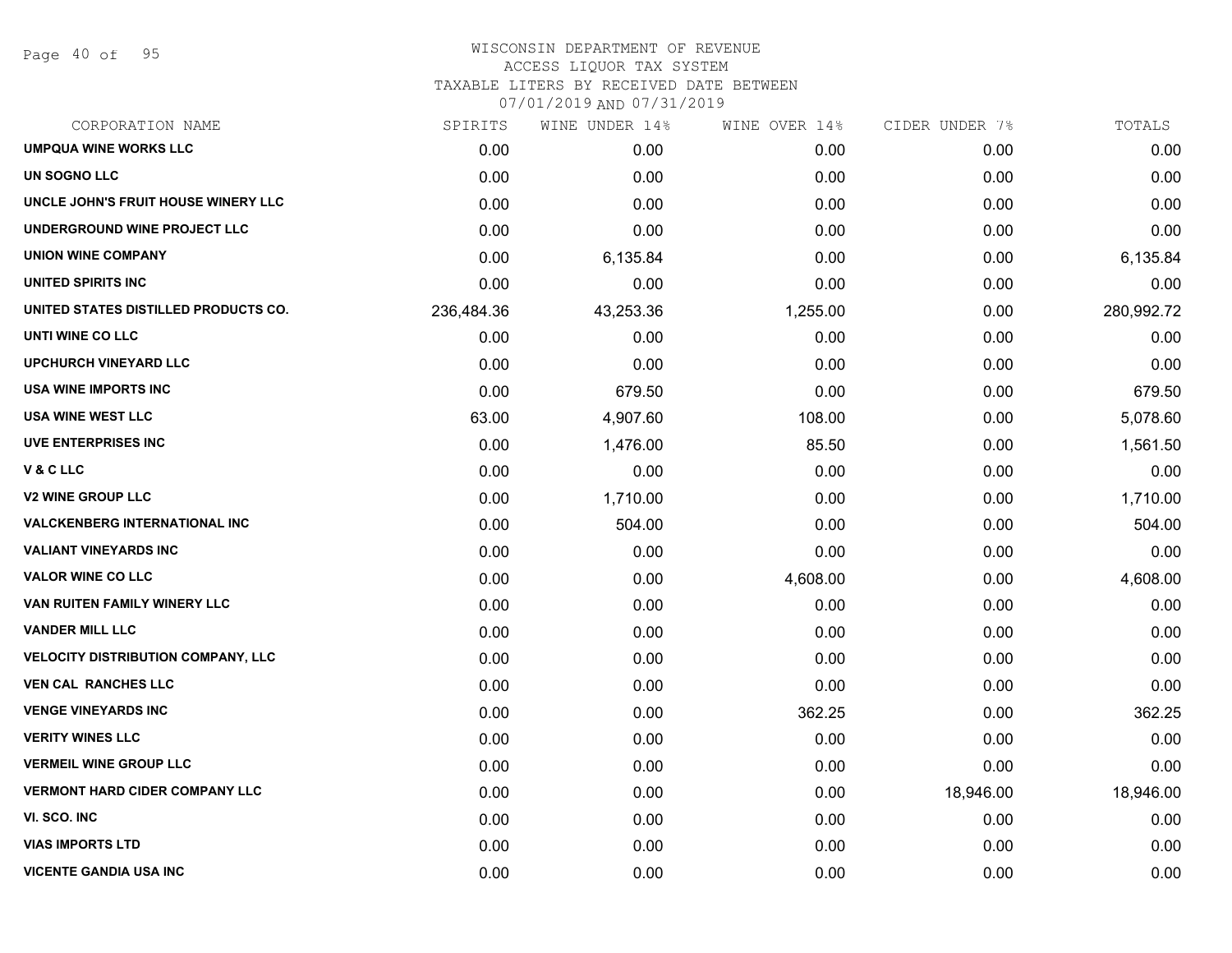Page 41 of 95

#### WISCONSIN DEPARTMENT OF REVENUE ACCESS LIQUOR TAX SYSTEM TAXABLE LITERS BY RECEIVED DATE BETWEEN

| CORPORATION NAME                     | SPIRITS | WINE UNDER 14% | WINE OVER 14% | CIDER UNDER 7% | TOTALS   |
|--------------------------------------|---------|----------------|---------------|----------------|----------|
| <b>VIEUX VINS INC</b>                | 0.00    | 238.50         | 288.00        | 0.00           | 526.50   |
| <b>VIKRE DISTILLERY LLC</b>          | 0.00    | 0.00           | 0.00          | 0.00           | 0.00     |
| <b>VILLA CREEK INC</b>               | 0.00    | 0.00           | 0.00          | 0.00           | 0.00     |
| <b>VILLA ENCINAL PARTNERS LP</b>     | 0.00    | 0.00           | 0.00          | 0.00           | 0.00     |
| <b>VILLA SAN JULIETTE INC</b>        | 0.00    | 0.00           | 0.00          | 0.00           | 0.00     |
| <b>VIN DE ZO LLC</b>                 | 0.00    | 0.00           | 0.00          | 0.00           | 0.00     |
| <b>VIN DIVINO LTD</b>                | 0.00    | 0.00           | 0.00          | 0.00           | 0.00     |
| <b>VINA ROBLES INC</b>               | 0.00    | 108.00         | 297.00        | 0.00           | 405.00   |
| <b>VINAMERICAS INC</b>               | 0.00    | 260.01         | 0.00          | 0.00           | 260.01   |
| <b>VINCENZO PADULA</b>               | 0.00    | 0.00           | 0.00          | 0.00           | 0.00     |
| <b>VINE CLIFF WINERY INC</b>         | 0.00    | 0.00           | 0.00          | 0.00           | 0.00     |
| <b>VINE CONNECTIONS LLC</b>          | 0.00    | 693.00         | 685.08        | 0.00           | 1,378.08 |
| <b>VINEBURG LLC</b>                  | 0.00    | 0.00           | 873.00        | 0.00           | 873.00   |
| <b>VINEYARD 29 LLC</b>               | 0.00    | 0.00           | 0.00          | 0.00           | 0.00     |
| <b>VINEYARD BRANDS LLC</b>           | 0.00    | 1,930.50       | 543.00        | 0.00           | 2,473.50 |
| <b>VINO DEL SOL INC</b>              | 0.00    | 882.00         | 0.00          | 0.00           | 882.00   |
| <b>VINO LOGICS CORPORATION</b>       | 0.00    | 252.00         | 0.00          | 0.00           | 252.00   |
| <b>VINO.COM LLC</b>                  | 135.00  | 1,035.00       | 344.00        | 4,650.00       | 6,164.00 |
| <b>VINOANDES LLC</b>                 | 0.00    | 0.00           | 0.00          | 0.00           | 0.00     |
| <b>VINOVIA WINE GROUP INC</b>        | 0.00    | 630.00         | 0.00          | 0.00           | 630.00   |
| <b>VINTAGE '59 IMPORTS LLC</b>       | 0.00    | 0.00           | 0.00          | 0.00           | 0.00     |
| <b>VINTAGE POINT LLC</b>             | 0.00    | 0.00           | 189.00        | 0.00           | 189.00   |
| <b>VINTAGE WINE ESTATES, INC.</b>    | 0.00    | 2,421.00       | 1,323.00      | 0.00           | 3,744.00 |
| <b>VINTURE WINE COMPANY LLC</b>      | 0.00    | 0.00           | 0.00          | 0.00           | 0.00     |
| <b>VINTUS LLC</b>                    | 0.00    | 0.00           | 0.00          | 0.00           | 0.00     |
| <b>VISION WINE &amp; SPIRITS LLC</b> | 22.50   | 58.50          | 13.50         | 0.00           | 94.50    |
| <b>VITANI SPIRITS LLC</b>            | 0.00    | 0.00           | 0.00          | 0.00           | 0.00     |
| VOLIO VINO IMPORTS, INC.             | 0.00    | 0.00           | 0.00          | 0.00           | 0.00     |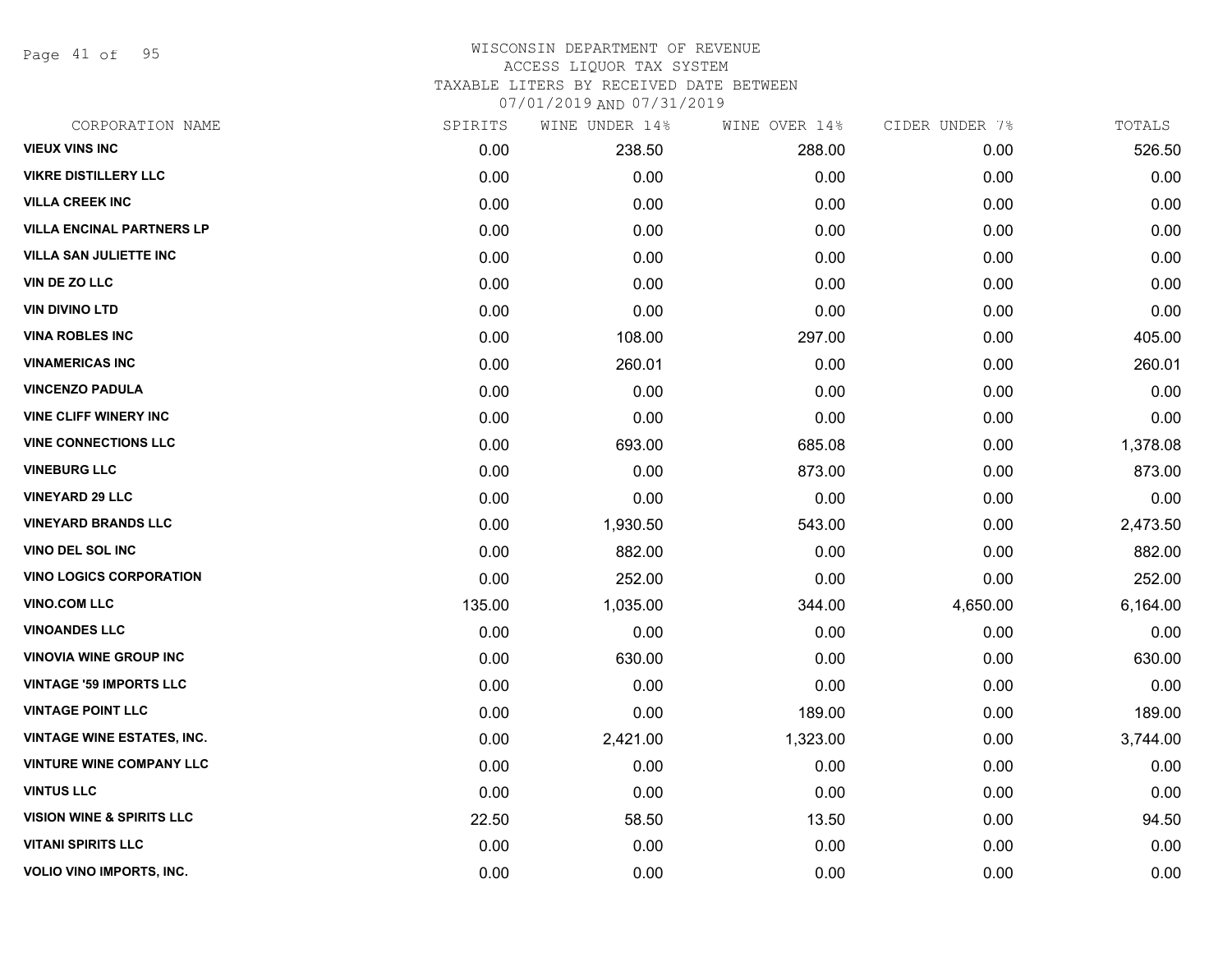Page 42 of 95

| CORPORATION NAME                               | SPIRITS   | WINE UNDER 14% | WINE OVER 14% | CIDER UNDER 7% | TOTALS    |
|------------------------------------------------|-----------|----------------|---------------|----------------|-----------|
| <b>VOTTO VINES IMPORTING INC</b>               | 0.00      | 0.00           | 0.00          | 0.00           | 0.00      |
| <b>VTPR INC</b>                                | 0.00      | 0.00           | 0.00          | 0.00           | 0.00      |
| <b>W J DEUTSCH &amp; SONS LTD</b>              | 11,743.25 | 67,257.59      | 6,428.00      | 0.00           | 85,428.84 |
| <b>WAGNER WINE COMPANY LLC</b>                 | 0.00      | 4,887.00       | 5,706.00      | 0.00           | 10,593.00 |
| <b>WAGNER WINERY LLC</b>                       | 0.00      | 0.00           | 0.00          | 0.00           | 0.00      |
| <b>WALTER NOVOSEL</b>                          | 0.00      | 0.00           | 0.00          | 0.00           | 0.00      |
| <b>WEBSTER BARNES LLC</b>                      | 0.00      | 0.00           | 0.00          | 0.00           | 0.00      |
| <b>WEIBEL INCORPORATED</b>                     | 0.00      | 990.00         | 0.00          | 0.00           | 990.00    |
| <b>WEIN BAUER INC</b>                          | 60.01     | 6,175.53       | 0.00          | 0.00           | 6,235.54  |
| <b>WELL OILED WINE COMPANY LLC</b>             | 0.00      | 283.50         | 0.00          | 0.00           | 283.50    |
| <b>WEST COAST WINE PARTNERS LLC</b>            | 0.00      | 0.00           | 0.00          | 0.00           | 0.00      |
| <b>WESTERN SPIRITS BEVERAGE CO LLC</b>         | 3,979.75  | 0.00           | 0.00          | 0.00           | 3,979.75  |
| <b>WEYGANDT-METZLER IMPORTING LTD</b>          | 0.00      | 0.00           | 0.00          | 0.00           | 0.00      |
| WHYTE AND MACKAY (AMERICAS) LIMITED LLC        | 0.00      | 0.00           | 0.00          | 0.00           | 0.00      |
| <b>WI INC</b>                                  | 0.00      | 0.00           | 0.00          | 0.00           | 0.00      |
| <b>WILD AGAVE IMPORTS LLC</b>                  | 0.00      | 0.00           | 0.00          | 0.00           | 0.00      |
| <b>WILLAMETTE VALLEY VINEYARDS INC</b>         | 0.00      | 311.05         | 0.00          | 0.00           | 311.05    |
| <b>WILLIAM GRANT &amp; SONS INC</b>            | 47,368.80 | 0.00           | 0.00          | 0.00           | 47,368.80 |
| <b>WILLIAM P KNUTTEL</b>                       | 0.00      | 0.00           | 0.00          | 0.00           | 0.00      |
| <b>WILLIAM PRICE III</b>                       | 0.00      | 0.00           | 0.00          | 0.00           | 0.00      |
| <b>WILLIAM T HOLLORAN</b>                      | 0.00      | 0.00           | 0.00          | 0.00           | 0.00      |
| <b>WILLIAM TIMOTHY EDWARDS</b>                 | 0.00      | 0.00           | 0.00          | 0.00           | 0.00      |
| <b>WILLIAM WOLF BRAND LLC</b>                  | 0.00      | 0.00           | 0.00          | 0.00           | 0.00      |
| <b>WILLIAM WOODRUFF</b>                        | 0.00      | 0.00           | 0.00          | 0.00           | 0.00      |
| <b>WILLIAMS &amp; SELYEM LLC</b>               | 0.00      | 0.00           | 0.00          | 0.00           | 0.00      |
| <b>WILSON CREEK WINERY &amp; VINEYARDS INC</b> | 0.00      | 0.00           | 0.00          | 0.00           | 0.00      |
| <b>WILSON DANIELS LLC</b>                      | 0.00      | 2,823.00       | 9.00          | 0.00           | 2,832.00  |
| <b>WINDY CITY DISTILLING INC</b>               | 0.00      | 0.00           | 0.00          | 0.00           | 0.00      |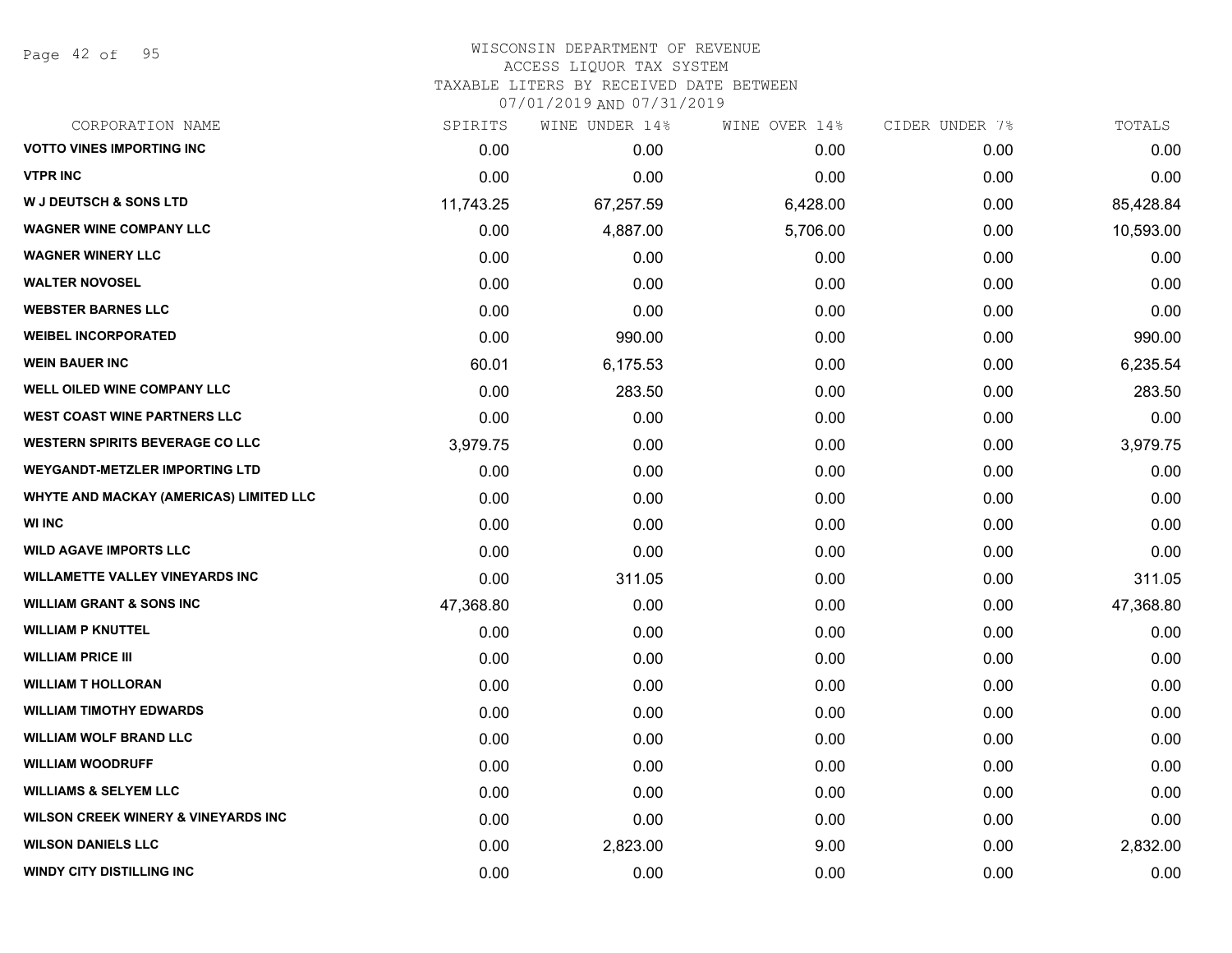Page 43 of 95

## WISCONSIN DEPARTMENT OF REVENUE ACCESS LIQUOR TAX SYSTEM TAXABLE LITERS BY RECEIVED DATE BETWEEN

| CORPORATION NAME                          | SPIRITS      | WINE UNDER 14% | WINE OVER 14% | CIDER UNDER 7% | TOTALS        |
|-------------------------------------------|--------------|----------------|---------------|----------------|---------------|
| <b>WINE BRIDGE IMPORTS INC</b>            | 0.00         | 252.00         | 0.00          | 0.00           | 252.00        |
| WINE COUNTRY INTERNATIONAL INC            | 0.00         | 0.00           | 0.00          | 0.00           | 0.00          |
| <b>WINE CREEK LLC</b>                     | 0.00         | 0.00           | 0.00          | 0.00           | 0.00          |
| <b>WINE HOOLIGANS LLC</b>                 | 0.00         | 189.00         | 0.00          | 0.00           | 189.00        |
| <b>WINE WINE SITUATION LLC</b>            | 0.00         | 0.00           | 0.00          | 0.00           | 0.00          |
| <b>WINEPLAYGROUND.COM INC</b>             | 0.00         | 0.00           | 0.00          | 0.00           | 0.00          |
| <b>WINERIES &amp; SELECT PRODUCTS LLC</b> | 0.00         | 612.00         | 234.00        | 0.00           | 846.00        |
| <b>WINERY EXCHANGE, INC.</b>              | 0.00         | 24,273.00      | 0.00          | 0.00           | 24,273.00     |
| <b>WINES OF FRANCE INC</b>                | 0.00         | 567.00         | 0.00          | 0.00           | 567.00        |
| <b>WINES UNLIMITED INC</b>                | 0.00         | 7,006.50       | 0.00          | 0.00           | 7,006.50      |
| <b>WINESELLERS LTD</b>                    | 0.00         | 11,719.00      | 27.00         | 0.00           | 11,746.00     |
| <b>WINNESHIEK WILDBERRY WINERY LLC</b>    | 0.00         | 18.00          | 0.00          | 0.00           | 18.00         |
| <b>WISD LLC</b>                           | 0.00         | 766.50         | 45.00         | 0.00           | 811.50        |
| <b>WOLFFER ESTATE VINEYARDS INC</b>       | 0.00         | 0.00           | 0.00          | 638.00         | 638.00        |
| <b>WOODSON WINES LLC</b>                  | 0.00         | 0.00           | 0.00          | 0.00           | 0.00          |
| <b>WORLD TRAVELER IMPORTS LLC</b>         | 0.00         | 324.00         | 0.00          | 0.00           | 324.00        |
| <b>WORLDWIDE CELLARS INC</b>              | 0.00         | 0.00           | 0.00          | 0.00           | 0.00          |
| <b>WRS CO. LLC</b>                        | 0.00         | 0.00           | 0.00          | 0.00           | 0.00          |
| XXX DISTILLERY, LLC                       | 0.00         | 0.00           | 0.00          | 0.00           | 0.00          |
| YAEGAKI CORPORATION OF USA                | 0.00         | 108.00         | 792.00        | 0.00           | 900.00        |
| YORKVILLE CELLARS INC                     | 0.00         | 0.00           | 0.00          | 0.00           | 0.00          |
| YOUNTVILLE WINE IMPORTS LLC               | 0.00         | 0.00           | 0.00          | 0.00           | 0.00          |
| <b>ZACH HOLLINGSWORTH</b>                 | 900.00       | 0.00           | 0.00          | 0.00           | 900.00        |
| <b>ZD WINES LLC</b>                       | 0.00         | 0.00           | 0.00          | 0.00           | 0.00          |
| <b>ZEILER SPIRITS LLC</b>                 | 0.00         | 0.00           | 0.00          | 0.00           | 0.00          |
| <b>ZONIN USA INC</b>                      | 0.00         | 0.00           | 0.00          | 0.00           | 0.00          |
| TOTAL LITERS FOR 7/31/2019                | 5,573,336.75 | 3,862,658.89   | 318,726.43    | 330,121.22     | 10,084,843.29 |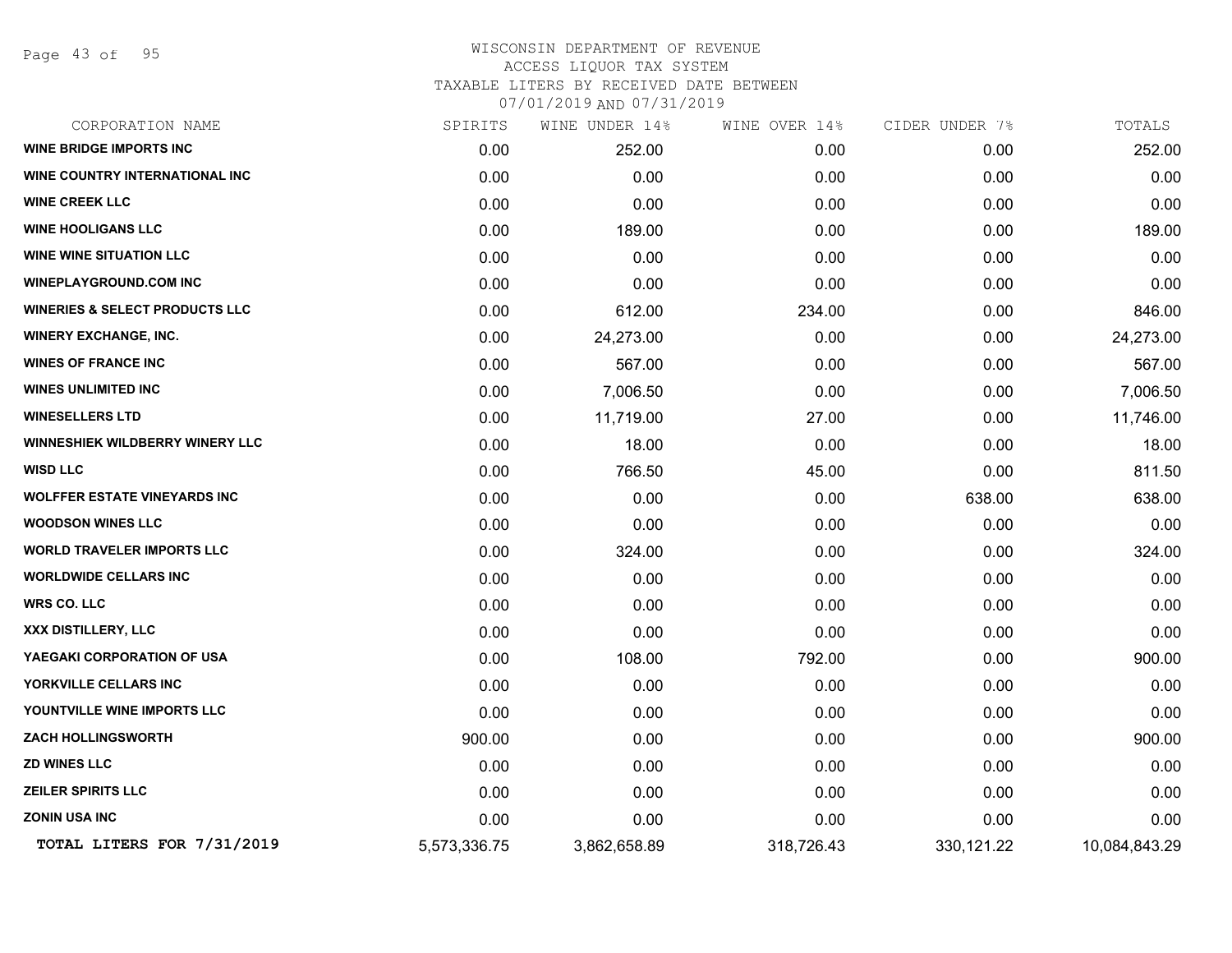Page 44 of 95

## WISCONSIN DEPARTMENT OF REVENUE ACCESS LIQUOR TAX SYSTEM TAXABLE LITERS BY RECEIVED DATE BETWEEN 07/01/2019 AND 07/31/2019

CORPORATION NAME SPIRITS WINE UNDER 14% WINE OVER 14% CIDER UNDER 7% TOTALS

**IN STATE WHOLESALER (W)**

| <b>1848 DISTRIBUTING COMPANY, LLC</b>         | 0.00       | 0.00      | 0.00      | 0.00 | 0.00       |
|-----------------------------------------------|------------|-----------|-----------|------|------------|
| ALLSTATE LIQUOR & WINE COMPANY, INC.          | 0.00       | 0.00      | 0.00      | 0.00 | 0.00       |
| <b>AVA WINE &amp; SPIRITS LLC</b>             | 0.00       | 0.00      | 0.00      | 0.00 | 0.00       |
| <b>BADGER DISTRIBUTING OF MILWAUKEE LLC</b>   | 0.00       | 0.00      | 0.00      | 0.00 | 0.00       |
| <b>BADGER LIQUOR CO. INC.</b>                 | 252,729.09 | 31,608.00 | 11,226.00 | 0.00 | 295,563.09 |
| <b>BADGER STATE WINERY COOPERATIVE</b>        | 0.00       | 0.00      | 0.00      | 0.00 | 0.00       |
| <b>BADGER WINE &amp; SPIRITS LLC</b>          | 0.00       | 0.00      | 0.00      | 0.00 | 0.00       |
| BEECHWOOD DISTRIBUTORS, INC.                  | 0.00       | 0.00      | 0.00      | 0.00 | 0.00       |
| BEER CAPITOL DISTRIBUTING LLC                 | 0.00       | 0.00      | 0.00      | 0.00 | 0.00       |
| <b>BILJANA KLATT</b>                          | 0.00       | 0.00      | 0.00      | 0.00 | 0.00       |
| BILL'S DISTRIBUTING, LTD.                     | 0.00       | 0.00      | 0.00      | 0.00 | 0.00       |
| <b>BRANT T NEHMER</b>                         | 0.00       | 2,790.00  | 0.00      | 0.00 | 2,790.00   |
| <b>BREAKTHRU BEVERAGE GROUP LLC</b>           | 0.00       | 0.00      | 0.00      | 0.00 | 0.00       |
| <b>BREAKTHRU BEVERAGE GROUP LLC</b>           | 38,835.11  | 17,617.64 | 337.50    | 0.00 | 56,790.25  |
| <b>BREAKTHRU BEVERAGE WISCONSIN NORTH LLC</b> | 0.00       | 0.00      | 0.00      | 0.00 | 0.00       |
| <b>C.J.W., INC.</b>                           | 0.00       | 0.00      | 0.00      | 0.00 | 0.00       |
| <b>CAPITOL-HUSTING COMPANY, INC.</b>          | 9,759.00   | 29,400.55 | 8,154.00  | 0.00 | 47,313.55  |
| <b>CATHRINE BENNETT</b>                       | 0.00       | 0.00      | 0.00      | 0.00 | 0.00       |
| <b>CHAS A BERNICK INC</b>                     | 0.00       | 0.00      | 0.00      | 0.00 | 0.00       |
| <b>CHRISTY SMITH</b>                          | 0.00       | 0.00      | 0.00      | 0.00 | 0.00       |
| <b>CHROMATIC WINE COMPANY LLC</b>             | 0.00       | 0.00      | 0.00      | 0.00 | 0.00       |
| DE PERE LIQUOR CO LLC                         | 0.00       | 0.00      | 0.00      | 0.00 | 0.00       |
| <b>DEAN DISTRIBUTING, INC.</b>                | 0.00       | 0.00      | 0.00      | 0.00 | 0.00       |
| <b>DEAN DISTRIBUTING, INC.</b>                | 0.00       | 0.00      | 0.00      | 0.00 | 0.00       |
| <b>DEWITT CHURCH GOODS, INC.</b>              | 0.00       | 0.00      | 0.00      | 0.00 | 0.00       |
| <b>FABIANO BROTHERS - WISCONSIN LLC</b>       | 0.00       | 0.00      | 0.00      | 0.00 | 0.00       |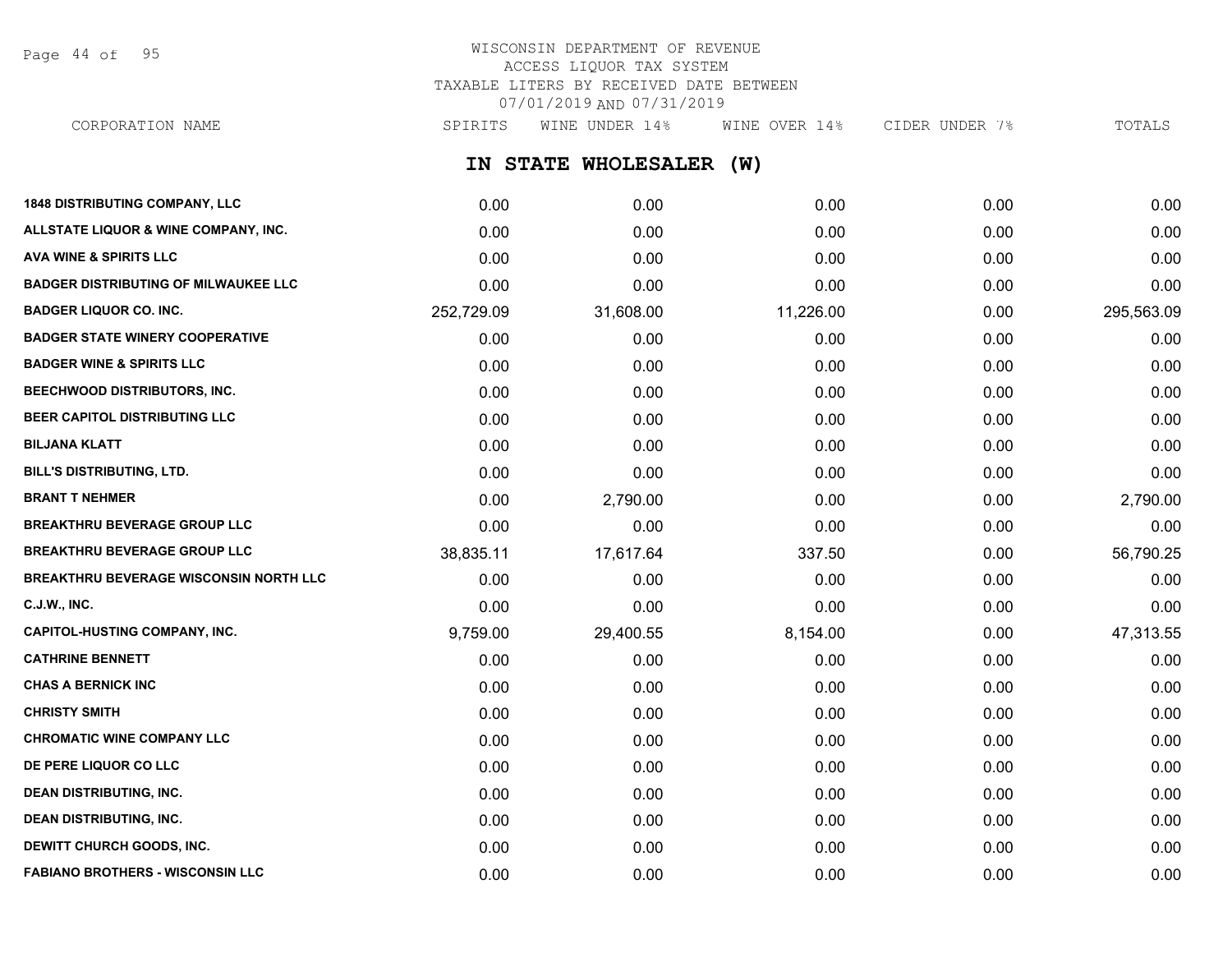Page 45 of 95

# WISCONSIN DEPARTMENT OF REVENUE ACCESS LIQUOR TAX SYSTEM TAXABLE LITERS BY RECEIVED DATE BETWEEN

| CORPORATION NAME                                 | SPIRITS   | WINE UNDER 14% | WINE OVER 14% | CIDER UNDER 7% | TOTALS    |
|--------------------------------------------------|-----------|----------------|---------------|----------------|-----------|
| <b>FAUSTO FIORAVANTI</b>                         | 0.00      | 0.00           | 0.00          | 0.00           | 0.00      |
| FLANIGAN DISTRIBUTING OF DOOR COUNTY, INC.       | 0.00      | 0.00           | 0.00          | 0.00           | 0.00      |
| FOUR SEASONS BEER DISTRIBUTORS INC               | 0.00      | 0.00           | 0.00          | 0.00           | 0.00      |
| <b>FRANK BEER DISTRIBUTORS, INC.</b>             | 0.00      | 0.00           | 0.00          | 0.00           | 0.00      |
| <b>FRANK J MIRENDA SR</b>                        | 0.00      | 0.00           | 0.00          | 0.00           | 0.00      |
| <b>FRANK LIQUOR COMPANY, INC.</b>                | 33,656.07 | 10,655.20      | 0.00          | 0.00           | 44,311.27 |
| <b>FRANK LIQUORS OF LA CROSSE, INC.</b>          | 0.00      | 0.00           | 0.00          | 0.00           | 0.00      |
| <b>GASPARD INC</b>                               | 0.00      | 0.00           | 0.00          | 0.00           | 0.00      |
| <b>GENERAL BEER DISTRIBUTORS CO.</b>             | 0.00      | 0.00           | 0.00          | 0.00           | 0.00      |
| <b>GENERAL BEER DISTRIBUTORS CO. - MILWAUKEE</b> | 0.00      | 0.00           | 0.00          | 0.00           | 0.00      |
| <b>GENERAL BEER-NORTHEAST INC</b>                | 0.00      | 0.00           | 0.00          | 0.00           | 0.00      |
| <b>GENERAL BEER-NORTHEAST INC</b>                | 0.00      | 0.00           | 0.00          | $-97.48$       | $-97.48$  |
| <b>GENERAL BEER-NORTHWEST, INC.</b>              | 0.00      | 0.00           | 0.00          | 0.00           | 0.00      |
| <b>GENERAL BEER-NORTHWEST, INC.</b>              | 0.00      | 0.00           | 0.00          | 0.00           | 0.00      |
| <b>GENERAL BEVERAGE SALES CO.</b>                | 0.00      | 32,363.28      | 11,493.00     | 0.00           | 43,856.28 |
| <b>GENERAL BEVERAGE SALES CO. - OSHKOSH</b>      | 0.00      | 29,565.00      | 0.00          | 0.00           | 29,565.00 |
| <b>GENERAL BEVERAGE SALES CO.-MILWAUKEE</b>      | 9,819.00  | 60,912.00      | 0.00          | 0.00           | 70,731.00 |
| <b>GIUSEPPE GAGLIANELLO</b>                      | 0.00      | 0.00           | 0.00          | 0.00           | 0.00      |
| <b>GLORIA R RAGSDALE</b>                         | 0.00      | 0.00           | 0.00          | 0.00           | 0.00      |
| <b>HENDRICKS BEVERAGE, INC.</b>                  | 0.00      | 0.00           | 0.00          | 0.00           | 0.00      |
| <b>IRL, INCORPORATED</b>                         | 0.00      | 0.00           | 0.00          | 0.00           | 0.00      |
| <b>JACQUES VIEAU, INC.</b>                       | 0.00      | 0.00           | 0.00          | 0.00           | 0.00      |
| <b>JANDRAIN RELIGIOUS SUPPLY, INC.</b>           | 0.00      | 0.00           | 0.00          | 0.00           | 0.00      |
| <b>JANSEN INTERNATIONAL LLC</b>                  | 0.00      | $-184.50$      | 0.00          | 0.00           | $-184.50$ |
| <b>JAW PROPERTIES LLC</b>                        | 0.00      | 0.00           | 0.00          | 0.00           | 0.00      |
| <b>JOHN J COLLETTI</b>                           | 0.00      | 8,415.00       | 0.00          | 0.00           | 8,415.00  |
| JOHNSON BROTHERS OF WISCONSIN INC                | 0.00      | 12,487.55      | $-749.25$     | 0.00           | 11,738.30 |
| <b>JONATHAN H STOLP</b>                          | 0.00      | 0.00           | 0.00          | 0.00           | 0.00      |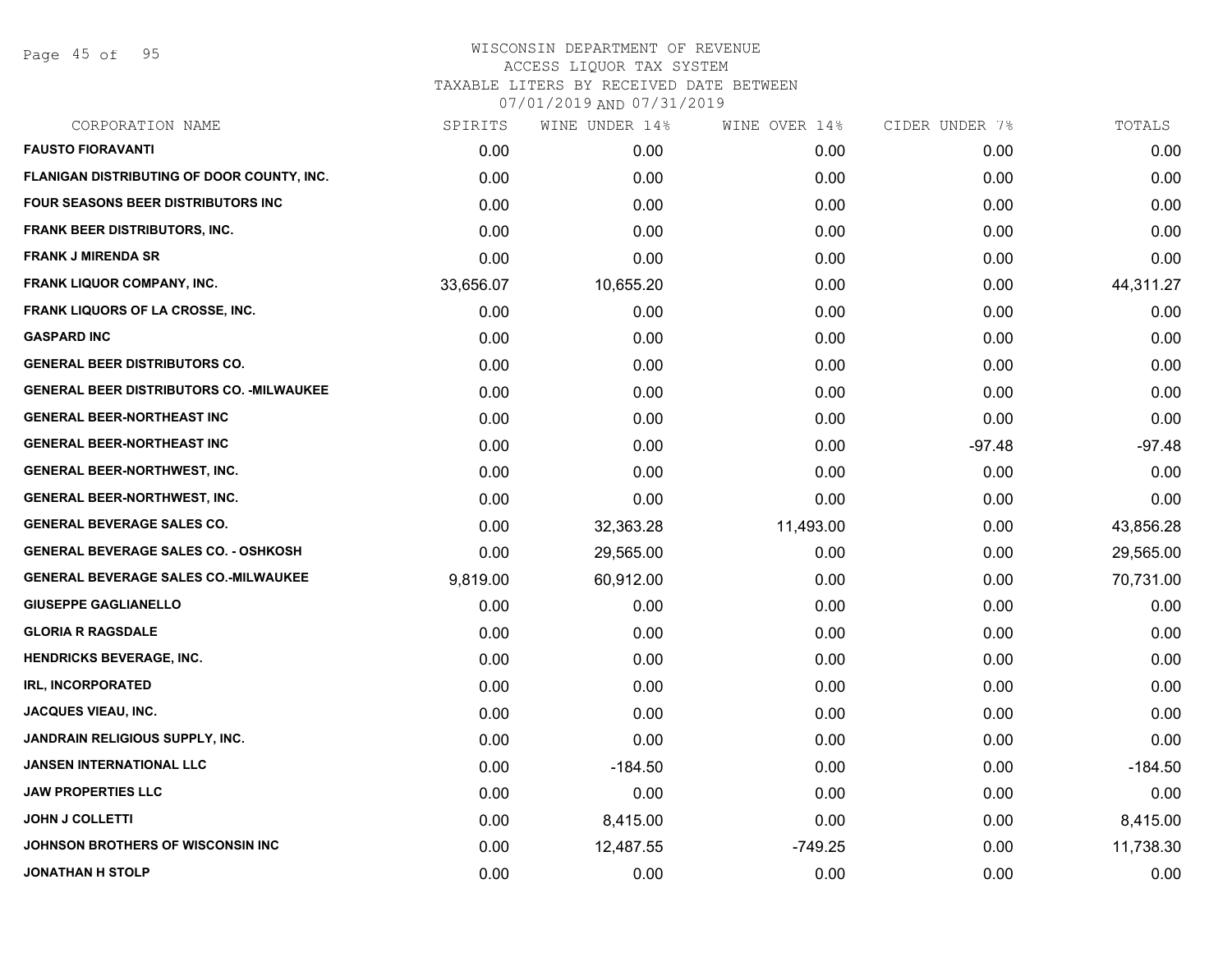Page 46 of 95

| CORPORATION NAME                         | SPIRITS  | WINE UNDER 14% | WINE OVER 14% | CIDER UNDER 7% | TOTALS    |
|------------------------------------------|----------|----------------|---------------|----------------|-----------|
| <b>JONATHON LODUCA</b>                   | 0.00     | 0.00           | 0.00          | 0.00           | 0.00      |
| <b>JOSEPH A TRYGAR</b>                   | 0.00     | 0.00           | 0.00          | 0.00           | 0.00      |
| <b>JOYVINE LLC</b>                       | 0.00     | 0.00           | 0.00          | 0.00           | 0.00      |
| <b>KAY BEER DISTRIBUTING, INC.</b>       | 0.00     | 0.00           | 0.00          | 0.00           | 0.00      |
| <b>KRH ENTERPRISES, LLC</b>              | 0.00     | 0.00           | 0.00          | 0.00           | 0.00      |
| LA CROSSE BEVERAGE LLC                   | 0.00     | 0.00           | 0.00          | 0.00           | 0.00      |
| <b>LARRY'S DISTRIBUTING CO., INC.</b>    | 0.00     | 0.00           | 0.00          | 0.00           | 0.00      |
| LEE BEVERAGE OF WISCONSIN LLC            | 0.00     | 0.00           | 0.00          | 0.00           | 0.00      |
| LEE BEVERAGE OF WISCONSIN LLC            | 0.00     | 0.00           | 0.00          | 0.00           | 0.00      |
| LEE BEVERAGE-CIDERS WINES & SPIRITS LLC  | 0.00     | 0.00           | 0.00          | 0.00           | 0.00      |
| <b>L'EFT BANK WINE COMPANY LIMITED</b>   | 0.00     | 18,247.00      | 400.50        | 0.00           | 18,647.50 |
| LETRAH INTERNATIONAL CORPORATION         | 0.00     | 0.00           | 0.00          | 0.00           | 0.00      |
| LIB DIB, LLC                             | 0.00     | 0.00           | 0.00          | 0.00           | 0.00      |
| LO DUCA BROS., INC.                      | 0.00     | 10,521.00      | 0.00          | 0.00           | 10,521.00 |
| <b>LORI SCOTT</b>                        | 0.00     | 0.00           | 0.00          | 0.00           | 0.00      |
| LOS ALTOS AGAVE DISTRIBUTOR INC          | 0.00     | 0.00           | 0.00          | 0.00           | 0.00      |
| <b>LOVINO LLC</b>                        | 0.00     | 0.00           | 0.00          | 0.00           | 0.00      |
| <b>LYNDA MALMBERG</b>                    | 0.00     | 0.00           | 0.00          | 0.00           | 0.00      |
| <b>M SHIRAZ LLC</b>                      | 0.00     | 0.00           | 0.00          | 0.00           | 0.00      |
| <b>MICCA HUTCHINS</b>                    | 0.00     | 0.00           | 0.00          | 0.00           | 0.00      |
| <b>MICHAEL G ANSAY</b>                   | 0.00     | 642.00         | 0.00          | 474.64         | 1,116.64  |
| <b>MICHAEL LENTINO</b>                   | 0.00     | 0.00           | 0.00          | 0.00           | 0.00      |
| <b>MIDWEST SALES &amp; SERVICE, INC.</b> | 0.00     | 0.00           | 0.00          | 0.00           | 0.00      |
| <b>NOELKE DISTRIBUTORS, INC.</b>         | 0.00     | 0.00           | 0.00          | 0.00           | 0.00      |
| <b>NOUVEAU VENTURES LLC</b>              | $-13.23$ | 7,991.25       | 45.00         | 0.00           | 8,023.02  |
| OTT SCHWEITZER DISTRIBUTORSHIP, INC.     | 0.00     | 0.00           | 0.00          | 0.00           | 0.00      |
| <b>PARK RIDGE DISTRIBUTING, INC.</b>     | 0.00     | 0.00           | 0.00          | 0.00           | 0.00      |
| PEHLER DISTRIBUTING, INC.                | 0.00     | 0.00           | 0.00          | 0.00           | 0.00      |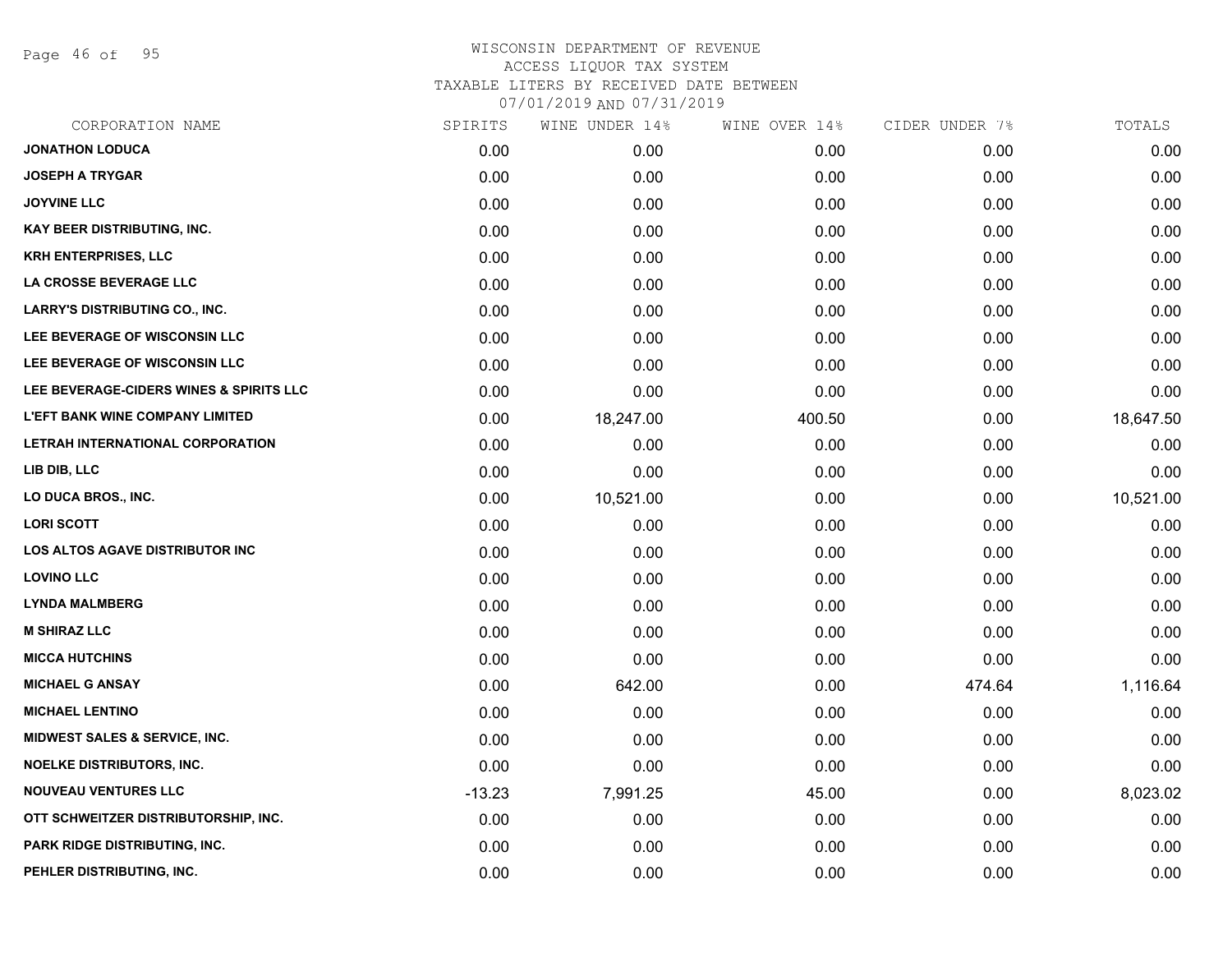Page 47 of 95

| SPIRITS   |             | WINE OVER 14%  | CIDER UNDER 7% | TOTALS      |
|-----------|-------------|----------------|----------------|-------------|
| 11,791.50 | 0.00        | 0.00           | 0.00           | 11,791.50   |
| 0.00      | 0.00        | 0.00           | 0.00           | 0.00        |
| 0.00      | 0.00        | 0.00           | 0.00           | 0.00        |
| 0.00      | 0.00        | 0.00           | 0.00           | 0.00        |
| 0.00      | 0.00        | 0.00           | 0.00           | 0.00        |
| 0.00      | 0.00        | 0.00           | 0.00           | 0.00        |
| 0.00      | 0.00        | 0.00           | 0.00           | 0.00        |
| 0.00      | 0.00        | 0.00           | 0.00           | 0.00        |
| 0.00      | 0.00        | 0.00           | 0.00           | 0.00        |
| 0.00      | 0.00        | 0.00           | 0.00           | 0.00        |
| 0.00      | $-4,995.00$ | $-216.00$      | 0.00           | $-5,211.00$ |
| 0.00      | 0.00        | 0.00           | 0.00           | 0.00        |
| 0.00      | 0.00        | 0.00           | $-42.59$       | $-42.59$    |
| 0.00      | 0.00        | 0.00           | 0.00           | 0.00        |
| 0.00      | 0.00        | 0.00           | 0.00           | 0.00        |
| 0.00      | 0.00        | 0.00           | 0.00           | 0.00        |
| 0.00      | 0.00        | 0.00           | 0.00           | 0.00        |
| 0.00      | 0.00        | 0.00           | 0.00           | 0.00        |
| 0.00      | 1,944.00    | 2,664.00       | 0.00           | 4,608.00    |
| 0.00      | 0.00        | 0.00           | 0.00           | 0.00        |
| 0.00      | 0.00        | 0.00           | 0.00           | 0.00        |
| 0.00      | 3,006.00    | 270.00         | 0.00           | 3,276.00    |
| 0.00      | 0.00        | 0.00           | 0.00           | 0.00        |
| 0.00      | 0.00        | 0.00           | 0.00           | 0.00        |
| 0.00      | 0.00        | 0.00           | 0.00           | 0.00        |
| 0.00      | 0.00        | 0.00           | 0.00           | 0.00        |
| 0.00      | 0.00        | 0.00           | 0.00           | 0.00        |
| 0.00      | 0.00        | 0.00           | 0.00           | 0.00        |
|           |             | WINE UNDER 14% |                |             |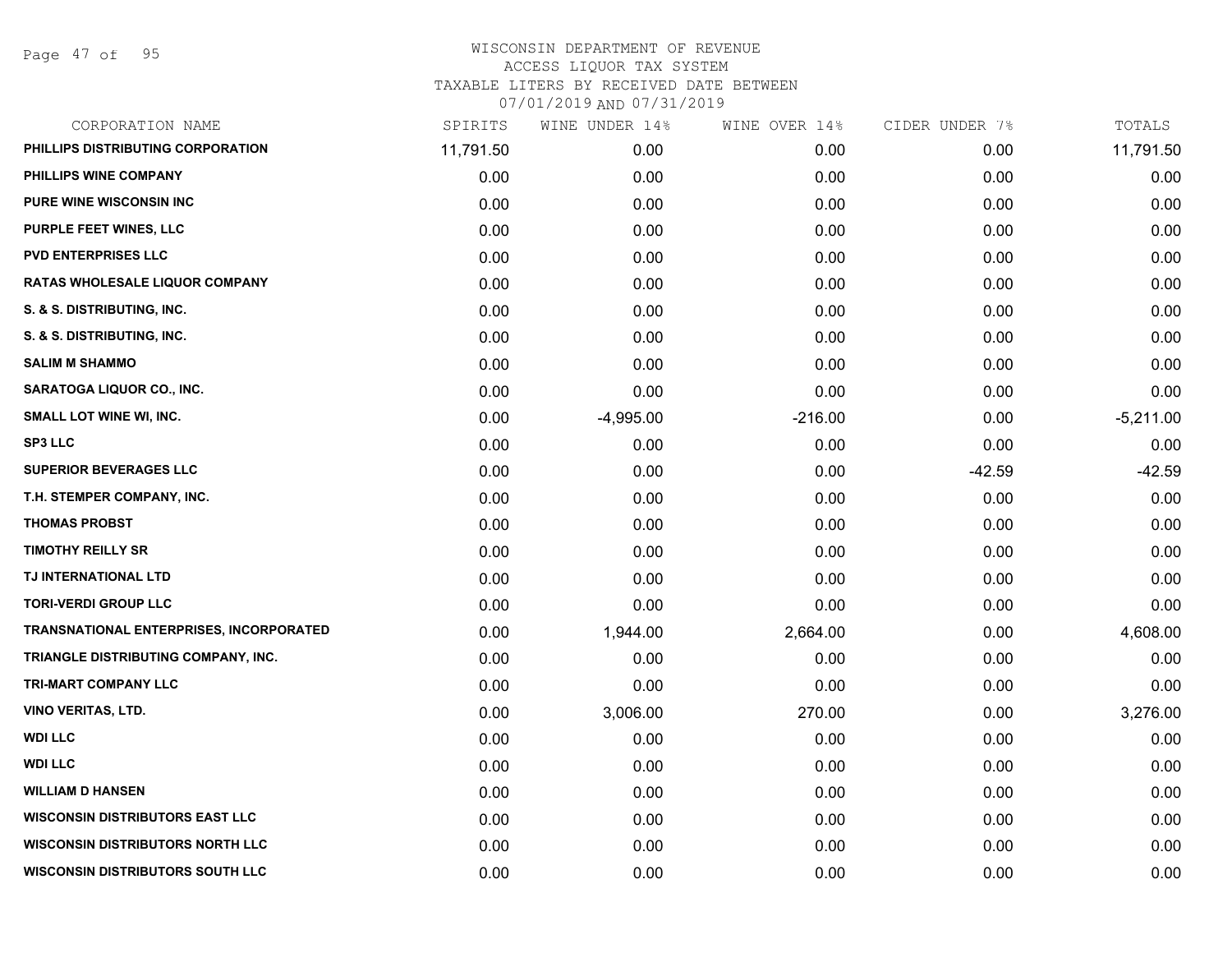| Page | 48 of |  | 95 |
|------|-------|--|----|
|------|-------|--|----|

| CORPORATION NAME                  | SPIRITS    | WINE UNDER 14% | WINE OVER 14% | CIDER UNDER 7% | TOTALS     |
|-----------------------------------|------------|----------------|---------------|----------------|------------|
| <b>WISCONSIN WINERY CO-OP</b>     | 0.00       | 0.00           | 0.00          | 0.00           | 0.00       |
| <b>WOODFIELD DISTRIBUTION LLC</b> | 0.00       | 0.00           | 0.00          | 0.00           | 0.00       |
| ZASTROW THE BEER MAN, INC.        | 0.00       | 0.00           | 0.00          | 0.00           | 0.00       |
| TOTAL LITERS FOR 7/31/2019        | 356,576.54 | 272,985.97     | 33,624.75     | 334.57         | 663,521.83 |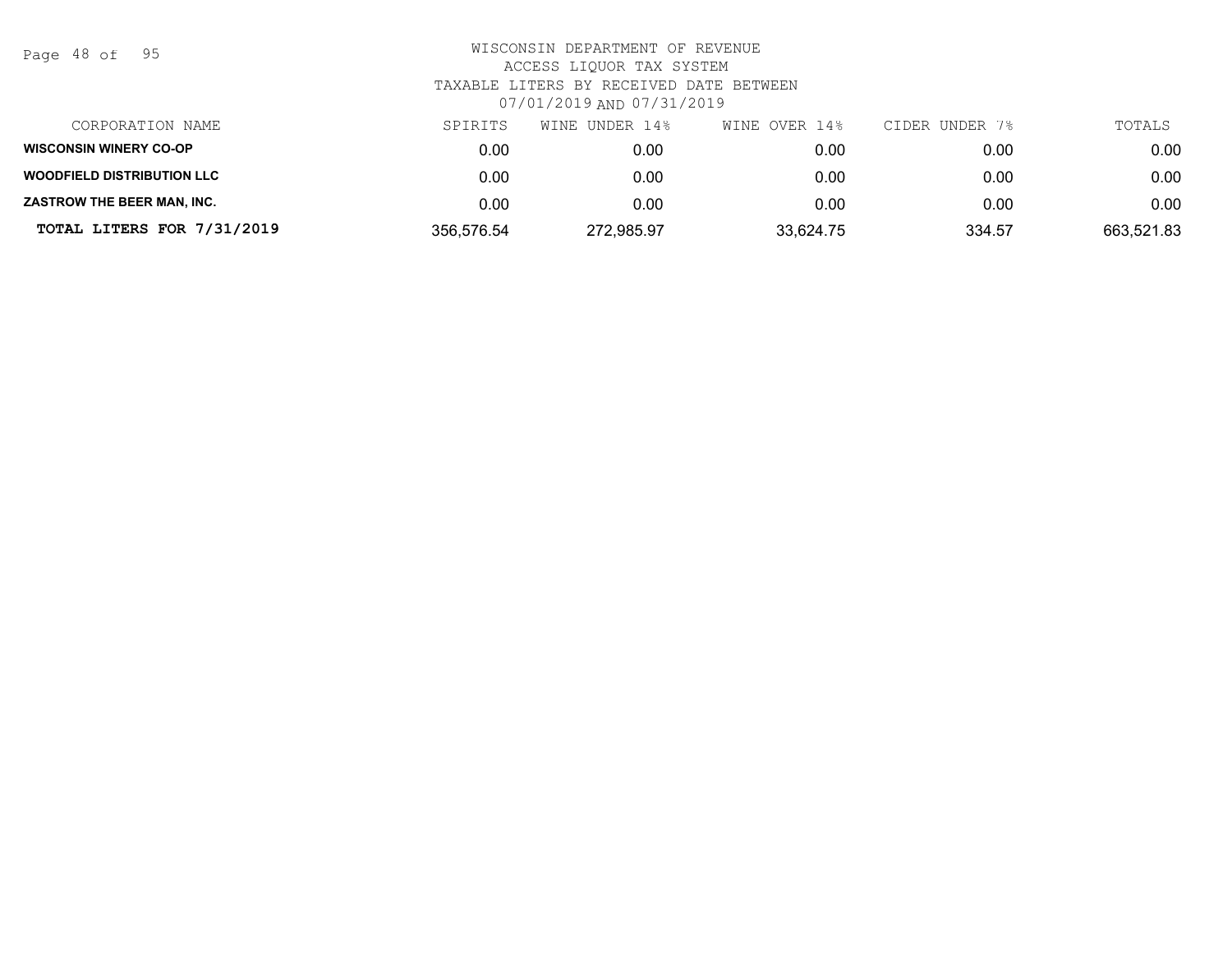Page 49 of 95

## WISCONSIN DEPARTMENT OF REVENUE ACCESS LIQUOR TAX SYSTEM TAXABLE LITERS BY RECEIVED DATE BETWEEN 07/01/2019 AND 07/31/2019

CORPORATION NAME SPIRITS WINE UNDER 14% WINE OVER 14% CIDER UNDER 7% TOTALS

**IN STATE MANUFACTURER (WM)**

| 45TH PARALLEL SPIRITS, LLC                       | 0.00      | 0.00     | 0.00 | 0.00 | 0.00      |
|--------------------------------------------------|-----------|----------|------|------|-----------|
| <b>ACE ETHANOL, LLC</b>                          | 0.00      | 0.00     | 0.00 | 0.00 | 0.00      |
| <b>AEPPELTREOW INC</b>                           | 38.69     | 0.00     | 0.00 | 0.00 | 38.69     |
| <b>ANGRY SPIRITS DISTILLING LLC</b>              | 0.00      | 0.00     | 0.00 | 0.00 | 0.00      |
| <b>B &amp; E DISTILLERY INC.</b>                 | 0.00      | 0.00     | 0.00 | 0.00 | 0.00      |
| <b>BRIAN SAMMONS</b>                             | 0.00      | 0.00     | 0.00 | 0.00 | 0.00      |
| <b>C &amp; N CORPORATION</b>                     | 3,572.85  | 0.00     | 0.00 | 0.00 | 3,572.85  |
| <b>CENTRAL STANDARD LLC</b>                      | 0.00      | 0.00     | 0.00 | 0.00 | 0.00      |
| <b>CENTRAL STANDARD LLC</b>                      | 1,701.62  | 0.00     | 0.00 | 0.00 | 1,701.62  |
| CENTRAL TIME DISTILLERY AND WINERY, INC.         | 123.97    | 0.00     | 0.00 | 0.00 | 123.97    |
| <b>CHIPPEWA RIVER DISTILLERY AND BREWERY LLC</b> | 0.00      | 0.00     | 0.00 | 0.00 | 0.00      |
| <b>CLOVER MEADOW LLC</b>                         | 0.00      | 0.00     | 0.00 | 0.00 | 0.00      |
| <b>COPPER CROW DISTILLERY LLC</b>                | 180.00    | 0.00     | 0.00 | 0.00 | 180.00    |
| <b>CULLEN AND HARRISON LLC</b>                   | 0.00      | 0.00     | 0.00 | 0.00 | 0.00      |
| <b>DANCING GOAT DISTILLERY, LLC</b>              | 0.00      | 0.00     | 0.00 | 0.00 | 0.00      |
| <b>DENNIS E ERB</b>                              | 0.00      | 0.00     | 0.00 | 0.00 | 0.00      |
| <b>DISTILLERY PARTNERS, LLC</b>                  | 0.00      | 0.00     | 0.00 | 0.00 | 0.00      |
| <b>DOUNDRINS DISTILLING</b>                      | 0.00      | 0.00     | 0.00 | 0.00 | 0.00      |
| DRIFTLESS GLEN DISTILLERY LLC                    | 3,100.78  | 0.00     | 0.00 | 0.00 | 3,100.78  |
| DRIFTLESS PURE LLC                               | 822.00    | 0.00     | 0.00 | 0.00 | 822.00    |
| <b>EMCO CHEMICAL DISTRIBUTORS, INC.</b>          | 0.00      | 0.00     | 0.00 | 0.00 | 0.00      |
| <b>FREDERICK QUANDT</b>                          | 0.00      | 2,451.05 | 0.00 | 0.00 | 2,451.05  |
| <b>GLOBAL UNIVERSAL SRL</b>                      | 15,938.24 | 1,891.76 | 0.00 | 0.00 | 17,830.00 |
| <b>GRANT J VAN DRIEST</b>                        | 0.00      | 0.00     | 0.00 | 0.00 | 0.00      |
| <b>GREAT LAKES DISTILLERY LLC</b>                | 0.00      | 0.00     | 0.00 | 0.00 | 0.00      |
| HENDRICKS FAMILY DISTILLERY LLC                  | 709.12    | 0.00     | 0.00 | 0.00 | 709.12    |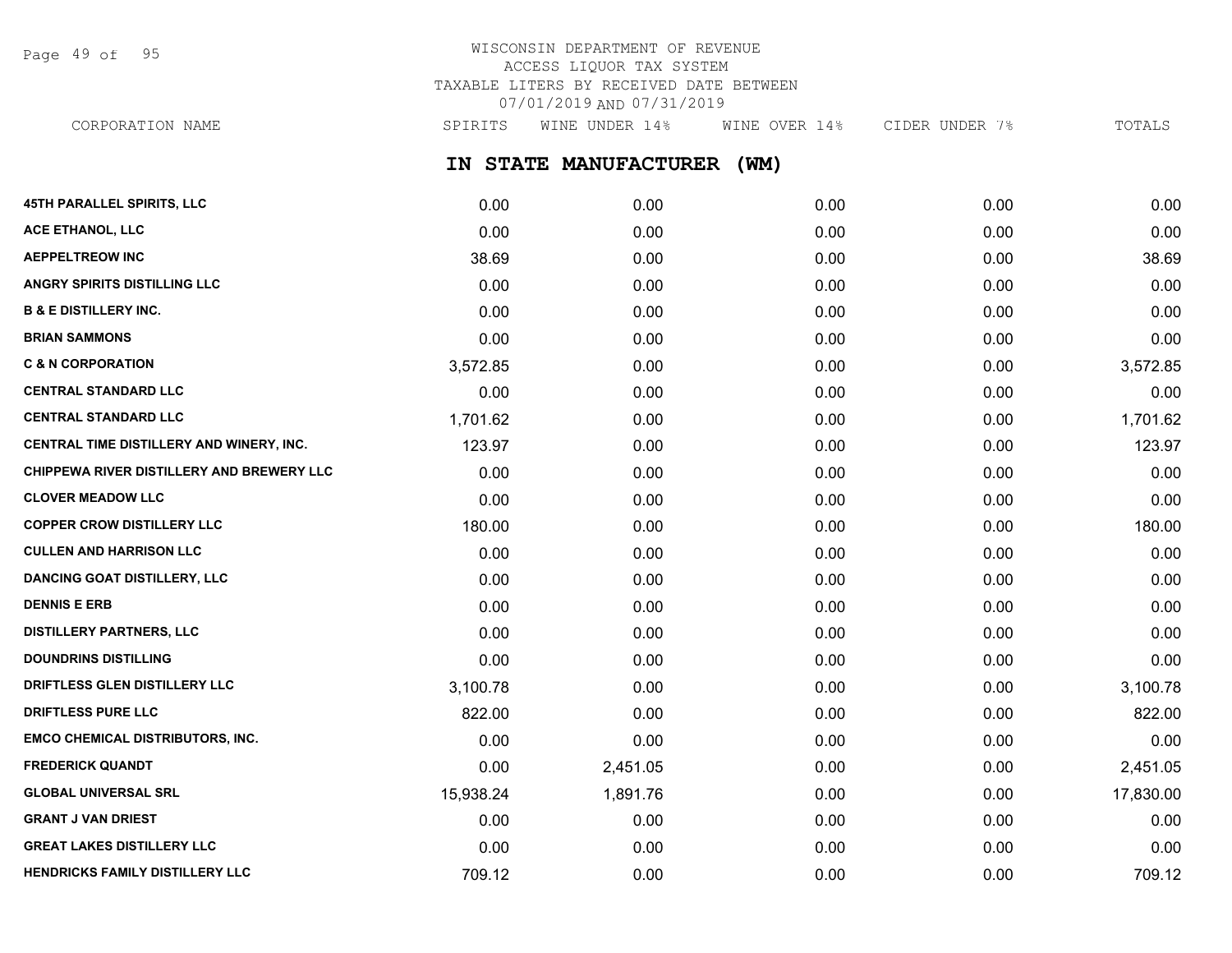Page 50 of 95

| CORPORATION NAME                             | SPIRITS   | WINE UNDER 14% | WINE OVER 14% | CIDER UNDER 7% | TOTALS    |
|----------------------------------------------|-----------|----------------|---------------|----------------|-----------|
| <b>HICKORY VIEW DISTILLERY LLC</b>           | 1,728.00  | 0.00           | 0.00          | 0.00           | 1,728.00  |
| <b>ISAAC SHOWAKI</b>                         | 0.00      | 0.00           | 0.00          | 0.00           | 0.00      |
| <b>JACKSON WINE LLC</b>                      | 0.00      | 0.00           | 0.00          | 0.00           | 0.00      |
| <b>JAMES PLOETZ</b>                          | 0.00      | 0.00           | 0.00          | 0.00           | 0.00      |
| <b>JARIN K GELHAR</b>                        | 158.72    | 0.00           | 0.00          | 0.00           | 158.72    |
| JKLM DISTILLING PARTNERS LLC                 | 284.62    | 0.00           | 0.00          | 0.00           | 284.62    |
| <b>JOSEPH RETZER III</b>                     | 265.55    | 0.00           | 0.00          | 0.00           | 265.55    |
| <b>KATCHEVER &amp; CO LLC</b>                | 0.00      | 0.00           | 0.00          | 0.00           | 0.00      |
| <b>MATTHEW RICK</b>                          | 0.00      | 0.00           | 0.00          | 0.00           | 0.00      |
| <b>MEISENBURG BREWING AND DISTILLING LLC</b> | 0.00      | 0.00           | 0.00          | 0.00           | 0.00      |
| <b>MILLERCOORS LLC</b>                       | 0.00      | 0.00           | 0.00          | 0.00           | 0.00      |
| <b>NATHAN G GREENAWALT</b>                   | 1,063.13  | 56.78          | 0.00          | 1,160.23       | 2,280.14  |
| NORTHERN WATERS DISTILLERY LLC               | 1,155.76  | 0.00           | 0.00          | 0.00           | 1,155.76  |
| PABST HOLDINGS LLC                           | 0.00      | 0.00           | 0.00          | 0.00           | 0.00      |
| PERLICK DISTILLERY, LLC                      | 540.06    | 0.00           | 0.00          | 0.00           | 540.06    |
| <b>RIVER BEND VINEYARD &amp; WINERY LLC</b>  | 0.00      | 0.00           | 0.00          | 0.00           | 0.00      |
| <b>SENSIENT FLAVORS LLC</b>                  | 0.00      | 0.00           | 0.00          | 0.00           | 0.00      |
| <b>ST CROIX SPIRITS LLC</b>                  | 0.00      | 0.00           | 0.00          | 0.00           | 0.00      |
| STATE LINE DISTILLERY, LLC                   | 1,013.62  | 0.00           | 0.00          | 0.00           | 1,013.62  |
| <b>SUGAR RIVER DISTILLERY INC</b>            | 0.00      | 0.00           | 0.00          | 0.00           | 0.00      |
| THE NORTH WOODS DISTILLERY LLC               | 0.00      | 0.00           | 0.00          | 0.00           | 0.00      |
| <b>TWO TALL GUYS LLC</b>                     | 820.79    | 0.00           | 0.00          | 0.00           | 820.79    |
| WHITE WINTER WINERY INC                      | 0.00      | 0.00           | 0.00          | 0.00           | 0.00      |
| <b>WOLLERSHEIM WINERY, INC.</b>              | 558.16    | 0.76           | 134.99        | 0.00           | 693.91    |
| YAHARA BAY DISTILLERS, INC.                  | 0.00      | 0.00           | 0.00          | 0.00           | 0.00      |
| TOTAL LITERS FOR 7/31/2019                   | 33,775.68 | 4,400.35       | 134.99        | 1,160.23       | 39,471.25 |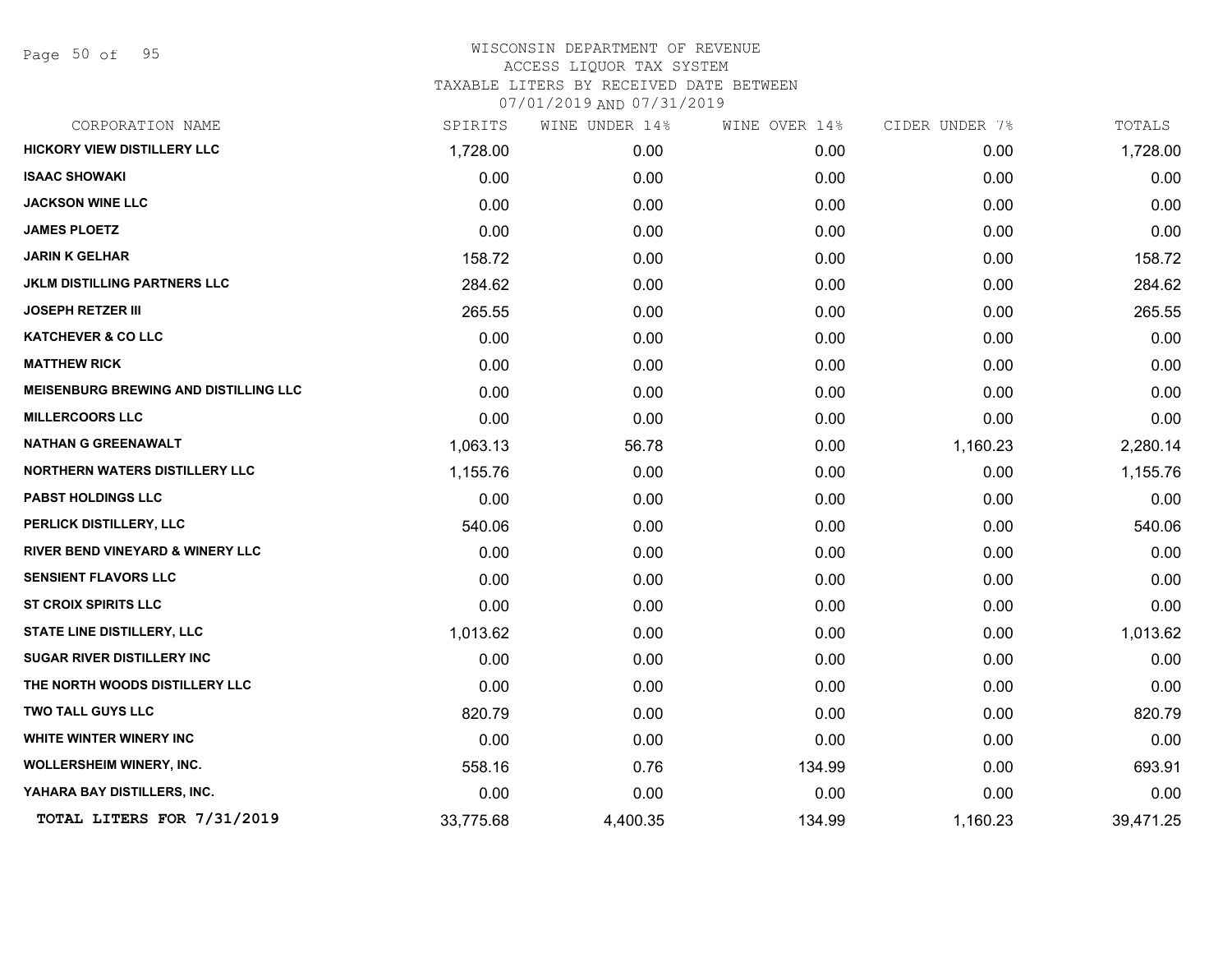Page 51 of 95

### WISCONSIN DEPARTMENT OF REVENUE ACCESS LIQUOR TAX SYSTEM TAXABLE LITERS BY RECEIVED DATE BETWEEN 07/01/2019 AND 07/31/2019 CORPORATION NAME SPIRITS WINE UNDER 14% WINE OVER 14% CIDER UNDER 7% TOTALS

**IN STATE RECTIFIER (WR)**

| <b>45TH PARALLEL SPIRITS, LLC</b>            | 5,729.50     | 0.00    | 0.00 | 0.00 | 5,729.50     |
|----------------------------------------------|--------------|---------|------|------|--------------|
| <b>ARTYS</b>                                 | 2,384.80     | 0.00    | 0.00 | 0.00 | 2,384.80     |
| <b>CENTRAL STANDARD LLC</b>                  | 0.00         | 0.00    | 0.00 | 0.00 | 0.00         |
| <b>CITY BREWING COMPANY, LLC</b>             | $-75,306.98$ | 0.00    | 0.00 | 0.00 | $-75,306.98$ |
| <b>DANCING GOAT DISTILLERY, LLC</b>          | 9.01         | 0.00    | 0.00 | 0.00 | 9.01         |
| <b>DISTILLERY PARTNERS, LLC</b>              | 0.00         | 0.00    | 0.00 | 0.00 | 0.00         |
| <b>DOUNDRINS DISTILLING</b>                  | 0.00         | 0.00    | 0.00 | 0.00 | 0.00         |
| <b>FREDERICK QUANDT</b>                      | 0.00         | 766.54  | 0.00 | 0.00 | 766.54       |
| <b>GALLOWAY COMPANY</b>                      | 0.00         | 0.00    | 0.00 | 0.00 | 0.00         |
| <b>GLOBAL UNIVERSAL SRL</b>                  | 0.00         | 0.00    | 0.00 | 0.00 | 0.00         |
| <b>GREAT LAKES DISTILLERY LLC</b>            | 0.00         | 0.00    | 0.00 | 0.00 | 0.00         |
| <b>HENRY FARMS PRAIRIE SPIRITS LLC</b>       | $-247.50$    | 0.00    | 0.00 | 0.00 | $-247.50$    |
| <b>JACKSON WINE LLC</b>                      | 0.00         | 0.00    | 0.00 | 0.00 | 0.00         |
| <b>KELLY M YOCOM</b>                         | 22.35        | 14.27   | 0.00 | 0.00 | 36.62        |
| <b>MEISENBURG BREWING AND DISTILLING LLC</b> | 0.00         | 0.00    | 0.00 | 0.00 | 0.00         |
| <b>MIDWEST CUSTOM BOTTLING LLC</b>           | 32,217.63    | $-0.73$ | 0.00 | 0.00 | 32,216.90    |
| <b>NATHAN G GREENAWALT</b>                   | 0.00         | 0.00    | 0.00 | 0.00 | 0.00         |
| YAHARA BAY DISTILLERS, INC.                  | 0.00         | 0.00    | 0.00 | 0.00 | 0.00         |
| YAHARA BAY DISTILLERS, INC.                  | 0.00         | 0.00    | 0.00 | 0.00 | 0.00         |
| TOTAL LITERS FOR 7/31/2019                   | $-35,191.19$ | 780.08  | 0.00 | 0.00 | $-34,411.11$ |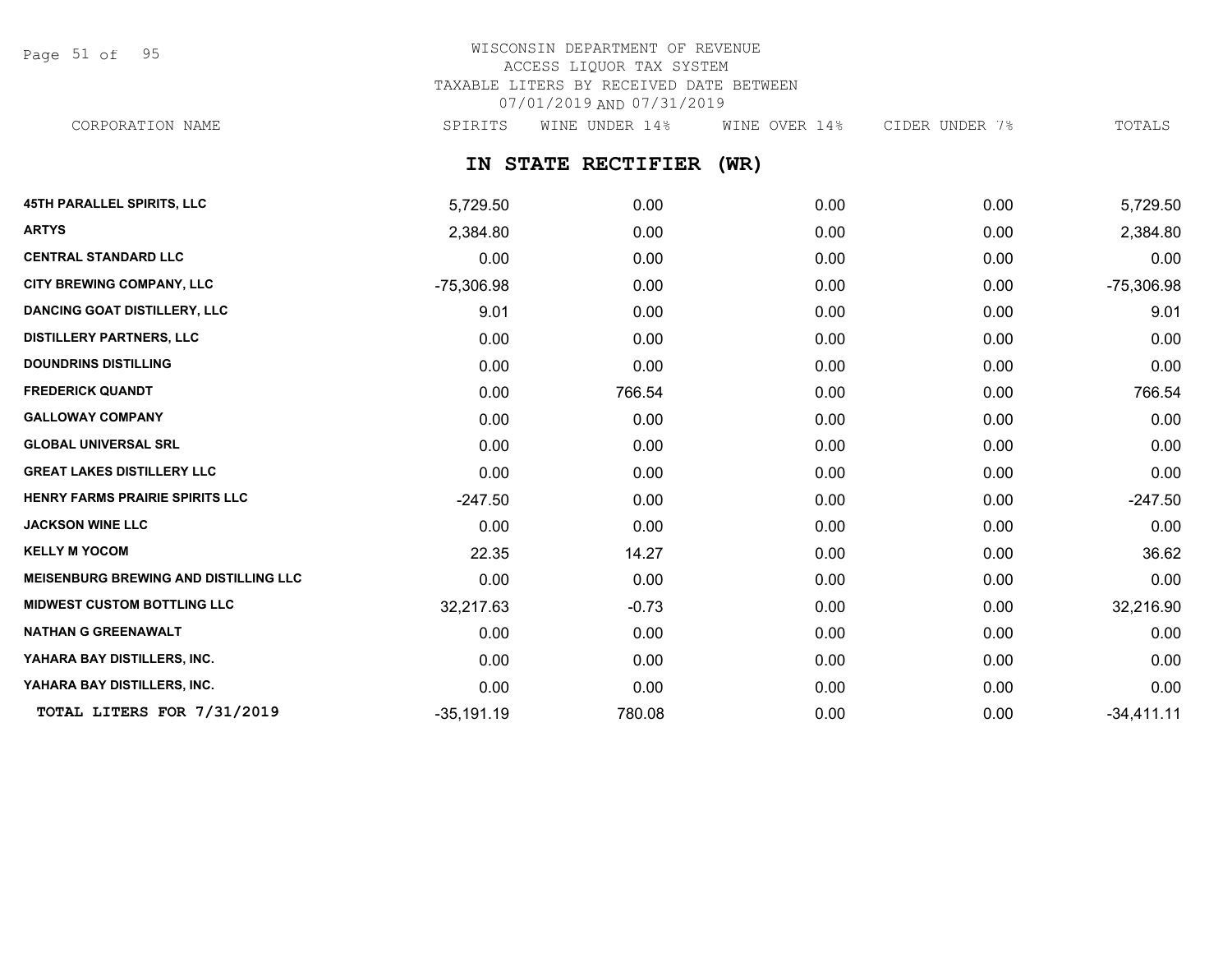Page 52 of 95

## WISCONSIN DEPARTMENT OF REVENUE ACCESS LIQUOR TAX SYSTEM TAXABLE LITERS BY RECEIVED DATE BETWEEN 07/01/2019 AND 07/31/2019

CORPORATION NAME SPIRITS WINE UNDER 14% WINE OVER 14% CIDER UNDER 7% TOTALS

**IN STATE WINERY (WWI)**

| <b>AEPPELTREOW INC</b>                            | 0.00 | 158.65   | 22.71    | 804.26 | 985.62   |
|---------------------------------------------------|------|----------|----------|--------|----------|
| <b>AMANDA STEFL</b>                               | 0.00 | 333.72   | 0.00     | 0.00   | 333.72   |
| <b>ANDREW J HEINZL</b>                            | 0.00 | 0.00     | 0.00     | 0.00   | 0.00     |
| <b>BADGER STATE BREWING COMPANY LLC</b>           | 0.00 | 0.00     | 0.00     | 0.00   | 0.00     |
| <b>BAYFIELD WINERY, LTD.</b>                      | 0.00 | 2,837.23 | 0.00     | 0.00   | 2,837.23 |
| <b>BELLEVINEZ LLC</b>                             | 0.00 | 704.08   | 0.00     | 0.00   | 704.08   |
| <b>BLIND HORSE WINERY LLC</b>                     | 0.00 | 1,211.33 | 4,902.09 | 0.00   | 6,113.42 |
| <b>BOTHAM BRANDS LLC</b>                          | 0.00 | 1,892.70 | 0.00     | 0.00   | 1,892.70 |
| <b>BRADLEY L ALLEN</b>                            | 0.00 | 12.72    | 0.00     | 0.00   | 12.72    |
| <b>BRANCHES WINERY LLC</b>                        | 0.00 | 0.00     | 0.00     | 0.00   | 0.00     |
| <b>BRIAN C LOKRANTZ</b>                           | 0.00 | 9,539.21 | 0.00     | 0.00   | 9,539.21 |
| <b>BRIGADOON FARM &amp; WINERY LLC</b>            | 0.00 | 574.47   | 0.00     | 0.00   | 574.47   |
| <b>BRIX CIDER LLC</b>                             | 0.00 | 0.00     | 0.00     | 909.75 | 909.75   |
| <b>C &amp; N CORPORATION</b>                      | 0.00 | 0.00     | 0.00     | 0.00   | 0.00     |
| <b>CHATEAU ST CROIX WINERY &amp; VINEYARD LLC</b> | 0.00 | 1,135.50 | 110.61   | 0.00   | 1,246.11 |
| <b>CHERYL JOHNSON</b>                             | 0.00 | 0.00     | 0.00     | 0.00   | 0.00     |
| <b>CIDER HOUSE OF WISCONSIN LLC</b>               | 0.00 | 0.00     | 0.00     | 0.00   | 0.00     |
| <b>CLAY JAR HOLDINGS LLC</b>                      | 0.00 | 733.04   | 87.63    | 0.00   | 820.67   |
| <b>CLOVER MEADOW LLC</b>                          | 0.00 | 0.00     | 0.00     | 0.00   | 0.00     |
| <b>COLLEEN M BOS</b>                              | 0.00 | 909.06   | 0.00     | 0.00   | 909.06   |
| <b>CRAIG FLETCHER</b>                             | 0.00 | 604.04   | 0.00     | 0.00   | 604.04   |
| <b>DANIEL J KOEPKE</b>                            | 0.00 | 0.00     | 0.00     | 0.00   | 0.00     |
| DANZINGER VINEYARDS LLC                           | 0.00 | 0.00     | 0.00     | 0.00   | 0.00     |
| <b>DAVID F MAHER</b>                              | 0.00 | 0.00     | 0.00     | 0.00   | 0.00     |
| <b>DEAN L BAUMGARTEN</b>                          | 0.00 | 1,144.70 | 0.00     | 0.00   | 1,144.70 |
| <b>DIANA HOBSON</b>                               | 0.00 | 0.00     | 0.00     | 0.00   | 0.00     |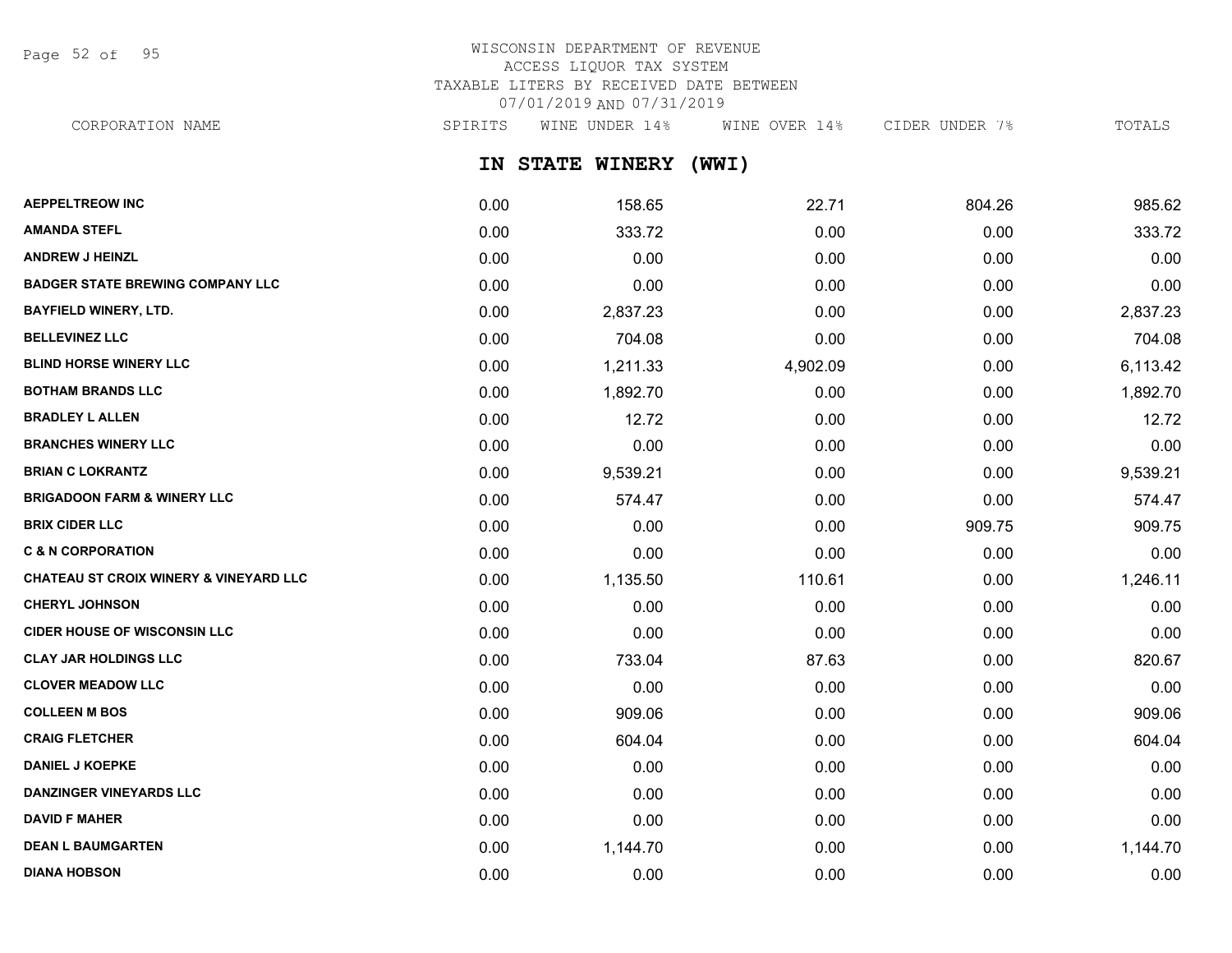Page 53 of 95

#### WISCONSIN DEPARTMENT OF REVENUE ACCESS LIQUOR TAX SYSTEM TAXABLE LITERS BY RECEIVED DATE BETWEEN

| CORPORATION NAME                     | SPIRITS | WINE UNDER 14% | WINE OVER 14% | CIDER UNDER 7% | TOTALS    |
|--------------------------------------|---------|----------------|---------------|----------------|-----------|
| <b>DON GRASSE</b>                    | 0.00    | 62.84          | 0.00          | 0.00           | 62.84     |
| DRUMLIN RIDGE WINERY LLC             | 0.00    | 2,222.03       | 0.00          | 0.00           | 2,222.03  |
| <b>EASTERN RIDGES VINEYARD, LLC</b>  | 0.00    | 0.00           | 0.00          | 0.00           | 0.00      |
| <b>EDWARD J RINK</b>                 | 0.00    | 9.77           | 1.51          | 0.00           | 11.28     |
| <b>ELISABETH W KLEIN</b>             | 0.00    | 378.54         | 0.00          | 0.00           | 378.54    |
| <b>FAWN CREEK WINERY LLC</b>         | 0.00    | 5,077.47       | 0.00          | 0.00           | 5,077.47  |
| <b>FERMENTING CELLARS LLC</b>        | 0.00    | 349.22         | 6.75          | 0.00           | 355.97    |
| <b>FISHER KING WINERY, LLC</b>       | 0.00    | 1,343.82       | 0.00          | 0.00           | 1,343.82  |
| <b>FRESAR INC</b>                    | 0.00    | 143.85         | 0.00          | 0.00           | 143.85    |
| FRUIT OF THE WOODS WINE CELLAR, INC. | 0.00    | 0.00           | 0.00          | 0.00           | 0.00      |
| <b>HALF KRAKT LLC</b>                | 0.00    | 189.01         | 0.00          | 0.00           | 189.01    |
| <b>HALF MOON HILL LLC</b>            | 0.00    | 94.52          | 0.00          | 73.85          | 168.37    |
| <b>HARALD TOMESCH</b>                | 0.00    | 0.00           | 0.00          | 0.00           | 0.00      |
| <b>HARBOR RIDGE WINERY INC.</b>      | 0.00    | 5,389.77       | 0.00          | 0.00           | 5,389.77  |
| HAYWARD LAKES WINERY, LLC            | 0.00    | 476.20         | 190.10        | 0.00           | 666.30    |
| <b>HERDIE BAISDEN</b>                | 0.00    | 0.00           | 0.00          | 0.00           | 0.00      |
| <b>ISLAND ORCHARD CIDER LLC</b>      | 0.00    | 0.00           | 0.00          | 0.00           | 0.00      |
| <b>JACKSON WINE LLC</b>              | 0.00    | 0.00           | 0.00          | 0.00           | 0.00      |
| <b>JAMES F HAUSER JR</b>             | 0.00    | 0.00           | 0.00          | 0.00           | 0.00      |
| <b>JAMES PLOETZ</b>                  | 0.00    | 558.23         | 10.30         | 0.00           | 568.53    |
| <b>JEFFERY BEMIS</b>                 | 0.00    | 1,502.80       | 0.00          | 0.00           | 1,502.80  |
| <b>JEFFREY L STOEGER</b>             | 0.00    | 0.00           | 0.00          | 0.00           | 0.00      |
| <b>JOHN BIONDI</b>                   | 0.00    | 1,020.09       | 0.00          | 11,221.17      | 12,241.26 |
| <b>JONATHAN DALE</b>                 | 0.00    | 0.00           | 0.00          | 0.00           | 0.00      |
| <b>JORNY'S END LLC</b>               | 0.00    | 473.18         | 0.00          | 0.00           | 473.18    |
| <b>JORNY'S END LLC</b>               | 0.00    | 1,255.09       | 0.00          | 0.00           | 1,255.09  |
| <b>JOSEPH CALLOW</b>                 | 0.00    | 4,037.95       | 0.00          | 121.13         | 4,159.08  |
| <b>JOSEPH STALLER</b>                | 0.00    | 0.00           | 0.00          | 0.00           | 0.00      |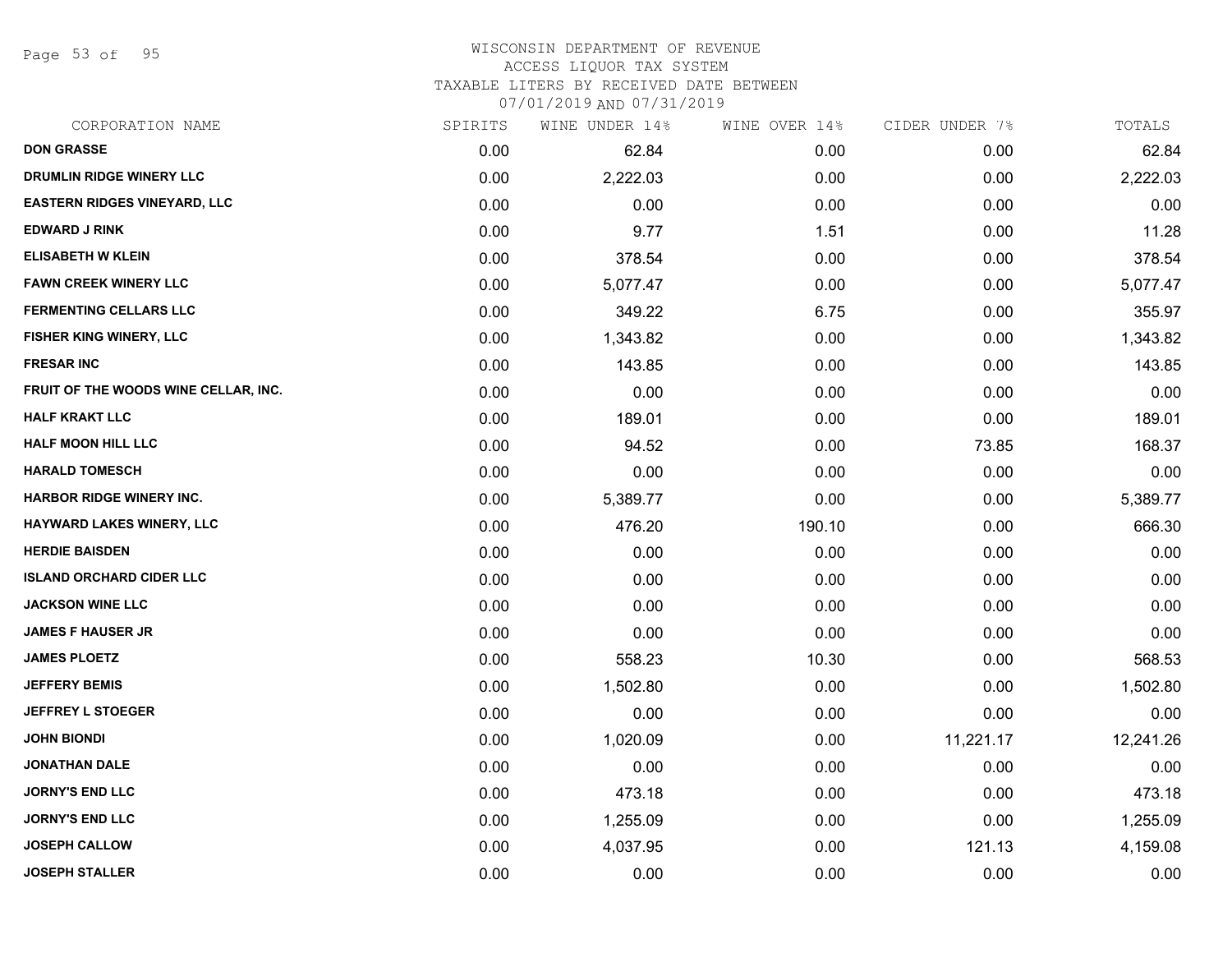Page 54 of 95

## WISCONSIN DEPARTMENT OF REVENUE ACCESS LIQUOR TAX SYSTEM

TAXABLE LITERS BY RECEIVED DATE BETWEEN

| CORPORATION NAME                               | SPIRITS | WINE UNDER 14% | WINE OVER 14% | CIDER UNDER 7% | TOTALS    |
|------------------------------------------------|---------|----------------|---------------|----------------|-----------|
| <b>JOSEPH WYNIMKO</b>                          | 0.00    | 497.93         | 0.00          | 0.00           | 497.93    |
| <b>JULIE A ANDRZEJCZAK</b>                     | 0.00    | 0.00           | 0.00          | 0.00           | 0.00      |
| <b>KEVIN BEHNKE</b>                            | 0.00    | 380.81         | 197.98        | 0.00           | 578.79    |
| <b>KRISTIN HARRINGTON-BOEGNER</b>              | 0.00    | 0.00           | 0.00          | 0.00           | 0.00      |
| <b>LAKE NOKOMIS CRANBERRIES INC</b>            | 0.00    | 0.00           | 0.00          | 0.00           | 0.00      |
| <b>LANDTA WINES LLC</b>                        | 0.00    | 431.54         | 0.00          | 0.00           | 431.54    |
| LAUTENBACH'S ORCHARD COUNTRY INC               | 0.00    | 12,095.87      | 450.01        | 0.00           | 12,545.88 |
| <b>LEDGESTONE ESTATE LLC</b>                   | 0.00    | 718.28         | 120.64        | 0.00           | 838.92    |
| LIL' OLE WINEMAKER SHOPPE LLC                  | 0.00    | 501.07         | 0.00          | 0.00           | 501.07    |
| <b>LOST ISLAND WINE LLC</b>                    | 0.00    | 719.98         | 0.00          | 0.00           | 719.98    |
| <b>LUCKY DOG WINERY</b>                        | 0.00    | 0.00           | 0.00          | 0.00           | 0.00      |
| <b>LUNCH CREEK VINEYARDS LLC</b>               | 0.00    | 0.00           | 0.00          | 0.00           | 0.00      |
| <b>MARION J WEGLARZ AND MARLYS A BOCK PTRS</b> | 0.00    | 580.49         | 0.00          | 0.00           | 580.49    |
| <b>MARTIN E SELL</b>                           | 0.00    | 151.04         | 4.92          | 0.00           | 155.96    |
| <b>MARY BELLAZZINI</b>                         | 0.00    | 26.95          | 1.97          | 0.00           | 28.92     |
| <b>MATENAER CORPORATION</b>                    | 0.00    | 0.00           | 0.00          | 0.00           | 0.00      |
| <b>MATTHEW RICK</b>                            | 0.00    | 0.00           | 0.00          | 0.00           | 0.00      |
| <b>MCFLESHMAN'S BREWING CO., LLC.</b>          | 0.00    | 0.00           | 0.00          | 0.00           | 0.00      |
| <b>MCILQUHAM LLC</b>                           | 0.00    | 3,086.99       | 0.00          | 0.00           | 3,086.99  |
| <b>MERSHONIAN CIDERY LLC</b>                   | 0.00    | 227.12         | 0.00          | 1,078.84       | 1,305.96  |
| <b>MILLERCOORS LLC</b>                         | 0.00    | 0.00           | 0.00          | 0.00           | 0.00      |
| <b>MILLERCOORS USA LLC</b>                     | 0.00    | 0.00           | 0.00          | 0.00           | 0.00      |
| <b>MOBCRAFT BEER INC</b>                       | 0.00    | 0.00           | 0.00          | 0.00           | 0.00      |
| <b>MOONDANCER LLC</b>                          | 0.00    | 0.00           | 0.00          | 0.00           | 0.00      |
| <b>MUNSON BRIDGE WINERY INC</b>                | 0.00    | 0.00           | 0.00          | 0.00           | 0.00      |
| <b>MUSETTA WINERY, LLC</b>                     | 0.00    | 24,329.20      | 3,109.48      | 0.00           | 27,438.68 |
| <b>NORTHLEAF WINERY, LLC</b>                   | 0.00    | 1,445.98       | 77.26         | 0.00           | 1,523.24  |
| <b>ODILON FORD WINERY INC</b>                  | 0.00    | 0.00           | 0.00          | 0.00           | 0.00      |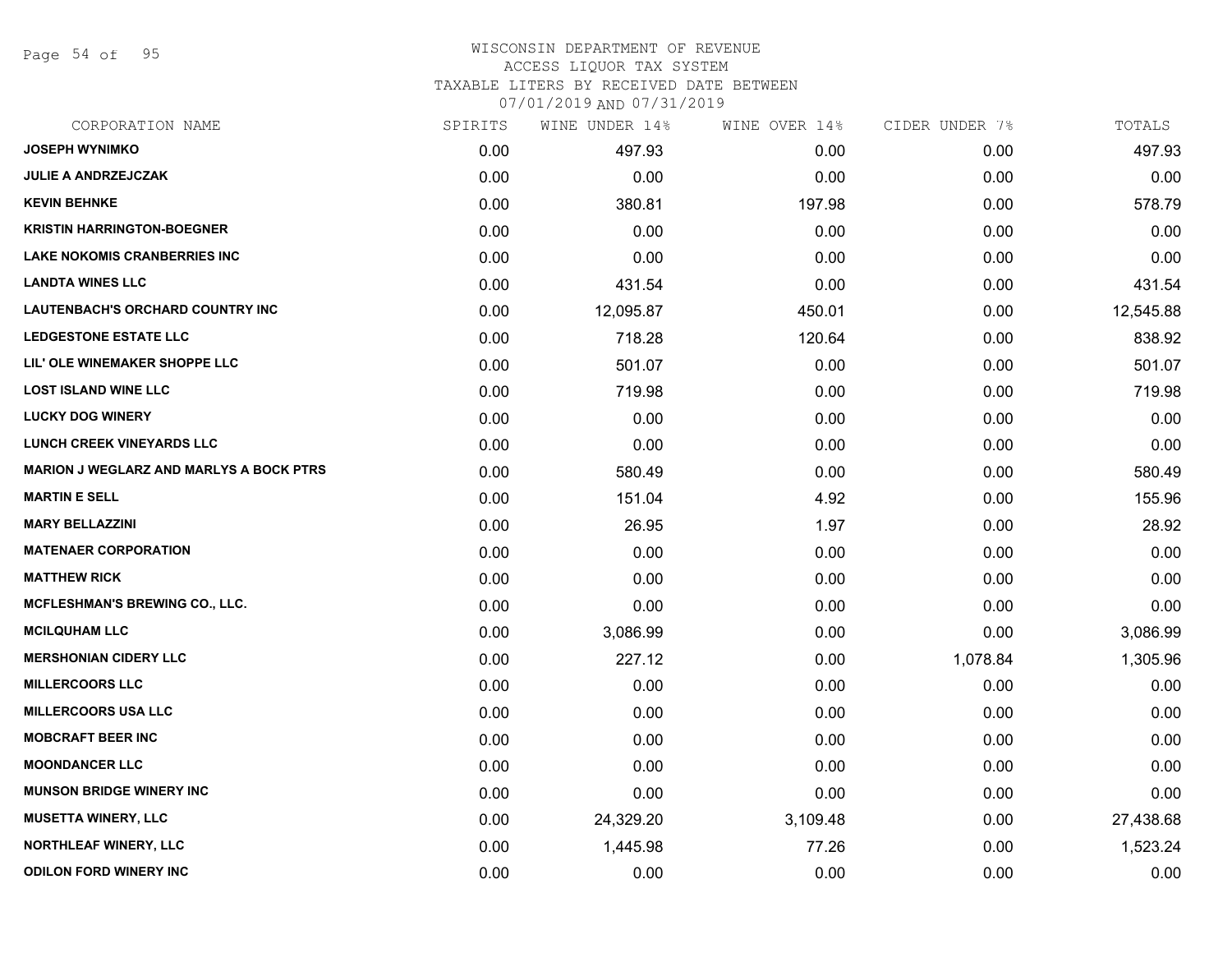Page 55 of 95

| CORPORATION NAME                                 | SPIRITS | WINE UNDER 14% | WINE OVER 14% | CIDER UNDER 7% | TOTALS    |
|--------------------------------------------------|---------|----------------|---------------|----------------|-----------|
| <b>ORGANIC ELIXIR WINERY INC</b>                 | 0.00    | 0.00           | 0.00          | 0.00           | 0.00      |
| PARALLEL 44 VINEYARD & WINERY, INC.              | 0.00    | 4,447.50       | 0.00          | 0.00           | 4,447.50  |
| PARALLEL 44 VINEYARD & WINERY, INC.              | 0.00    | 16,308.00      | 0.00          | 0.00           | 16,308.00 |
| <b>PATRICK ARNDT</b>                             | 0.00    | 511.03         | 0.00          | 0.00           | 511.03    |
| <b>PAUL D ASPER</b>                              | 0.00    | 0.00           | 0.00          | 4,343.56       | 4,343.56  |
| <b>PAUL G BLOMMEL</b>                            | 0.00    | $-4.50$        | 0.00          | 2,574.26       | 2,569.76  |
| <b>PAUL HAMMEN</b>                               | 0.00    | 0.00           | 0.00          | 0.00           | 0.00      |
| <b>PAUL J FRANZEN</b>                            | 0.00    | 0.00           | 0.00          | 0.00           | 0.00      |
| <b>PIEPERTK LLC</b>                              | 0.00    | 2,799.76       | 21.73         | 0.00           | 2,821.49  |
| PRAIRIE HAWK WINERY INC                          | 0.00    | 0.00           | 0.00          | 0.00           | 0.00      |
| <b>RED OAK VINEYARD INC</b>                      | 0.00    | 2,367.01       | 499.67        | 0.00           | 2,866.68  |
| RIO LOBO LLC                                     | 0.00    | 0.00           | 0.00          | 0.00           | 0.00      |
| <b>RIVER BEND VINEYARD &amp; WINERY LLC</b>      | 0.00    | 0.00           | 0.00          | 0.00           | 0.00      |
| <b>ROBERT BORUCKI</b>                            | 0.00    | 0.00           | 0.00          | 0.00           | 0.00      |
| <b>ROCK N WOOL WINERY LLC</b>                    | 0.00    | 1,211.33       | 0.00          | 0.00           | 1,211.33  |
| <b>RUSHFORD MEADERY AND WINERY LLC</b>           | 0.00    | 912.28         | 0.00          | 0.00           | 912.28    |
| <b>RYAN PRELLWITZ</b>                            | 0.00    | 0.00           | 0.00          | 0.00           | 0.00      |
| <b>SANDSTONE RIDGE VINEYARD &amp; WINERY LLC</b> | 0.00    | 0.00           | 0.00          | 0.00           | 0.00      |
| <b>SEVEN HAWKS VINEYARDS LLC</b>                 | 0.00    | 0.00           | 0.00          | 0.00           | 0.00      |
| <b>SEVEN HAWKS VINEYARDS LLC</b>                 | 0.00    | 0.00           | 0.00          | 0.00           | 0.00      |
| <b>SHARON L PINGEL</b>                           | 0.00    | 0.00           | 0.00          | 0.00           | 0.00      |
| <b>SHERRY HARDIE</b>                             | 0.00    | 493.13         | 0.00          | 0.00           | 493.13    |
| <b>SIMON CREEK VINEYARD LLC</b>                  | 0.00    | 2,753.95       | 287.99        | 0.00           | 3,041.94  |
| SINNIPEE VALLEY VINEYARD LLC                     | 0.00    | 0.00           | 0.00          | 0.00           | 0.00      |
| <b>SPB LLC</b>                                   | 0.00    | 0.00           | 0.00          | 54,341.03      | 54,341.03 |
| SPIRITS OF NORWAY VINEYARD LLC                   | 0.00    | 311.24         | 0.00          | 0.00           | 311.24    |
| <b>SPRECHER BREWING COMPANY, INC.</b>            | 0.00    | 0.00           | 0.00          | 0.00           | 0.00      |
| <b>SPURGEON VINEYARDS &amp; WINERY LLC</b>       | 0.00    | 3,190.38       | 54.13         | 0.00           | 3,244.51  |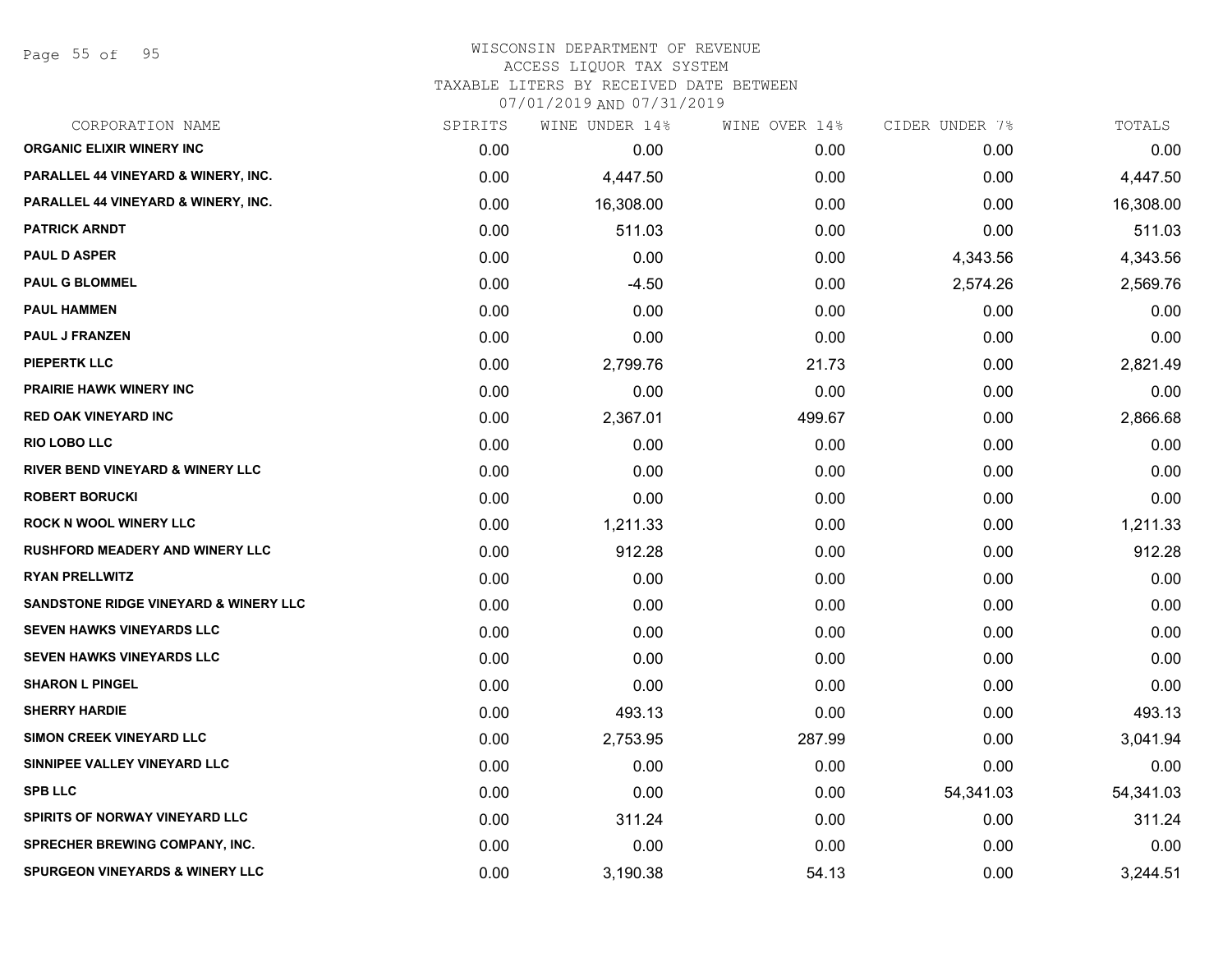Page 56 of 95

#### WISCONSIN DEPARTMENT OF REVENUE ACCESS LIQUOR TAX SYSTEM TAXABLE LITERS BY RECEIVED DATE BETWEEN

| CORPORATION NAME                                   | SPIRITS | WINE UNDER 14% | WINE OVER 14% | CIDER UNDER 7% | TOTALS    |
|----------------------------------------------------|---------|----------------|---------------|----------------|-----------|
| <b>STEPHEN M KENNEDY</b>                           | 0.00    | 758.59         | 0.00          | 0.00           | 758.59    |
| <b>STEVEN DEBAKER</b>                              | 0.00    | 0.00           | 0.00          | 0.00           | 0.00      |
| STEVEN M & JUDITH A JACOBSON LLC                   | 0.00    | 1,011.35       | 0.00          | 0.00           | 1,011.35  |
| STILLMANK BREWING COMPANY                          | 0.00    | 0.00           | 0.00          | 1,056.13       | 1,056.13  |
| <b>STONES THROW WINERY INC.</b>                    | 0.00    | 36.00          | 0.00          | 0.00           | 36.00     |
| <b>SUNSET HOLLOW RANCH</b>                         | 0.00    | 0.00           | 0.00          | 0.00           | 0.00      |
| <b>SUNSET POINT WINERY LLC</b>                     | 0.00    | 841.05         | 41.33         | 0.00           | 882.38    |
| <b>TENBA RIDGE WINERY LLC</b>                      | 0.00    | 0.00           | 0.00          | 0.00           | 0.00      |
| THE RUM TREE, INC.                                 | 0.00    | 0.00           | 0.00          | 0.00           | 0.00      |
| THE WINE VINEYARD LLC                              | 0.00    | 2,222.98       | 0.00          | 0.00           | 2,222.98  |
| THE WOODLAND TRAIL BEVERAGE COMPANY, INC.          | 0.00    | 1,170.45       | 0.00          | 0.00           | 1,170.45  |
| <b>TIMOTHY D GUILD</b>                             | 0.00    | 0.00           | 0.00          | 0.00           | 0.00      |
| <b>TIMOTHY P MCDONALD</b>                          | 0.00    | 0.00           | 0.00          | 0.00           | 0.00      |
| <b>TODD KUEHL</b>                                  | 0.00    | 8,880.55       | 0.00          | 0.00           | 8,880.55  |
| <b>TOMMYS TOO HIGH WINES LLC</b>                   | 0.00    | 950.14         | 0.00          | 0.00           | 950.14    |
| <b>TRACY A SOMERVILLE</b>                          | 0.00    | 0.00           | 0.00          | 0.00           | 0.00      |
| <b>TROY LANDWEHR</b>                               | 0.00    | 522.00         | 63.00         | 0.00           | 585.00    |
| <b>TWO BROTHERS WINES LLC</b>                      | 0.00    | 392.24         | 0.00          | 0.00           | 392.24    |
| <b>UPSTREAM CIDER LLC</b>                          | 0.00    | 0.00           | 0.00          | 0.00           | 0.00      |
| VAN WYCHEN WINES INC.                              | 0.00    | 0.00           | 0.00          | 0.00           | 0.00      |
| <b>VERNON VINEYARDS LTD</b>                        | 0.00    | 1,276.82       | 0.00          | 0.00           | 1,276.82  |
| <b>VINES TO CELLAR, INC.</b>                       | 0.00    | 421.24         | 0.00          | 0.00           | 421.24    |
| <b>VON KLAUS WINERY LLC</b>                        | 0.00    | 1,407.60       | 85.17         | 0.00           | 1,492.77  |
| <b>VON STIEHL WINERY LTD.</b>                      | 0.00    | 0.00           | 0.00          | 0.00           | 0.00      |
| <b>VON STIEHL WINERY LTD.</b>                      | 0.00    | 20,683.45      | 7,356.80      | 2,681.21       | 30,721.46 |
| <b>VON STIEHL WINERY LTD.</b>                      | 0.00    | 0.00           | 0.00          | 0.00           | 0.00      |
| <b>WEST PRAIRIE WINERY LLC</b>                     | 0.00    | 10,902.71      | 0.00          | 0.00           | 10,902.71 |
| <b>WHISPERING BLUFFS VINEYARD &amp; WINERY LTD</b> | 0.00    | 0.00           | 0.00          | 0.00           | 0.00      |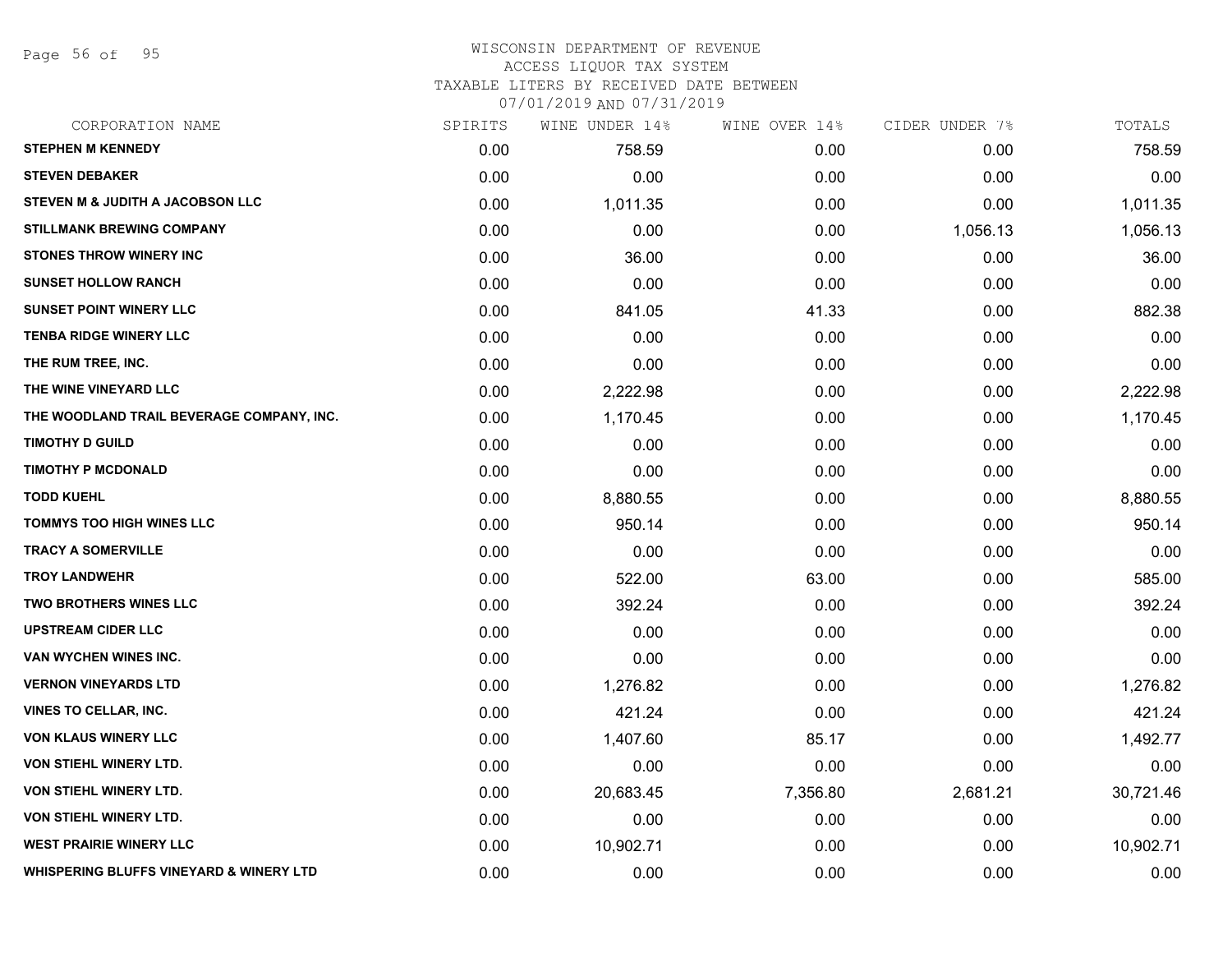Page 57 of 95

#### WISCONSIN DEPARTMENT OF REVENUE ACCESS LIQUOR TAX SYSTEM TAXABLE LITERS BY RECEIVED DATE BETWEEN

| CORPORATION NAME                        | SPIRITS | WINE UNDER 14% | WINE OVER 14% | CIDER UNDER 7% | TOTALS     |
|-----------------------------------------|---------|----------------|---------------|----------------|------------|
| WHISPERING BLUFFS VINEYARD & WINERY LTD | 0.00    | 181.09         | 4.56          | 0.00           | 185.65     |
| <b>WHITE BEAR SPIRITS LLC</b>           | 0.00    | 336.22         | 0.00          | 0.00           | 336.22     |
| WHITE WINTER WINERY INC                 | 0.00    | 2,225.27       | 0.00          | 1,325.42       | 3,550.69   |
| <b>WILD EPITOME LLC</b>                 | 0.00    | 0.00           | 0.00          | 0.00           | 0.00       |
| <b>WILD EPITOME LLC</b>                 | 0.00    | 0.00           | 0.00          | 0.00           | 0.00       |
| <b>WILD HARE LLC</b>                    | 0.00    | 0.00           | 0.00          | 0.00           | 0.00       |
| <b>WILLIAM F BLUHM</b>                  | 0.00    | 2,660.90       | 35.98         | 0.00           | 2,696.88   |
| <b>WINEMAKER'S DAUGHTER LLC</b>         | 0.00    | 0.00           | 0.00          | 0.00           | 0.00       |
| <b>WINESITTER BREWHOUSE LLC</b>         | 0.00    | 0.00           | 0.00          | 0.00           | 0.00       |
| <b>WOLLERSHEIM WINERY, INC.</b>         | 0.00    | 41,815.02      | 292.50        | 0.00           | 42,107.52  |
| <b>WOLLERSHEIM WINERY, INC.</b>         | 0.00    | 14,058.00      | 788.13        | 0.00           | 14,846.13  |
| TOTAL LITERS FOR 7/31/2019              | 0.00    | 239,622.86     | 18,824.95     | 80,530.61      | 338,978.42 |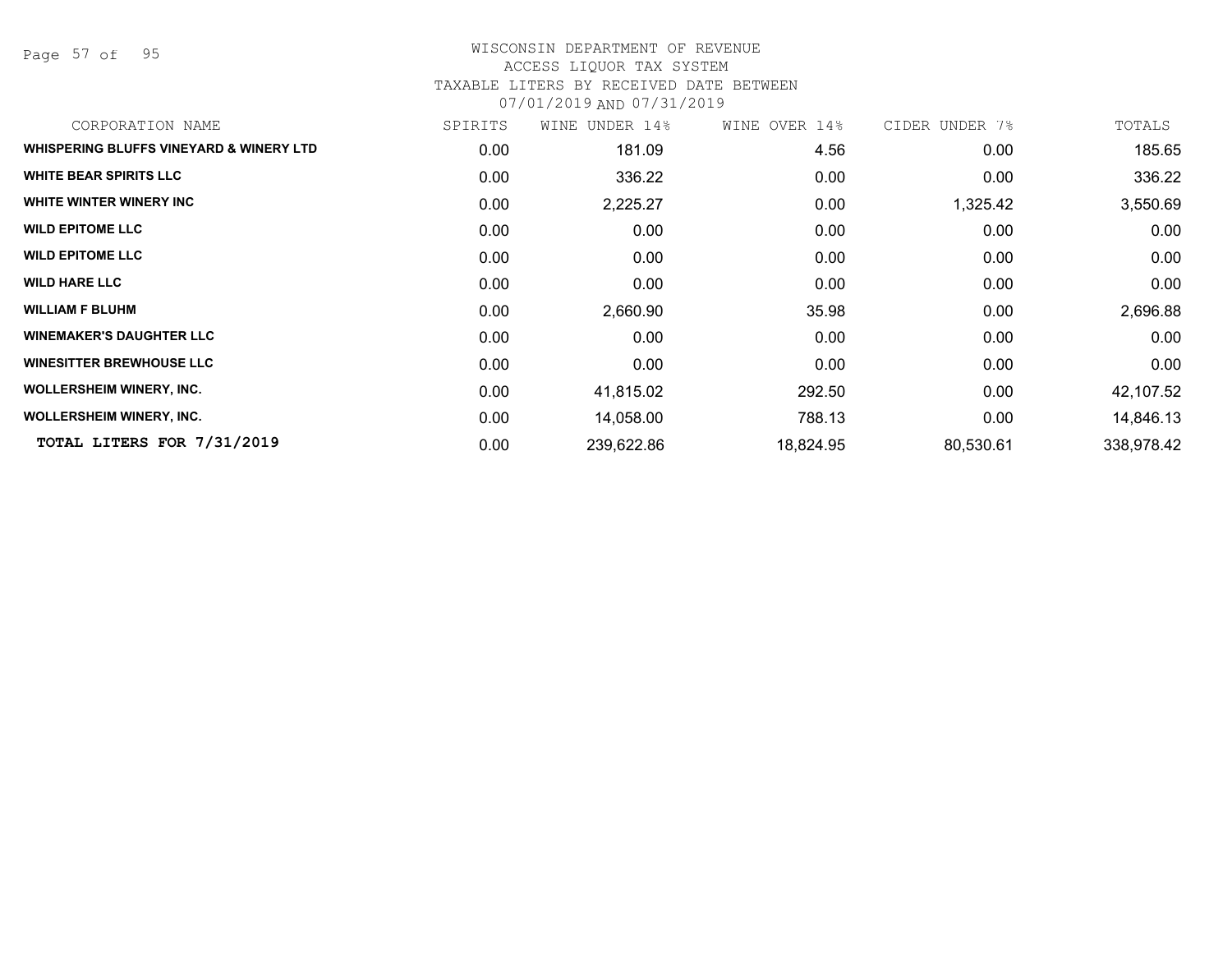Page 58 of 95

## WISCONSIN DEPARTMENT OF REVENUE ACCESS LIQUOR TAX SYSTEM TAXABLE LITERS BY RECEIVED DATE BETWEEN 07/01/2019 AND 07/31/2019

CORPORATION NAME SPIRITS WINE UNDER 14% WINE OVER 14% CIDER UNDER 7% TOTALS

## **WINE DIRECT SHIPPER (WDS)**

| 1-800 WINESHOP.COM INC                      | 0.00 | 1,728.75 | 186.75   | 0.00 | 1,915.50 |
|---------------------------------------------|------|----------|----------|------|----------|
| 2HAWK, LLC                                  | 0.00 | 0.00     | 0.00     | 0.00 | 0.00     |
| A DONKEY AND GOAT LLC                       | 0.00 | 24.00    | 0.00     | 0.00 | 24.00    |
| A TO Z WINEWORKS LLC                        | 0.00 | 21.75    | 13.50    | 0.00 | 35.25    |
| A W DIRECT LLC                              | 0.00 | 441.00   | 3.00     | 0.00 | 444.00   |
| <b>ABACELA VINEYARDS &amp; WINERY INC.</b>  | 0.00 | 8.25     | 18.00    | 0.00 | 26.25    |
| <b>ABREU VINEYARDS INC</b>                  | 0.00 | 0.00     | 4.50     | 0.00 | 4.50     |
| AC VIN CO LLC                               | 0.00 | 25.50    | 36.75    | 0.00 | 62.25    |
| <b>ACCOLADE WINES NORTH AMERICA INC</b>     | 0.00 | 19.50    | 10.13    | 0.00 | 29.63    |
| <b>ACORN ALEGRIA WINERY</b>                 | 0.00 | 15.75    | 35.25    | 0.00 | 51.00    |
| <b>ADAM H LEE</b>                           | 0.00 | 0.00     | 0.00     | 0.00 | 0.00     |
| <b>ADAMS WINERY LLC</b>                     | 0.00 | 11.25    | 123.75   | 0.00 | 135.00   |
| <b>ADELAIDA CELLARS INC</b>                 | 0.00 | 30.38    | 101.25   | 0.00 | 131.63   |
| <b>ADELSHEIM VINEYARD LLC</b>               | 0.00 | 205.50   | 0.00     | 0.00 | 205.50   |
| ADLER DEUTSCH VINEYARD LLC                  | 0.00 | 0.00     | 0.00     | 0.00 | 0.00     |
| <b>AH WINES INC</b>                         | 0.00 | 0.00     | 0.00     | 0.00 | 0.00     |
| <b>AKA WINES LLC</b>                        | 0.00 | 90.00    | 0.00     | 0.00 | 90.00    |
| ALEJANDRO BULGHERONI ESTATE LLC             | 0.00 | 0.00     | 0.00     | 0.00 | 0.00     |
| <b>ALEXANDER P OXMAN</b>                    | 0.00 | 4,447.47 | 1,348.50 | 0.00 | 5,795.97 |
| ALEXANDRIA NICOLE CELLARS LLC               | 0.00 | 0.00     | 58.50    | 0.00 | 58.50    |
| <b>ALOFT WINES LLC</b>                      | 0.00 | 0.00     | 0.00     | 0.00 | 0.00     |
| <b>ALPHA &amp; OMEGA WINERY LLC</b>         | 0.00 | 2.63     | 114.00   | 0.00 | 116.63   |
| <b>ALTAMURA WINERY INC</b>                  | 0.00 | 0.00     | 13.50    | 0.00 | 13.50    |
| <b>ALVAREZ VINEYARDS LLC</b>                | 0.00 | 0.00     | 0.00     | 0.00 | 0.00     |
| <b>AMANDA STEFL</b>                         | 0.00 | 0.00     | 0.00     | 0.00 | 0.00     |
| <b>AMAPOLA CREEK VINEYARDS &amp; WINERY</b> | 0.00 | 1.50     | 7.50     | 0.00 | 9.00     |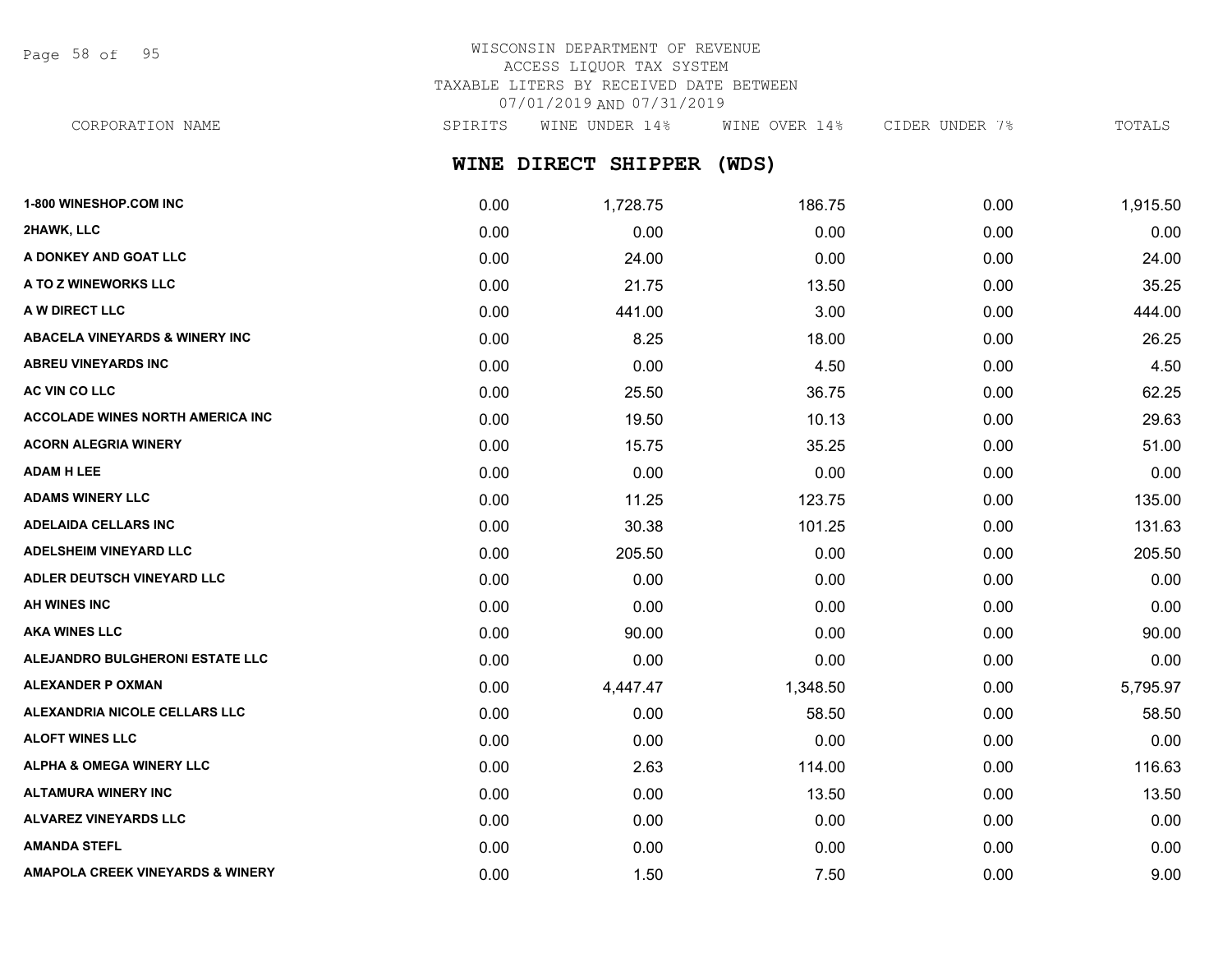Page 59 of 95

## WISCONSIN DEPARTMENT OF REVENUE ACCESS LIQUOR TAX SYSTEM TAXABLE LITERS BY RECEIVED DATE BETWEEN

| CORPORATION NAME                        | SPIRITS | WINE UNDER 14% | WINE OVER 14% | CIDER UNDER 7% | TOTALS |
|-----------------------------------------|---------|----------------|---------------|----------------|--------|
| <b>AMAVI CELLARS LLC</b>                | 0.00    | 6.75           | 18.00         | 0.00           | 24.75  |
| <b>AMERICAN WINE TRADE INC</b>          | 0.00    | 78.00          | 12.00         | 0.00           | 90.00  |
| <b>AMICI CELLARS INC</b>                | 0.00    | 0.00           | 9.00          | 0.00           | 9.00   |
| <b>AMIZETTA VINEYARDS WINERY LLC</b>    | 0.00    | 12.75          | 170.25        | 0.00           | 183.00 |
| <b>AMPELOS CELLARS INC</b>              | 0.00    | 16.50          | 9.00          | 0.00           | 25.50  |
| <b>AMUSE BOUCHE LLC</b>                 | 0.00    | 0.00           | 8.25          | 0.00           | 8.25   |
| <b>ANCIENT PEAK INC</b>                 | 0.00    | 1.50           | 6.00          | 0.00           | 7.50   |
| ANDERSONS CONN VALLEY WINERY INC        | 0.00    | 0.00           | 59.25         | 0.00           | 59.25  |
| <b>ANDREW J HEINZL</b>                  | 0.00    | 0.00           | 0.00          | 0.00           | 0.00   |
| <b>ANDREW TOW</b>                       | 0.00    | 0.00           | 0.00          | 0.00           | 0.00   |
| <b>ANIMOLP</b>                          | 0.00    | 0.00           | 0.75          | 0.00           | 0.75   |
| <b>ANOMALY VINEYARDS LLC</b>            | 0.00    | 0.00           | 9.00          | 0.00           | 9.00   |
| <b>ANTHILL FARMS LLC</b>                | 0.00    | 30.75          | 7.50          | 0.00           | 38.25  |
| <b>ANTHONY M TRUCHARD</b>               | 0.00    | 0.00           | 129.00        | 0.00           | 129.00 |
| <b>ANTHONY ROAD WINE CO INC</b>         | 0.00    | 27.00          | 0.00          | 0.00           | 27.00  |
| <b>APPELLATION TRADING COMPANY LLC</b>  | 0.00    | 838.50         | 31.50         | 0.00           | 870.00 |
| <b>AQUA PUMPKIN INC</b>                 | 0.00    | 2.25           | 0.75          | 0.00           | 3.00   |
| <b>ARC WINERY LLC</b>                   | 0.00    | 0.00           | 0.00          | 0.00           | 0.00   |
| <b>ARCHANGEL INVESTMENTS LLC</b>        | 0.00    | 0.00           | 13.50         | 0.00           | 13.50  |
| <b>ARETE WINES LLC</b>                  | 0.00    | 0.00           | 0.00          | 0.00           | 0.00   |
| <b>ARIETTA INC</b>                      | 0.00    | 0.00           | 0.00          | 0.00           | 0.00   |
| <b>ARISTA WINES LLC</b>                 | 0.00    | 86.25          | 0.00          | 0.00           | 86.25  |
| <b>ARIZONA STRONGHOLD VINEYARDS LLC</b> | 0.00    | 0.00           | 0.00          | 0.00           | 0.00   |
| <b>ARKENSTONE VINEYARDS LLC</b>         | 0.00    | 0.00           | 0.00          | 0.00           | 0.00   |
| <b>ARMIDA WINERY INC</b>                | 0.00    | 8.25           | 81.00         | 0.00           | 89.25  |
| <b>ARMSTRONG VINEYARDS INC</b>          | 0.00    | 0.00           | 90.00         | 0.00           | 90.00  |
| <b>ARRINGTON VINEYARDS LLC</b>          | 0.00    | 49.90          | 132.25        | 0.00           | 182.15 |
| <b>ARTISTE MANAGEMENT CO LLC</b>        | 0.00    | 0.00           | 4.50          | 0.00           | 4.50   |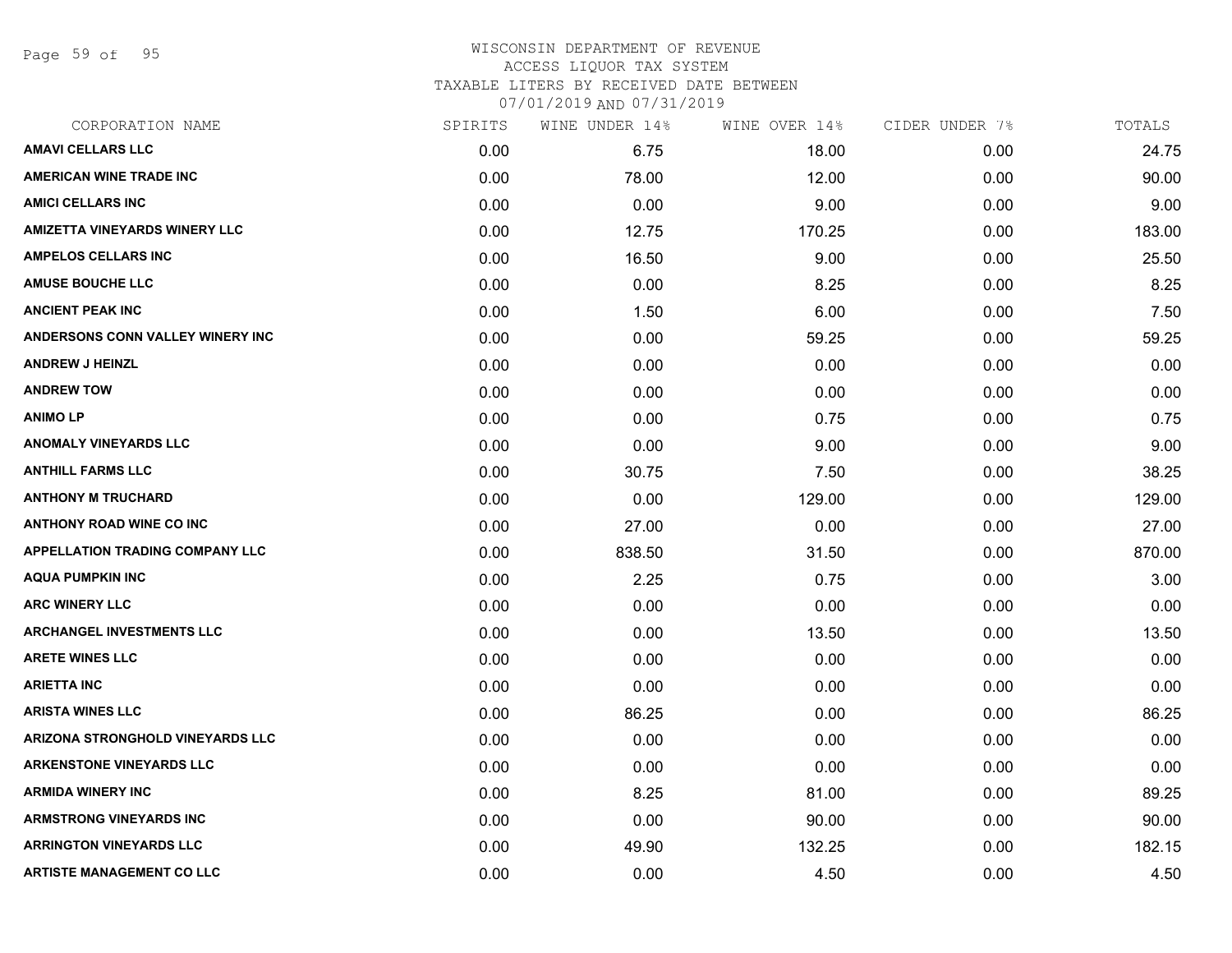Page 60 of 95

## WISCONSIN DEPARTMENT OF REVENUE ACCESS LIQUOR TAX SYSTEM TAXABLE LITERS BY RECEIVED DATE BETWEEN

| CORPORATION NAME                       | SPIRITS | WINE UNDER 14% | WINE OVER 14% | CIDER UNDER 7% | TOTALS |
|----------------------------------------|---------|----------------|---------------|----------------|--------|
| AU BON CLIMAT LLC                      | 0.00    | 18.00          | 0.00          | 0.00           | 18.00  |
| <b>AUBERT WINEGROWING INC</b>          | 0.00    | 0.00           | 428.25        | 0.00           | 428.25 |
| <b>AUGUST BRIGGS JR INC</b>            | 0.00    | 0.00           | 0.00          | 0.00           | 0.00   |
| <b>AUSTIN NICHOLS &amp; CO INC</b>     | 0.00    | 438.75         | 0.00          | 0.00           | 438.75 |
| <b>AVV WINERY CO LLC</b>               | 0.00    | 21.75          | 74.25         | 0.00           | 96.00  |
| <b>B &amp; B ORGANICS, LLC</b>         | 0.00    | 15.00          | 4.50          | 0.00           | 19.50  |
| <b>B WISE VINEYARDS LLC</b>            | 0.00    | 3.00           | 137.25        | 0.00           | 140.25 |
| <b>BADGER MOUNTAIN INC</b>             | 0.00    | 0.00           | 0.00          | 0.00           | 0.00   |
| <b>BALBOA WINERY LLC</b>               | 0.00    | 0.00           | 28.50         | 0.00           | 28.50  |
| <b>BALLENTINE VINEYARDS INC</b>        | 0.00    | 4.50           | 76.50         | 0.00           | 81.00  |
| <b>BALTIMORE BEND VINEYARD LLC</b>     | 0.00    | 0.00           | 0.00          | 0.00           | 0.00   |
| <b>BANSHEE WINES LLC</b>               | 0.00    | 0.00           | 0.00          | 0.00           | 0.00   |
| <b>BARGETTOS SANTA CRUZ WINERY INC</b> | 0.00    | 19.50          | 13.75         | 0.00           | 33.25  |
| <b>BARLOW VINEYARDS LLC</b>            | 0.00    | 7.50           | 0.75          | 0.00           | 8.25   |
| <b>BARNARD GRIFFIN INC</b>             | 0.00    | 0.00           | 21.00         | 0.00           | 21.00  |
| <b>BARNETT VINEYARDS LP</b>            | 0.00    | 36.75          | 51.00         | 0.00           | 87.75  |
| <b>BATTLE FAMILY VINEYARDS LLC</b>     | 0.00    | 0.00           | 0.00          | 0.00           | 0.00   |
| <b>BAW INC</b>                         | 0.00    | 479.50         | 185.00        | 0.00           | 664.50 |
| <b>BAYFIELD WINERY, LTD.</b>           | 0.00    | 0.00           | 0.00          | 0.00           | 0.00   |
| <b>BEAUX FRERES LLC</b>                | 0.00    | 89.25          | 7.50          | 0.00           | 96.75  |
| <b>BECKER FARMS INC</b>                | 0.00    | 0.00           | 0.00          | 0.00           | 0.00   |
| <b>BEDELL NORTH FORK LLC</b>           | 0.00    | 10.50          | 0.00          | 0.00           | 10.50  |
| <b>BEDROCK WINE COMPANY LP</b>         | 0.00    | 15.75          | 26.25         | 0.00           | 42.00  |
| <b>BEHRENS AND DRINKWARD</b>           | 0.00    | 13.50          | 84.75         | 0.00           | 98.25  |
| <b>BEL VINO LLC</b>                    | 0.00    | 16.50          | 8.25          | 0.00           | 24.75  |
| <b>BELLAVINI WINERY</b>                | 0.00    | 0.00           | 0.00          | 0.00           | 0.00   |
| <b>BELLEVINEZ LLC</b>                  | 0.00    | 0.00           | 0.00          | 0.00           | 0.00   |
| <b>BENESSERE VINEYARDS LTD</b>         | 0.00    | 16.13          | 30.75         | 0.00           | 46.88  |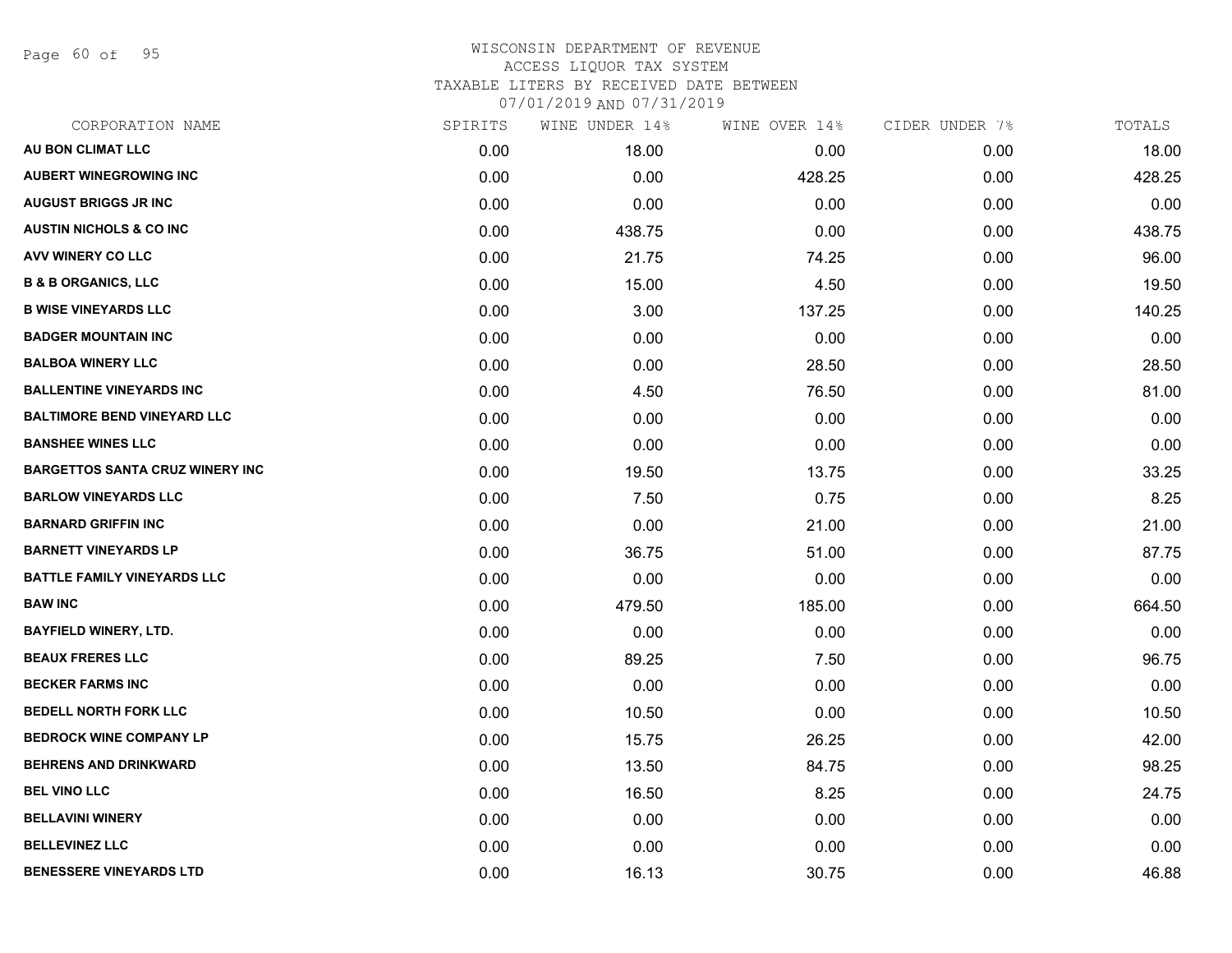Page 61 of 95

| CORPORATION NAME                                       | SPIRITS | WINE UNDER 14% | WINE OVER 14% | CIDER UNDER 7% | TOTALS |
|--------------------------------------------------------|---------|----------------|---------------|----------------|--------|
| <b>BENNETT LANE WINERY LLC</b>                         | 0.00    | 0.00           | 104.25        | 0.00           | 104.25 |
| <b>BENOVIA WINERY LLC</b>                              | 0.00    | 0.75           | 56.25         | 0.00           | 57.00  |
| <b>BENT CREEK WINERY LLC</b>                           | 0.00    | 0.00           | 11.25         | 0.00           | 11.25  |
| <b>BERGSTROM WINES LLC</b>                             | 0.00    | 126.75         | 37.75         | 0.00           | 164.50 |
| <b>BERNARDUS LLC</b>                                   | 0.00    | 12.75          | 120.00        | 0.00           | 132.75 |
| BETHEL HEIGHTS VINEYARD INC                            | 0.00    | 36.75          | 1.50          | 0.00           | 38.25  |
| BETTER BRANDS INTERNATIONAL                            | 0.00    | 1.50           | 2.25          | 0.00           | 3.75   |
| <b>BETZ CELLARS LLC</b>                                | 0.00    | 11.25          | 2.25          | 0.00           | 13.50  |
| BIEN NACIDO VINEYARDS OF RANCHO TEPUSQUET<br><b>LP</b> | 0.00    | 0.00           | 0.00          | 0.00           | 0.00   |
| <b>BIG TABLE FARM, INC</b>                             | 0.00    | 24.00          | 10.50         | 0.00           | 34.50  |
| <b>BILTMORE ESTATE WINE COMPANY</b>                    | 0.00    | 269.25         | 116.25        | 0.00           | 385.50 |
| <b>BLACK CAT VINEYARD LLC</b>                          | 0.00    | 3.00           | 42.75         | 0.00           | 45.75  |
| <b>BLACK MESA WINERY LLC</b>                           | 0.00    | 0.00           | 2.38          | 0.00           | 2.38   |
| <b>BLACKBIRD VINEYARDS LLC</b>                         | 0.00    | 27.00          | 15.00         | 0.00           | 42.00  |
| <b>BLAIR VINEYARDS LLC</b>                             | 0.00    | 0.00           | 0.00          | 0.00           | 0.00   |
| <b>BLANKIET ESTATE LLC</b>                             | 0.00    | 0.75           | 31.50         | 0.00           | 32.25  |
| <b>BLIND HORSE WINERY LLC</b>                          | 0.00    | 0.00           | 0.00          | 0.00           | 0.00   |
| <b>BLUE SKY VINTNERS LLC</b>                           | 0.00    | 2.25           | 7.50          | 0.00           | 9.75   |
| <b>BNA WINE GROUP LLC</b>                              | 0.00    | 0.00           | 0.00          | 0.00           | 0.00   |
| <b>BOARS VIEW LLC</b>                                  | 0.00    | 0.00           | 0.00          | 0.00           | 0.00   |
| <b>BOEDECKER CELLARS, LLC</b>                          | 0.00    | 0.00           | 0.00          | 0.00           | 0.00   |
| <b>BOEGER WINERY INC</b>                               | 0.00    | 11.25          | 10.98         | 0.00           | 22.23  |
| <b>BOGLE VINEYARDS INC</b>                             | 0.00    | 8.25           | 12.75         | 0.00           | 21.00  |
| <b>BOLO CELLARS, LLC</b>                               | 0.00    | 0.00           | 0.00          | 0.00           | 0.00   |
| <b>BONNY DOON WINERY INC</b>                           | 0.00    | 74.25          | 27.75         | 0.00           | 102.00 |
| <b>BOOKWALTER WINERY LLC</b>                           | 0.00    | 0.00           | 4.50          | 0.00           | 4.50   |
| <b>BOTHAM BRANDS LLC</b>                               | 0.00    | 0.00           | 0.00          | 0.00           | 0.00   |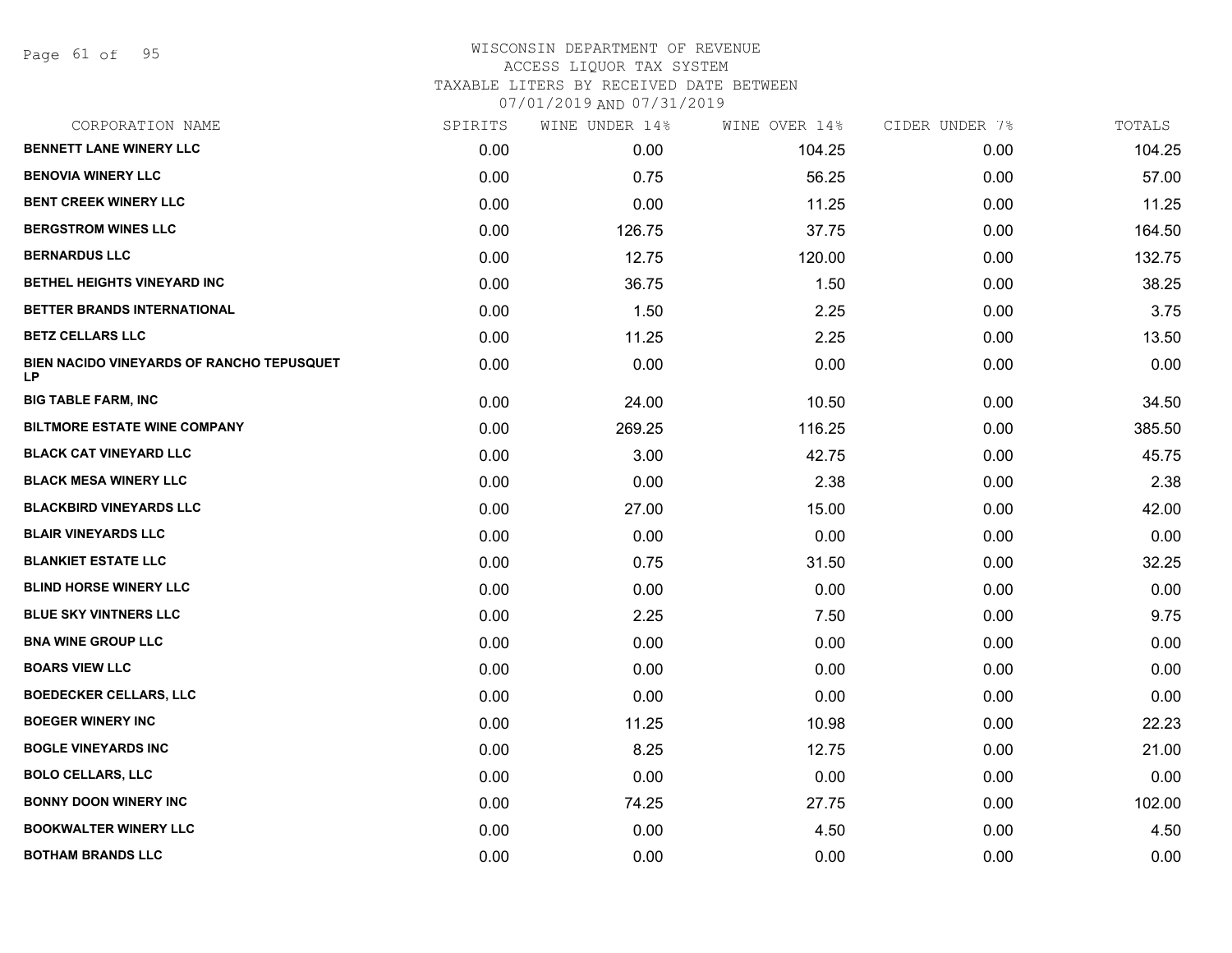Page 62 of 95

#### WISCONSIN DEPARTMENT OF REVENUE ACCESS LIQUOR TAX SYSTEM TAXABLE LITERS BY RECEIVED DATE BETWEEN

| CORPORATION NAME                              | SPIRITS           | WINE UNDER 14% | WINE OVER 14% | CIDER UNDER 7% | TOTALS   |
|-----------------------------------------------|-------------------|----------------|---------------|----------------|----------|
| <b>BOUCHAINE VINEYARDS INC</b>                | 0.00 <sub>1</sub> | 6.00           | 3.00          | 0.00           | 9.00     |
| <b>BOUNDARY BREAKS LLC</b>                    | 0.00              | 18.38          | 0.00          | 0.00           | 18.38    |
| <b>BOWERS HARBOR VINEYARDS AND WINERY INC</b> | 0.00              | 45.75          | 0.38          | 0.00           | 46.13    |
| <b>BRADLEY L ALLEN</b>                        | 0.00              | 0.00           | 0.00          | 0.00           | 0.00     |
| <b>BRANCHES WINERY LLC</b>                    | 0.00              | 0.00           | 0.00          | 0.00           | 0.00     |
| <b>BRASSFIELD ESTATE WINERY LLC</b>           | 0.00              | 14.25          | 11.25         | 0.00           | 25.50    |
| <b>BRECON ESTATE INC</b>                      | 0.00              | 0.00           | 0.00          | 0.00           | 0.00     |
| <b>BRET LOPEZ</b>                             | 0.00              | 0.00           | 9.75          | 0.00           | 9.75     |
| <b>BRIAN C LOKRANTZ</b>                       | 0.00              | 0.00           | 0.00          | 0.00           | 0.00     |
| <b>BRIAN CARTER CELLARS LLC</b>               | 0.00              | 18.00          | 7.50          | 0.00           | 25.50    |
| <b>BRIAN M HEATH</b>                          | 0.00              | 155.75         | 155.25        | 0.00           | 311.00   |
| <b>BRIDGEVIEW VINEYARDS INC</b>               | 0.00              | 0.00           | 0.00          | 0.00           | 0.00     |
| <b>BRIGADOON FARM &amp; WINERY LLC</b>        | 0.00              | 0.00           | 0.00          | 0.00           | 0.00     |
| <b>BRIGHT CELLARS INC</b>                     | 0.00              | 3,504.75       | 471.75        | 0.00           | 3,976.50 |
| <b>BRIX CIDER LLC</b>                         | 0.00              | 0.00           | 0.00          | 0.00           | 0.00     |
| <b>BRONCO WINE COMPANY</b>                    | 0.00              | 12.00          | 3.00          | 0.00           | 15.00    |
| <b>BROWN COUNTY WINE COMPANY, INC.</b>        | 0.00              | 18.00          | 9.00          | 0.00           | 27.00    |
| <b>BROWN ESTATE VINEYARDS LLC</b>             | 0.00              | 7.50           | 61.50         | 0.00           | 69.00    |
| <b>BROWNE FAMILY WINES LLC</b>                | 0.00              | 0.00           | 0.00          | 0.00           | 0.00     |
| <b>BRUTOCAO CELLARS LP</b>                    | 0.00              | 46.50          | 12.75         | 0.00           | 59.25    |
| <b>BRYANT VINEYARDS INC</b>                   | 0.00              | 0.00           | 20.25         | 0.00           | 20.25    |
| <b>BUCKLER FAMILY VINEYARDS LLC</b>           | 0.00              | 4.50           | 32.25         | 0.00           | 36.75    |
| <b>BULLY HILL VINEYARDS INC</b>               | 0.00              | 0.00           | 0.00          | 0.00           | 0.00     |
| <b>BURGESS CELLARS INC</b>                    | 0.00              | 28.50          | 22.50         | 0.00           | 51.00    |
| <b>BURRELL SCHOOL VINEYARDS INC</b>           | 0.00              | 0.00           | 11.25         | 0.00           | 11.25    |
| <b>BUTTONWOOD FARM WINERY INC</b>             | 0.00              | 20.25          | 7.50          | 0.00           | 27.75    |
| <b>BWSC LLC</b>                               | 0.00              | 0.00           | 0.00          | 0.00           | 0.00     |
| <b>C &amp; C WINE SERVICES INC</b>            | 0.00              | 3.00           | 90.75         | 0.00           | 93.75    |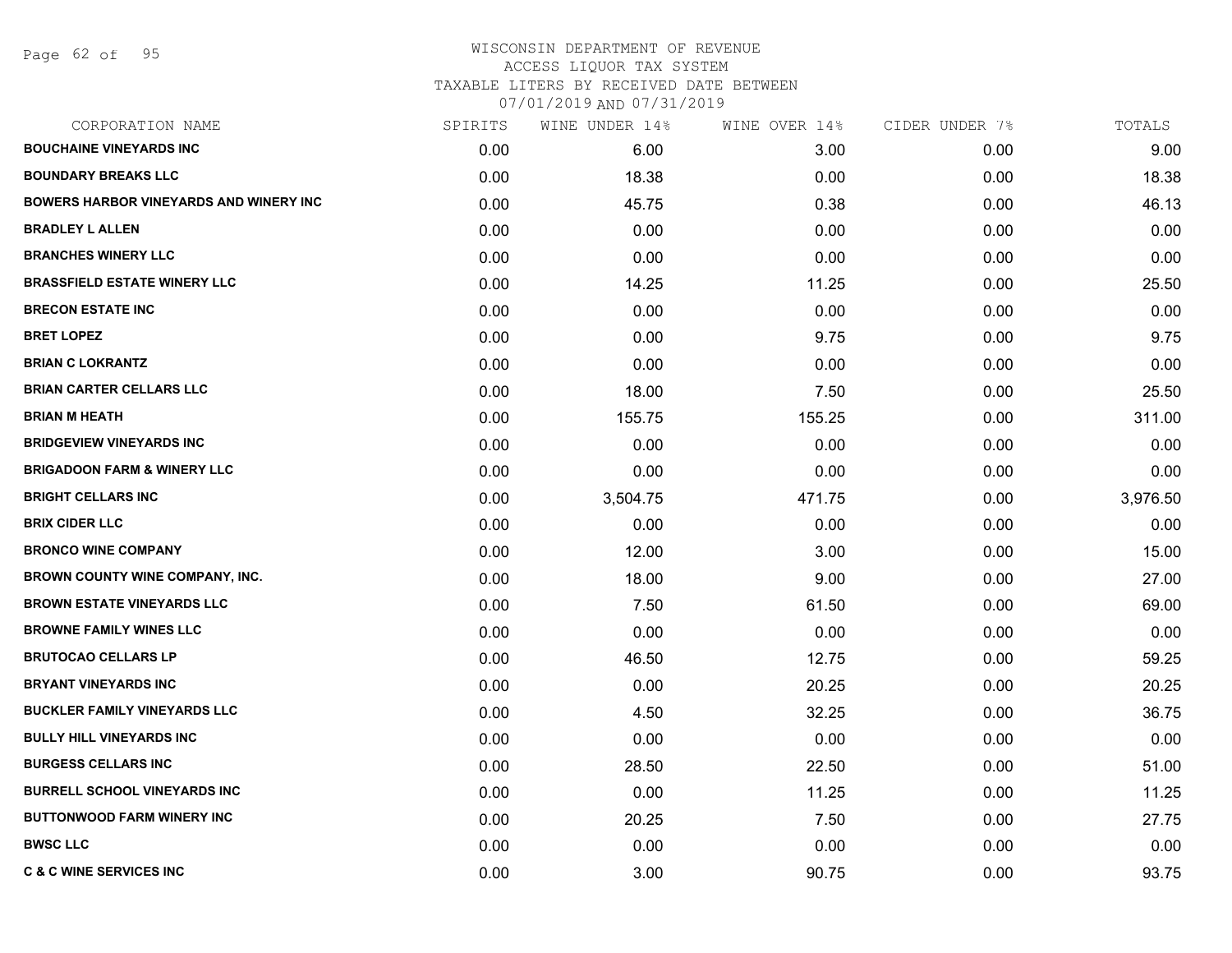Page 63 of 95

| CORPORATION NAME                             | SPIRITS | WINE UNDER 14% | WINE OVER 14% | CIDER UNDER 7% | TOTALS |
|----------------------------------------------|---------|----------------|---------------|----------------|--------|
| <b>C &amp; N CORPORATION</b>                 | 0.00    | 0.00           | 0.00          | 0.00           | 0.00   |
| <b>C G DI ARIE VINEYARD &amp; WINERY LLC</b> | 0.00    | 11.25          | 28.75         | 0.00           | 40.00  |
| <b>C MONDAVI &amp; SONS</b>                  | 0.00    | 115.50         | 334.50        | 0.00           | 450.00 |
| <b>CADA LLC</b>                              | 0.00    | 2.25           | 0.00          | 0.00           | 2.25   |
| <b>CAIN CELLARS INC</b>                      | 0.00    | 4.50           | 4.50          | 0.00           | 9.00   |
| <b>CAKEBREAD CELLARS</b>                     | 0.00    | 564.75         | 435.00        | 0.00           | 999.75 |
| <b>CALCAREOUS VINEYARD LLC</b>               | 0.00    | 93.75          | 42.75         | 0.00           | 136.50 |
| <b>CALDWELL WINERY LLC</b>                   | 0.00    | 13.50          | 20.25         | 0.00           | 33.75  |
| <b>CALLAWAY TEMECULA LP</b>                  | 0.00    | 39.37          | 34.50         | 0.00           | 73.87  |
| <b>CANA'S FEAST WINERY LLC</b>               | 0.00    | 3.00           | 7.50          | 0.00           | 10.50  |
| <b>CARACCIOLI CELLARS INC</b>                | 0.00    | 0.00           | 0.00          | 0.00           | 0.00   |
| <b>CARL THOMA</b>                            | 0.00    | 18.00          | 0.00          | 0.00           | 18.00  |
| <b>CARLISLE WINERY &amp; VINEYARDS LLC</b>   | 0.00    | 0.00           | 9.00          | 0.00           | 9.00   |
| <b>CARLSON VINEYARDS INC</b>                 | 0.00    | 15.75          | 0.00          | 0.00           | 15.75  |
| <b>CARNEROS WINE COMPANY INC</b>             | 0.00    | 0.00           | 1.50          | 0.00           | 1.50   |
| <b>CASTORO CELLARS</b>                       | 0.00    | 118.13         | 91.88         | 0.00           | 210.01 |
| <b>CATHERINE ELIZABETH INC</b>               | 0.00    | 0.00           | 0.00          | 0.00           | 0.00   |
| <b>CAYMUS VINEYARDS INC</b>                  | 0.00    | 0.00           | 138.25        | 0.00           | 138.25 |
| <b>CECIL A ZERBA</b>                         | 0.00    | 0.00           | 22.50         | 0.00           | 22.50  |
| <b>CEDAR KNOLL VINEYARDS INC</b>             | 0.00    | 0.00           | 123.75        | 0.00           | 123.75 |
| <b>CEJA VINEYARDS INC</b>                    | 0.00    | 2.25           | 2.25          | 0.00           | 4.50   |
| <b>CELLAR RAT CELLARS LLC</b>                | 0.00    | 69.50          | 6.75          | 0.00           | 76.25  |
| <b>CHACEWATER LLC</b>                        | 0.00    | 0.00           | 1.50          | 0.00           | 1.50   |
| <b>CHAPPELLET WINERY INC</b>                 | 0.00    | 8.25           | 345.00        | 0.00           | 353.25 |
| <b>CHARLES &amp; MARTHA BARRA</b>            | 0.00    | 3.00           | 7.50          | 0.00           | 10.50  |
| <b>CHARLES REININGER LLC</b>                 | 0.00    | 4.50           | 18.00         | 0.00           | 22.50  |
| <b>CHATEAU BIANCA INC</b>                    | 0.00    | 0.00           | 0.00          | 0.00           | 0.00   |
| <b>CHATEAU DIANA LLC</b>                     | 0.00    | 22.50          | 0.00          | 0.00           | 22.50  |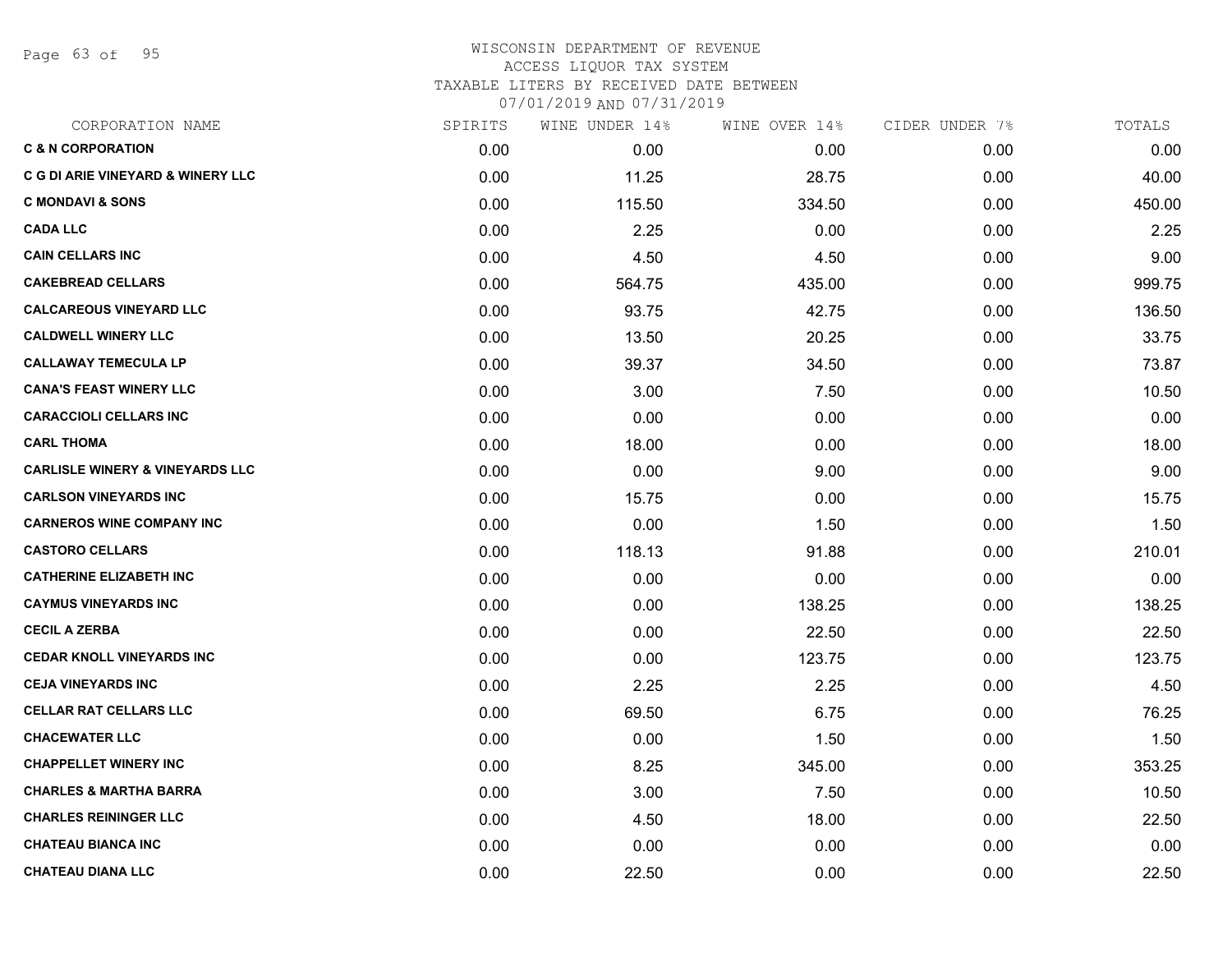Page 64 of 95

#### WISCONSIN DEPARTMENT OF REVENUE ACCESS LIQUOR TAX SYSTEM TAXABLE LITERS BY RECEIVED DATE BETWEEN

| CORPORATION NAME                                  | SPIRITS | WINE UNDER 14% | WINE OVER 14% | CIDER UNDER 7% | TOTALS |
|---------------------------------------------------|---------|----------------|---------------|----------------|--------|
| <b>CHATEAU GRAND TRAVERSE LTD</b>                 | 0.00    | 175.50         | 4.50          | 0.00           | 180.00 |
| <b>CHATEAU MARGENE INC</b>                        | 0.00    | 0.00           | 0.00          | 0.00           | 0.00   |
| <b>CHATEAU MORRISETTE INC</b>                     | 0.00    | 33.00          | 0.00          | 0.00           | 33.00  |
| <b>CHATEAU OPERATIONS, LTD.</b>                   | 0.00    | 27.00          | 3.75          | 0.00           | 30.75  |
| <b>CHATEAU POTELLE HOLDINGS LLC</b>               | 0.00    | 0.00           | 0.00          | 0.00           | 0.00   |
| <b>CHATEAU ST CROIX WINERY &amp; VINEYARD LLC</b> | 0.00    | 0.00           | 0.00          | 0.00           | 0.00   |
| <b>CHERRY HILL LLC</b>                            | 0.00    | 0.00           | 0.00          | 0.00           | 0.00   |
| CHIARELLO FAMILY VINEYARDS LLC                    | 0.00    | 0.00           | 0.00          | 0.00           | 0.00   |
| <b>CHILDRESS WINERY, LLC</b>                      | 0.00    | 0.00           | 0.00          | 0.00           | 0.00   |
| <b>CHIMNEY ROCK WINERY LLC</b>                    | 0.00    | 0.00           | 260.25        | 0.00           | 260.25 |
| <b>CHRISTOPHE BARON</b>                           | 0.00    | 218.00         | 15.00         | 0.00           | 233.00 |
| <b>CHRISTOPHER FIGGINS</b>                        | 0.00    | 9.00           | 11.25         | 0.00           | 20.25  |
| <b>CHRISTOPHER L SHOWN</b>                        | 0.00    | 0.00           | 0.00          | 0.00           | 0.00   |
| <b>CIDER HOUSE OF WISCONSIN LLC</b>               | 0.00    | 0.00           | 0.00          | 0.00           | 0.00   |
| <b>CINNABAR WINERY LLC</b>                        | 0.00    | 0.00           | 4.50          | 0.00           | 4.50   |
| <b>CIPCO INC.</b>                                 | 0.00    | 0.00           | 0.00          | 0.00           | 0.00   |
| <b>CLAY JAR HOLDINGS LLC</b>                      | 0.00    | 0.00           | 0.00          | 0.00           | 0.00   |
| <b>CLEARWATER CANYON CELLARS LLC</b>              | 0.00    | 0.00           | 4.50          | 0.00           | 4.50   |
| <b>CLIF BAR FAMILY WINERY &amp; FARM LLC</b>      | 0.00    | 4.50           | 129.75        | 0.00           | 134.25 |
| <b>CLINE CELLARS INC</b>                          | 0.00    | 19.88          | 129.00        | 0.00           | 148.88 |
| <b>CLOS DU VAL WINE CO LTD</b>                    | 0.00    | 30.00          | 87.00         | 0.00           | 117.00 |
| <b>CLOS LACHANCE WINES LLC</b>                    | 0.00    | 24.00          | 28.50         | 0.00           | 52.50  |
| <b>COCKERELL WINE CONSULTING LLC</b>              | 0.00    | 0.00           | 0.00          | 0.00           | 0.00   |
| <b>CODORNIU NAPA INC</b>                          | 0.00    | 114.75         | 391.50        | 0.00           | 506.25 |
| <b>COELHO WINERY INC</b>                          | 0.00    | 9.00           | 0.00          | 0.00           | 9.00   |
| <b>COL SOLARE, LLP</b>                            | 0.00    | 13.50          | 90.00         | 0.00           | 103.50 |
| <b>COLGIN PARTNERS LLC</b>                        | 0.00    | 0.00           | 47.25         | 0.00           | 47.25  |
| <b>COLLEEN M BOS</b>                              | 0.00    | 0.00           | 0.00          | 0.00           | 0.00   |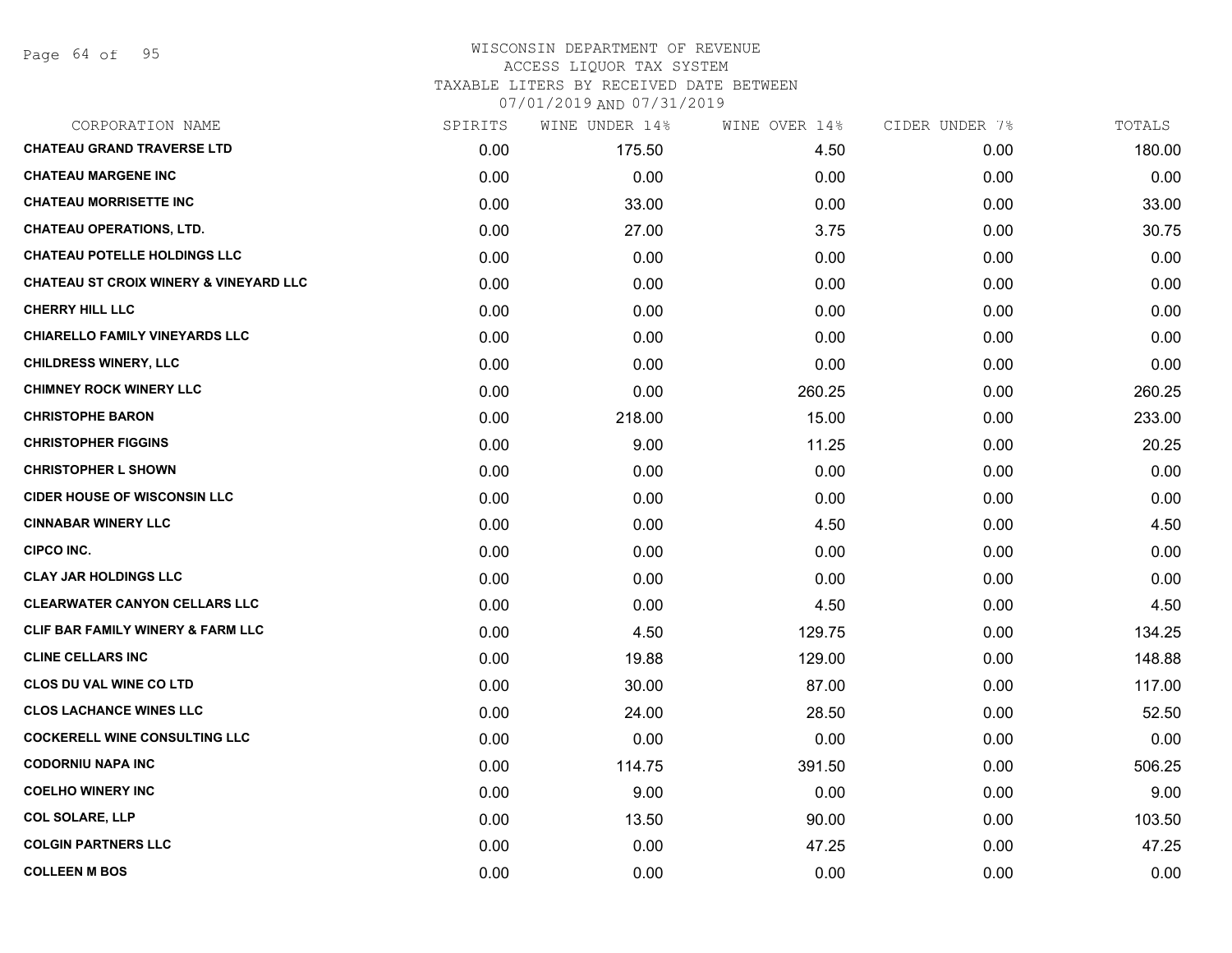| CORPORATION NAME                            | SPIRITS | WINE UNDER 14% | WINE OVER 14% | CIDER UNDER 7% | TOTALS |
|---------------------------------------------|---------|----------------|---------------|----------------|--------|
| <b>COLUMBIA RIVER WINERY INC</b>            | 0.00    | 30.00          | 21.00         | 0.00           | 51.00  |
| <b>CONSTELLATION BRANDS U.S. OPERATIONS</b> | 0.00    | 285.45         | 595.50        | 0.00           | 880.95 |
| <b>CONUNDRUM WINERY LLC</b>                 | 0.00    | 7.50           | 12.00         | 0.00           | 19.50  |
| <b>CONWAY VINEYARDS INC</b>                 | 0.00    | 0.00           | 0.00          | 0.00           | 0.00   |
| <b>COOL HAND VINEYARDS LLC</b>              | 0.00    | 2.25           | 24.00         | 0.00           | 26.25  |
| <b>COPPER CANE LLC</b>                      | 0.00    | 0.00           | 18.00         | 0.00           | 18.00  |
| <b>CORISON WINERY INC</b>                   | 0.00    | 53.25          | 0.00          | 0.00           | 53.25  |
| <b>CORNERSTONE CELLARS LLC</b>              | 0.00    | 0.00           | 0.00          | 0.00           | 0.00   |
| <b>CORY J MICHAL</b>                        | 0.00    | 33.75          | 0.00          | 0.00           | 33.75  |
| <b>COURAGEOUS INC</b>                       | 0.00    | 0.00           | 0.00          | 0.00           | 0.00   |
| <b>CRAIG FLETCHER</b>                       | 0.00    | 0.00           | 0.00          | 0.00           | 0.00   |
| <b>CRAIG S HANDLY</b>                       | 0.00    | 2.25           | 9.00          | 0.00           | 11.25  |
| <b>CREATIVE WINE CONCEPTS INC</b>           | 0.00    | 17.25          | 38.25         | 0.00           | 55.50  |
| <b>CREW WINE COMPANY LLC</b>                | 0.00    | 18.00          | 0.00          | 0.00           | 18.00  |
| <b>CRIMSON WINE GROUP LTD</b>               | 0.00    | 17.25          | 20.25         | 0.00           | 37.50  |
| <b>CRISTOM VINEYARDS INC</b>                | 0.00    | 14.25          | 0.00          | 0.00           | 14.25  |
| <b>CROCKER &amp; STARR WINE CO LLC</b>      | 0.00    | 0.00           | 66.00         | 0.00           | 66.00  |
| <b>CROFT LLC</b>                            | 0.00    | 0.00           | 0.00          | 0.00           | 0.00   |
| <b>CROWN POINT WINERY LLC</b>               | 0.00    | 0.00           | 0.00          | 0.00           | 0.00   |
| <b>CUNAT PREMIUM VINEYARDS LLC</b>          | 0.00    | 3.00           | 78.00         | 0.00           | 81.00  |
| <b>CUSHMAN WINERY CORPORATION</b>           | 0.00    | 20.25          | 15.75         | 0.00           | 36.00  |
| <b>CUVAISON INC</b>                         | 0.00    | 89.25          | 102.75        | 0.00           | 192.00 |
| <b>CWC WINERY LLC</b>                       | 0.00    | 0.00           | 0.00          | 0.00           | 0.00   |
| <b>D MYERS LLC</b>                          | 0.00    | 3.75           | 0.00          | 0.00           | 3.75   |
| <b>DADY CAPITAL LLLP</b>                    | 0.00    | 0.00           | 0.00          | 0.00           | 0.00   |
| <b>DANA ESTATES INC</b>                     | 0.00    | 0.00           | 29.25         | 0.00           | 29.25  |
| <b>DANICA PATRICK</b>                       | 0.00    | 11.25          | 1.50          | 0.00           | 12.75  |
| <b>DANIEL J KOEPKE</b>                      | 0.00    | 0.00           | 0.00          | 0.00           | 0.00   |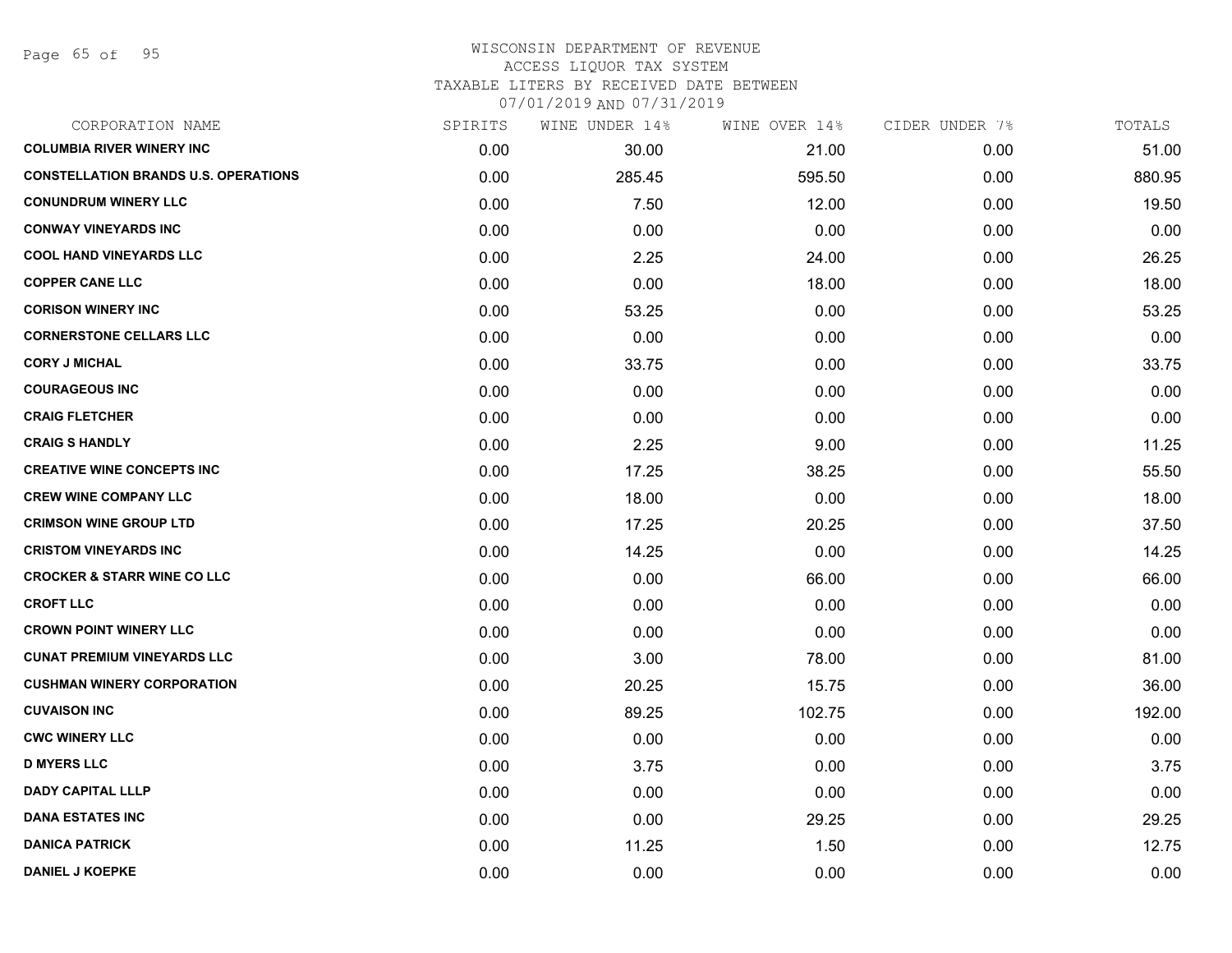Page 66 of 95

| CORPORATION NAME                                 | SPIRITS | WINE UNDER 14% | WINE OVER 14% | CIDER UNDER 7% | TOTALS |
|--------------------------------------------------|---------|----------------|---------------|----------------|--------|
| DANZA DEL SOL WINERY INC                         | 0.00    | 12.75          | 18.00         | 0.00           | 30.75  |
| <b>DANZINGER VINEYARDS LLC</b>                   | 0.00    | 0.00           | 0.00          | 0.00           | 0.00   |
| <b>DAOU VINEYARDS LLC</b>                        | 0.00    | 0.00           | 28.50         | 0.00           | 28.50  |
| <b>DARIOUSH KHALEDI WINERY LLC</b>               | 0.00    | 0.00           | 0.00          | 0.00           | 0.00   |
| <b>DAVID BRUCE WINERY INC</b>                    | 0.00    | 0.00           | 18.00         | 0.00           | 18.00  |
| <b>DAVID COFFARO</b>                             | 0.00    | 12.75          | 7.50          | 0.00           | 20.25  |
| <b>DAVID F MAHER</b>                             | 0.00    | 0.00           | 0.00          | 0.00           | 0.00   |
| <b>DAVID J MATTHEWS</b>                          | 0.00    | 13.50          | 0.00          | 0.00           | 13.50  |
| <b>DAVID JAMES LLC</b>                           | 0.00    | 22.50          | 9.00          | 0.00           | 31.50  |
| <b>DAVID L MCGEE</b>                             | 0.00    | 0.00           | 0.00          | 0.00           | 0.00   |
| <b>DAVIDS PINOT VINEYARDS INC</b>                | 0.00    | 0.00           | 0.00          | 0.00           | 0.00   |
| <b>DAVIS ESTATES LLC</b>                         | 0.00    | 0.00           | 85.50         | 0.00           | 85.50  |
| <b>DAWN'S DREAM LLC</b>                          | 0.00    | 1.50           | 3.00          | 0.00           | 4.50   |
| DE LA MONTANYA WINERY INC                        | 0.00    | 0.00           | 0.00          | 0.00           | 0.00   |
| <b>DEERFIELD RANCH WINERY LLC</b>                | 0.00    | 0.00           | 0.00          | 0.00           | 0.00   |
| <b>DEL DOTTO VINEYARDS INC</b>                   | 0.00    | 12.00          | 295.50        | 0.00           | 307.50 |
| <b>DELICATO VINEYARDS INC</b>                    | 0.00    | 57.00          | 159.00        | 0.00           | 216.00 |
| <b>DELILLE CELLARS LLC</b>                       | 0.00    | 6.00           | 32.25         | 0.00           | 38.25  |
| <b>DENNIS R ONEIL</b>                            | 0.00    | 0.00           | 2.25          | 0.00           | 2.25   |
| DH GUSTAFSON FAMILY VINEYARDS LLC                | 0.00    | 30.00          | 35.25         | 0.00           | 65.25  |
| <b>DIAMOND MOUNTAIN VINEYARD</b>                 | 0.00    | 0.00           | 0.00          | 0.00           | 0.00   |
| <b>DIANA HOBSON</b>                              | 0.00    | 0.00           | 0.00          | 0.00           | 0.00   |
| <b>DOMAINE CARNEROS LTD</b>                      | 0.00    | 205.50         | 148.50        | 0.00           | 354.00 |
| <b>DOMAINE CHANDON INC</b>                       | 0.00    | 491.40         | 0.00          | 0.00           | 491.40 |
| <b>DOMAINE DE MARIA SOTER LLC</b>                | 0.00    | 133.50         | 1.50          | 0.00           | 135.00 |
| <b>DOMAINE DROUHIN OREGON LLC</b>                | 0.00    | 18.00          | 80.25         | 0.00           | 98.25  |
| <b>DOMAINE SERENE VINEYARDS &amp; WINERY INC</b> | 0.00    | 82.50          | 81.75         | 0.00           | 164.25 |
| <b>DOMINICK CHIRICHILLO</b>                      | 0.00    | 1.50           | 1.50          | 0.00           | 3.00   |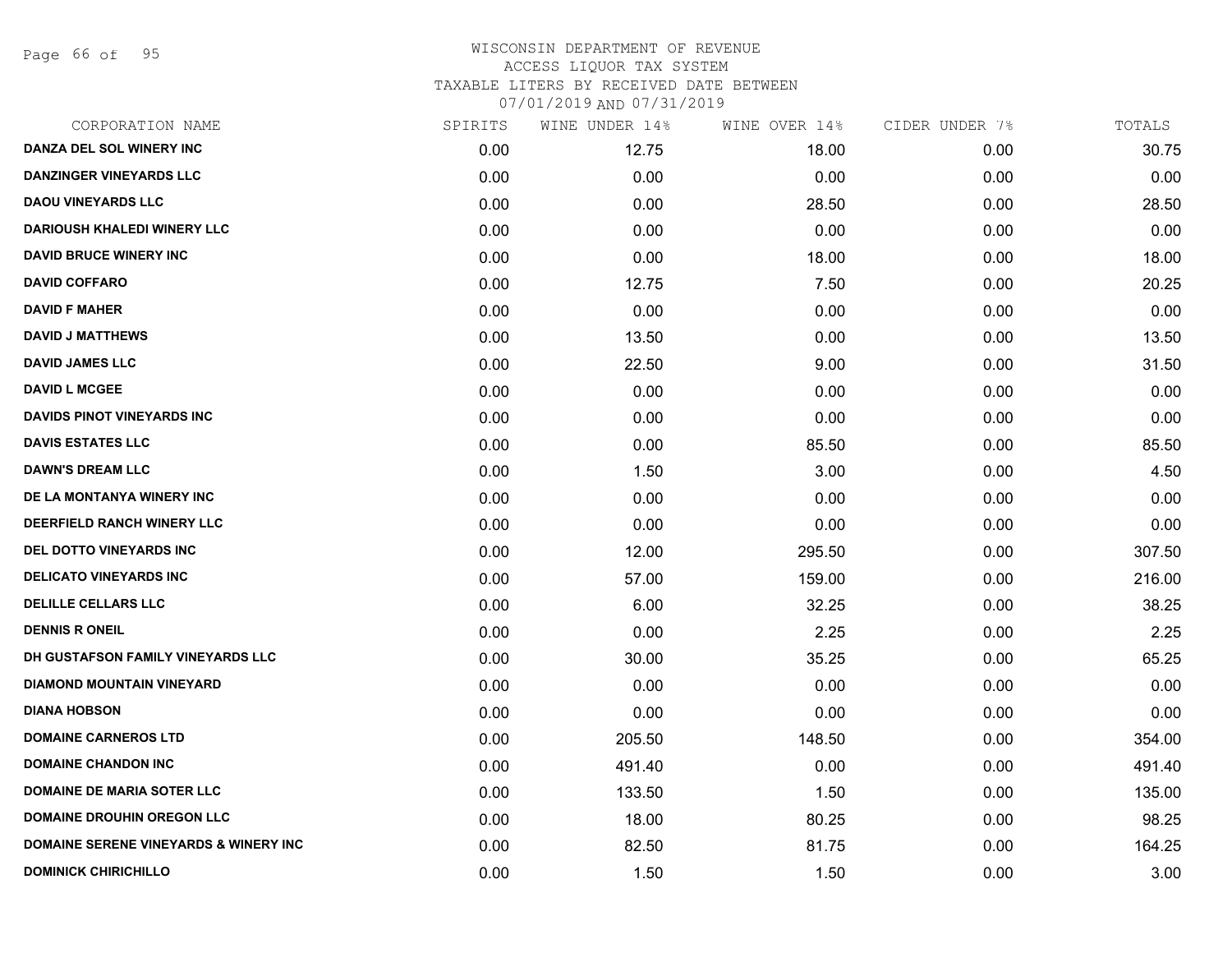Page 67 of 95

| CORPORATION NAME                                              | SPIRITS | WINE UNDER 14% | WINE OVER 14% | CIDER UNDER 7% | TOTALS   |
|---------------------------------------------------------------|---------|----------------|---------------|----------------|----------|
| <b>DON GRASSE</b>                                             | 0.00    | 0.00           | 0.00          | 0.00           | 0.00     |
| DON SEBASTIANI & SONS INTERNATIONAL WINE<br><b>NEGOCIANTS</b> | 0.00    | 15.00          | 0.00          | 0.00           | 15.00    |
| <b>DONALD PHILLIPS HILL JR</b>                                | 0.00    | 0.00           | 0.00          | 0.00           | 0.00     |
| DONATI FAMILY VINEYARD INC                                    | 0.00    | 27.60          | 0.00          | 0.00           | 27.60    |
| DONELAN FAMILY WINE CELLARS LLC                               | 0.00    | 3.75           | 12.00         | 0.00           | 15.75    |
| DONGYI INTERNATIONAL LLC                                      | 0.00    | 0.00           | 0.00          | 0.00           | 0.00     |
| <b>DOROTHY PANELLA</b>                                        | 0.00    | 22.50          | 7.50          | 0.00           | 30.00    |
| <b>DOSSEY VINEYARDS LLC</b>                                   | 0.00    | 146.25         | 0.00          | 0.00           | 146.25   |
| <b>DOUBLE CANYON VINEYARDS LLC</b>                            | 0.00    | 24.00          | 5.25          | 0.00           | 29.25    |
| DRAKE MAKES WINE, INC.                                        | 0.00    | 4.50           | 0.00          | 0.00           | 4.50     |
| <b>DRUMLIN RIDGE WINERY LLC</b>                               | 0.00    | 0.00           | 0.00          | 0.00           | 0.00     |
| DRY CREEK VINEYARD INC                                        | 0.00    | 203.25         | 786.75        | 0.00           | 990.00   |
| <b>DSC INVESTORS INC</b>                                      | 0.00    | 0.00           | 4.50          | 0.00           | 4.50     |
| <b>DUCKHORN WINE COMPANY</b>                                  | 0.00    | 259.50         | 1,189.50      | 0.00           | 1,449.00 |
| <b>DUMOL WINERY LLC</b>                                       | 0.00    | 0.00           | 99.75         | 0.00           | 99.75    |
| <b>DUNHAM CELLARS LLC</b>                                     | 0.00    | 3.75           | 20.25         | 0.00           | 24.00    |
| <b>DUNN VINEYARDS LLC</b>                                     | 0.00    | 5.25           | 0.00          | 0.00           | 5.25     |
| <b>DUPLIN WINE CELLARS INC.</b>                               | 0.00    | 429.75         | 0.00          | 0.00           | 429.75   |
| DUTTON GOLDFIELD WINERY LLC                                   | 0.00    | 77.25          | 17.25         | 0.00           | 94.50    |
| <b>E &amp; J GALLO WINERY</b>                                 | 0.00    | 174.00         | 705.75        | 0.00           | 879.75   |
| <b>E STRING CELLARS LLC</b>                                   | 0.00    | 3.00           | 9.00          | 0.00           | 12.00    |
| <b>EAGLES LANDING WINERY LLC</b>                              | 0.00    | 13.50          | 0.00          | 0.00           | 13.50    |
| <b>EARL E BROWN &amp; SONS INC</b>                            | 0.00    | 0.00           | 0.00          | 0.00           | 0.00     |
| <b>EBERLE WINERY LP</b>                                       | 0.00    | 18.00          | 25.50         | 0.00           | 43.50    |
| EDEN ICE CIDER COMPANY INC.                                   | 0.00    | 1.13           | 0.75          | 0.00           | 1.88     |
| <b>EDWARD J RINK</b>                                          | 0.00    | 0.00           | 0.00          | 0.00           | 0.00     |
| EHREN JORDAN WINE CELLARS LLC                                 | 0.00    | 54.75          | 118.50        | 0.00           | 173.25   |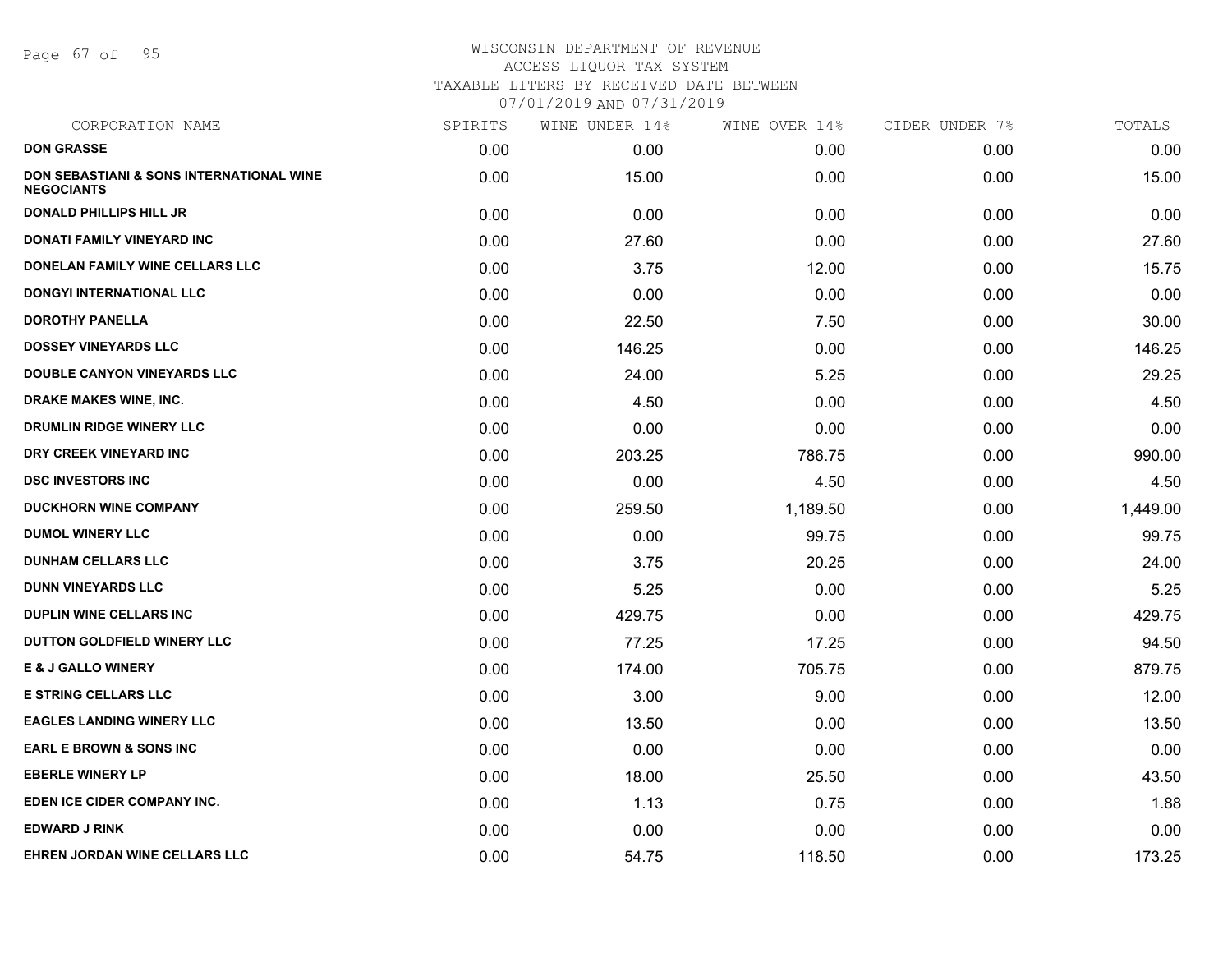Page 68 of 95

#### WISCONSIN DEPARTMENT OF REVENUE ACCESS LIQUOR TAX SYSTEM TAXABLE LITERS BY RECEIVED DATE BETWEEN

| CORPORATION NAME                         | SPIRITS | WINE UNDER 14% | WINE OVER 14% | CIDER UNDER 7% | TOTALS |
|------------------------------------------|---------|----------------|---------------|----------------|--------|
| <b>EILEEN BRYS</b>                       | 0.00    | 87.75          | 6.75          | 0.00           | 94.50  |
| <b>ELEGANCE PROPERTIES LLC</b>           | 0.00    | 0.00           | 13.50         | 0.00           | 13.50  |
| <b>ELISABETH W KLEIN</b>                 | 0.00    | 0.00           | 0.00          | 0.00           | 0.00   |
| ELK COVE VINEYARDS INC                   | 0.00    | 54.00          | 0.00          | 0.00           | 54.00  |
| <b>ELV-OREGON LLC</b>                    | 0.00    | 0.00           | 0.00          | 0.00           | 0.00   |
| <b>ELYSE WINERY LLC</b>                  | 0.00    | 4.50           | 40.50         | 0.00           | 45.00  |
| <b>EMILIO GUGLIELMO WINERY INC</b>       | 0.00    | 3.00           | 0.00          | 0.00           | 3.00   |
| <b>ENTENTE SPIRITS LLC</b>               | 0.00    | 0.00           | 0.00          | 0.00           | 0.00   |
| <b>ERIC TRUMP WINE MANUFACTURING LLC</b> | 0.00    | 77.25          | 3.00          | 0.00           | 80.25  |
| <b>ERNEST VINEYARDS LLC</b>              | 0.00    | 0.00           | 0.00          | 0.00           | 0.00   |
| <b>ESCALERA-BOULET LLC</b>               | 0.00    | 1.50           | 12.00         | 0.00           | 13.50  |
| <b>EUGENE PERATA</b>                     | 0.00    | 0.00           | 0.00          | 0.00           | 0.00   |
| <b>F KORBEL &amp; BROS INC</b>           | 0.00    | 216.75         | 44.00         | 0.00           | 260.75 |
| <b>FAETHM INC</b>                        | 0.00    | 0.00           | 0.00          | 0.00           | 0.00   |
| <b>FANTESCA LLC</b>                      | 0.00    | 2.25           | 170.25        | 0.00           | 172.50 |
| <b>FAT BOYS INC</b>                      | 0.00    | 10.50          | 12.00         | 0.00           | 22.50  |
| <b>FAWN CREEK WINERY LLC</b>             | 0.00    | 0.00           | 0.00          | 0.00           | 0.00   |
| <b>FAZELI VINEYARDS, LLC</b>             | 0.00    | 6.75           | 10.50         | 0.00           | 17.25  |
| <b>FENESTRA WINERY INC</b>               | 0.00    | 0.00           | 0.00          | 0.00           | 0.00   |
| FENN VALLEY VINEYARDS, INC.              | 0.00    | 45.00          | 0.00          | 0.00           | 45.00  |
| <b>FERMENTING CELLARS LLC</b>            | 0.00    | 0.00           | 0.00          | 0.00           | 0.00   |
| FERRARI CARANO VINEYARDS & WINERY LLC    | 0.00    | 10.13          | 267.00        | 0.00           | 277.13 |
| <b>FETZER VINEYARDS</b>                  | 0.00    | 51.75          | 27.75         | 0.00           | 79.50  |
| FICKLIN VINEYARDS INC                    | 0.00    | 0.00           | 0.00          | 0.00           | 0.00   |
| <b>FIDDLEHEAD CELLARS LP</b>             | 0.00    | 139.88         | 10.50         | 0.00           | 150.38 |
| <b>FIDELITAS WINES LLC</b>               | 0.00    | 0.00           | 25.50         | 0.00           | 25.50  |
| <b>FIESTA VINEYARD &amp; WINERY LLC</b>  | 0.00    | 11.25          | 0.00          | 0.00           | 11.25  |
| <b>FINKELSTEIN VINEYARDS INC</b>         | 0.00    | 7.50           | 16.50         | 0.00           | 24.00  |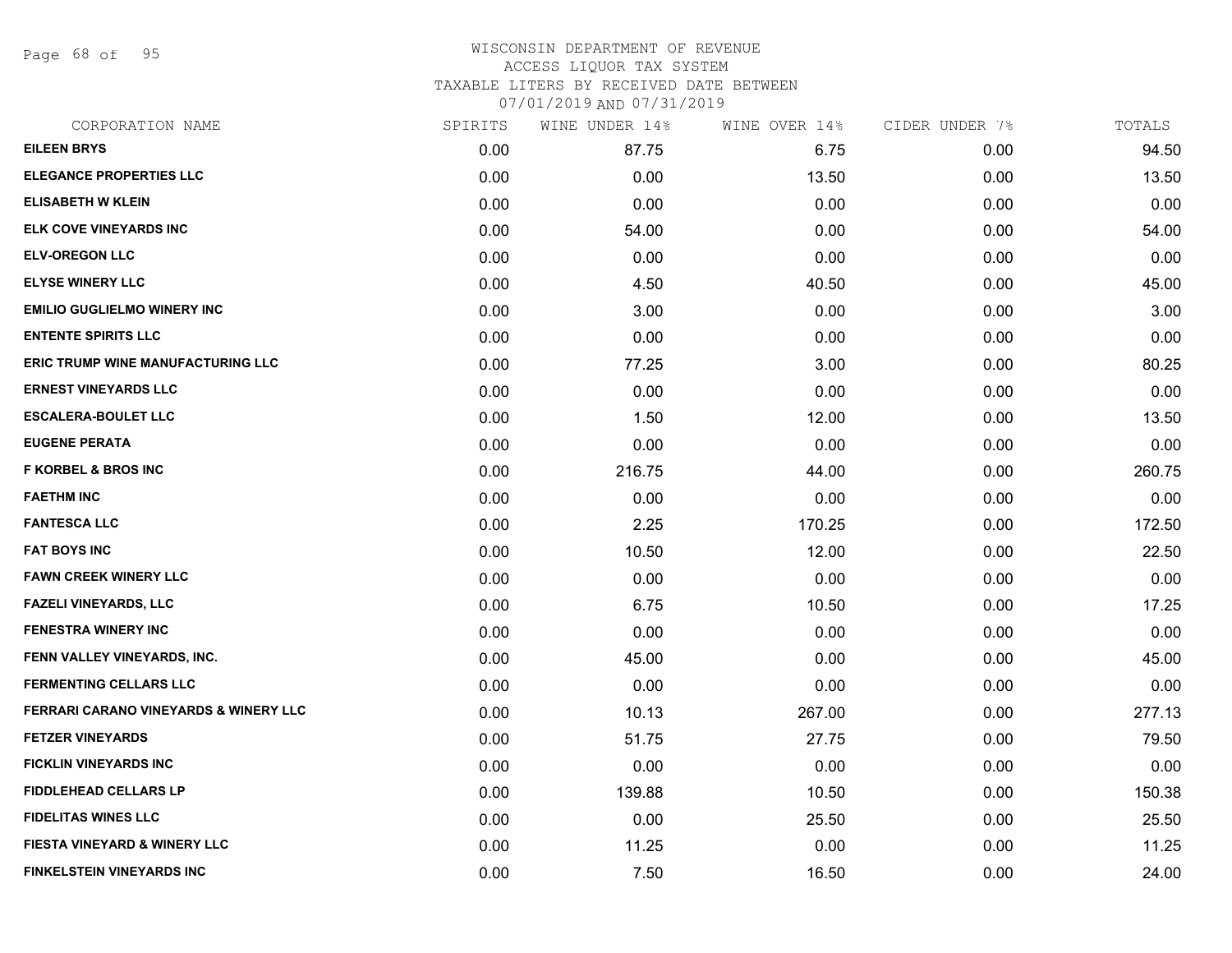Page 69 of 95

| CORPORATION NAME                               | SPIRITS | WINE UNDER 14% | WINE OVER 14% | CIDER UNDER 7% | TOTALS |
|------------------------------------------------|---------|----------------|---------------|----------------|--------|
| <b>FIRESTEED CORPORATION</b>                   | 0.00    | 9.00           | 0.00          | 0.00           | 9.00   |
| FISHER KING WINERY, LLC                        | 0.00    | 0.00           | 0.00          | 0.00           | 0.00   |
| <b>FISHER VINEYARDS</b>                        | 0.00    | 0.00           | 45.75         | 0.00           | 45.75  |
| <b>FITVINE LLC</b>                             | 0.00    | 508.50         | 0.00          | 0.00           | 508.50 |
| <b>FIVE VINES LLC</b>                          | 0.00    | 0.00           | 0.00          | 0.00           | 0.00   |
| <b>FLOOD RANCH COMPANY</b>                     | 0.00    | 7.50           | 6.00          | 0.00           | 13.50  |
| <b>FLORA SPRINGS WINE COMPANY</b>              | 0.00    | 0.00           | 195.00        | 0.00           | 195.00 |
| FLOWERS VINEYARD AND WINERY, LLC               | 0.00    | 106.50         | 0.00          | 0.00           | 106.50 |
| <b>FLYING B VINEYARD LP</b>                    | 0.00    | 4.50           | 22.50         | 0.00           | 27.00  |
| <b>FN CELLARS LLC</b>                          | 0.00    | 7.13           | 635.25        | 0.00           | 642.38 |
| <b>FOLEY ESTATES VINEYARD &amp; WINERY LLC</b> | 0.00    | 15.75          | 45.00         | 0.00           | 60.75  |
| <b>FOLEY FAMILY WINES INC</b>                  | 0.00    | 195.75         | 505.00        | 0.00           | 700.75 |
| <b>FOLIO WINE COMPANY LLC</b>                  | 0.00    | 1.50           | 0.00          | 0.00           | 1.50   |
| <b>FONTANELLA WINES LLC</b>                    | 0.00    | 0.00           | 122.25        | 0.00           | 122.25 |
| FORT ROSS VINEYARD & WINERY LLC                | 0.00    | 4.50           | 9.00          | 0.00           | 13.50  |
| <b>FORWARD CIDER LLC</b>                       | 0.00    | 0.00           | 0.00          | 0.00           | 0.00   |
| <b>FOUR BEARS WINERY LLC</b>                   | 0.00    | 0.75           | 0.75          | 0.00           | 1.50   |
| FOUR DAUGHTERS VINEYARD AND WINERY LLC         | 0.00    | 0.00           | 0.00          | 0.00           | 0.00   |
| <b>FOXEN VINEYARD INC</b>                      | 0.00    | 51.00          | 21.75         | 0.00           | 72.75  |
| <b>FRANCIS COPPOLA WINERY LLC</b>              | 0.00    | 539.81         | 419.26        | 0.00           | 959.07 |
| <b>FRANCISCAN VINEYARDS INC</b>                | 0.00    | 198.75         | 626.25        | 0.00           | 825.00 |
| <b>FRANK FAMILY VINEYARDS LLC</b>              | 0.00    | 32.25          | 54.75         | 0.00           | 87.00  |
| <b>FRED C SCHERRER</b>                         | 0.00    | 0.00           | 0.00          | 0.00           | 0.00   |
| <b>FREDERICK QUANDT</b>                        | 0.00    | 0.00           | 0.00          | 0.00           | 0.00   |
| <b>FREIXENET SONOMA CAVES INC</b>              | 0.00    | 270.00         | 33.75         | 0.00           | 303.75 |
| FREY FAMILY WINERY LLC                         | 0.00    | 0.00           | 0.00          | 0.00           | 0.00   |
| <b>FREY VINEYARDS LTD</b>                      | 0.00    | 77.25          | 3.00          | 0.00           | 80.25  |
| <b>FROGS LEAP WINERY</b>                       | 0.00    | 282.00         | 11.25         | 0.00           | 293.25 |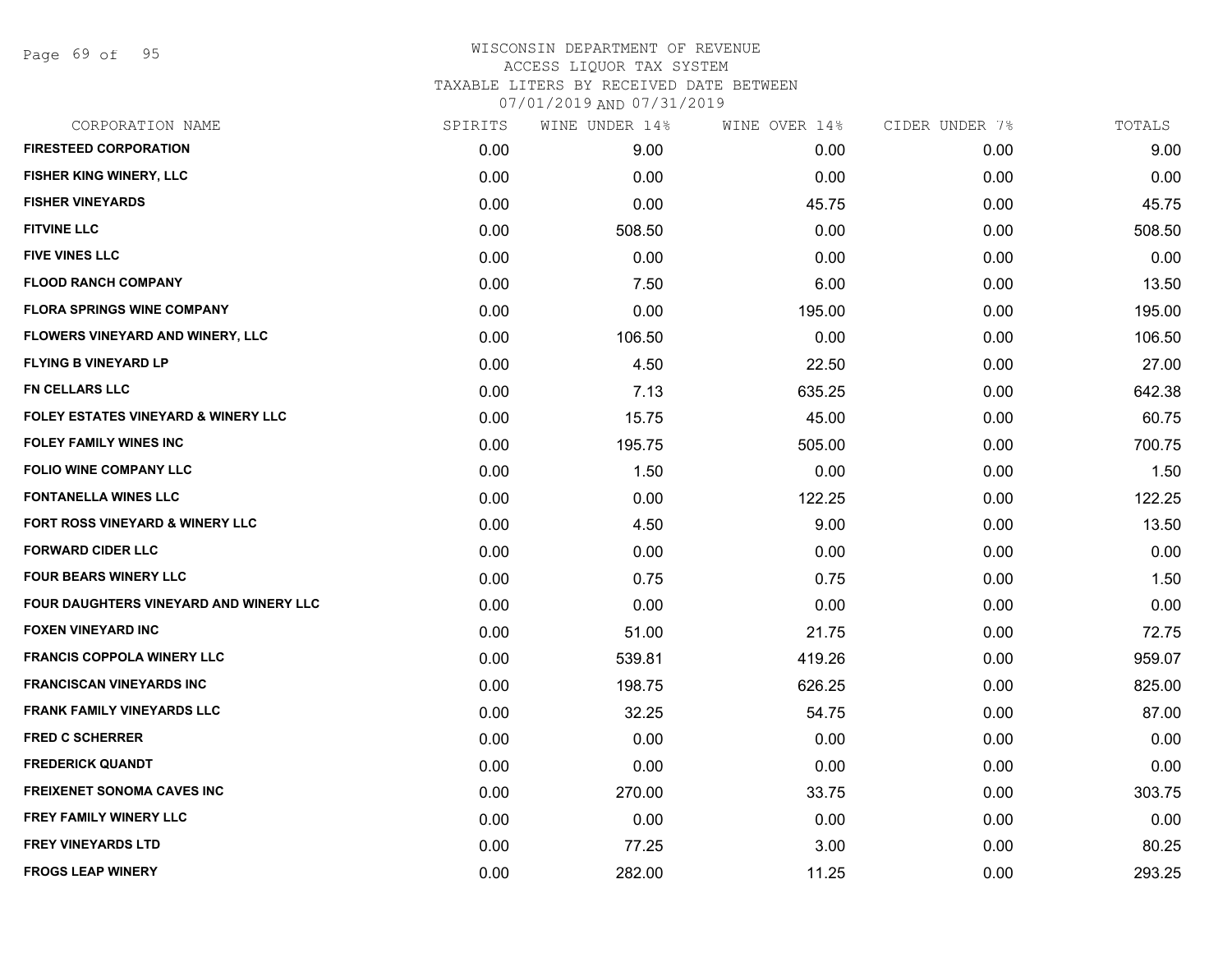Page 70 of 95

| CORPORATION NAME                                    | SPIRITS | WINE UNDER 14% | WINE OVER 14% | CIDER UNDER 7% | TOTALS   |
|-----------------------------------------------------|---------|----------------|---------------|----------------|----------|
| <b>FROGTOWN CELLARS LLP</b>                         | 0.00    | 9.00           | 0.00          | 0.00           | 9.00     |
| FRUIT OF THE WOODS WINE CELLAR, INC.                | 0.00    | 0.00           | 0.00          | 0.00           | 0.00     |
| <b>FULCRUM WINES LLC</b>                            | 0.00    | 0.59           | 2.97          | 0.00           | 3.56     |
| <b>FULKERSON WINE CELLARS LLC</b>                   | 0.00    | 2.25           | 0.00          | 0.00           | 2.25     |
| <b>FULLERTON WINES, INC</b>                         | 0.00    | 4.50           | 0.00          | 0.00           | 4.50     |
| <b>FURTHERMORE LLC</b>                              | 0.00    | 0.75           | 10.50         | 0.00           | 11.25    |
| <b>G GRAHAM WINES INC</b>                           | 0.00    | 0.00           | 32.25         | 0.00           | 32.25    |
| <b>GALANTE FAMILY WINERY INC</b>                    | 0.00    | 15.75          | 21.75         | 0.00           | 37.50    |
| <b>GALENA CELLARS INC</b>                           | 0.00    | 119.25         | 4.18          | 0.00           | 123.43   |
| <b>GALLICA WINES LLC</b>                            | 0.00    | 0.00           | 4.50          | 0.00           | 4.50     |
| <b>GAMBLE FAMILY VINEYARDS LLC</b>                  | 0.00    | 17.25          | 39.00         | 0.00           | 56.25    |
| <b>GANDONA INC</b>                                  | 0.00    | 0.00           | 19.88         | 0.00           | 19.88    |
| <b>GARGIULO VINEYARD LLC</b>                        | 0.00    | 0.00           | 0.00          | 0.00           | 0.00     |
| <b>GARROD TRUST</b>                                 | 0.00    | 2.25           | 2.25          | 0.00           | 4.50     |
| <b>GARVIN HEIGHTS VINEYARDS, LLC</b>                | 0.00    | 0.00           | 0.00          | 0.00           | 0.00     |
| <b>GARY FRANSCIONI, INC.</b>                        | 0.00    | 0.00           | 0.00          | 0.00           | 0.00     |
| <b>GEARY MARKET INVESTMENT COMPANY LTD</b>          | 0.00    | 0.00           | 0.00          | 0.00           | 0.00     |
| <b>GEMSTONE VINEYARDS LLC</b>                       | 0.00    | 0.00           | 0.00          | 0.00           | 0.00     |
| <b>GENERATIONS OF SONOMA LLC</b>                    | 0.00    | 15.00          | 25.50         | 0.00           | 40.50    |
| <b>GENESEO PARTNERS LP</b>                          | 0.00    | 0.00           | 72.00         | 0.00           | 72.00    |
| <b>GEORGE O HENDRY</b>                              | 0.00    | 6.00           | 82.50         | 0.00           | 88.50    |
| <b>GEORGE RONALD DENNER</b>                         | 0.00    | 0.00           | 0.00          | 0.00           | 0.00     |
| <b>GERBER, GERBER &amp; GERBER DISCLAIMER TRUST</b> | 0.00    | 15.75          | 0.00          | 0.00           | 15.75    |
| <b>GF WINES LLC</b>                                 | 0.00    | 258.75         | 84.75         | 0.00           | 343.50   |
| <b>GHOST HILL CELLARS LLC</b>                       | 0.00    | 21.00          | 0.00          | 0.00           | 21.00    |
| <b>GIFT SERVICES INC</b>                            | 0.00    | 156.75         | 10.50         | 0.00           | 167.25   |
| <b>GLOBAL UNIVERSAL SRL</b>                         | 0.00    | 0.00           | 0.00          | 0.00           | 0.00     |
| <b>GOLDIN INVESTMENT II INC</b>                     | 0.00    | 0.00           | 3,693.00      | 0.00           | 3,693.00 |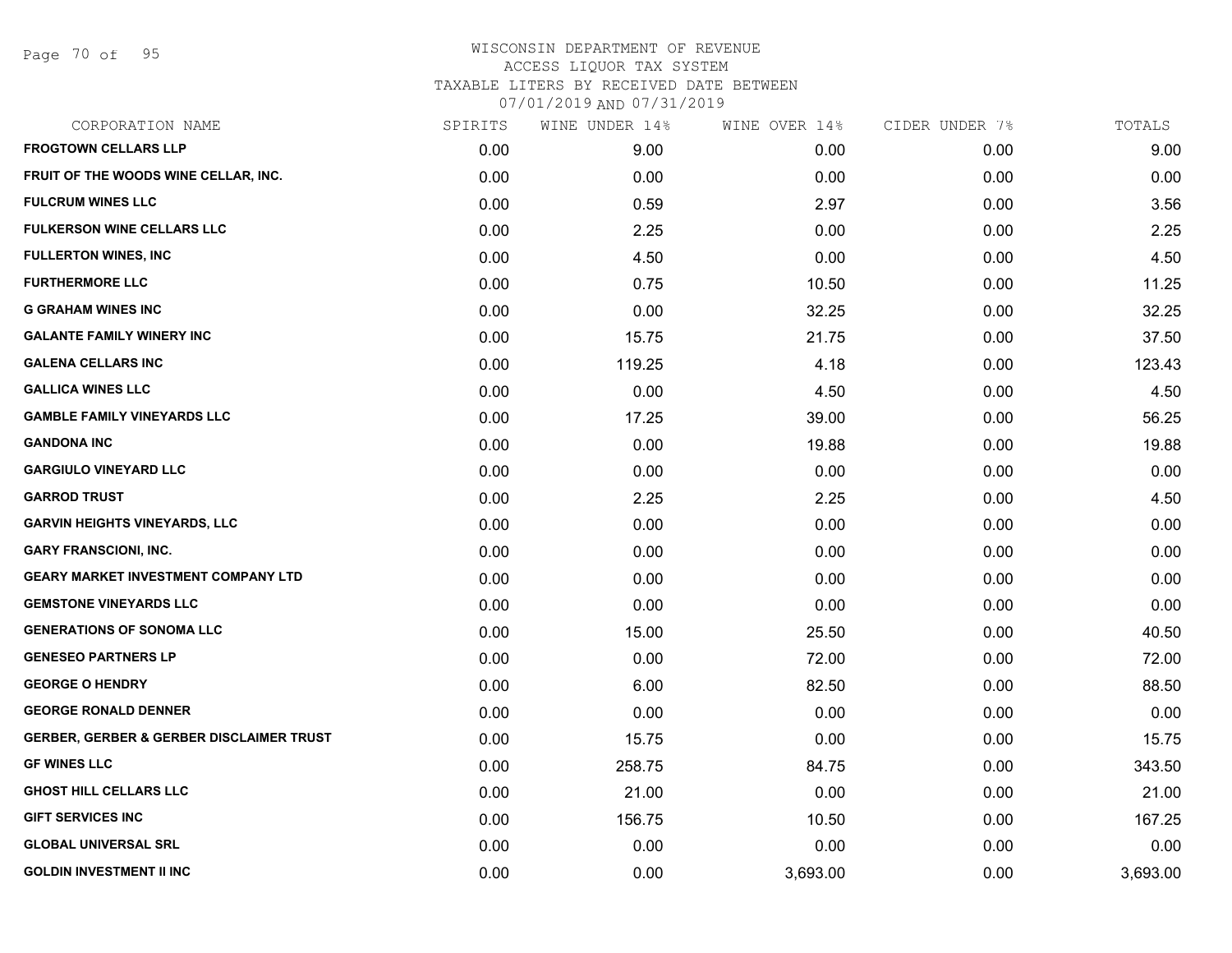Page 71 of 95

#### WISCONSIN DEPARTMENT OF REVENUE ACCESS LIQUOR TAX SYSTEM

TAXABLE LITERS BY RECEIVED DATE BETWEEN

| CORPORATION NAME                        | SPIRITS | WINE UNDER 14% | WINE OVER 14% | CIDER UNDER 7% | TOTALS |
|-----------------------------------------|---------|----------------|---------------|----------------|--------|
| <b>GOLDRIDGEPINOT.COM LLC</b>           | 0.00    | 125.25         | 0.00          | 0.00           | 125.25 |
| <b>GOOD FOUNDATIONS INC</b>             | 0.00    | 14.25          | 0.00          | 0.00           | 14.25  |
| <b>GOOSE EGG, LLC</b>                   | 0.00    | 36.00          | 0.00          | 0.00           | 36.00  |
| <b>GOOSE RIDGE LLC</b>                  | 0.00    | 25.88          | 39.75         | 0.00           | 65.63  |
| <b>GRAPE VISIONS LLC</b>                | 0.00    | 0.00           | 49.50         | 0.00           | 49.50  |
| <b>GRAPESEED WINE FUND LLC</b>          | 0.00    | 8.25           | 9.75          | 0.00           | 18.00  |
| <b>GRASSINI FAMILY VINEYARDS LLC</b>    | 0.00    | 0.00           | 0.00          | 0.00           | 0.00   |
| <b>GREEN FAMILY WINERY LLC</b>          | 0.00    | 0.00           | 0.00          | 0.00           | 0.00   |
| <b>GREG SANDERS</b>                     | 0.00    | 22.50          | 7.50          | 0.00           | 30.00  |
| <b>GRGICH HILLS CELLAR</b>              | 0.00    | 145.88         | 138.00        | 0.00           | 283.88 |
| <b>GRIEB OPTIMAL WINECRAFTING LLC</b>   | 0.00    | 0.00           | 0.00          | 0.00           | 0.00   |
| <b>GROTH VINEYARDS &amp; WINERY LLC</b> | 0.00    | 0.00           | 50.25         | 0.00           | 50.25  |
| <b>GULLETT &amp; GULLETT</b>            | 0.00    | 9.00           | 11.25         | 0.00           | 20.25  |
| H DE V LLC                              | 0.00    | 3.75           | 5.25          | 0.00           | 9.00   |
| <b>HAFNER VINEYARD LLC</b>              | 0.00    | 263.25         | 0.00          | 0.00           | 263.25 |
| <b>HAGAFEN CELLARS INC</b>              | 0.00    | 0.00           | 4.50          | 0.00           | 4.50   |
| <b>HAHN ESTATE</b>                      | 0.00    | 4.50           | 90.75         | 0.00           | 95.25  |
| <b>HALF KRAKT LLC</b>                   | 0.00    | 0.00           | 0.00          | 0.00           | 0.00   |
| <b>HALF MOON HILL LLC</b>               | 0.00    | 0.00           | 0.00          | 0.00           | 0.00   |
| <b>HALL WINES LLC</b>                   | 0.00    | 19.50          | 793.50        | 0.00           | 813.00 |
| <b>HALTER WINERY LLC</b>                | 0.00    | 28.50          | 131.25        | 0.00           | 159.75 |
| <b>HAMEL FAMILY WINES LLC</b>           | 0.00    | 259.50         | 456.00        | 0.00           | 715.50 |
| <b>HAMMLER WINE CORP</b>                | 0.00    | 0.00           | 9.00          | 0.00           | 9.00   |
| HANDLEY CELLARS LIMITED PARTNERSHIP     | 0.00    | 78.75          | 30.00         | 0.00           | 108.75 |
| <b>HANNA WINERY INC</b>                 | 0.00    | 73.50          | 156.00        | 0.00           | 229.50 |
| <b>HARALD TOMESCH</b>                   | 0.00    | 0.00           | 0.00          | 0.00           | 0.00   |
| <b>HARBOR RIDGE WINERY INC.</b>         | 0.00    | 0.00           | 0.00          | 0.00           | 0.00   |
| <b>HARLAN ESTATE WINERY INC</b>         | 0.00    | 0.00           | 174.00        | 0.00           | 174.00 |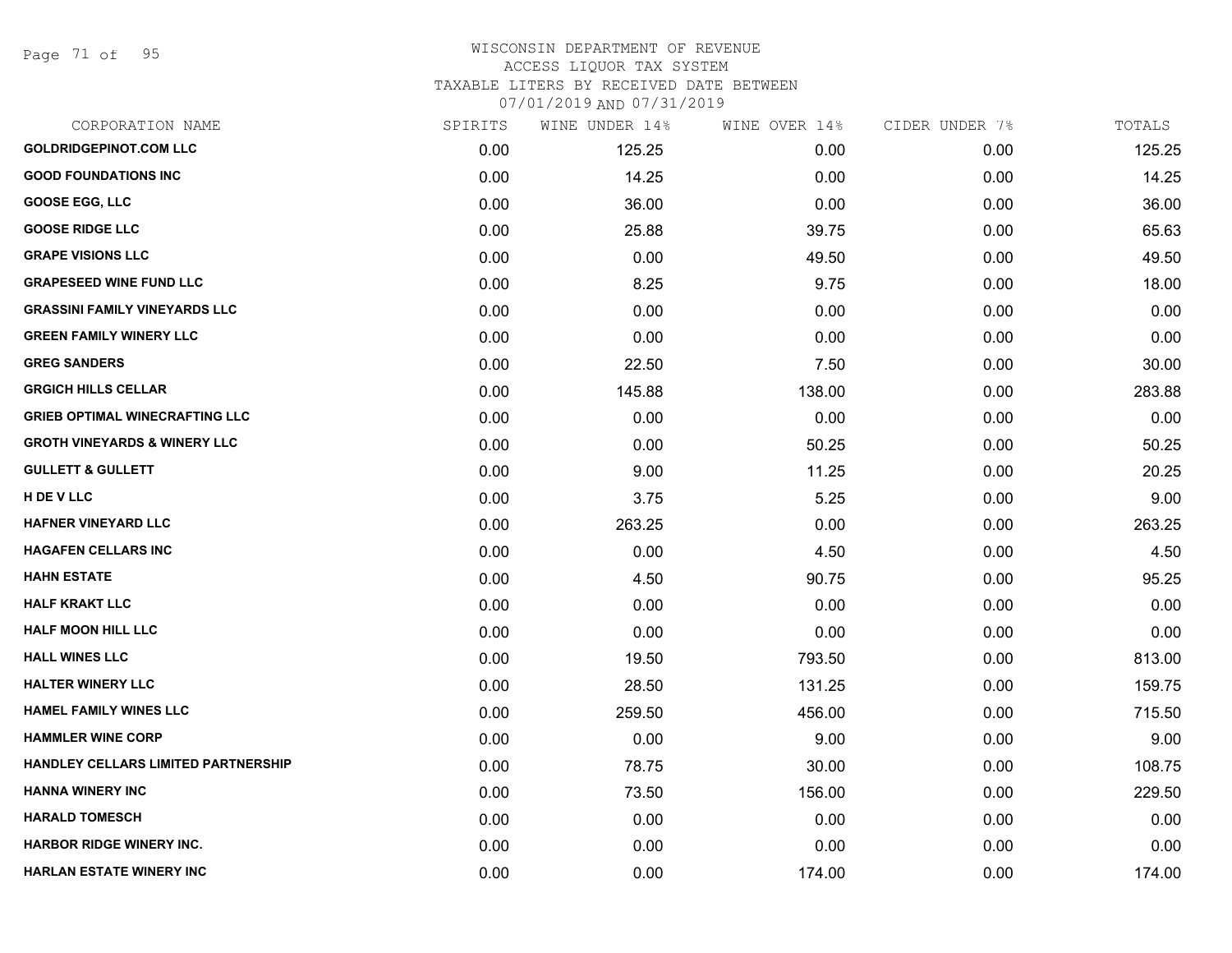Page 72 of 95

## WISCONSIN DEPARTMENT OF REVENUE ACCESS LIQUOR TAX SYSTEM TAXABLE LITERS BY RECEIVED DATE BETWEEN

| CORPORATION NAME                      | SPIRITS | WINE UNDER 14% | WINE OVER 14% | CIDER UNDER 7% | TOTALS    |
|---------------------------------------|---------|----------------|---------------|----------------|-----------|
| HARMELL CELLARS LLC                   | 0.00    | 312.75         | 0.00          | 0.00           | 312.75    |
| <b>HARRIS &amp; HARRIS</b>            | 0.00    | 12.00          | 15.00         | 0.00           | 27.00     |
| <b>HARRY &amp; DAVID HOLDINGS INC</b> | 0.00    | 175.50         | 23.00         | 0.00           | 198.50    |
| <b>HAWK AND HORSE VINEYARDS LLC</b>   | 0.00    | 0.00           | 0.00          | 0.00           | 0.00      |
| <b>HAWKES LLC</b>                     | 0.00    | 27.00          | 106.50        | 0.00           | 133.50    |
| <b>HAZLITT 1852 VINEYARDS INC</b>     | 0.00    | 5.25           | 0.00          | 0.00           | 5.25      |
| <b>HDD LLC</b>                        | 0.00    | 0.00           | 455.25        | 0.00           | 455.25    |
| <b>HEITZ WINE CELLARS</b>             | 0.00    | 3.00           | 12.75         | 0.00           | 15.75     |
| <b>HEMISPHERE WINE COMPANY INC</b>    | 0.00    | 15.75          | 96.00         | 0.00           | 111.75    |
| <b>HEMISPHERES LLC</b>                | 0.00    | 17,313.75      | 636.00        | 0.00           | 17,949.75 |
| HERB LAMB VINEYARDS, LLC              | 0.00    | 0.00           | 4.50          | 0.00           | 4.50      |
| <b>HERDIE BAISDEN</b>                 | 0.00    | 0.00           | 0.00          | 0.00           | 0.00      |
| <b>HERON HILL VINEYARDS INC</b>       | 0.00    | 4.50           | 0.00          | 0.00           | 4.50      |
| <b>HERRERA &amp; HERRERA</b>          | 0.00    | 0.00           | 0.00          | 0.00           | 0.00      |
| <b>HESTAN VINEYARDS LLC</b>           | 0.00    | 2.25           | 21.75         | 0.00           | 24.00     |
| <b>HIDDEN RIDGE VINEYARD LLC</b>      | 0.00    | 0.00           | 27.00         | 0.00           | 27.00     |
| <b>HILL ESTATES INC</b>               | 0.00    | 13.50          | 57.00         | 0.00           | 70.50     |
| <b>HIRSCH WINERY LLC</b>              | 0.00    | 31.50          | 0.00          | 0.00           | 31.50     |
| <b>HOLLYS HILL VINEYARDS LLC</b>      | 0.00    | 0.00           | 41.25         | 0.00           | 41.25     |
| HONIG VINEYARD AND WINERY LLC         | 0.00    | 26.25          | 99.75         | 0.00           | 126.00    |
| <b>HOPE WINE LLC</b>                  | 0.00    | 402.38         | 9.50          | 0.00           | 411.88    |
| <b>HOUDINI INC</b>                    | 0.00    | 605.25         | 34.50         | 0.00           | 639.75    |
| <b>HOURGLASS WINE COMPANY INC</b>     | 0.00    | 3.00           | 48.75         | 0.00           | 51.75     |
| <b>HUA YUAN</b>                       | 0.00    | 0.00           | 0.00          | 0.00           | 0.00      |
| <b>HUNEEUS VINTNERS LLC</b>           | 0.00    | 84.00          | 57.00         | 0.00           | 141.00    |
| HUNT COUNTRY VINEYARDS LLC            | 0.00    | 0.00           | 0.00          | 0.00           | 0.00      |
| <b>HUSCH VINEYARDS INC</b>            | 0.00    | 189.75         | 75.00         | 0.00           | 264.75    |
| <b>INCEPTION WINES LLC</b>            | 0.00    | 0.00           | 0.00          | 0.00           | 0.00      |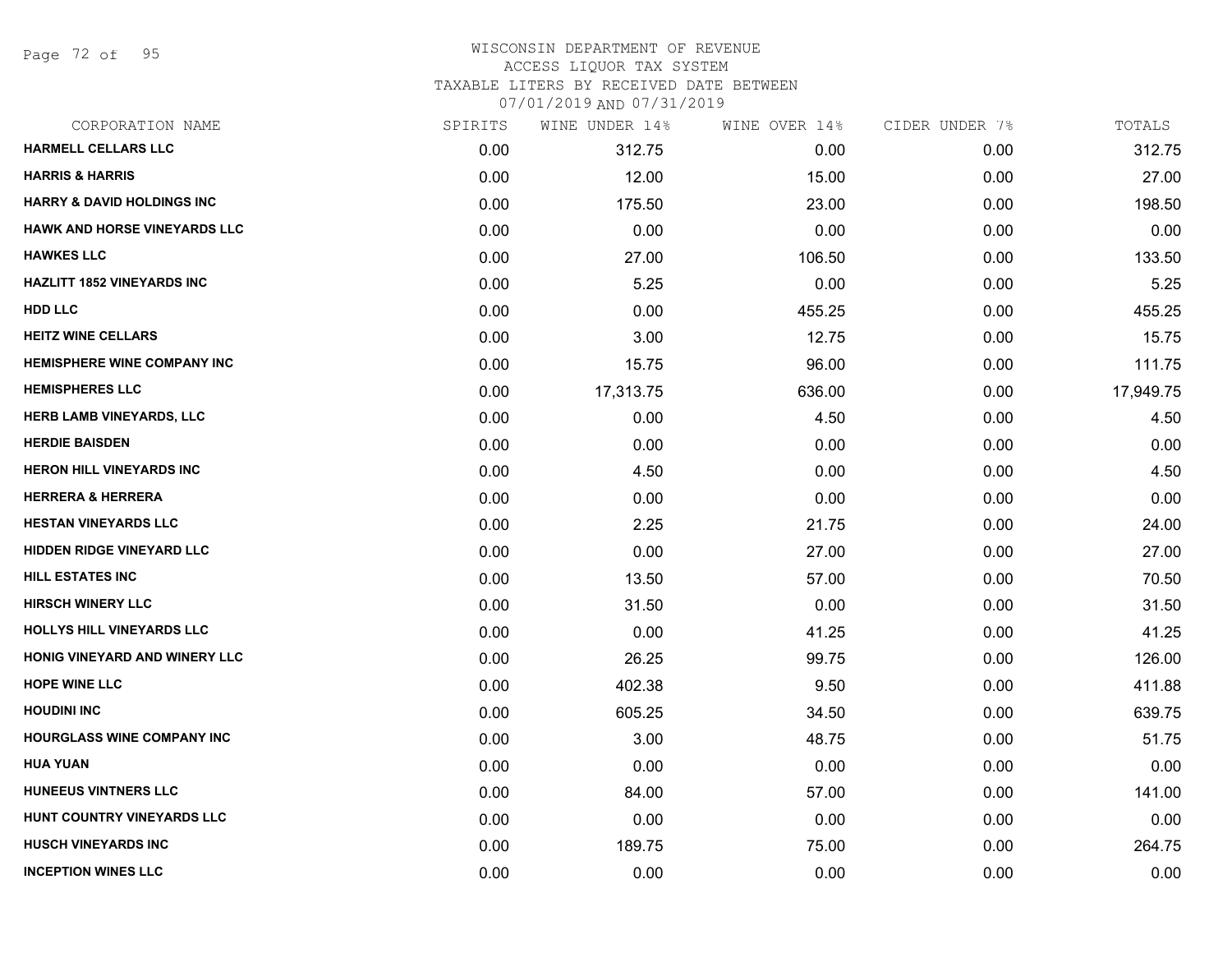Page 73 of 95

### WISCONSIN DEPARTMENT OF REVENUE ACCESS LIQUOR TAX SYSTEM

TAXABLE LITERS BY RECEIVED DATE BETWEEN

| CORPORATION NAME                             | SPIRITS | WINE UNDER 14% | WINE OVER 14% | CIDER UNDER 7% | TOTALS   |
|----------------------------------------------|---------|----------------|---------------|----------------|----------|
| <b>INMAN FAMILY WINES LLC</b>                | 0.00    | 6.00           | 9.00          | 0.00           | 15.00    |
| <b>INVESTOR'S OF AMERICA LP</b>              | 0.00    | 14.25          | 12.75         | 0.00           | 27.00    |
| <b>IRON HORSE VINEYARDS LP</b>               | 0.00    | 150.00         | 4.50          | 0.00           | 154.50   |
| <b>ISENHOWER CELLARS LLC</b>                 | 0.00    | 0.00           | 0.00          | 0.00           | 0.00     |
| <b>ISLAND ORCHARD CIDER LLC</b>              | 0.00    | 0.00           | 0.00          | 0.00           | 0.00     |
| <b>ISR VINEYARDS ASSOCIATION</b>             | 0.00    | 0.00           | 0.00          | 0.00           | 0.00     |
| J BLAIR PENCE, TRUSTEE OF PENCE FAMILY TRUST | 0.00    | 7.45           | 0.00          | 0.00           | 7.45     |
| <b>J CELLARS INVESTMENTS LLC</b>             | 0.00    | 11.25          | 82.50         | 0.00           | 93.75    |
| <b>J LOHR WINERY CORP</b>                    | 0.00    | 63.75          | 58.50         | 0.00           | 122.25   |
| <b>J PEDRONCELLI WINERY</b>                  | 0.00    | 0.00           | 0.00          | 0.00           | 0.00     |
| <b>J RICKARDS WINERY LLC</b>                 | 0.00    | 3.00           | 192.75        | 0.00           | 195.75   |
| <b>J WILLETT COMPANIES</b>                   | 0.00    | 0.00           | 0.00          | 0.00           | 0.00     |
| <b>J.W. THOMAS LLC</b>                       | 0.00    | 0.00           | 18.00         | 0.00           | 18.00    |
| <b>J3 WINE PARTNERS LLC</b>                  | 0.00    | 33.00          | 97.50         | 0.00           | 130.50   |
| JACK JOHN INVESTMENTS INC                    | 0.00    | 0.00           | 4.50          | 0.00           | 4.50     |
| JACKSON FAMILY WINES INC                     | 0.00    | 409.88         | 1,430.26      | 0.00           | 1,840.14 |
| <b>JACKSON WINE LLC</b>                      | 0.00    | 0.00           | 0.00          | 0.00           | 0.00     |
| <b>JACKSON WINERY &amp; VINEYARDS</b>        | 0.00    | 10.50          | 0.00          | 0.00           | 10.50    |
| JACUZZI FAMILY VINEYARDS LLC                 | 0.00    | 0.00           | 0.00          | 0.00           | 0.00     |
| <b>JAM CELLARS INC</b>                       | 0.00    | 6.25           | 7.00          | 0.00           | 13.25    |
| <b>JAMES L LAMBERT</b>                       | 0.00    | 22.50          | 15.75         | 0.00           | 38.25    |
| <b>JAMES P PROSSER</b>                       | 0.00    | 13.50          | 0.00          | 0.00           | 13.50    |
| <b>JB GEORGE LLC</b>                         | 0.00    | 0.00           | 1.19          | 0.00           | 1.19     |
| <b>JC CELLARS INC</b>                        | 0.00    | 1.50           | 20.25         | 0.00           | 21.75    |
| <b>JEFFERY BEMIS</b>                         | 0.00    | 0.00           | 0.00          | 0.00           | 0.00     |
| <b>JEFFERY M GORDON</b>                      | 0.00    | 0.00           | 0.00          | 0.00           | 0.00     |
| <b>JEFFREY L STOEGER</b>                     | 0.00    | 0.00           | 0.00          | 0.00           | 0.00     |
| <b>JENNIFER L JACKSON-HARTFORD</b>           | 0.00    | 3.00           | 120.38        | 0.00           | 123.38   |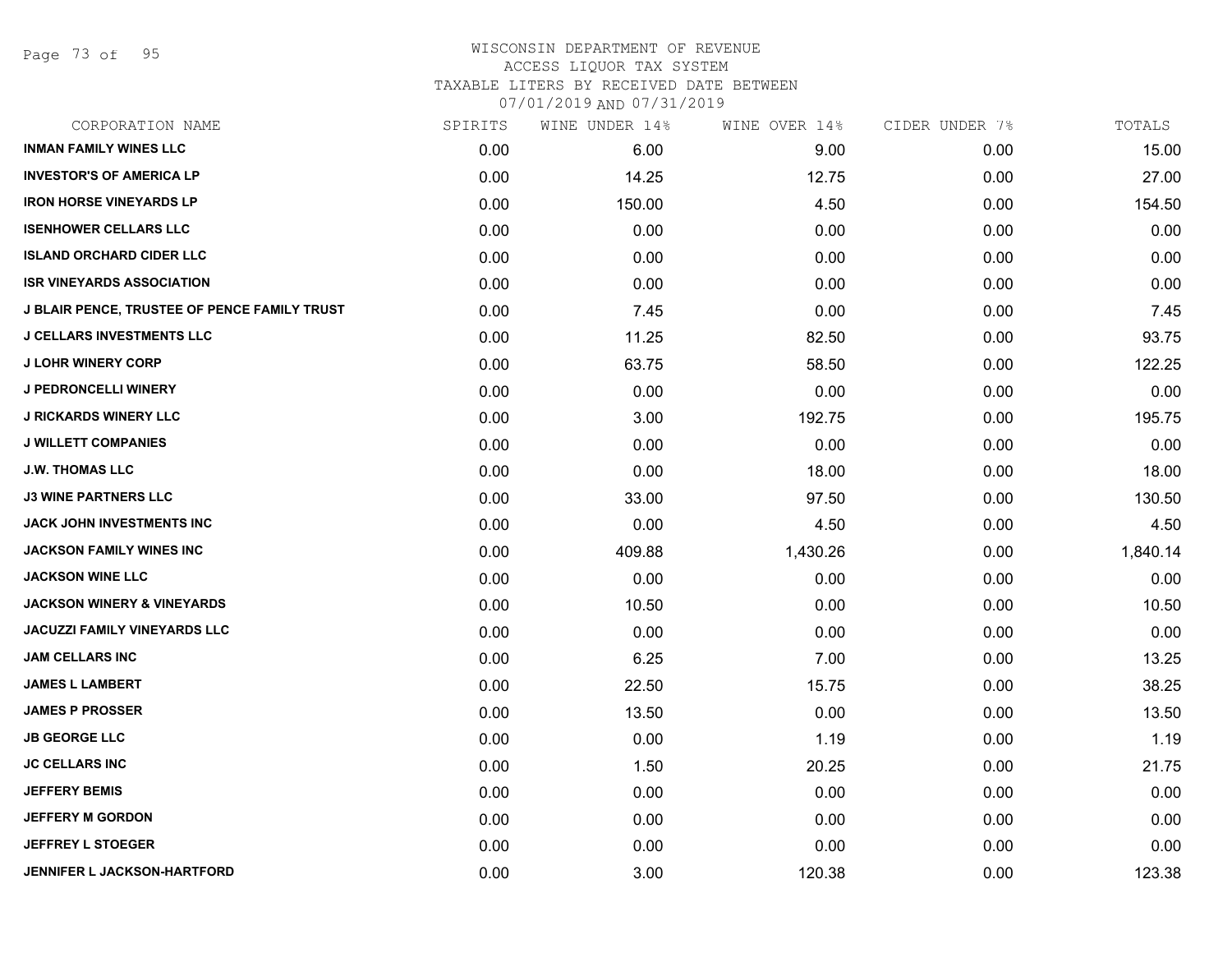Page 74 of 95

| CORPORATION NAME                         | SPIRITS | WINE UNDER 14% | WINE OVER 14% | CIDER UNDER 7% | TOTALS   |
|------------------------------------------|---------|----------------|---------------|----------------|----------|
| <b>JESSUP CELLARS HOLDING CO LLC</b>     | 0.00    | 0.00           | 253.51        | 0.00           | 253.51   |
| <b>JM CELLARS COMPANY</b>                | 0.00    | 0.00           | 5.35          | 0.00           | 5.35     |
| <b>J-NH WINE GROUP LLC</b>               | 0.00    | 6.75           | 28.50         | 0.00           | 35.25    |
| JOHN ANTHONY VINEYARDS LLC               | 0.00    | 1.50           | 4.50          | 0.00           | 6.00     |
| <b>JOHN E NICOLOZAKES</b>                | 0.00    | 0.00           | 0.00          | 0.00           | 0.00     |
| <b>JONATHAN DALE</b>                     | 0.00    | 0.00           | 0.00          | 0.00           | 0.00     |
| <b>JONES FAMILY WINERY LLC</b>           | 0.00    | 0.00           | 0.00          | 0.00           | 0.00     |
| <b>JORNY'S END LLC</b>                   | 0.00    | $-39.00$       | 0.00          | 0.00           | $-39.00$ |
| <b>JOSEPH ALEXANDER VILLICANA II</b>     | 0.00    | 0.00           | 626.80        | 0.00           | 626.80   |
| <b>JOSEPH CALLOW</b>                     | 0.00    | 0.00           | 0.00          | 0.00           | 0.00     |
| <b>JOSEPH PHELPS VINEYARDS LLC</b>       | 0.00    | 20.25          | 267.00        | 0.00           | 287.25   |
| <b>JOSEPH STALLER</b>                    | 0.00    | 0.00           | 0.00          | 0.00           | 0.00     |
| <b>JOSEPH WYNIMKO</b>                    | 0.00    | 0.00           | 0.00          | 0.00           | 0.00     |
| <b>JOYCE VINEYARDS LLC</b>               | 0.00    | 0.00           | 0.00          | 0.00           | 0.00     |
| <b>JULIE A ANDRZEJCZAK</b>               | 0.00    | 0.00           | 0.00          | 0.00           | 0.00     |
| <b>JUSTIN VINEYARDS &amp; WINERY LLC</b> | 0.00    | 0.00           | 0.00          | 0.00           | 0.00     |
| <b>JVW CORPORATION</b>                   | 0.00    | 232.50         | 0.00          | 0.00           | 232.50   |
| <b>K VINTNERS LLC</b>                    | 0.00    | 79.50          | 30.00         | 0.00           | 109.50   |
| <b>KACHINA CELLARS LLC</b>               | 0.00    | 670.50         | 866.25        | 0.00           | 1,536.75 |
| <b>KAMEN WINES LLC</b>                   | 0.00    | 0.00           | 35.25         | 0.00           | 35.25    |
| <b>KANGARU ENTERPRISES LLC</b>           | 0.00    | 62.25          | 84.75         | 0.00           | 147.00   |
| <b>KEEVER VINEYARDS LLC</b>              | 0.00    | 11.25          | 22.50         | 0.00           | 33.75    |
| <b>KEN BROWN WINES LLC</b>               | 0.00    | 9.00           | 9.00          | 0.00           | 18.00    |
| <b>KENEFICK RANCHES WINERY LLC</b>       | 0.00    | 0.00           | 20.25         | 0.00           | 20.25    |
| <b>KENT HUMPHREY</b>                     | 0.00    | 1.50           | 14.25         | 0.00           | 15.75    |
| <b>KENWARD FAMILY VINEYARDS, LLC</b>     | 0.00    | 0.00           | 53.25         | 0.00           | 53.25    |
| <b>KENZO ESTATE INC</b>                  | 0.00    | 0.00           | 14.25         | 0.00           | 14.25    |
| <b>KERWIN ESTATE LLC</b>                 | 0.00    | 0.00           | 44.25         | 0.00           | 44.25    |
|                                          |         |                |               |                |          |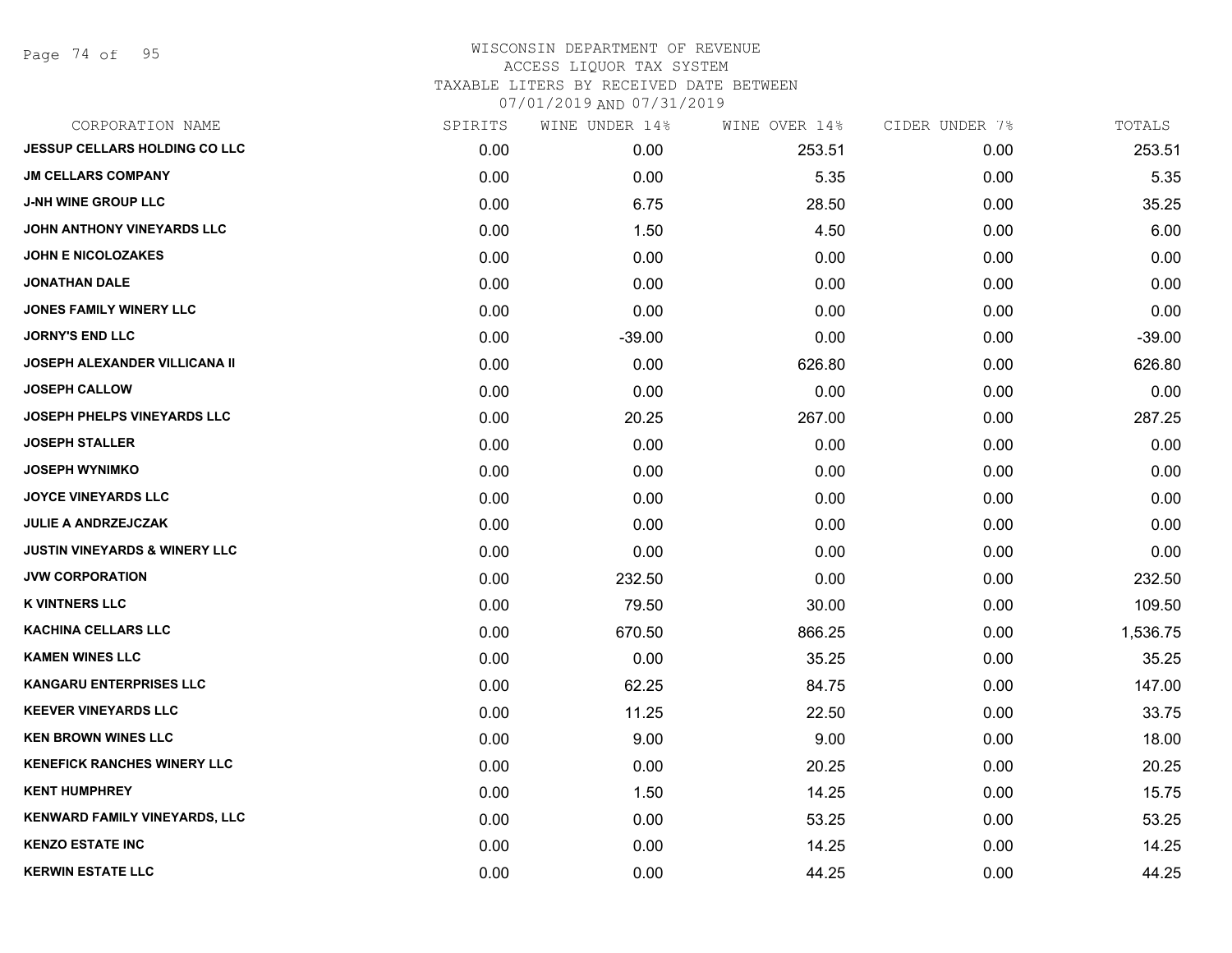Page 75 of 95

| CORPORATION NAME                             | SPIRITS | WINE UNDER 14% | WINE OVER 14% | CIDER UNDER 7% | TOTALS   |
|----------------------------------------------|---------|----------------|---------------|----------------|----------|
| <b>KESTREL PROPERTIES LLC</b>                | 0.00    | 67.50          | 3.00          | 0.00           | 70.50    |
| <b>KEVIN BEHNKE</b>                          | 0.00    | 0.00           | 0.00          | 0.00           | 0.00     |
| <b>KEVIN C MILLER</b>                        | 0.00    | 0.00           | 0.00          | 360.00         | 360.00   |
| <b>KING ESTATE WINERY LP</b>                 | 0.00    | 36.75          | 10.50         | 0.00           | 47.25    |
| KISMET WINE, INC.                            | 0.00    | 0.00           | 0.00          | 0.00           | 0.00     |
| KISTLER VINEYARDS, LLC                       | 0.00    | 0.00           | 325.50        | 0.00           | 325.50   |
| <b>KLEIN FOODS INC</b>                       | 0.00    | 22.50          | 327.00        | 0.00           | 349.50   |
| <b>KNIGHTS BRIDGE WINERY LLC</b>             | 0.00    | 0.00           | 3.00          | 0.00           | 3.00     |
| <b>KOEHLER WINERY LLC</b>                    | 0.00    | 9.00           | 15.00         | 0.00           | 24.00    |
| <b>KONSTANTIN D FRANK &amp; SONS</b>         | 0.00    | 69.75          | 0.00          | 0.00           | 69.75    |
| <b>KOPRI INC</b>                             | 0.00    | 0.00           | 0.00          | 0.00           | 0.00     |
| <b>KRAUSE FAMILY CELLARS LLC</b>             | 0.00    | 0.00           | 0.00          | 0.00           | 0.00     |
| <b>KRISTIN HARRINGTON-BOEGNER</b>            | 0.00    | 0.00           | 0.00          | 0.00           | 0.00     |
| <b>KRUPP BROTHERS LLC</b>                    | 0.00    | 0.00           | 51.75         | 0.00           | 51.75    |
| <b>KSSM LLC</b>                              | 0.00    | 93.75          | 261.75        | 0.00           | 355.50   |
| <b>KT WINECO LLC</b>                         | 0.00    | 0.00           | 2.25          | 0.00           | 2.25     |
| <b>KULETO VILLA LLC</b>                      | 0.00    | 39.00          | 32.25         | 0.00           | 71.25    |
| <b>KUNDE ENTERPRISES INC</b>                 | 0.00    | 112.50         | 936.39        | 0.00           | 1,048.89 |
| <b>LC WINE</b>                               | 0.00    | 0.00           | 22.50         | 0.00           | 22.50    |
| L FOPPIANO WINE CO INC                       | 0.00    | 0.00           | 24.75         | 0.00           | 24.75    |
| <b>L18 HOLDINGS, INC.</b>                    | 0.00    | 0.00           | 0.00          | 0.00           | 0.00     |
| <b>LADERA WINERY LLC</b>                     | 0.00    | 40.50          | 84.00         | 0.00           | 124.50   |
| <b>LAETITIA VINEYARD &amp; WINERY INC</b>    | 0.00    | 28.50          | 52.50         | 0.00           | 81.00    |
| <b>LAGUNA OAKS VINEYARD &amp; WINERY INC</b> | 0.00    | 118.50         | 41.25         | 0.00           | 159.75   |
| <b>LAIL VINEYARDS LLC</b>                    | 0.00    | 0.00           | 7.50          | 0.00           | 7.50     |
| <b>LAIRD FAMILY ESTATE LLC</b>               | 0.00    | 0.00           | 43.50         | 0.00           | 43.50    |
| LAKE NOKOMIS CRANBERRIES INC                 | 0.00    | 0.00           | 0.00          | 0.00           | 0.00     |
| <b>LAMBERT BRIDGE WINERY INC</b>             | 0.00    | 0.00           | 120.75        | 0.00           | 120.75   |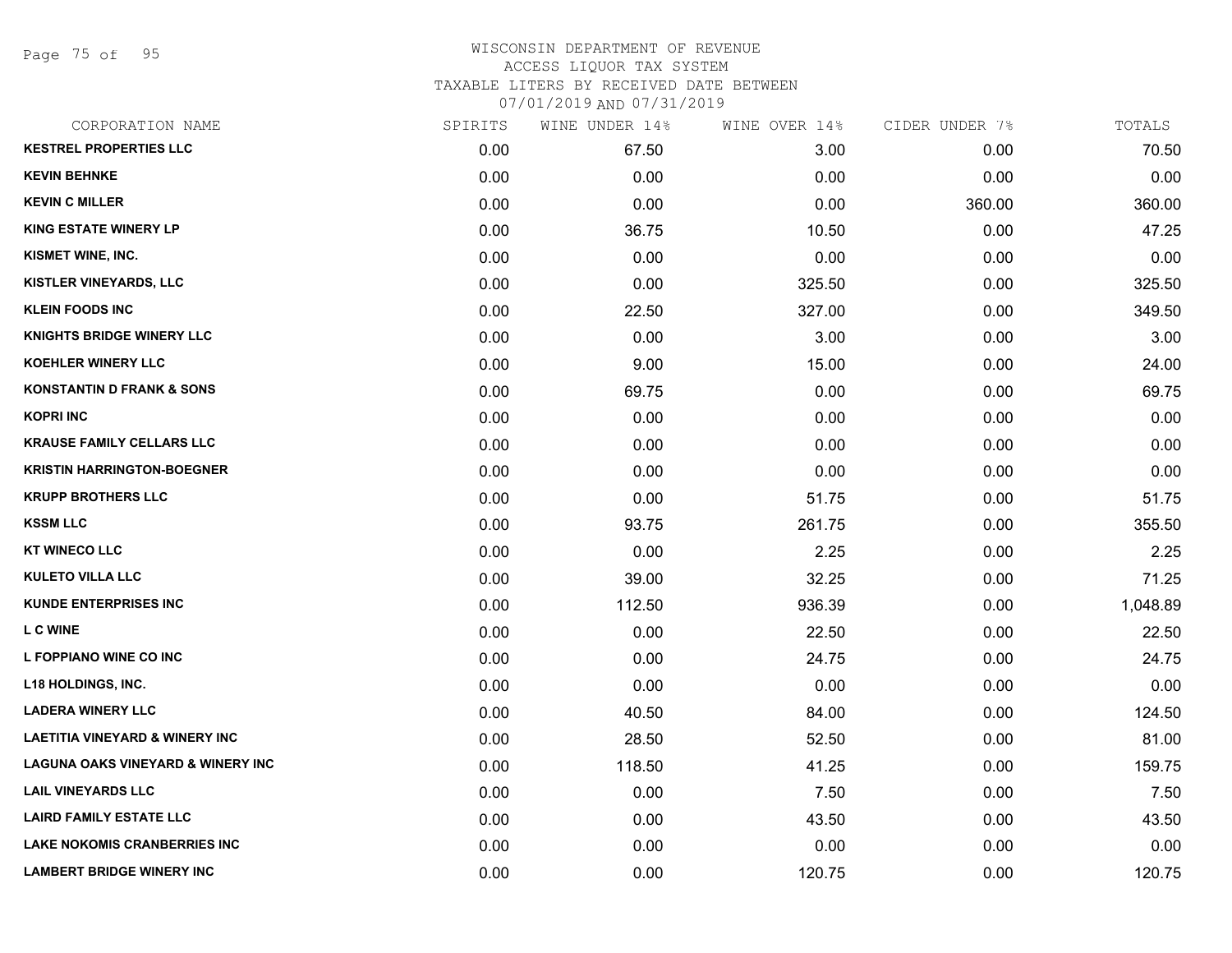Page 76 of 95

| CORPORATION NAME                                  | SPIRITS | WINE UNDER 14% | WINE OVER 14% | CIDER UNDER 7% | TOTALS |
|---------------------------------------------------|---------|----------------|---------------|----------------|--------|
| <b>LAMBORN FAMILY WINE COMPANY LP</b>             | 0.00    | 0.00           | 0.00          | 0.00           | 0.00   |
| <b>LANCASTER ESTATE VINEYARD &amp; WINERY LLC</b> | 0.00    | 14.25          | 20.25         | 0.00           | 34.50  |
| <b>LANGE WINERY LLC</b>                           | 0.00    | 37.50          | 27.00         | 0.00           | 64.50  |
| <b>LANGETWINS WINE CO INC</b>                     | 0.00    | 15.75          | 23.25         | 0.00           | 39.00  |
| <b>LANGTRY VINEYARD &amp; WINERY, LLC</b>         | 0.00    | 0.75           | 6.00          | 0.00           | 6.75   |
| <b>LARKMEAD VINEYARDS INC</b>                     | 0.00    | 6.75           | 103.50        | 0.00           | 110.25 |
| <b>LARSON FAMILY WINERY INC</b>                   | 0.00    | 8.25           | 117.50        | 0.00           | 125.75 |
| <b>LASSETER FAMILY WINERY LLC</b>                 | 0.00    | 31.50          | 27.75         | 0.00           | 59.25  |
| <b>LATAH CREEK WINE CELLARS LTD</b>               | 0.00    | 0.00           | 0.00          | 0.00           | 0.00   |
| <b>LATITUDE BEVERAGE COMPANY</b>                  | 0.00    | 18.00          | 25.50         | 0.00           | 43.50  |
| <b>LAURO GUERRA</b>                               | 0.00    | 0.00           | 0.00          | 0.00           | 0.00   |
| <b>LAUTENBACH'S ORCHARD COUNTRY INC</b>           | 0.00    | 0.00           | 0.00          | 0.00           | 0.00   |
| <b>LAVA SPRINGS INC</b>                           | 0.00    | 0.00           | 49.25         | 0.00           | 49.25  |
| <b>LAW ESTATE WINES</b>                           | 0.00    | 3.75           | 30.00         | 0.00           | 33.75  |
| <b>LAWER FAMILY WINERY INC</b>                    | 0.00    | 0.00           | 1.50          | 0.00           | 1.50   |
| LE CEP II INC                                     | 0.00    | 61.50          | 6.00          | 0.00           | 67.50  |
| <b>LEAL VINEYARDS INC</b>                         | 0.00    | 0.00           | 4.50          | 0.00           | 4.50   |
| <b>LEDGESTONE ESTATE LLC</b>                      | 0.00    | 0.00           | 0.00          | 0.00           | 0.00   |
| LEELANAU WINE CELLARS, LTD.                       | 0.00    | 0.00           | 0.00          | 0.00           | 0.00   |
| <b>LEFT COAST CELLARS LLC</b>                     | 0.00    | 3.00           | 0.75          | 0.00           | 3.75   |
| <b>LEMELSON WINERY LLC</b>                        | 0.00    | 18.75          | 12.00         | 0.00           | 30.75  |
| <b>LEONARDINI FAMILY WINERY LLC</b>               | 0.00    | 36.00          | 66.75         | 0.00           | 102.75 |
| <b>LEONESSE CELLARS LLC</b>                       | 0.00    | 14.25          | 67.25         | 0.00           | 81.50  |
| <b>LEONETTI CELLAR LLC</b>                        | 0.00    | 0.00           | 0.00          | 0.00           | 0.00   |
| LIFE IS SHORT! LLC                                | 0.00    | 0.00           | 0.00          | 0.00           | 0.00   |
| LIL' OLE WINEMAKER SHOPPE LLC                     | 0.00    | 0.00           | 0.00          | 0.00           | 0.00   |
| <b>LIMERICK LANE CELLARS INC</b>                  | 0.00    | 0.00           | 0.00          | 0.00           | 0.00   |
| LINGUA FRANCA-LS VINEYARDS HOLDINGS, LLC          | 0.00    | 4.50           | 0.00          | 0.00           | 4.50   |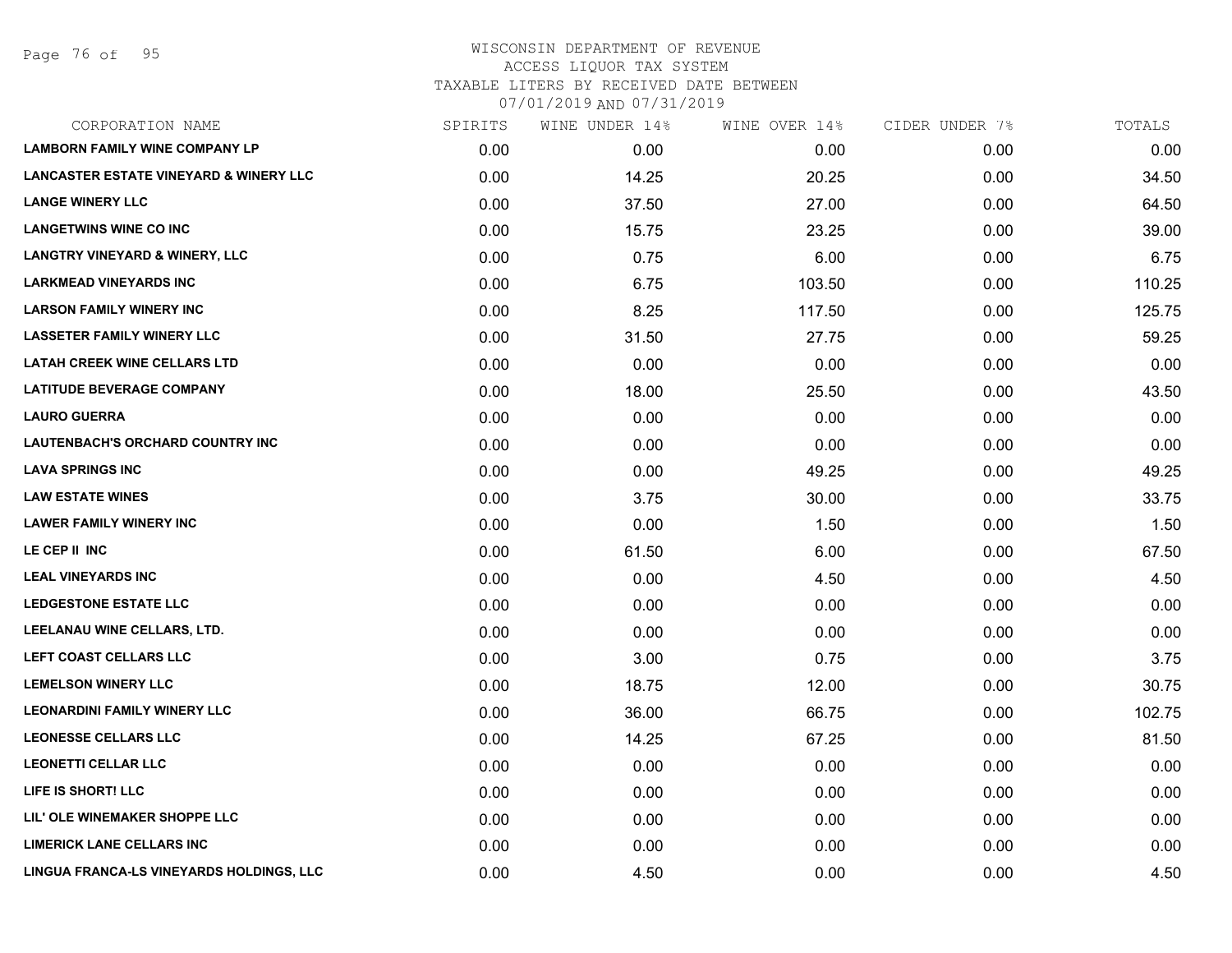Page 77 of 95

### WISCONSIN DEPARTMENT OF REVENUE ACCESS LIQUOR TAX SYSTEM

TAXABLE LITERS BY RECEIVED DATE BETWEEN

| CORPORATION NAME                               | SPIRITS | WINE UNDER 14% | WINE OVER 14% | CIDER UNDER 7% | TOTALS |
|------------------------------------------------|---------|----------------|---------------|----------------|--------|
| <b>LION NATHAN USA INC</b>                     | 0.00    | 265.50         | 285.75        | 0.00           | 551.25 |
| <b>LIONS PEAK</b>                              | 0.00    | 0.00           | 19.50         | 0.00           | 19.50  |
| <b>LLOYD CELLARS INC</b>                       | 0.00    | 0.00           | 2.38          | 0.00           | 2.38   |
| <b>LLOYD W DAVIS</b>                           | 0.00    | 60.00          | 16.50         | 0.00           | 76.50  |
| <b>LOBO WINES LLC</b>                          | 0.00    | 0.00           | 3.00          | 0.00           | 3.00   |
| LONG MEADOW RANCH WINERY INC                   | 0.00    | 36.75          | 6.00          | 0.00           | 42.75  |
| <b>LONG SHADOWS VINTNERS LLC</b>               | 0.00    | 3.00           | 39.75         | 0.00           | 42.75  |
| <b>LONGBOARD VINEYARDS LLC</b>                 | 0.00    | 0.00           | 0.00          | 0.00           | 0.00   |
| <b>LONGORIA &amp; LONGORIA</b>                 | 0.00    | 8.25           | 14.25         | 0.00           | 22.50  |
| <b>LORIMAR WINERY INC</b>                      | 0.00    | 0.75           | 1.50          | 0.00           | 2.25   |
| <b>LOST ISLAND WINE LLC</b>                    | 0.00    | 0.00           | 0.00          | 0.00           | 0.00   |
| <b>LOUIDAR LLC</b>                             | 0.00    | 0.75           | 8.25          | 0.00           | 9.00   |
| <b>LOWDEN SCHOOLHOUSE CORPORATION</b>          | 0.00    | 23.25          | 135.75        | 0.00           | 159.00 |
| <b>LUCAS &amp; LEWELLEN VINEYARDS INC</b>      | 0.00    | 13.50          | 41.25         | 0.00           | 54.75  |
| <b>LUNA VINEYARDS INC</b>                      | 0.00    | 1.50           | 51.00         | 0.00           | 52.50  |
| <b>LYNFRED WINERY INC</b>                      | 0.00    | 26.25          | 0.00          | 0.00           | 26.25  |
| <b>LYNMAR WINERY LLC</b>                       | 0.00    | 0.00           | 157.13        | 0.00           | 157.13 |
| <b>M &amp; J MONDAVI FAMILY LLC</b>            | 0.00    | 0.00           | 3.75          | 0.00           | 3.75   |
| <b>M.A.C. WINES, LLC</b>                       | 0.00    | 0.00           | 33.00         | 0.00           | 33.00  |
| <b>MADRIGAL FAMILY WINERY LLC</b>              | 0.00    | 3.00           | 50.25         | 0.00           | 53.25  |
| <b>MADRONA VINEYARDS LP</b>                    | 0.00    | 35.25          | 43.00         | 0.00           | 78.25  |
| <b>MAKK WINE LLC</b>                           | 0.00    | 11.25          | 0.00          | 0.00           | 11.25  |
| <b>MANO'S INC</b>                              | 0.00    | 0.75           | 0.00          | 0.00           | 0.75   |
| <b>MARGERUM WINE COMPANY INC</b>               | 0.00    | 4.50           | 12.00         | 0.00           | 16.50  |
| <b>MARIETTA CELLARS INC</b>                    | 0.00    | 0.00           | 0.00          | 0.00           | 0.00   |
| <b>MARION J WEGLARZ AND MARLYS A BOCK PTRS</b> | 0.00    | 0.00           | 0.00          | 0.00           | 0.00   |
| <b>MARK HEROLD</b>                             | 0.00    | 9.75           | 17.25         | 0.00           | 27.00  |
| <b>MARKHAM VINEYARDS</b>                       | 0.00    | 19.50          | 66.75         | 0.00           | 86.25  |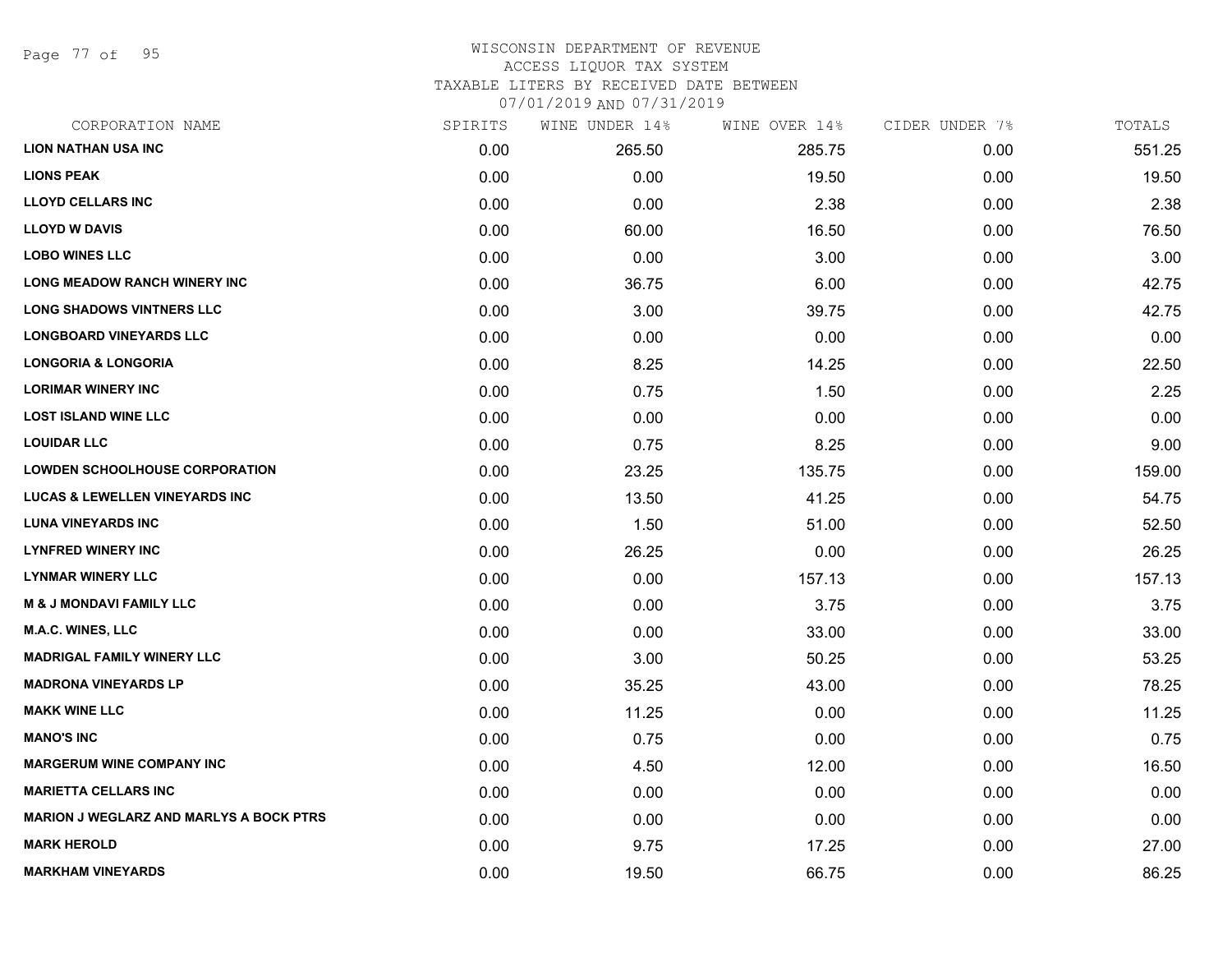Page 78 of 95

| SPIRITS | WINE UNDER 14% | WINE OVER 14% | CIDER UNDER 7% | TOTALS   |
|---------|----------------|---------------|----------------|----------|
| 0.00    | 0.00           | 0.00          | 0.00           | 0.00     |
| 0.00    | 3.75           | 9.00          | 0.00           | 12.75    |
| 0.00    | 1.50           | 168.00        | 0.00           | 169.50   |
| 0.00    | 13.50          | 18.00         | 0.00           | 31.50    |
| 0.00    | 848.25         | 414.76        | 0.00           | 1,263.01 |
| 0.00    | 30.75          | 0.00          | 0.00           | 30.75    |
| 0.00    | 0.00           | 0.00          | 0.00           | 0.00     |
| 0.00    | 0.00           | 0.00          | 0.00           | 0.00     |
| 0.00    | 0.00           | 19.50         | 0.00           | 19.50    |
| 0.00    | 105.00         | 1.52          | 0.00           | 106.52   |
| 0.00    | 5.25           | 216.00        | 0.00           | 221.25   |
| 0.00    | 6.75           | 0.00          | 0.00           | 6.75     |
| 0.00    | 67.50          | 0.00          | 0.00           | 67.50    |
| 0.00    | 0.00           | 0.00          | 0.00           | 0.00     |
| 0.00    | 0.00           | 4.50          | 0.00           | 4.50     |
| 0.00    | 4.50           | 1.50          | 0.00           | 6.00     |
| 0.00    | 0.00           | 0.00          | 0.00           | 0.00     |
| 0.00    | 0.00           | 0.00          | 0.00           | 0.00     |
| 0.00    | 33.75          | 0.00          | 0.00           | 33.75    |
| 0.00    | 11.25          | 27.75         | 0.00           | 39.00    |
| 0.00    | 0.00           | 14.25         | 0.00           | 14.25    |
| 0.00    | 1.50           | 3.00          | 0.00           | 4.50     |
| 0.00    | 0.00           | 361.50        | 0.00           | 361.50   |
| 0.00    | 76.88          | 151.14        | 0.00           | 228.02   |
| 0.00    | 0.00           | 0.00          | 0.00           | 0.00     |
| 0.00    | 24.75          | 0.75          | 0.00           | 25.50    |
| 0.00    | 0.00           | 27.00         | 0.00           | 27.00    |
| 0.00    | 0.00           | 0.00          | 0.00           | 0.00     |
|         |                |               |                |          |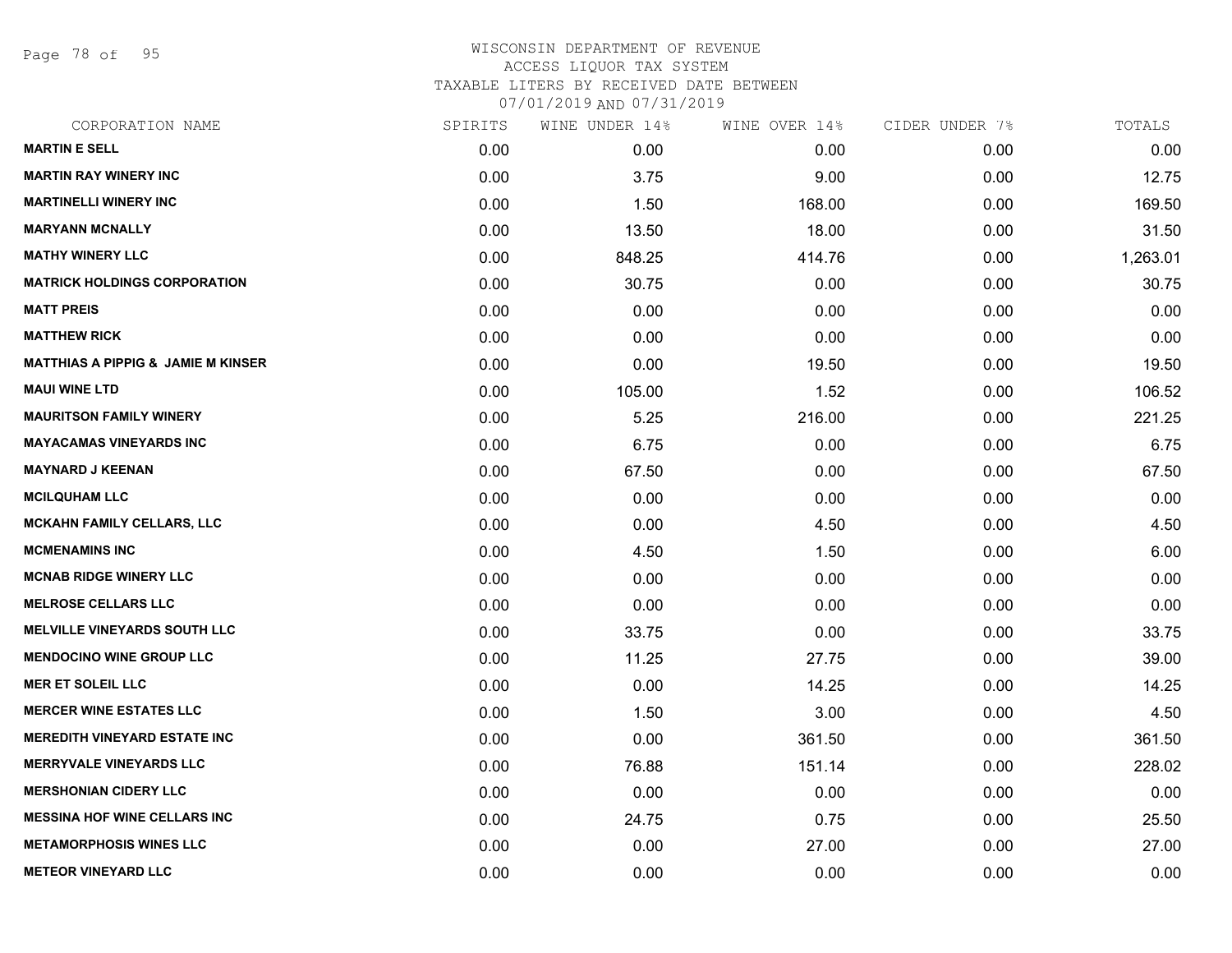Page 79 of 95

### WISCONSIN DEPARTMENT OF REVENUE ACCESS LIQUOR TAX SYSTEM TAXABLE LITERS BY RECEIVED DATE BETWEEN

| CORPORATION NAME                                  | SPIRITS | WINE UNDER 14% | WINE OVER 14% | CIDER UNDER 7% | TOTALS   |
|---------------------------------------------------|---------|----------------|---------------|----------------|----------|
| <b>METROPOLITAN WINES LLC</b>                     | 0.00    | 20.25          | 0.00          | 0.00           | 20.25    |
| <b>METTLER WINES LLC</b>                          | 0.00    | 3.75           | 41.25         | 0.00           | 45.00    |
| <b>MEV CORPORATION</b>                            | 0.00    | 13.50          | 0.00          | 0.00           | 13.50    |
| <b>MEYER CELLARS LLC</b>                          | 0.00    | 9.00           | 6.25          | 0.00           | 15.25    |
| <b>MICHEAL DASHE</b>                              | 0.00    | 0.00           | 1.50          | 0.00           | 1.50     |
| <b>MIDDLETON FAMILY WINES LLC</b>                 | 0.00    | 0.00           | 0.00          | 0.00           | 0.00     |
| <b>MIDNIGHT CELLARS INC</b>                       | 0.00    | 0.00           | 18.00         | 0.00           | 18.00    |
| <b>MILBRANDT FAMILY WINES LLC</b>                 | 0.00    | 0.00           | 2.25          | 0.00           | 2.25     |
| <b>MILDARA BLASS INC</b>                          | 0.00    | 2,526.75       | 552.00        | 0.00           | 3,078.75 |
| <b>MILL CREEK VINEYARDS</b>                       | 0.00    | 0.00           | 3.80          | 0.00           | 3.80     |
| <b>MILLBROOK WINERY INC</b>                       | 0.00    | 0.00           | 0.00          | 0.00           | 0.00     |
| <b>MINER FAMILY WINERY LLC</b>                    | 0.00    | 6.00           | 161.25        | 0.00           | 167.25   |
| <b>MINNESOTAS FINEST FERMENTED PRODUCTS</b>       | 0.00    | 0.00           | 0.00          | 0.00           | 0.00     |
| <b>MIRA WINERY LLC</b>                            | 0.00    | 6.00           | 24.75         | 0.00           | 30.75    |
| <b>MIRAMONT ESTATE VINEYARDS &amp; WINERY INC</b> | 0.00    | 1,827.00       | 0.00          | 0.00           | 1,827.00 |
| <b>MIRASOL WINE LLC</b>                           | 0.00    | 15.00          | 5.25          | 0.00           | 20.25    |
| <b>MODERN DEVELOPMENT COMPANY</b>                 | 0.00    | 0.00           | 0.00          | 0.00           | 0.00     |
| <b>MOLLY AIDA INC</b>                             | 0.00    | 0.00           | 18.00         | 0.00           | 18.00    |
| <b>MOLLYDOOKER INTERNATIONAL LLC</b>              | 0.00    | 0.75           | 39.75         | 0.00           | 40.50    |
| <b>MONTICELLO CELLARS INC</b>                     | 0.00    | 0.00           | 63.75         | 0.00           | 63.75    |
| <b>MONTINORE VINEYARDS LIMITED</b>                | 0.00    | 33.75          | 0.00          | 0.00           | 33.75    |
| <b>MORCHELLA WINE CELLARS LLC</b>                 | 0.00    | 19.50          | 9.00          | 0.00           | 28.50    |
| <b>MOSHIN VINEYARDS INC</b>                       | 0.00    | 7.50           | 15.00         | 0.00           | 22.50    |
| <b>MULLIGAN &amp; MULLIGAN</b>                    | 0.00    | 22.50          | 0.00          | 0.00           | 22.50    |
| <b>MUNCH &amp; FOX</b>                            | 0.00    | 0.00           | 13.50         | 0.00           | 13.50    |
| <b>MUNSON BRIDGE WINERY INC</b>                   | 0.00    | 0.00           | 0.00          | 0.00           | 0.00     |
| <b>MUSCARDINI CELLARS, LLC</b>                    | 0.00    | 0.00           | 0.00          | 0.00           | 0.00     |
| <b>MUSETTA WINERY, LLC</b>                        | 0.00    | 0.00           | 0.00          | 0.00           | 0.00     |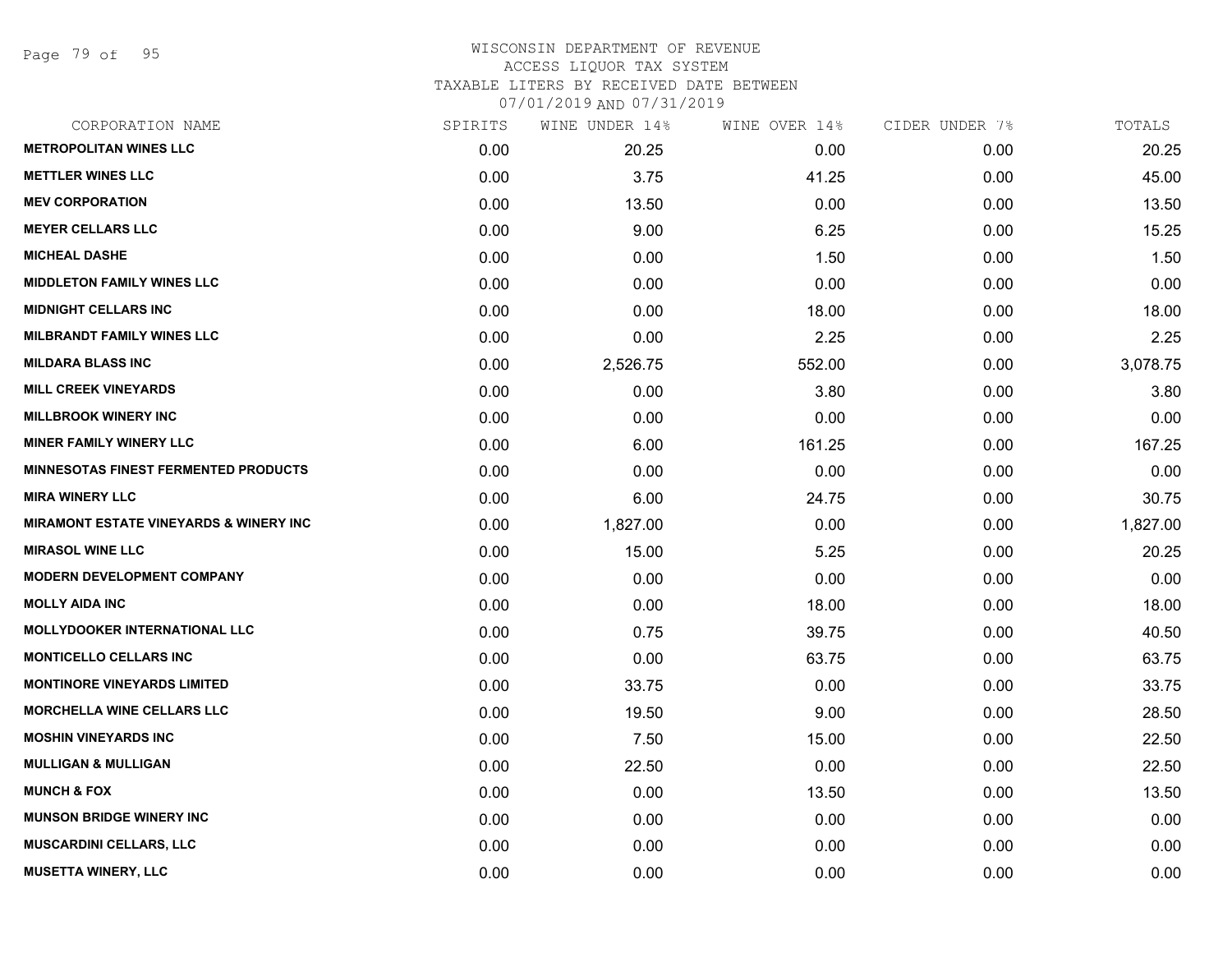Page 80 of 95

### WISCONSIN DEPARTMENT OF REVENUE ACCESS LIQUOR TAX SYSTEM TAXABLE LITERS BY RECEIVED DATE BETWEEN

| CORPORATION NAME                         | SPIRITS | WINE UNDER 14% | WINE OVER 14% | CIDER UNDER 7% | TOTALS    |
|------------------------------------------|---------|----------------|---------------|----------------|-----------|
| <b>NCWGINC</b>                           | 0.00    | 0.00           | 0.00          | 0.00           | 0.00      |
| <b>NABOR WINES LLC</b>                   | 0.00    | 0.00           | 0.00          | 0.00           | 0.00      |
| <b>NAKED WINES LLC</b>                   | 0.00    | 111.00         | 24.75         | 0.00           | 135.75    |
| <b>NAKEDWINES.COM INC</b>                | 0.00    | 26,091.99      | 17,668.75     | 0.00           | 43,760.74 |
| <b>NAPA WINE CELLAR, INC.</b>            | 0.00    | 1,188.00       | 0.00          | 0.00           | 1,188.00  |
| NAPA WINERY GROUP, LLC                   | 0.00    | 16.50          | 4.50          | 0.00           | 21.00     |
| <b>NAVARRE CELLARS LTD</b>               | 0.00    | 0.20           | 6.40          | 0.00           | 6.60      |
| <b>NAVARRO VINEYARDS, LLC</b>            | 0.00    | 238.50         | 26.25         | 0.00           | 264.75    |
| <b>NEFF CELLARS LLC</b>                  | 0.00    | 54.00          | 22.50         | 0.00           | 76.50     |
| <b>NEVADA WINE CELLARS INC</b>           | 0.00    | 17.15          | 7.94          | 0.00           | 25.09     |
| <b>NEW VAVIN INC</b>                     | 0.00    | 15.75          | 57.75         | 0.00           | 73.50     |
| <b>NEWBERG MAIL ROOM INC</b>             | 0.00    | 0.00           | 0.00          | 0.00           | 0.00      |
| <b>NEWTON VINEYARD LLC</b>               | 0.00    | 44.25          | 18.00         | 0.00           | 62.25     |
| <b>NICALI, LLC</b>                       | 0.00    | 1,250.00       | 0.00          | 0.00           | 1,250.00  |
| <b>NICHOLSON RANCH LLC</b>               | 0.00    | 9.00           | 132.00        | 0.00           | 141.00    |
| NIEBAUM-COPPOLA ESTATE WINERY LP         | 0.00    | 54.00          | 273.00        | 0.00           | 327.00    |
| <b>NINER WINE ESTATES LLC</b>            | 0.00    | 6.00           | 22.50         | 0.00           | 28.50     |
| <b>NO. 12 CIDER HOUSE LLC</b>            | 0.00    | 0.00           | 0.00          | 0.00           | 0.00      |
| <b>NORMAN LEE WILLIAMS</b>               | 0.00    | 0.00           | 0.00          | 0.00           | 0.00      |
| <b>NORTHLEAF WINERY, LLC</b>             | 0.00    | 0.00           | 0.00          | 0.00           | 0.00      |
| <b>NOTRE VUE ESTATE WINE GROUP, INC.</b> | 0.00    | 0.00           | 0.00          | 0.00           | 0.00      |
| <b>NOVA WINES, INC.</b>                  | 0.00    | 0.00           | 0.00          | 0.00           | 0.00      |
| <b>NV AWG LTD</b>                        | 0.00    | 0.00           | 108.75        | 0.00           | 108.75    |
| <b>NW WINE COMPANY LLC</b>               | 0.00    | 51.00          | 8.25          | 0.00           | 59.25     |
| OAK RIDGE WINERY LLC                     | 0.00    | 65.25          | 17.28         | 0.00           | 82.53     |
| OAKVILLE HILLS CELLARS INC               | 0.00    | 0.00           | 0.00          | 0.00           | 0.00      |
| <b>OAKVILLE RANCH WINERY INC</b>         | 0.00    | 0.00           | 7.50          | 0.00           | 7.50      |
| OAT HILL CORPORATION                     | 0.00    | 0.00           | 18.00         | 0.00           | 18.00     |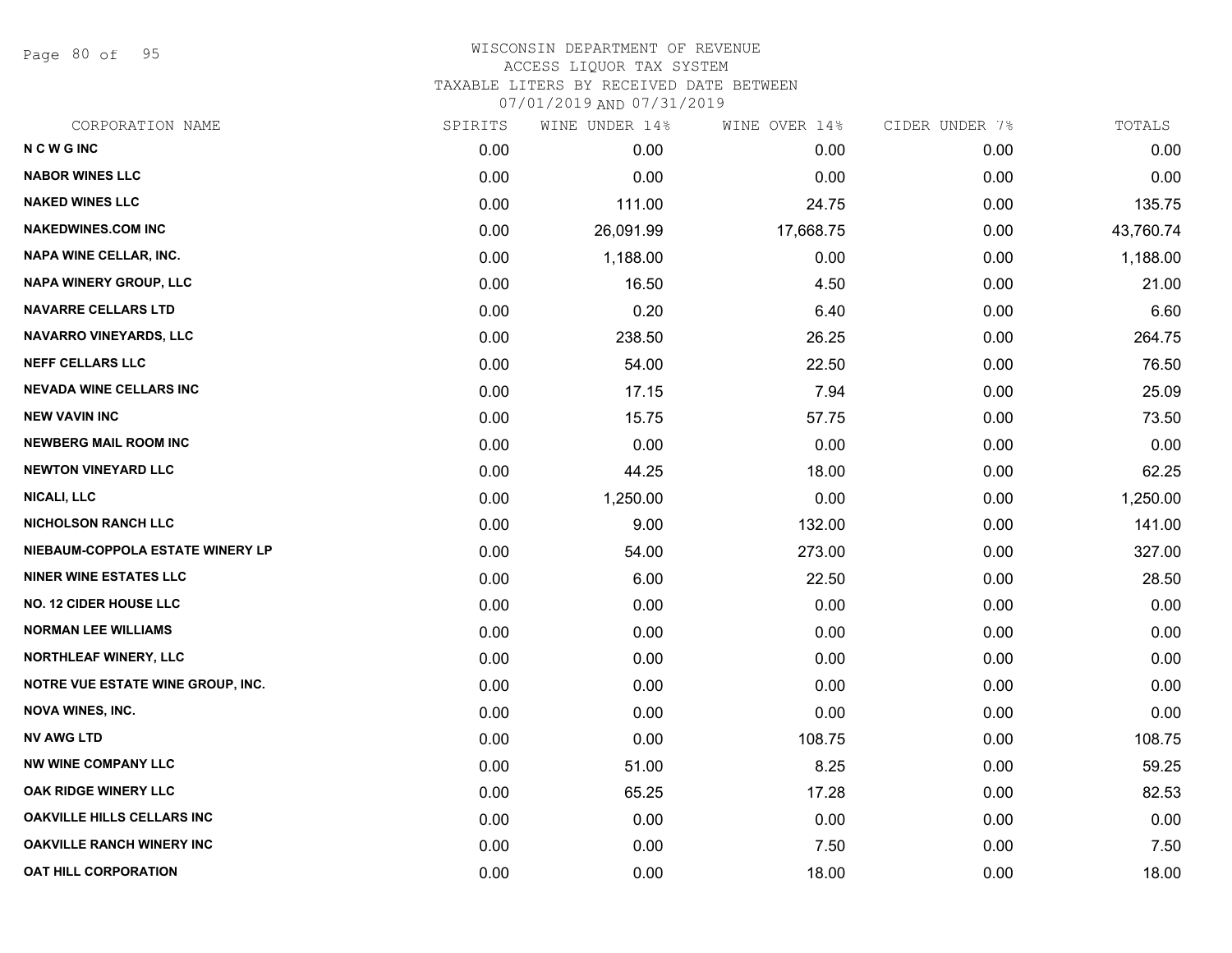Page 81 of 95

| CORPORATION NAME                    | SPIRITS | WINE UNDER 14% | WINE OVER 14% | CIDER UNDER 7% | TOTALS |
|-------------------------------------|---------|----------------|---------------|----------------|--------|
| OBLOQUY, INC.                       | 0.00    | 0.00           | 0.00          | 0.00           | 0.00   |
| <b>OBRIEN FAMILY VINEYARD LLC</b>   | 0.00    | 15.00          | 226.50        | 0.00           | 241.50 |
| <b>ODILON FORD WINERY INC</b>       | 0.00    | 0.00           | 0.00          | 0.00           | 0.00   |
| <b>OGB PARTNERS LLC</b>             | 0.00    | 33.00          | 42.75         | 0.00           | 75.75  |
| <b>OGILVIE MERWIN VENTURES, LLC</b> | 0.00    | 0.00           | 0.00          | 0.00           | 0.00   |
| OLD VINE WINE PARTNERS LLC          | 0.00    | 9.00           | 71.25         | 0.00           | 80.25  |
| <b>OLIVER WINE COMPANY INC</b>      | 0.00    | 277.53         | 2.25          | 0.00           | 279.78 |
| ON Q WINES, LLC                     | 0.00    | 0.00           | 4.50          | 0.00           | 4.50   |
| O'NEILL BEVERAGES CO LLC            | 0.00    | 1.50           | 16.50         | 0.00           | 18.00  |
| <b>OPAL WEST WINES, LLC</b>         | 0.00    | 0.00           | 0.00          | 0.00           | 0.00   |
| <b>OPOLO WINES LP</b>               | 0.00    | 82.50          | 141.00        | 0.00           | 223.50 |
| <b>OPUS ONE WINERY LLC</b>          | 0.00    | 0.00           | 43.50         | 0.00           | 43.50  |
| ORCA PROPERTIES LLC                 | 0.00    | 0.00           | 0.00          | 0.00           | 0.00   |
| <b>ORFILA VINEYARDS INC</b>         | 0.00    | 18.00          | 10.50         | 0.00           | 28.50  |
| <b>ORGANIC ELIXIR WINERY INC</b>    | 0.00    | 0.00           | 0.00          | 0.00           | 0.00   |
| O'SHAUGHNESSY DEL OSO LLC           | 0.00    | 0.00           | 35.25         | 0.00           | 35.25  |
| <b>OWEN ROE LLC</b>                 | 0.00    | 2.25           | 12.75         | 0.00           | 15.00  |
| <b>PAHLMEYER LLC</b>                | 0.00    | 39.00          | 93.75         | 0.00           | 132.75 |
| PALI WINE COMPANY LP                | 0.00    | 4.50           | 12.75         | 0.00           | 17.25  |
| PALM BAY HOLDINGS LLC               | 0.00    | 0.00           | 0.00          | 0.00           | 0.00   |
| PALOMA VINEYARD LLC                 | 0.00    | 0.00           | 76.50         | 0.00           | 76.50  |
| PAOLETTI ESTATES WINERY, INC        | 0.00    | 0.00           | 108.00        | 0.00           | 108.00 |
| PARAGON VINEYARD CO INC             | 0.00    | 0.00           | 0.00          | 0.00           | 0.00   |
| PARALLEL 44 VINEYARD & WINERY, INC. | 0.00    | 0.00           | 0.00          | 0.00           | 0.00   |
| <b>PARKER STATION INC</b>           | 0.00    | 39.00          | 107.75        | 0.00           | 146.75 |
| <b>PARMESON FAMILY LLC</b>          | 0.00    | 2.25           | 6.75          | 0.00           | 9.00   |
| <b>PARSONAGE CELLARS INC</b>        | 0.00    | 0.00           | 16.50         | 0.00           | 16.50  |
| PASSAGGIO WINES LLC                 | 0.00    | 0.00           | 0.00          | 0.00           | 0.00   |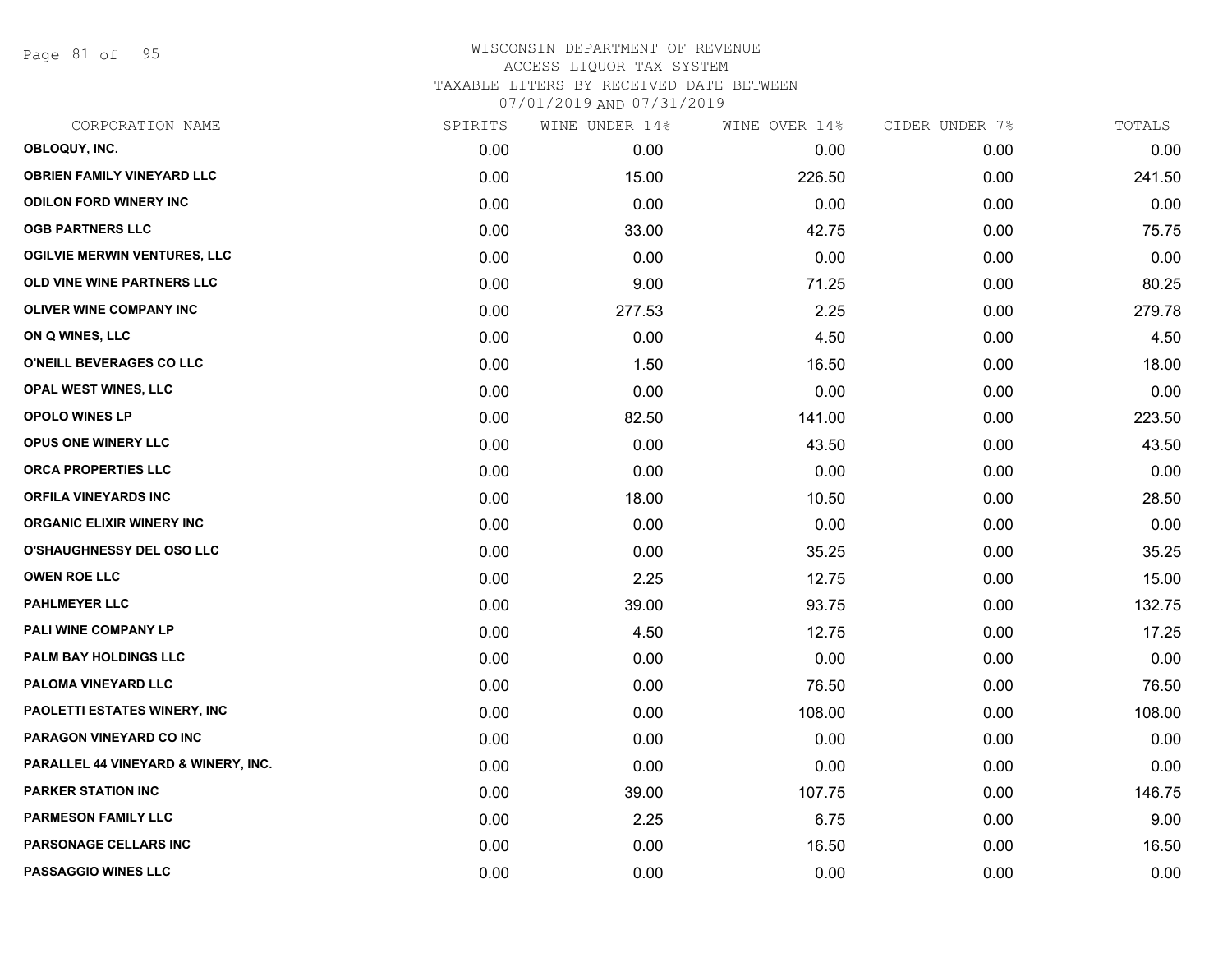Page 82 of 95

| CORPORATION NAME                     | SPIRITS | WINE UNDER 14% | WINE OVER 14% | CIDER UNDER 7% | TOTALS   |
|--------------------------------------|---------|----------------|---------------|----------------|----------|
| PATEL WINERY LLC                     | 0.00    | 0.00           | 0.00          | 0.00           | 0.00     |
| <b>PATRICIA A HOOVER</b>             | 0.00    | 3.00           | 2.25          | 0.00           | 5.25     |
| <b>PATRICK ARNDT</b>                 | 0.00    | 0.00           | 0.00          | 0.00           | 0.00     |
| <b>PAUL D ASPER</b>                  | 0.00    | 0.00           | 0.00          | 0.00           | 0.00     |
| <b>PAUL G BLOMMEL</b>                | 0.00    | 0.00           | 0.00          | 0.00           | 0.00     |
| PAUL HOBBS WINERY LP                 | 0.00    | 0.00           | 30.00         | 0.00           | 30.00    |
| <b>PAUL J FRANZEN</b>                | 0.00    | 0.00           | 0.00          | 0.00           | 0.00     |
| <b>PAVI WINES LLC</b>                | 0.00    | 0.00           | 0.00          | 0.00           | 0.00     |
| PCJ, INC.                            | 0.00    | 0.00           | 0.00          | 0.00           | 0.00     |
| PEACHY CANYON WINERY                 | 0.00    | 0.00           | 0.00          | 0.00           | 0.00     |
| PEAR VALLEY VINEYARD, INC.           | 0.00    | 11.25          | 22.50         | 0.00           | 33.75    |
| PEAY VINEYARDS LLC                   | 0.00    | 13.50          | 0.00          | 0.00           | 13.50    |
| PEJU FAMILY OPERATING PARTNERSHIP LP | 0.00    | 369.75         | 362.63        | 0.00           | 732.38   |
| PELLEGRINI RANCHES INC               | 0.00    | 6.75           | 29.25         | 0.00           | 36.00    |
| PENROSE HILL, LIMITED                | 0.00    | 4,201.50       | 1,802.25      | 0.00           | 6,003.75 |
| PEPPER BRIDGE WINERY LLC             | 0.00    | 4.50           | 34.50         | 0.00           | 39.00    |
| PERNOD RICARD KENWOOD HOLDING LLC    | 0.00    | 133.50         | 95.25         | 0.00           | 228.75   |
| <b>PERVINO INC</b>                   | 0.00    | 104.62         | 34.50         | 0.00           | 139.12   |
| PETER FRANUS WINE COMPANY INC        | 0.00    | 0.00           | 0.00          | 0.00           | 0.00     |
| PETER MICHAEL WINERY                 | 0.00    | 0.00           | 375.00        | 0.00           | 375.00   |
| PETROGLYPH WINERY LLC                | 0.00    | 0.00           | 0.00          | 0.00           | 0.00     |
| PETRONI VINEYARDS LLC                | 0.00    | 0.00           | 169.50        | 0.00           | 169.50   |
| PHASE 2 CELLARS LLC                  | 0.00    | 0.00           | 0.00          | 0.00           | 0.00     |
| PHILIP TOGNI VINEYARD LP             | 0.00    | 0.00           | 0.00          | 0.00           | 0.00     |
| PHILLIPS FARMS LLC                   | 0.00    | 30.00          | 172.50        | 0.00           | 202.50   |
| <b>PIEPERTK LLC</b>                  | 0.00    | 0.00           | 0.00          | 0.00           | 0.00     |
| <b>PINA CELLARS LP</b>               | 0.00    | 9.00           | 13.50         | 0.00           | 22.50    |
| PINE RIDGE WINERY LLC                | 0.00    | 158.25         | 999.00        | 0.00           | 1,157.25 |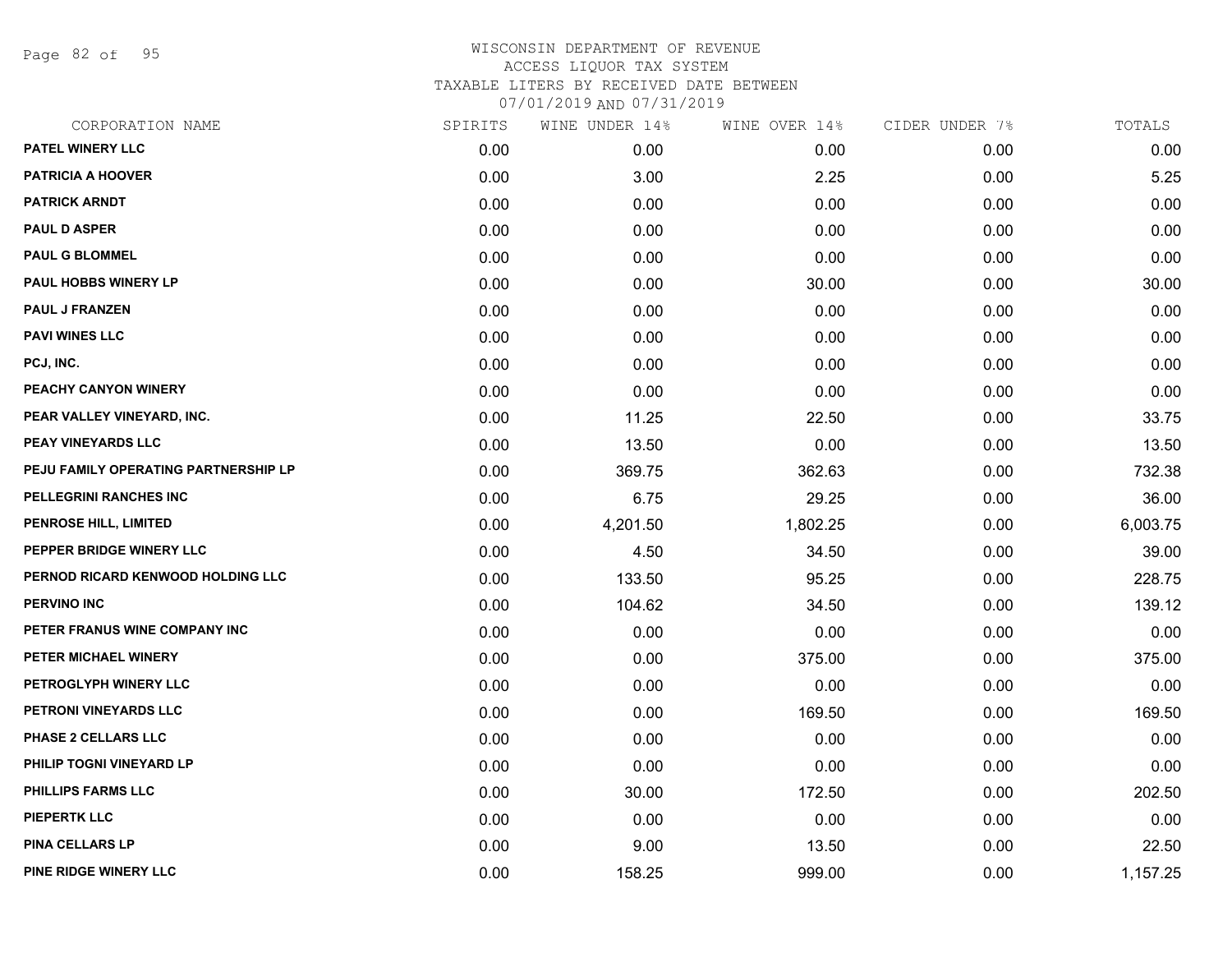Page 83 of 95

### WISCONSIN DEPARTMENT OF REVENUE ACCESS LIQUOR TAX SYSTEM

TAXABLE LITERS BY RECEIVED DATE BETWEEN

| CORPORATION NAME                         | SPIRITS | WINE UNDER 14% | WINE OVER 14% | CIDER UNDER 7% | TOTALS |
|------------------------------------------|---------|----------------|---------------|----------------|--------|
| PJK WINERY LLC                           | 0.00    | 29.25          | 58.12         | 0.00           | 87.37  |
| <b>PONZI VINEYARDS, LLC</b>              | 0.00    | 52.50          | 10.50         | 0.00           | 63.00  |
| POPE VALLEY WINERY LLC                   | 0.00    | 8.25           | 21.00         | 0.00           | 29.25  |
| PORTER FAMILY VINEYARDS LLC              | 0.00    | 16.50          | 39.75         | 0.00           | 56.25  |
| <b>POTT WINE</b>                         | 0.00    | 0.00           | 7.50          | 0.00           | 7.50   |
| PRAGER WINERY & PORT WORKS, INC.         | 0.00    | 8.26           | 59.25         | 0.00           | 67.51  |
| <b>PRAIRIE BERRY LLC</b>                 | 0.00    | 783.00         | 0.00          | 0.00           | 783.00 |
| PRAIRIE HAWK WINERY INC                  | 0.00    | 0.00           | 0.00          | 0.00           | 0.00   |
| PRECEPT BRANDS LLC                       | 0.00    | 252.38         | 24.75         | 0.00           | 277.13 |
| PREMIUM VINTNERS LLC                     | 0.00    | 0.00           | 0.00          | 0.00           | 0.00   |
| PRESQU'ILE WINERY                        | 0.00    | 39.75          | 0.00          | 0.00           | 39.75  |
| PRIDE MOUNTAIN VINEYARDS LLC             | 0.00    | 0.00           | 166.50        | 0.00           | 166.50 |
| <b>PRINCE MICHEL LLC</b>                 | 0.00    | 0.00           | 0.00          | 0.00           | 0.00   |
| <b>PROMONTORY LLC</b>                    | 0.00    | 0.00           | 15.00         | 0.00           | 15.00  |
| <b>PWG LLC</b>                           | 0.00    | 0.00           | 9.00          | 0.00           | 9.00   |
| <b>QUADY SOUTH WINERY LLC</b>            | 0.00    | 49.50          | 15.00         | 0.00           | 64.50  |
| QUILCEDA CREEK VINTNERS INC              | 0.00    | 0.00           | 239.25        | 0.00           | 239.25 |
| <b>QUIXOTE WINERY, LLC</b>               | 0.00    | 0.75           | 6.75          | 0.00           | 7.50   |
| <b>RADIO-COTEAU WINE CELLARS LLC</b>     | 0.00    | 36.00          | 0.00          | 0.00           | 36.00  |
| <b>RAMAZZOTTI WINES LLC</b>              | 0.00    | 0.00           | 48.75         | 0.00           | 48.75  |
| <b>RAMEY WINE CELLARS INC</b>            | 0.00    | 15.00          | 20.25         | 0.00           | 35.25  |
| <b>RAPTOR RIDGE WINERY LLC</b>           | 0.00    | 11.25          | 0.00          | 0.00           | 11.25  |
| <b>RASA VINEYARDS, LLC</b>               | 0.00    | 0.00           | 0.00          | 0.00           | 0.00   |
| <b>RAYMOND SIGNORELLO</b>                | 0.00    | 0.00           | 18.00         | 0.00           | 18.00  |
| <b>RAYMOND VINEYARD &amp; CELLAR INC</b> | 0.00    | 134.25         | 258.00        | 0.00           | 392.25 |
| <b>RB WINE ASSOCIATES LLC</b>            | 0.00    | 35.25          | 0.50          | 0.00           | 35.75  |
| <b>RBZ VINEYARDS LLC</b>                 | 0.00    | 8.25           | 36.00         | 0.00           | 44.25  |
| <b>RED CAR WINE COMPANY LLC</b>          | 0.00    | 36.00          | 0.00          | 0.00           | 36.00  |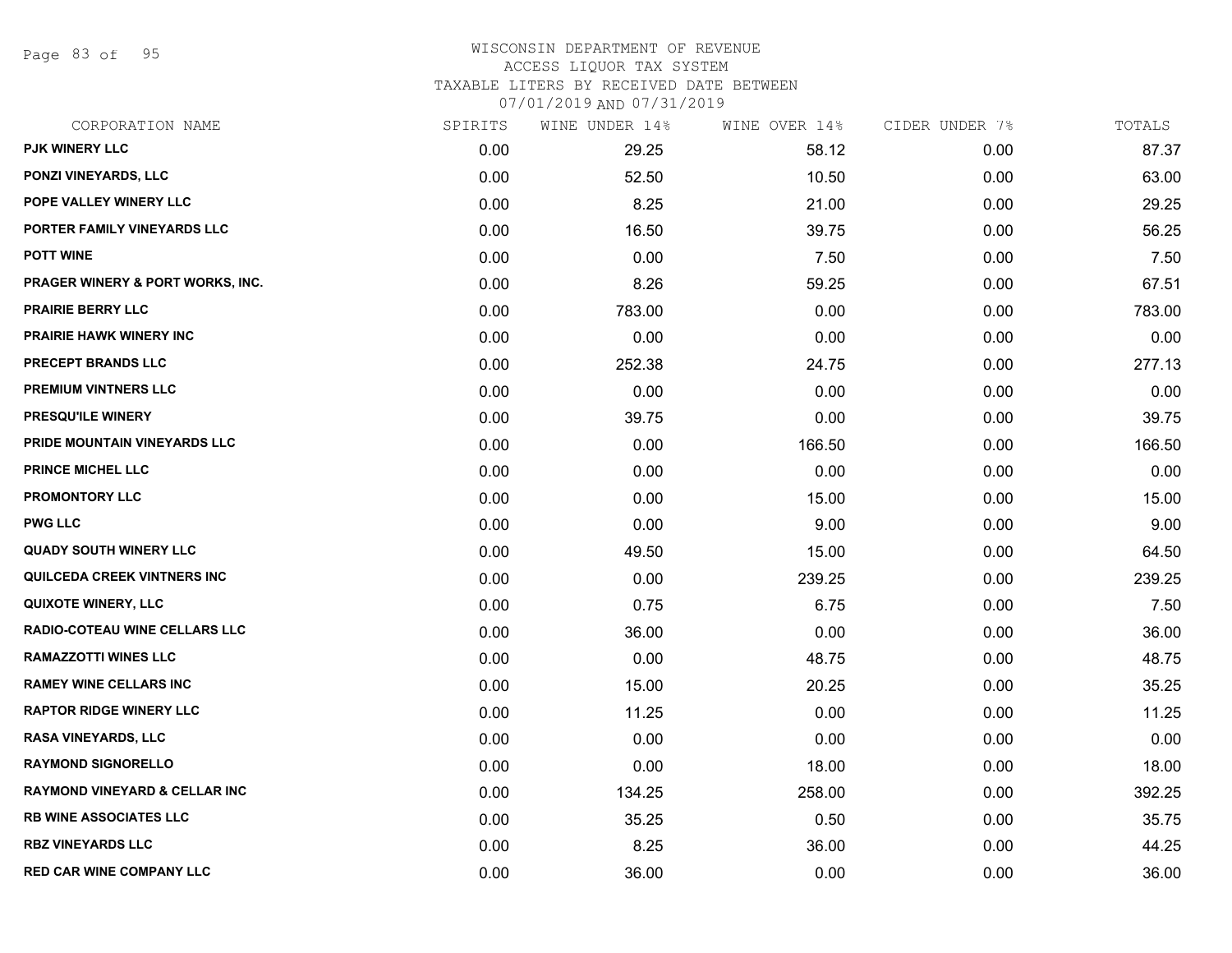Page 84 of 95

| CORPORATION NAME                      | SPIRITS | WINE UNDER 14% | WINE OVER 14% | CIDER UNDER 7% | TOTALS    |
|---------------------------------------|---------|----------------|---------------|----------------|-----------|
| <b>RED MARE WINES LLC</b>             | 0.00    | 0.00           | 0.00          | 0.00           | 0.00      |
| <b>RED OAK VINEYARD INC</b>           | 0.00    | 0.00           | 0.00          | 0.00           | 0.00      |
| <b>REGENERATIVE GIFT, LLC</b>         | 0.00    | 0.00           | 0.00          | 0.00           | 0.00      |
| <b>REGUSCI WINERY INC</b>             | 0.00    | 0.00           | 162.00        | 0.00           | 162.00    |
| <b>REVANA FAMILY PARTNERS LP</b>      | 0.00    | 22.50          | 8.25          | 0.00           | 30.75     |
| <b>REVANA FAMILY PARTNERS LP</b>      | 0.00    | 0.00           | 18.00         | 0.00           | 18.00     |
| <b>REVELRY VINTNERS LLC</b>           | 0.00    | 0.00           | 6.75          | 0.00           | 6.75      |
| <b>REYNOLDS CREATIVE PRODUCTS INC</b> | 0.00    | 1.50           | 46.50         | 0.00           | 48.00     |
| <b>RHYS VINEYARDS LLC</b>             | 0.00    | 138.00         | 0.00          | 0.00           | 138.00    |
| <b>RICHARD A LUMPKIN</b>              | 0.00    | 0.00           | 0.00          | 0.00           | 0.00      |
| <b>RICHARD E LIBBY</b>                | 0.00    | $-201.75$      | $-26.25$      | 0.00           | $-228.00$ |
| <b>RICHARD FORTUNE</b>                | 0.00    | 0.00           | 0.00          | 0.00           | 0.00      |
| <b>RIDGE VINEYARDS INC</b>            | 0.00    | 159.75         | 276.00        | 0.00           | 435.75    |
| <b>RIGHT SIDE LLC</b>                 | 0.00    | 75.00          | 90.00         | 0.00           | 165.00    |
| <b>RIO LOBO LLC</b>                   | 0.00    | 0.00           | 0.00          | 0.00           | 0.00      |
| RIVER BEND VINEYARD & WINERY LLC      | 0.00    | 0.00           | 0.00          | 0.00           | 0.00      |
| <b>RIVER VALLEY VINEYARD INC</b>      | 0.00    | 21.75          | 0.00          | 0.00           | 21.75     |
| <b>RIVERBENCH LLC</b>                 | 0.00    | 15.75          | 6.00          | 0.00           | 21.75     |
| <b>ROBERT CRAIG WINERY LP</b>         | 0.00    | 0.00           | 56.25         | 0.00           | 56.25     |
| <b>ROBERT FOLEY LLC</b>               | 0.00    | 3.00           | 19.50         | 0.00           | 22.50     |
| <b>ROBERT J BRAKESMAN</b>             | 0.00    | 0.00           | 29.25         | 0.00           | 29.25     |
| <b>ROBERT MUELLER CELLARS</b>         | 0.00    | 3.75           | 37.50         | 0.00           | 41.25     |
| <b>ROBERT YOUNG ESTATE WINERY LLC</b> | 0.00    | 0.00           | 78.00         | 0.00           | 78.00     |
| <b>ROBIN PFEIFFER</b>                 | 0.00    | 0.00           | 0.00          | 0.00           | 0.00      |
| <b>ROBLAR LLC</b>                     | 0.00    | 33.75          | 92.25         | 0.00           | 126.00    |
| ROCCA FAMILY VINEYARDS INC            | 0.00    | 0.00           | 0.00          | 0.00           | 0.00      |
| <b>ROCHE WINERY LLC</b>               | 0.00    | 15.76          | 138.00        | 0.00           | 153.76    |
| <b>ROCK N WOOL WINERY LLC</b>         | 0.00    | 0.00           | 0.00          | 0.00           | 0.00      |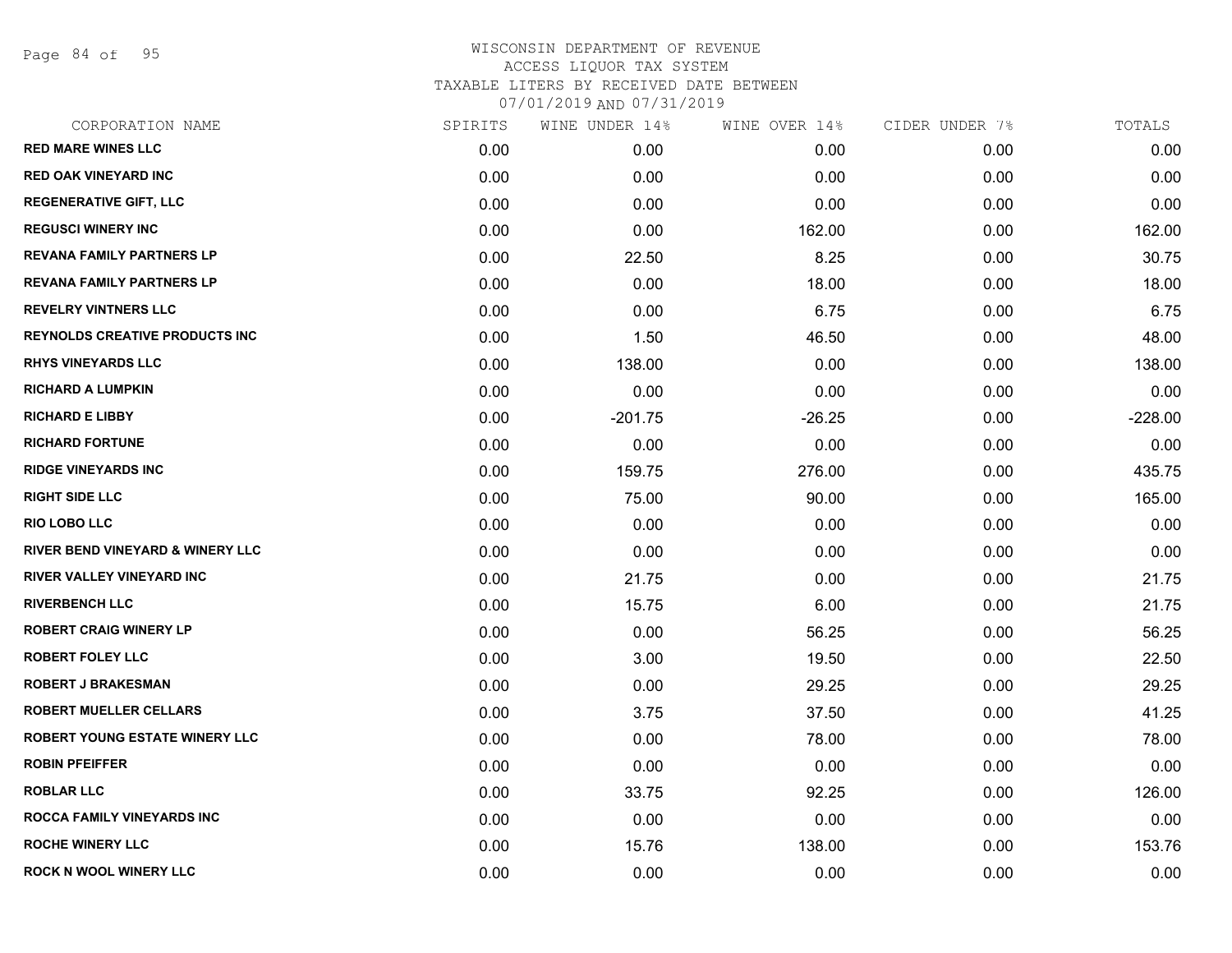Page 85 of 95

| CORPORATION NAME                       | SPIRITS | WINE UNDER 14% | WINE OVER 14% | CIDER UNDER 7% | TOTALS |
|----------------------------------------|---------|----------------|---------------|----------------|--------|
| <b>ROCK WALL WINE COMPANY INC</b>      | 0.00    | 4.50           | 23.25         | 0.00           | 27.75  |
| <b>ROEDERER ESTATE INC</b>             | 0.00    | 4.50           | 0.00          | 0.00           | 4.50   |
| <b>ROMBAUER VINEYARDS INC</b>          | 0.00    | 0.00           | 0.00          | 0.00           | 0.00   |
| <b>RONALD L FENOLIO</b>                | 0.00    | 0.00           | 0.00          | 0.00           | 0.00   |
| <b>RONALD T RUBIN</b>                  | 0.00    | 0.00           | 0.00          | 0.00           | 0.00   |
| <b>ROUND HILL CELLARS</b>              | 0.00    | 39.00          | 72.00         | 0.00           | 111.00 |
| <b>ROUND POND ESTATE LLC</b>           | 0.00    | 27.75          | 196.50        | 0.00           | 224.25 |
| <b>ROWLEY ESTATES LLC</b>              | 0.00    | 15.75          | 0.00          | 0.00           | 15.75  |
| <b>RRJ REAL PROPERTIES LLC</b>         | 0.00    | 18.00          | 0.00          | 0.00           | 18.00  |
| <b>RUDD WINES INC</b>                  | 0.00    | 0.00           | 14.25         | 0.00           | 14.25  |
| <b>RUDIUS WINES, LLC</b>               | 0.00    | 6.75           | 0.00          | 0.00           | 6.75   |
| <b>RUSHFORD MEADERY AND WINERY LLC</b> | 0.00    | 0.00           | 0.00          | 0.00           | 0.00   |
| <b>RUTHERFORD HILL WINERY LLC</b>      | 0.00    | 147.00         | 298.51        | 0.00           | 445.51 |
| <b>RYAN PRELLWITZ</b>                  | 0.00    | 0.00           | 0.00          | 0.00           | 0.00   |
| <b>SLJ GROUP INC</b>                   | 0.00    | 0.00           | 0.00          | 0.00           | 0.00   |
| <b>SAINTSBURY LLC</b>                  | 0.00    | 31.50          | 44.25         | 0.00           | 75.75  |
| <b>SAMUEL P BAXTER</b>                 | 0.00    | 0.00           | 15.00         | 0.00           | 15.00  |
| <b>SANDHI VINTNERS LLC</b>             | 0.00    | 0.00           | 0.00          | 0.00           | 0.00   |
| <b>SANDPOINT WINES</b>                 | 0.00    | 0.00           | 0.00          | 0.00           | 0.00   |
| <b>SANFORD WINERY COMPANY LP</b>       | 0.00    | 157.50         | 12.00         | 0.00           | 169.50 |
| <b>SARAH J SHADONIX</b>                | 0.00    | 235.50         | 30.75         | 0.00           | 266.25 |
| <b>SAUCELITO CANYON LP</b>             | 0.00    | 24.00          | 0.00          | 0.00           | 24.00  |
| SAVANNAH CHANELLE VINEYARDS INC        | 0.00    | 0.00           | 0.00          | 0.00           | 0.00   |
| <b>SAVIAH ROSE WINERY LLC</b>          | 0.00    | 6.75           | 27.00         | 0.00           | 33.75  |
| <b>SAXUM VINEYARDS INC</b>             | 0.00    | 0.00           | 12.75         | 0.00           | 12.75  |
| <b>SBRAGIA FAMILY VINEYARDS LLC</b>    | 0.00    | 28.50          | 254.25        | 0.00           | 282.75 |
| <b>SCHEID VINEYARDS CALIFORNIA INC</b> | 0.00    | 61.50          | 5.25          | 0.00           | 66.75  |
| <b>SCHLOSSADLER INC</b>                | 0.00    | 72.00          | 24.75         | 0.00           | 96.75  |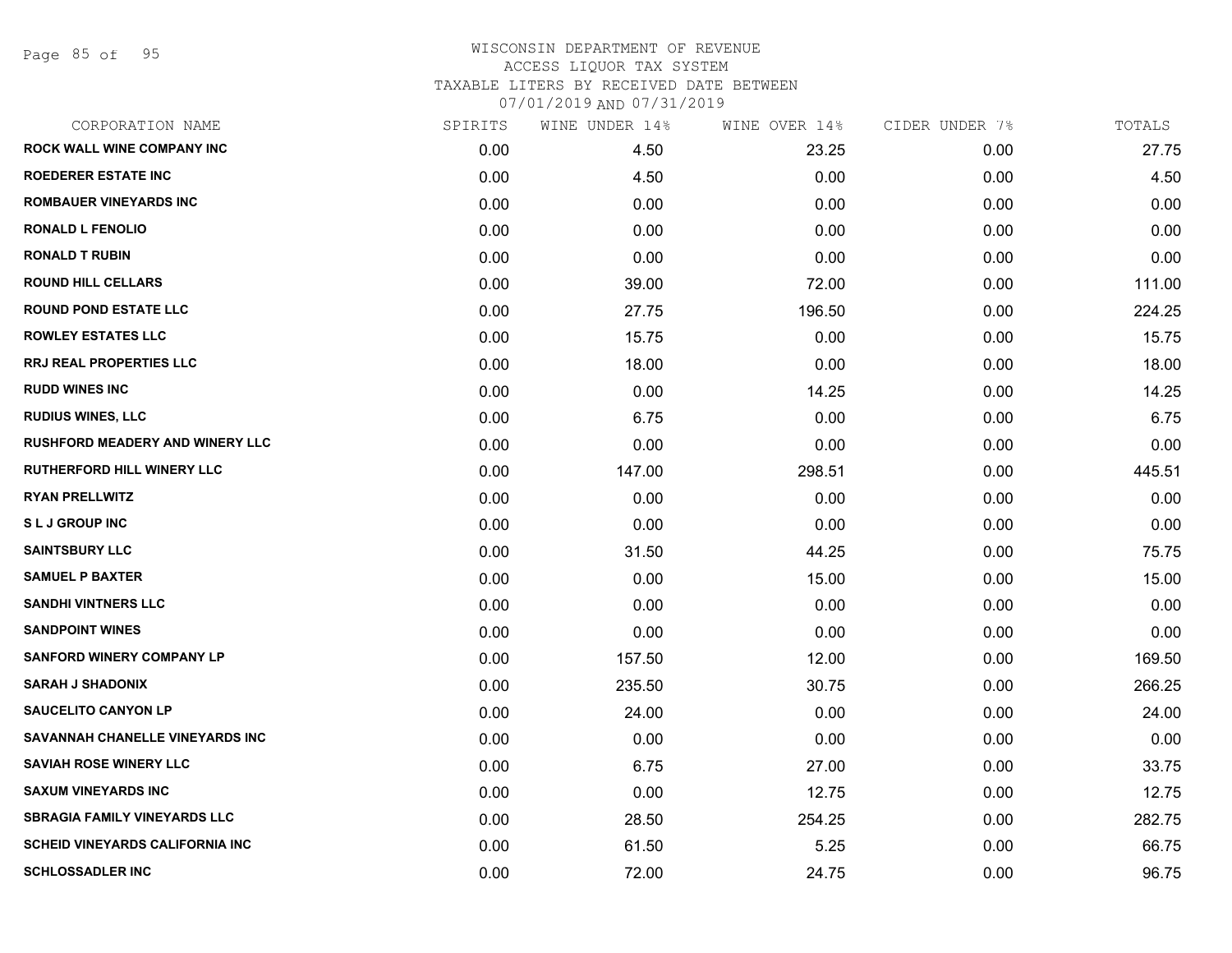Page 86 of 95

# WISCONSIN DEPARTMENT OF REVENUE ACCESS LIQUOR TAX SYSTEM TAXABLE LITERS BY RECEIVED DATE BETWEEN

| CORPORATION NAME                              | SPIRITS | WINE UNDER 14% | WINE OVER 14% | CIDER UNDER 7% | TOTALS |
|-----------------------------------------------|---------|----------------|---------------|----------------|--------|
| <b>SCHRADER CELLARS LLC</b>                   | 0.00    | 0.00           | 0.00          | 0.00           | 0.00   |
| <b>SCHRAMSBERG VINEYARDS CO INC</b>           | 0.00    | 483.00         | 142.50        | 0.00           | 625.50 |
| <b>SCHUG WINERY LLC</b>                       | 0.00    | 138.00         | 28.50         | 0.00           | 166.50 |
| <b>SCHWEIGER VINEYARDS INC</b>                | 0.00    | 1.50           | 16.50         | 0.00           | 18.00  |
| <b>SCREAMING EAGLE LLC</b>                    | 0.00    | 0.00           | 6.75          | 0.00           | 6.75   |
| <b>SEAVER VINEYARDS LLC</b>                   | 0.00    | 0.00           | 0.00          | 0.00           | 0.00   |
| <b>SEAVEY VINEYARD LP</b>                     | 0.00    | 3.00           | 26.25         | 0.00           | 29.25  |
| <b>SEBASTOPOL VINEYARDS &amp; WINERY CORP</b> | 0.00    | 0.00           | 0.00          | 0.00           | 0.00   |
| <b>SELBY ENTERPRISES INC</b>                  | 0.00    | 0.00           | 27.36         | 0.00           | 27.36  |
| <b>SEQUOIA GROVE VINEYARDS LP</b>             | 0.00    | 12.00          | 217.50        | 0.00           | 229.50 |
| <b>SEVEN STONES WINERY LLC</b>                | 0.00    | 0.00           | 0.00          | 0.00           | 0.00   |
| <b>SHADY LADIES LLC</b>                       | 0.00    | 0.00           | 0.00          | 0.00           | 0.00   |
| <b>SHADYBROOK ESTATE LLC</b>                  | 0.00    | 0.00           | 0.00          | 0.00           | 0.00   |
| <b>SHAFER VINEYARDS INC</b>                   | 0.00    | 0.00           | 99.00         | 0.00           | 99.00  |
| <b>SHANNON RIDGE INC</b>                      | 0.00    | 9.00           | 6.00          | 0.00           | 15.00  |
| <b>SHARON L PINGEL</b>                        | 0.00    | 0.00           | 0.00          | 0.00           | 0.00   |
| SHELDRAKE POINT VINEYARD LLC                  | 0.00    | 6.75           | 0.00          | 0.00           | 6.75   |
| <b>SHELTON-MACKENZIE WINE COMPANY</b>         | 0.00    | 1.50           | 3.00          | 0.00           | 4.50   |
| <b>SHERRY HARDIE</b>                          | 0.00    | 0.00           | 0.00          | 0.00           | 0.00   |
| SHERWIN FAMILY VINEYARDS LLC                  | 0.00    | 30.75          | 3.00          | 0.00           | 33.75  |
| <b>SIERRA SUNRISE VINEYARDS</b>               | 0.00    | 9.00           | 11.25         | 0.00           | 20.25  |
| SILVER OAK WINE CELLARS LLC                   | 0.00    | 427.50         | 111.75        | 0.00           | 539.25 |
| SILVER TRIDENT WINERY LLC                     | 0.00    | 0.00           | 21.00         | 0.00           | 21.00  |
| <b>SINE QUA NON INC</b>                       | 0.00    | 0.00           | 0.00          | 0.00           | 0.00   |
| SINNIPEE VALLEY VINEYARD LLC                  | 0.00    | 0.00           | 0.00          | 0.00           | 0.00   |
| <b>SINSKEY VINEYARDS INC</b>                  | 0.00    | 357.39         | 30.00         | 0.00           | 387.39 |
| <b>SIX SIGMA WINERY LLC</b>                   | 0.00    | 6.75           | 5.25          | 0.00           | 12.00  |
| <b>SKYWALKER VINEYARDS, LLC</b>               | 0.00    | 6.00           | 22.50         | 0.00           | 28.50  |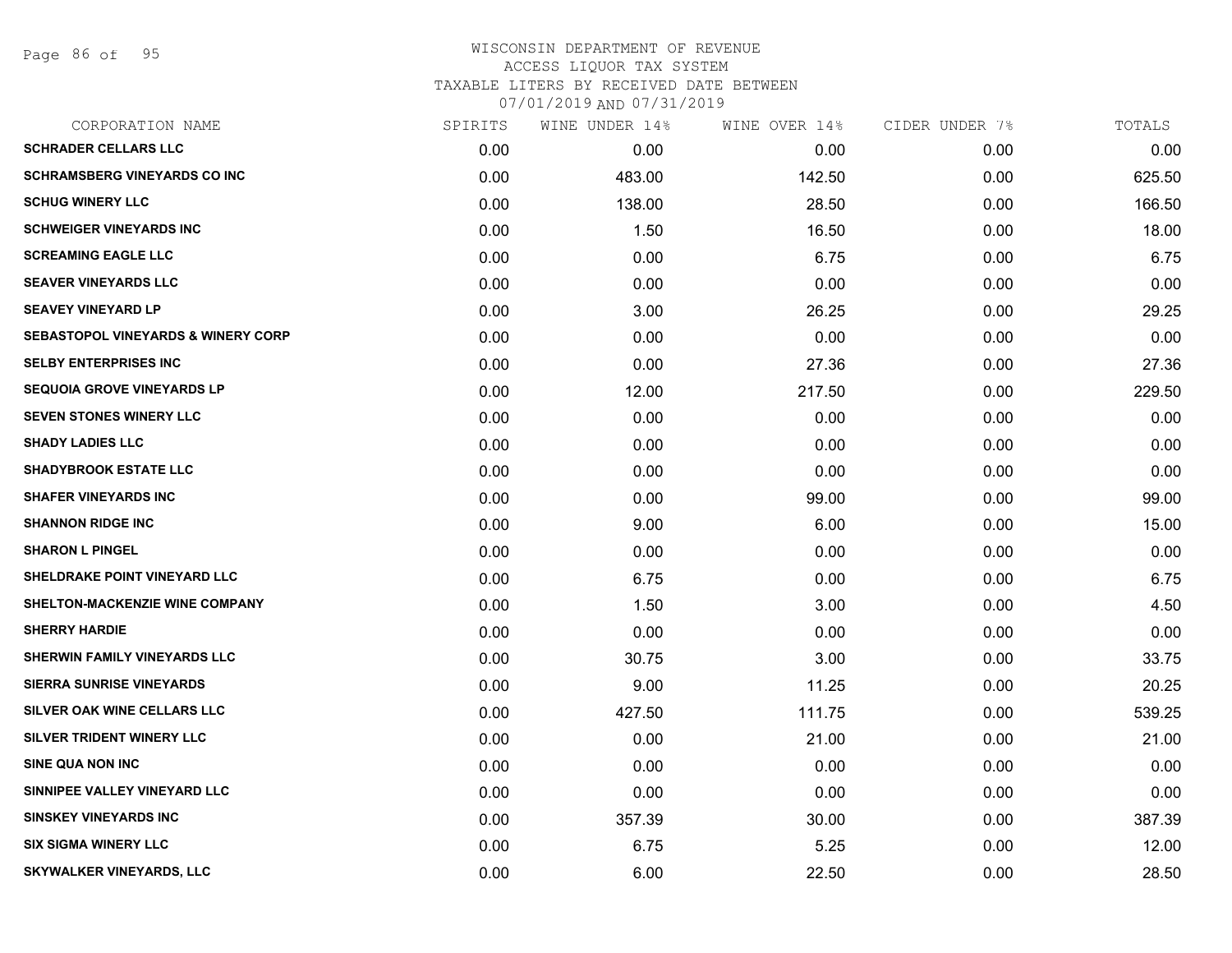Page 87 of 95

| CORPORATION NAME                           | SPIRITS | WINE UNDER 14% | WINE OVER 14% | CIDER UNDER 7% | TOTALS   |
|--------------------------------------------|---------|----------------|---------------|----------------|----------|
| <b>SMALL VINES WINES INC</b>               | 0.00    | 0.00           | 0.00          | 0.00           | 0.00     |
| SMITH ANDERSON ENTERPRISES INC             | 0.00    | 0.00           | 0.00          | 0.00           | 0.00     |
| <b>SOCIAL ENJOYMENTS LLC</b>               | 0.00    | 0.00           | 0.00          | 0.00           | 0.00     |
| <b>SOKOL BLOSSER LTD</b>                   | 0.00    | 90.00          | 0.00          | 0.00           | 90.00    |
| <b>SOMERSTON WINE COMPANY, LLC</b>         | 0.00    | 0.00           | 24.75         | 0.00           | 24.75    |
| <b>SONJA MAGDEVSKI</b>                     | 0.00    | 0.00           | 9.00          | 0.00           | 9.00     |
| SONOMA-CUTRER VINEYARDS INC                | 0.00    | 57.75          | 207.00        | 0.00           | 264.75   |
| <b>SOUTH COAST WINERY INC</b>              | 0.00    | 11.25          | 27.75         | 0.00           | 39.00    |
| <b>SP GROSSNICKLE LLC</b>                  | 0.00    | 17.25          | 0.00          | 0.00           | 17.25    |
| <b>SPANOS BERBERIAN WINERY LLC</b>         | 0.00    | 0.00           | 104.25        | 0.00           | 104.25   |
| <b>SPARKLING OREGON LLC</b>                | 0.00    | 19.50          | 3.00          | 0.00           | 22.50    |
| SPIRITS OF NORWAY VINEYARD LLC             | 0.00    | 0.00           | 0.00          | 0.00           | 0.00     |
| <b>SPOTTSWOODE WINERY INC</b>              | 0.00    | 0.00           | 201.75        | 0.00           | 201.75   |
| <b>SPRECHER BREWING COMPANY, INC.</b>      | 0.00    | 0.00           | 0.00          | 0.00           | 0.00     |
| <b>SPRING MOUNTAIN VINEYARD INC</b>        | 0.00    | 27.00          | 43.50         | 0.00           | 70.50    |
| <b>SPURGEON VINEYARDS &amp; WINERY LLC</b> | 0.00    | 0.00           | 0.00          | 0.00           | 0.00     |
| <b>SQUIX LLC</b>                           | 0.00    | 62.25          | 2.50          | 0.00           | 64.75    |
| <b>ST HELENA ESTATE LLC</b>                | 0.00    | 16.50          | 22.50         | 0.00           | 39.00    |
| <b>ST JAMES WINERY INC</b>                 | 0.00    | 171.00         | 0.00          | 0.00           | 171.00   |
| ST JULIAN WINE COMPANY INC                 | 0.00    | 337.65         | 1.50          | 0.00           | 339.15   |
| <b>ST SUPERY INC</b>                       | 0.00    | 106.50         | 126.75        | 0.00           | 233.25   |
| ST. FRANCIS WINERY & VINEYARD L.P.         | 0.00    | 72.00          | 639.75        | 0.00           | 711.75   |
| <b>STAGLIN FAMILY VINEYARD LLC</b>         | 0.00    | 0.00           | 125.25        | 0.00           | 125.25   |
| <b>STAG'S LEAP WINE CELLARS LLC</b>        | 0.00    | 57.00          | 248.25        | 0.00           | 305.25   |
| <b>STANDING JOURNEY LLC</b>                | 0.00    | 46.50          | 168.75        | 0.00           | 215.25   |
| <b>STE MICHELLE WINE ESTATES LTD</b>       | 0.00    | 520.64         | 580.50        | 0.00           | 1,101.14 |
| <b>STEFFENS FAMILY WINES LLC</b>           | 0.00    | 0.00           | 0.00          | 0.00           | 0.00     |
| <b>STEPHAN VINEYARD INC</b>                | 0.00    | 9.00           | 121.50        | 0.00           | 130.50   |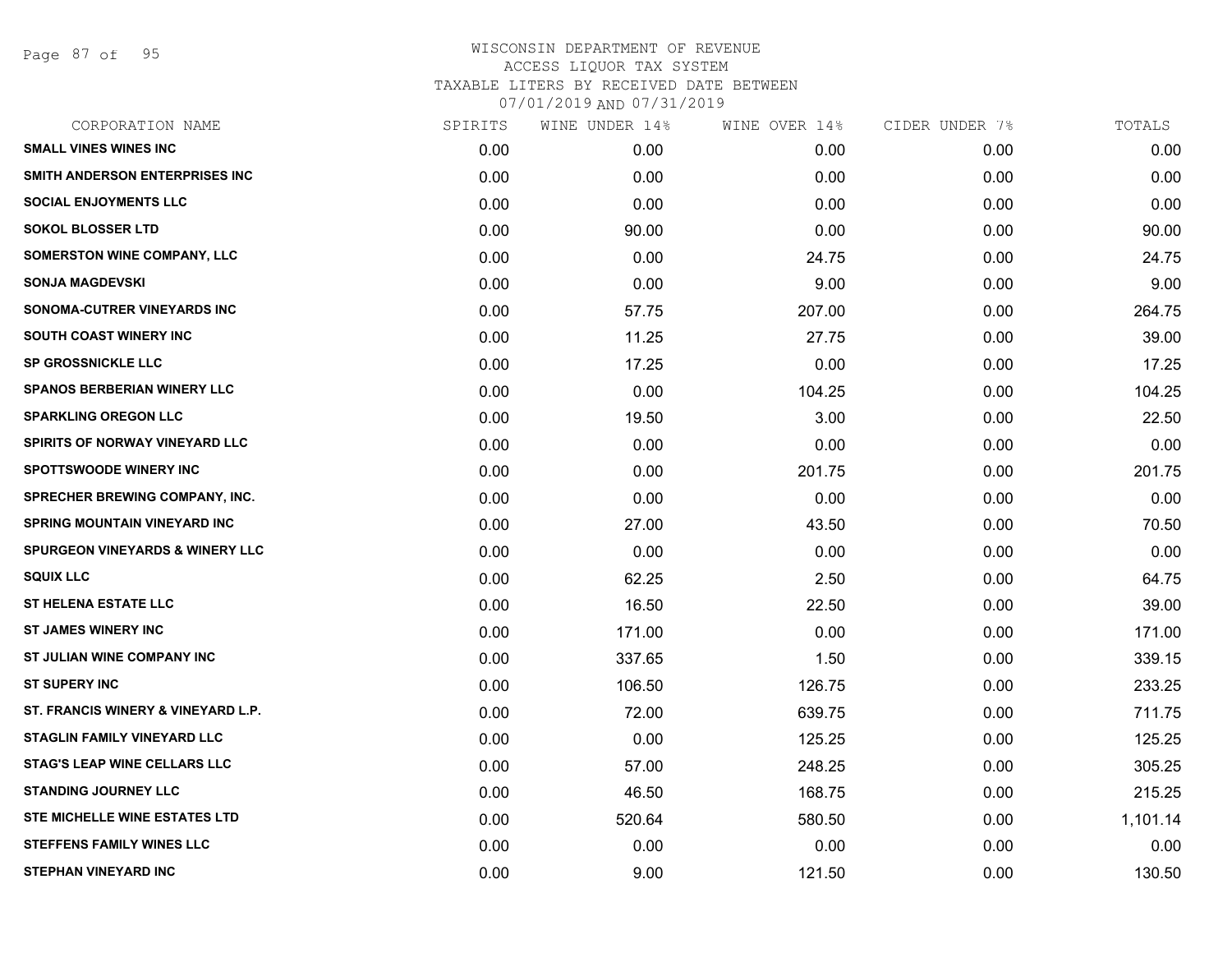Page 88 of 95

| CORPORATION NAME                           | SPIRITS | WINE UNDER 14% | WINE OVER 14% | CIDER UNDER 7% | TOTALS |
|--------------------------------------------|---------|----------------|---------------|----------------|--------|
| <b>STEPHEN A MCPHERSON</b>                 | 0.00    | 0.00           | 0.00          | 0.00           | 0.00   |
| <b>STEPHEN M KENNEDY</b>                   | 0.00    | 0.00           | 0.00          | 0.00           | 0.00   |
| <b>STEPHEN M REUSTLE</b>                   | 0.00    | 13.50          | 0.00          | 0.00           | 13.50  |
| <b>STEVEN DEBAKER</b>                      | 0.00    | 0.00           | 0.00          | 0.00           | 0.00   |
| <b>STEVEN KENT LLC</b>                     | 0.00    | 0.00           | 10.50         | 0.00           | 10.50  |
| STEVEN M & JUDITH A JACOBSON LLC           | 0.00    | 0.00           | 0.00          | 0.00           | 0.00   |
| <b>STEVEN N LEDSON</b>                     | 0.00    | 116.25         | 399.00        | 0.00           | 515.25 |
| <b>STEWART CELLARS, LLC</b>                | 0.00    | 0.00           | 26.25         | 0.00           | 26.25  |
| <b>STOLLER VINEYARDS INC</b>               | 0.00    | 108.00         | 7.50          | 0.00           | 115.50 |
| <b>STOLPMAN VINEYARDS LLC</b>              | 0.00    | 14.25          | 33.75         | 0.00           | 48.00  |
| <b>STONE EDGE WINERY LLC</b>               | 0.00    | 4.50           | 58.50         | 0.00           | 63.00  |
| <b>STONE HILL WINE CO INC</b>              | 0.00    | 203.63         | 5.50          | 0.00           | 209.13 |
| STONE WOLF VINEYARDS, LLC                  | 0.00    | 0.00           | 0.00          | 0.00           | 0.00   |
| <b>STONECUSHION INC</b>                    | 0.00    | 0.00           | 303.00        | 0.00           | 303.00 |
| STONEHAUS WINERY, INC.                     | 0.00    | 23.25          | 0.00          | 0.00           | 23.25  |
| <b>STONES THROW WINERY INC</b>             | 0.00    | 0.00           | 0.00          | 0.00           | 0.00   |
| <b>STONY HILL VINEYARD INC</b>             | 0.00    | 81.76          | 0.00          | 0.00           | 81.76  |
| STORYBOOK MOUNTAIN WINERY INC              | 0.00    | 6.75           | 34.50         | 0.00           | 41.25  |
| SULPHUR SPRINGS WINERY LLC                 | 0.00    | 9.00           | 33.00         | 0.00           | 42.00  |
| <b>SUMMERS WINERY LLC</b>                  | 0.00    | 1.50           | 33.00         | 0.00           | 34.50  |
| <b>SUMMERWOOD WINERY &amp; INN INC</b>     | 0.00    | 0.00           | 24.00         | 0.00           | 24.00  |
| <b>SUNSET HOLLOW RANCH</b>                 | 0.00    | 0.00           | 0.00          | 0.00           | 0.00   |
| <b>SUNSET POINT WINERY LLC</b>             | 0.00    | 0.00           | 0.00          | 0.00           | 0.00   |
| <b>SUNSTONE VINEYARDS &amp; WINERY INC</b> | 0.00    | 22.50          | 41.25         | 0.00           | 63.75  |
| <b>SUSAN M BOSWELL</b>                     | 0.00    | 0.00           | 9.00          | 0.00           | 9.00   |
| <b>SUTTER HOME WINERY INC</b>              | 0.00    | 173.22         | 127.13        | 0.00           | 300.35 |
| SWEAZEY WINERY INVESTMENT LLC              | 0.00    | 42.75          | 29.25         | 0.00           | 72.00  |
| <b>SWEET CHEEKS VINEYARDS INC</b>          | 0.00    | 29.25          | 0.00          | 0.00           | 29.25  |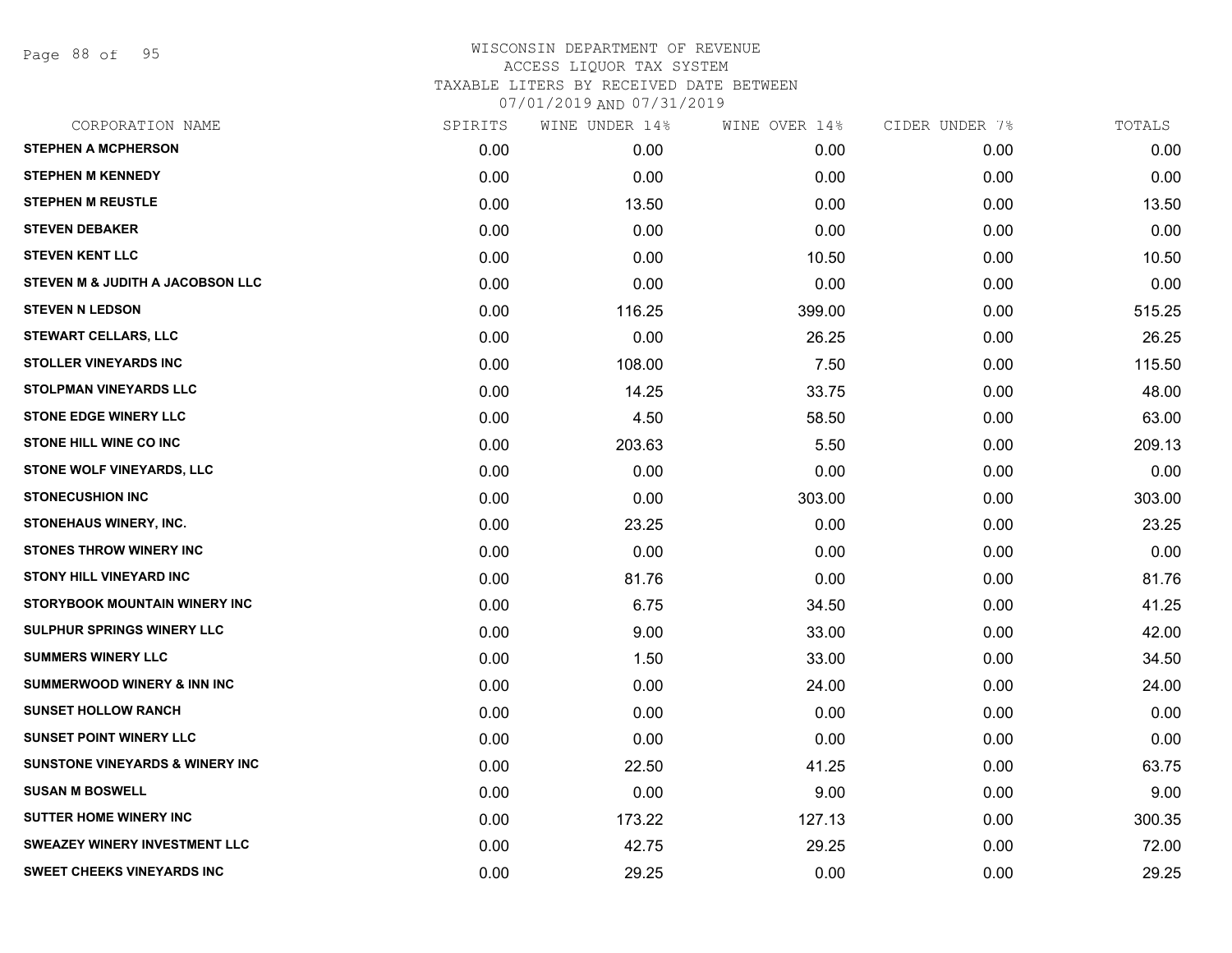Page 89 of 95

| CORPORATION NAME                   | SPIRITS | WINE UNDER 14% | WINE OVER 14% | CIDER UNDER 7% | TOTALS |
|------------------------------------|---------|----------------|---------------|----------------|--------|
| <b>TABLAS CREEK VINEYARD LP</b>    | 0.00    | 113.25         | 82.50         | 0.00           | 195.75 |
| <b>TAFT STREET INC</b>             | 0.00    | 3.75           | 41.25         | 0.00           | 45.00  |
| <b>TAKARA SAKE USA INC</b>         | 0.00    | 15.75          | 0.00          | 0.00           | 15.75  |
| <b>TALLEY VINEYARDS INC</b>        | 0.00    | 37.50          | 0.00          | 0.00           | 37.50  |
| <b>TAMBER BEY VINEYARDS LLC</b>    | 0.00    | 35.25          | 89.75         | 0.00           | 125.00 |
| <b>TANDEM WINES LLC</b>            | 0.00    | 4.50           | 3.00          | 0.00           | 7.50   |
| <b>TARA BELLA WINERY LLC</b>       | 0.00    | 0.00           | 0.00          | 0.00           | 0.00   |
| <b>TEALE CREEK ASSOCIATES</b>      | 0.00    | 3.00           | 30.00         | 0.00           | 33.00  |
| <b>TENBA RIDGE WINERY LLC</b>      | 0.00    | 0.00           | 0.00          | 0.00           | 0.00   |
| <b>TERRA VINUM LLC</b>             | 0.00    | 1.50           | 9.36          | 0.00           | 10.86  |
| <b>TERRAVANT WINE COMPANY LLC</b>  | 0.00    | 0.00           | 0.00          | 0.00           | 0.00   |
| <b>TESTAROSSA VINEYARDS LLC</b>    | 0.00    | 0.00           | 27.75         | 0.00           | 27.75  |
| <b>TEXAS FULFILLMENT SERVICES</b>  | 0.00    | 27.00          | 0.00          | 0.00           | 27.00  |
| THE BIALE ESTATE                   | 0.00    | 9.00           | 167.25        | 0.00           | 176.25 |
| THE BLEECHER FAMILY TRUST          | 0.00    | 0.00           | 0.00          | 0.00           | 0.00   |
| THE BRANDER VINEYARD               | 0.00    | 94.50          | 0.00          | 0.00           | 94.50  |
| THE CELLAR LLC                     | 0.00    | 0.00           | 0.00          | 0.00           | 0.00   |
| THE GAINEY VINEYARD                | 0.00    | 24.75          | 62.25         | 0.00           | 87.00  |
| THE HARDER GROUP INC               | 0.00    | 0.00           | 31.50         | 0.00           | 31.50  |
| THE HESS COLLECTION WINERY         | 0.00    | 42.00          | 150.75        | 0.00           | 192.75 |
| THE HOGUE CELLARS LTD              | 0.00    | 0.00           | 0.00          | 0.00           | 0.00   |
| THE INFINITE MONKEY THEOREM INC    | 0.00    | 0.00           | 0.00          | 0.00           | 0.00   |
| THE LITTORAI WINES                 | 0.00    | 8.25           | 0.00          | 0.00           | 8.25   |
| THE LOCK AGRICULTURAL VENTURES LLC | 0.00    | 0.00           | 27.00         | 0.00           | 27.00  |
| THE MASCOT WINE, LLC               | 0.00    | 0.00           | 0.00          | 0.00           | 0.00   |
| THE MEEKER VINEYARD                | 0.00    | 0.00           | 0.00          | 0.00           | 0.00   |
| THE MORLET SELECTION INC           | 0.00    | 9.00           | 111.01        | 0.00           | 120.01 |
| THE MORNE WINE COMPANY             | 0.00    | 56.63          | 27.00         | 0.00           | 83.63  |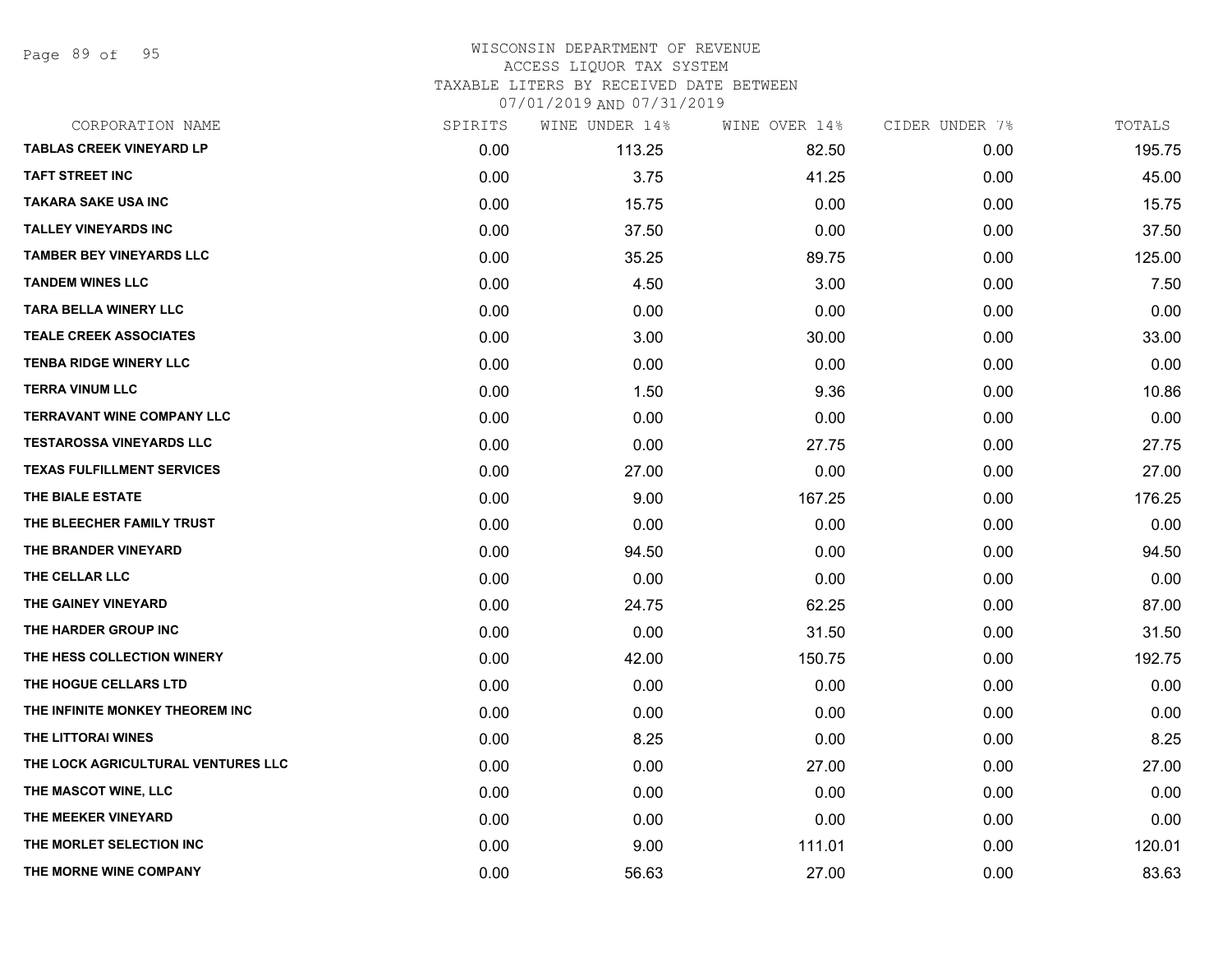| CORPORATION NAME                          | SPIRITS | WINE UNDER 14% | WINE OVER 14% | CIDER UNDER 7% | TOTALS   |
|-------------------------------------------|---------|----------------|---------------|----------------|----------|
| THE RED STITCH WINE GROUP, LLC            | 0.00    | 0.00           | 0.00          | 0.00           | 0.00     |
| THE RUM TREE, INC.                        | 0.00    | 0.00           | 0.00          | 0.00           | 0.00     |
| THE SHORES OF FAIRHAVEN INC               | 0.00    | 18.75          | 0.00          | 0.00           | 18.75    |
| THE SILVERADO VINEYARDS                   | 0.00    | 37.50          | 159.75        | 0.00           | 197.25   |
| THE VINEYARD LLC                          | 0.00    | 491.00         | 0.00          | 0.00           | 491.00   |
| THE WILLIAMSBURG WINERY LTD               | 0.00    | 27.00          | 0.00          | 0.00           | 27.00    |
| THE WINE GROUP INC                        | 0.00    | 118.50         | 1,288.88      | 0.00           | 1,407.38 |
| THE WINE VINEYARD LLC                     | 0.00    | 0.00           | 0.00          | 0.00           | 0.00     |
| THE WOODLAND TRAIL BEVERAGE COMPANY, INC. | 0.00    | 0.00           | 0.00          | 0.00           | 0.00     |
| THIRTY-ONE PRODUCTION LLC                 | 0.00    | 0.00           | 0.00          | 0.00           | 0.00     |
| THIS REALM LLC                            | 0.00    | 0.00           | 45.75         | 0.00           | 45.75    |
| <b>THOMAS C HOFFMAN</b>                   | 0.00    | 0.00           | 16.50         | 0.00           | 16.50    |
| THOMAS FOGARTY WINERY LLC                 | 0.00    | 37.50          | 12.75         | 0.00           | 50.25    |
| THOMAS L BECKMEN & JUDITH F BECKMEN       | 0.00    | 0.00           | 35.25         | 0.00           | 35.25    |
| <b>THURMAN J RODGERS</b>                  | 0.00    | 13.50          | 0.00          | 0.00           | 13.50    |
| <b>THVS CORP</b>                          | 0.00    | 0.00           | 6.75          | 0.00           | 6.75     |
| TI BEVERAGE GROUP LTD                     | 0.00    | 0.00           | 0.00          | 0.00           | 0.00     |
| TIM BLUE WINES LLC                        | 0.00    | 0.00           | 575.00        | 0.00           | 575.00   |
| <b>TIMOTHY D GUILD</b>                    | 0.00    | 0.00           | 0.00          | 0.00           | 0.00     |
| <b>TIMOTHY P MCDONALD</b>                 | 0.00    | 0.00           | 0.00          | 0.00           | 0.00     |
| TMR WINE COMPANY LLC                      | 0.00    | 0.00           | 84.75         | 0.00           | 84.75    |
| TOAD HOLLOW VINEYARDS INC                 | 0.00    | 8.25           | 3.00          | 0.00           | 11.25    |
| <b>TOBIN JAMES CELLARS</b>                | 0.00    | 48.00          | 405.42        | 0.00           | 453.42   |
| <b>TODD KUEHL</b>                         | 0.00    | 0.00           | 0.00          | 0.00           | 0.00     |
| <b>TOLLIVER RANCH BRANDS LLC</b>          | 0.00    | 4.50           | 17.25         | 0.00           | 21.75    |
| <b>TOM MEADOWCROFT</b>                    | 0.00    | 10.50          | 22.50         | 0.00           | 33.00    |
| <b>TOMMYS TOO HIGH WINES LLC</b>          | 0.00    | 0.00           | 0.00          | 0.00           | 0.00     |
| <b>TOUR DE FORCE WINE COMPANY LLC</b>     | 0.00    | 0.00           | 0.00          | 0.00           | 0.00     |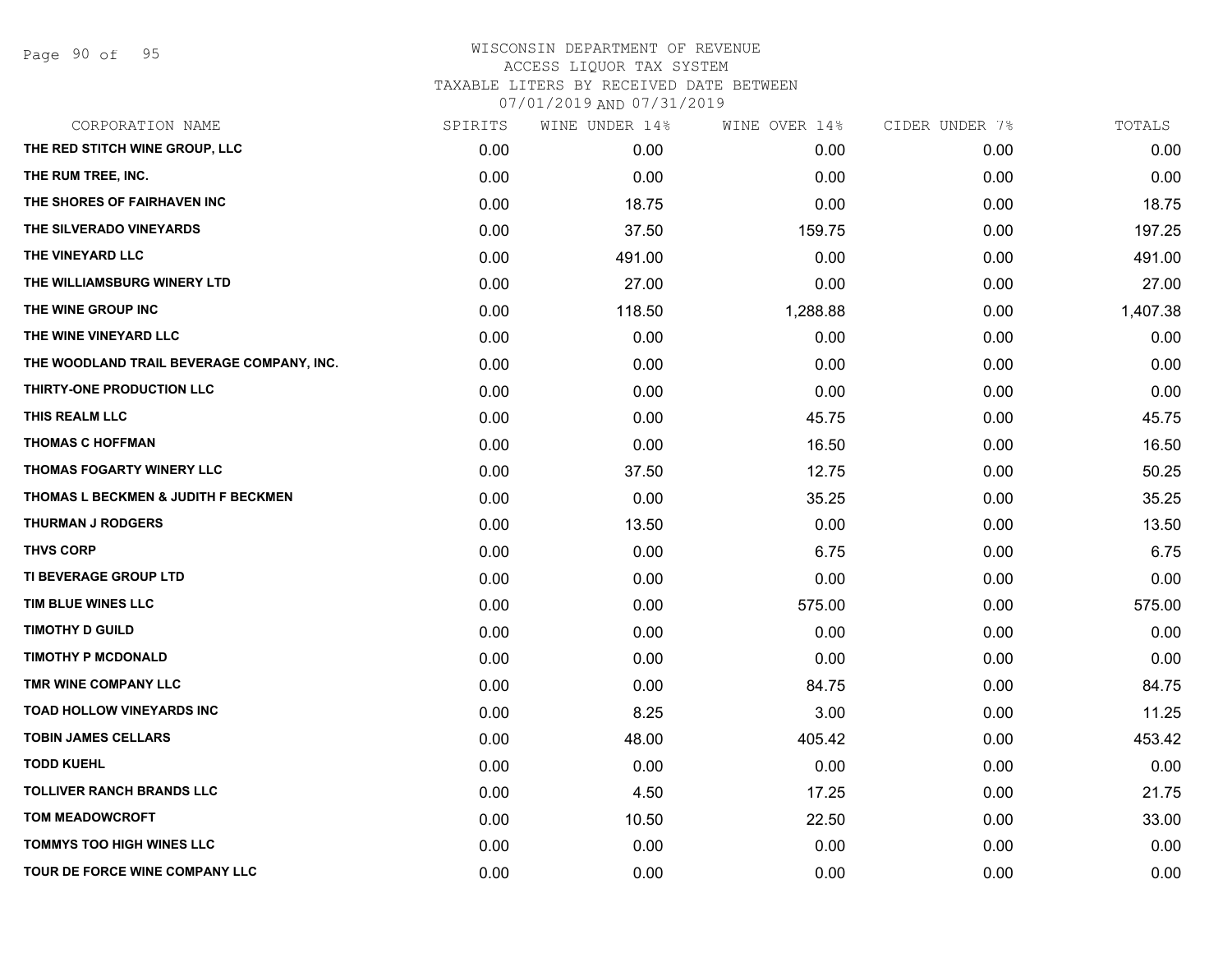Page 91 of 95

### WISCONSIN DEPARTMENT OF REVENUE ACCESS LIQUOR TAX SYSTEM TAXABLE LITERS BY RECEIVED DATE BETWEEN

| CORPORATION NAME                              | SPIRITS | WINE UNDER 14% | WINE OVER 14% | CIDER UNDER 7% | TOTALS   |
|-----------------------------------------------|---------|----------------|---------------|----------------|----------|
| <b>TREANA WINERY LLC</b>                      | 0.00    | 0.75           | 75.00         | 0.00           | 75.75    |
| <b>TREASURY WINE ESTATES AMERICAS COMPANY</b> | 0.00    | 2,396.88       | 1,629.35      | 0.00           | 4,026.23 |
| <b>TREFETHEN VINEYARDS WINERY INC</b>         | 0.00    | 180.38         | 187.88        | 0.00           | 368.26   |
| <b>TRENTADUE WINERY LLC</b>                   | 0.00    | 66.01          | 90.00         | 0.00           | 156.01   |
| <b>TRESPASS VINEYARDS INC.</b>                | 0.00    | 0.00           | 0.00          | 0.00           | 0.00     |
| TRINITAS CELLARS LLC                          | 0.00    | 0.00           | 79.50         | 0.00           | 79.50    |
| <b>TRIONE VINEYARDS LLC</b>                   | 0.00    | 4.00           | 27.00         | 0.00           | 31.00    |
| <b>TROY LANDWEHR</b>                          | 0.00    | 0.00           | 0.00          | 0.00           | 0.00     |
| <b>TSG LLC</b>                                | 0.00    | 87.00          | 13.50         | 0.00           | 100.50   |
| <b>TURKOVICH FAMILY WINES LLC</b>             | 0.00    | 0.75           | 1.50          | 0.00           | 2.25     |
| <b>TURLEY WINE CELLARS INC</b>                | 0.00    | 38.25          | 1,616.25      | 0.00           | 1,654.50 |
| <b>TURNBULL WINE CELLARS</b>                  | 0.00    | 4.50           | 12.75         | 0.00           | 17.25    |
| <b>TUSK ESTATES LLC</b>                       | 0.00    | 0.00           | 0.00          | 0.00           | 0.00     |
| <b>TWIN PEAKS WINERY INC</b>                  | 0.00    | 4.50           | 170.25        | 0.00           | 174.75   |
| <b>TWIN RIDGE ESTATES LLC</b>                 | 0.00    | 0.00           | 0.00          | 0.00           | 0.00     |
| <b>TWISTED OAK WINERY LLC</b>                 | 0.00    | 0.00           | 0.00          | 0.00           | 0.00     |
| <b>TWO LADS LLC</b>                           | 0.00    | 153.75         | 0.00          | 0.00           | 153.75   |
| TY R CATON                                    | 0.00    | 53.25          | 58.50         | 0.00           | 111.75   |
| UNTI WINE CO LLC                              | 0.00    | 69.00          | 88.50         | 0.00           | 157.50   |
| <b>UPSTREAM CIDER LLC</b>                     | 0.00    | 0.00           | 0.00          | 0.00           | 0.00     |
| <b>URBAN CELLARS LLC</b>                      | 0.00    | 0.00           | 0.00          | 0.00           | 0.00     |
| V & C LLC                                     | 0.00    | 32.25          | 73.50         | 0.00           | 105.75   |
| <b>V SATTUI WINERY INC</b>                    | 0.00    | 228.38         | 547.50        | 0.00           | 775.88   |
| <b>V2 WINE GROUP LLC</b>                      | 0.00    | 0.00           | 0.00          | 0.00           | 0.00     |
| VAN RUITEN FAMILY WINERY LLC                  | 0.00    | 20.63          | 6.75          | 0.00           | 27.38    |
| VAN WYCHEN WINES INC.                         | 0.00    | 0.00           | 0.00          | 0.00           | 0.00     |
| <b>VERMEIL WINE GROUP LLC</b>                 | 0.00    | 0.00           | 0.00          | 0.00           | 0.00     |
| <b>VERNON VINEYARDS LTD</b>                   | 0.00    | 0.00           | 0.00          | 0.00           | 0.00     |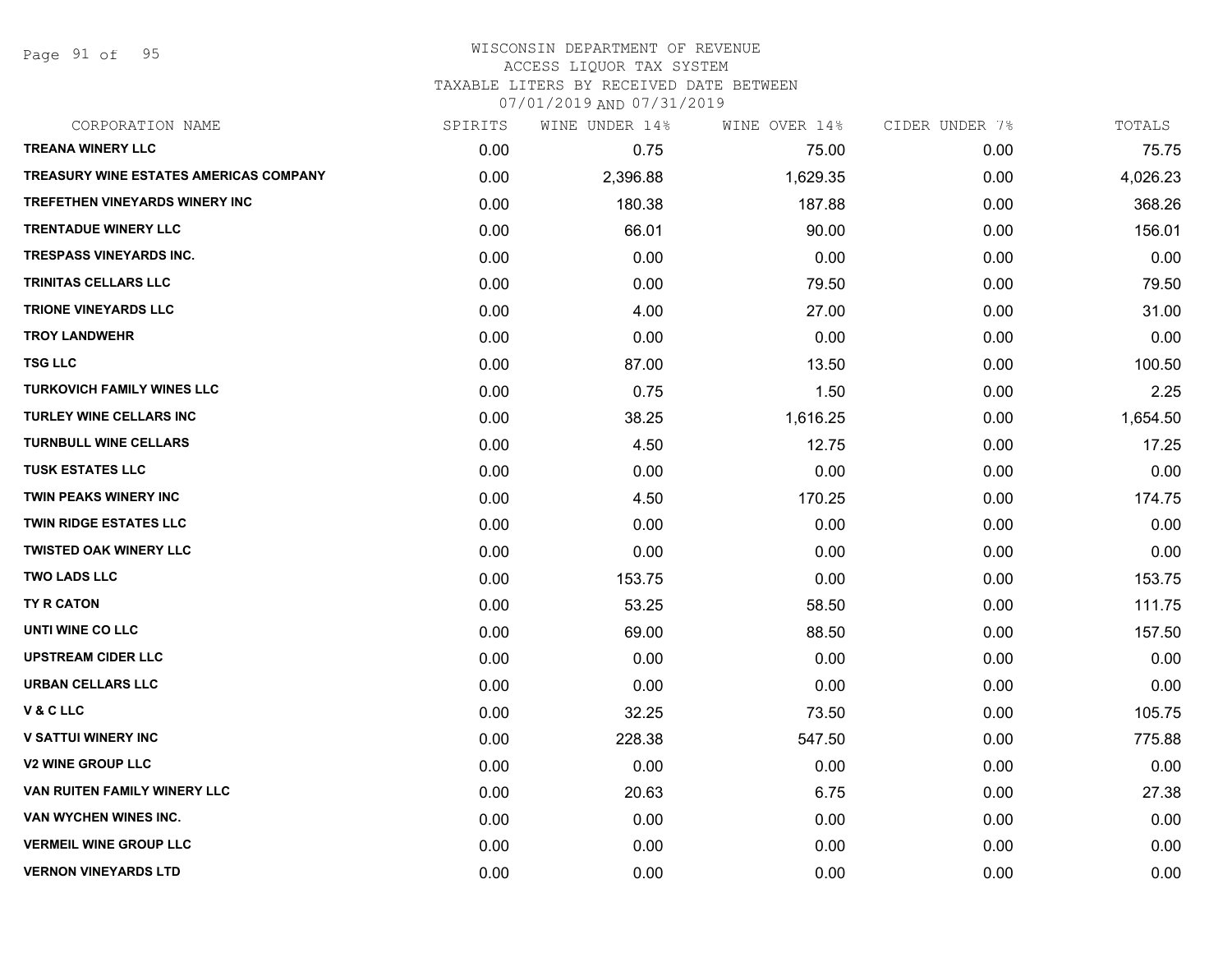Page 92 of 95

| CORPORATION NAME                  | SPIRITS | WINE UNDER 14% | WINE OVER 14% | CIDER UNDER 7% | TOTALS   |
|-----------------------------------|---------|----------------|---------------|----------------|----------|
| <b>VICINI ENTERPRISES LLC</b>     | 0.00    | 0.00           | 0.00          | 0.00           | 0.00     |
| <b>VIGNETTE WINERY LLC</b>        | 0.00    | 0.00           | 0.00          | 0.00           | 0.00     |
| <b>VILLA AMOROSA INC</b>          | 0.00    | 270.75         | 589.50        | 0.00           | 860.25   |
| <b>VILLA ENCINAL PARTNERS LP</b>  | 0.00    | 1.50           | 227.25        | 0.00           | 228.75   |
| <b>VILLA SAN JULIETTE INC</b>     | 0.00    | 0.00           | 0.00          | 0.00           | 0.00     |
| <b>VILLA TOSCANO INC</b>          | 0.00    | 0.00           | 0.00          | 0.00           | 0.00     |
| <b>VIN DE ZO LLC</b>              | 0.00    | 1.50           | 12.00         | 0.00           | 13.50    |
| <b>VINA ROBLES INC</b>            | 0.00    | 0.75           | 37.50         | 0.00           | 38.25    |
| <b>VINCENT ARROYO WINERY INC</b>  | 0.00    | 37.13          | 0.00          | 0.00           | 37.13    |
| <b>VINE &amp; SUN LLC</b>         | 0.00    | 0.00           | 0.00          | 0.00           | 0.00     |
| <b>VINE CLIFF WINERY INC</b>      | 0.00    | 5.25           | 14.25         | 0.00           | 19.50    |
| <b>VINEBURG LLC</b>               | 0.00    | 39.00          | 558.00        | 0.00           | 597.00   |
| <b>VINES TO CELLAR, INC.</b>      | 0.00    | 0.00           | 0.00          | 0.00           | 0.00     |
| <b>VINESSE LLC</b>                | 0.00    | 0.00           | 0.00          | 0.00           | 0.00     |
| <b>VINEYARD 29 LLC</b>            | 0.00    | 33.00          | 83.25         | 0.00           | 116.25   |
| <b>VIN-GO, LLC</b>                | 0.00    | 7,753.13       | 0.00          | 0.00           | 7,753.13 |
| <b>VINTAGE WINE ESTATES, INC.</b> | 0.00    | 825.00         | 1,065.00      | 0.00           | 1,890.00 |
| <b>VINTAGE WINE ESTATES, INC.</b> | 0.00    | 220.50         | 75.75         | 0.00           | 296.25   |
| <b>VINTAGE WINE ESTATES, INC.</b> | 0.00    | 101.25         | 234.00        | 0.00           | 335.25   |
| <b>VINTAGE WINE ESTATES, INC.</b> | 0.00    | 18.75          | 204.38        | 0.00           | 223.13   |
| <b>VINTAGE WINE ESTATES, INC.</b> | 0.00    | 38.25          | 41.25         | 0.00           | 79.50    |
| <b>VINTAGE WINE ESTATES, INC.</b> | 0.00    | 99.75          | 171.75        | 0.00           | 271.50   |
| <b>VINTAGE WINE ESTATES, INC.</b> | 0.00    | 0.00           | 0.00          | 0.00           | 0.00     |
| <b>VINTAGE WINE ESTATES, INC.</b> | 0.00    | 51.75          | 207.75        | 0.00           | 259.50   |
| <b>VINTAGE WINE ESTATES, INC.</b> | 0.00    | 85.50          | 129.00        | 0.00           | 214.50   |
| <b>VINUM CELLARS INC</b>          | 0.00    | 0.00           | 9.00          | 0.00           | 9.00     |
| <b>VITE GALLERON ASSETS CORP</b>  | 0.00    | 23.25          | 12.75         | 0.00           | 36.00    |
| VON KLAUS WINERY LLC              | 0.00    | 0.00           | 0.00          | 0.00           | 0.00     |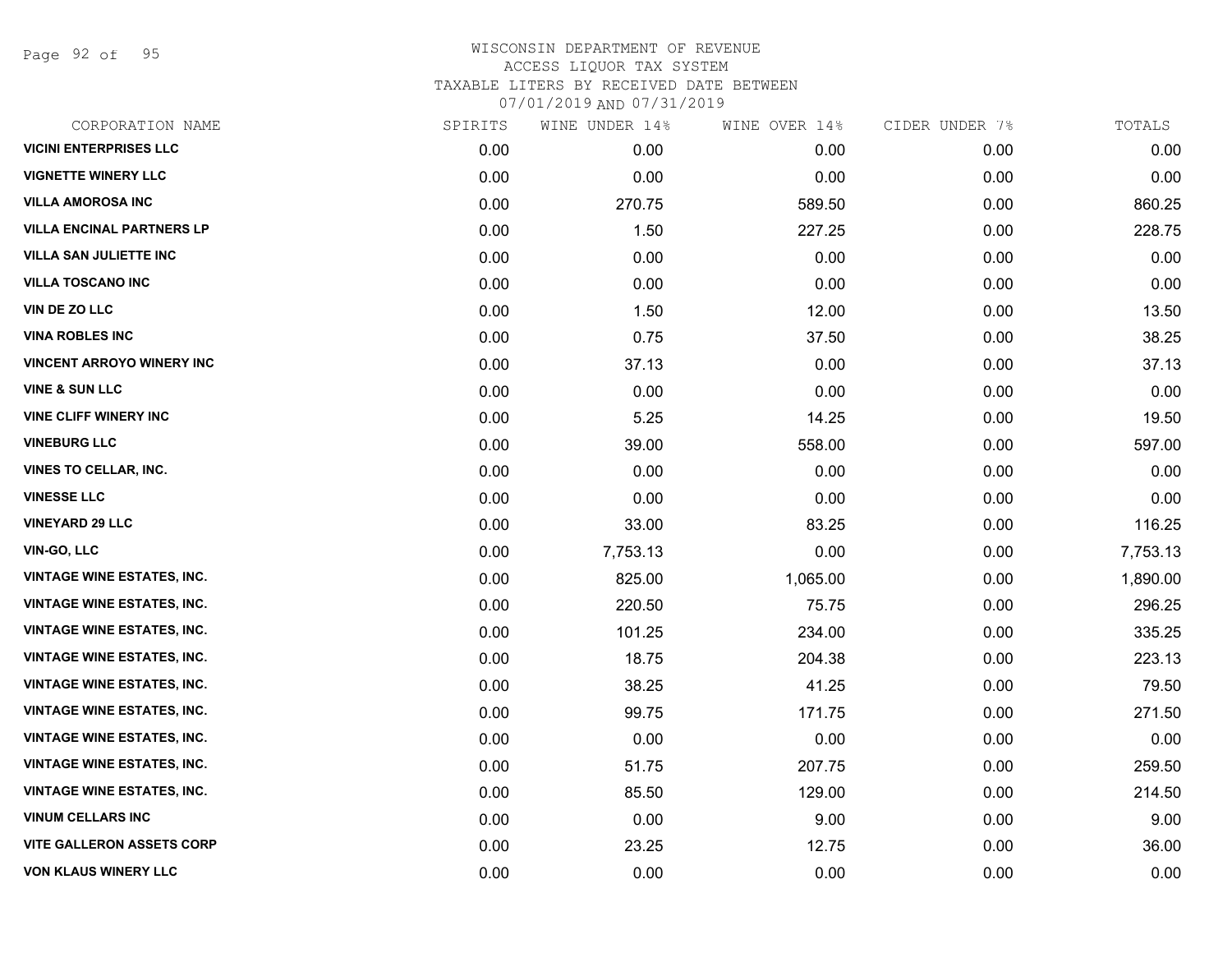Page 93 of 95

| CORPORATION NAME                                   | SPIRITS | WINE UNDER 14% | WINE OVER 14% | CIDER UNDER 7% | TOTALS |
|----------------------------------------------------|---------|----------------|---------------|----------------|--------|
| <b>VON STIEHL WINERY LTD.</b>                      | 0.00    | 0.00           | 0.00          | 0.00           | 0.00   |
| <b>W G BEST WEINKELLEREI INC</b>                   | 0.00    | 0.00           | 0.00          | 0.00           | 0.00   |
| <b>W J DEUTSCH &amp; SONS LTD</b>                  | 0.00    | 4.50           | 27.00         | 0.00           | 31.50  |
| <b>WAGNER WINERY LLC</b>                           | 0.00    | 15.38          | 0.00          | 0.00           | 15.38  |
| <b>WAITS-MAST FAMILY CELLARS LLC</b>               | 0.00    | 0.00           | 0.00          | 0.00           | 0.00   |
| <b>WASHINGTON VINTNERS LLC</b>                     | 0.00    | 0.75           | 3.00          | 0.00           | 3.75   |
| <b>WEIBEL INCORPORATED</b>                         | 0.00    | 0.00           | 0.00          | 0.00           | 0.00   |
| <b>WENTE BROS</b>                                  | 0.00    | 12.00          | 64.50         | 0.00           | 76.50  |
| <b>WEST COAST WINE PARTNERS LLC</b>                | 0.00    | 4.50           | 19.50         | 0.00           | 24.00  |
| <b>WEST PRAIRIE WINERY LLC</b>                     | 0.00    | 0.00           | 0.00          | 0.00           | 0.00   |
| <b>WESTFALL WINERY LLC</b>                         | 0.00    | 7.50           | 0.00          | 0.00           | 7.50   |
| <b>WESTPORT WINERY LLC</b>                         | 0.00    | 0.75           | 0.00          | 0.00           | 0.75   |
| <b>WHEELER WINERY INC</b>                          | 0.00    | 196.76         | 571.50        | 0.00           | 768.26 |
| <b>WHETSTONE WINE CELLARS LLC</b>                  | 0.00    | 0.00           | 13.50         | 0.00           | 13.50  |
| <b>WHISPERING BLUFFS VINEYARD &amp; WINERY LTD</b> | 0.00    | 0.00           | 0.00          | 0.00           | 0.00   |
| <b>WHITE BEAR SPIRITS LLC</b>                      | 0.00    | 0.00           | 0.00          | 0.00           | 0.00   |
| <b>WHITE OAK VINEYARDS &amp; WINERY LLC</b>        | 0.00    | 2.25           | 42.75         | 0.00           | 45.00  |
| <b>WHITE WINTER WINERY INC</b>                     | 0.00    | 0.00           | 0.00          | 0.00           | 0.00   |
| <b>WIENS CELLARS LLC</b>                           | 0.00    | 134.25         | 15.75         | 0.00           | 150.00 |
| <b>WILD EPITOME LLC</b>                            | 0.00    | 0.00           | 0.00          | 0.00           | 0.00   |
| <b>WILDEROTTER WINERY LLC</b>                      | 0.00    | 0.00           | 0.00          | 0.00           | 0.00   |
| <b>WILLAMETTE VALLEY VINEYARDS INC</b>             | 0.00    | 116.63         | 40.50         | 0.00           | 157.13 |
| <b>WILLIAM F BLUHM</b>                             | 0.00    | 0.00           | 0.00          | 0.00           | 0.00   |
| <b>WILLIAM MOSBY</b>                               | 0.00    | 3.00           | 1.50          | 0.00           | 4.50   |
| <b>WILLIAM PRICE III</b>                           | 0.00    | 59.25          | 0.00          | 0.00           | 59.25  |
| <b>WILLIAMS &amp; SELYEM LLC</b>                   | 0.00    | 108.75         | 40.50         | 0.00           | 149.25 |
| <b>WILRONA LLC</b>                                 | 0.00    | 14.25          | 0.00          | 0.00           | 14.25  |
| <b>WILSON CREEK WINERY &amp; VINEYARDS INC</b>     | 0.00    | 299.25         | 21.01         | 0.00           | 320.26 |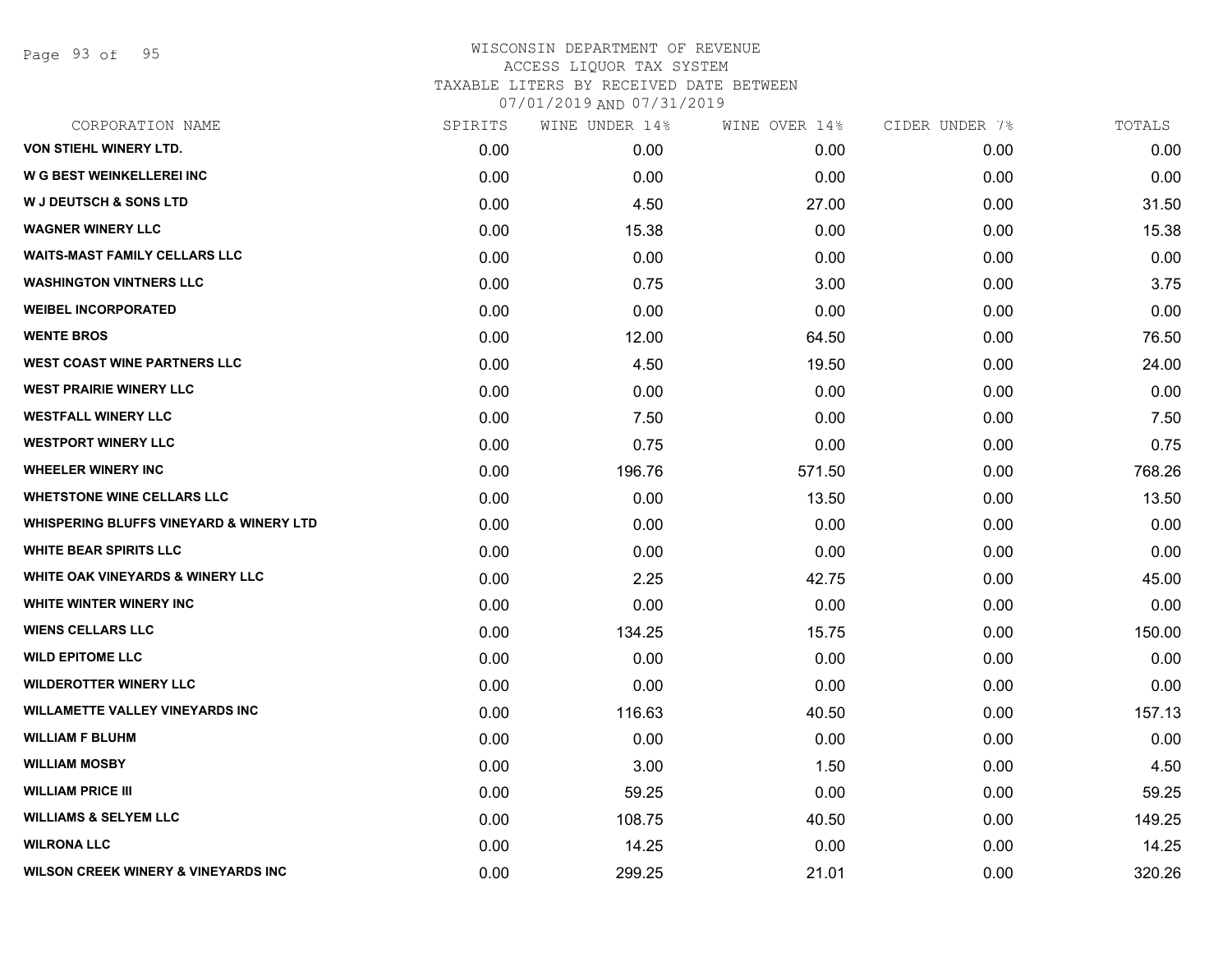Page 94 of 95

### WISCONSIN DEPARTMENT OF REVENUE ACCESS LIQUOR TAX SYSTEM TAXABLE LITERS BY RECEIVED DATE BETWEEN

| CORPORATION NAME                       | SPIRITS | WINE UNDER 14% | WINE OVER 14% | CIDER UNDER 7% | TOTALS     |
|----------------------------------------|---------|----------------|---------------|----------------|------------|
| <b>WINDERLEA WINE COMPANY LLC</b>      | 0.00    | 36.00          | 8.25          | 0.00           | 44.25      |
| <b>WINDWARD VINEYARD LLC</b>           | 0.00    | 0.00           | 0.00          | 0.00           | 0.00       |
| <b>WINE BY JOE LLC</b>                 | 0.00    | 3.00           | 6.00          | 0.00           | 9.00       |
| WINE OF THE MONTH CLUB, INC.           | 0.00    | 874.50         | 423.75        | 0.00           | 1,298.25   |
| <b>WINE ROAD VINTNERS LLC</b>          | 0.00    | 171.75         | 100.50        | 0.00           | 272.25     |
| <b>WINE SOCIETY LLC</b>                | 0.00    | 1.50           | 3.00          | 0.00           | 4.50       |
| <b>WINE.COM OF TEXAS LLC</b>           | 0.00    | 0.00           | 0.00          | 0.00           | 0.00       |
| <b>WINERY AT BLACK STAR FARMS LLC</b>  | 0.00    | 58.50          | 0.00          | 0.00           | 58.50      |
| <b>WINERY EXCHANGE, INC.</b>           | 0.00    | 27.75          | 9.00          | 0.00           | 36.75      |
| <b>WINERY FULFILLMENT SERVICES LLC</b> | 0.00    | 96.00          | 120.75        | 0.00           | 216.75     |
| <b>WINESITTER BREWHOUSE LLC</b>        | 0.00    | 0.00           | 0.00          | 0.00           | 0.00       |
| <b>WINNESHIEK WILDBERRY WINERY LLC</b> | 0.00    | 0.00           | 0.00          | 0.00           | 0.00       |
| <b>WINSIDE USA INC</b>                 | 0.00    | 4.50           | 42.00         | 0.00           | 46.50      |
| <b>WOLFF VINEYARD LLC</b>              | 0.00    | 3.75           | 8.25          | 0.00           | 12.00      |
| WOLLERSHEIM WINERY, INC.               | 0.00    | 0.00           | 0.00          | 0.00           | 0.00       |
| <b>WOLLERSHEIM WINERY, INC.</b>        | 0.00    | 0.00           | 0.00          | 0.00           | 0.00       |
| <b>WOODSON WINES LLC</b>               | 0.00    | 0.00           | 0.00          | 0.00           | 0.00       |
| <b>WOODWARD CANYON WINERY INC</b>      | 0.00    | 3.00           | 30.00         | 0.00           | 33.00      |
| YORKVILLE CELLARS INC                  | 0.00    | 62.25          | 0.00          | 0.00           | 62.25      |
| <b>ZD WINES LLC</b>                    | 0.00    | 31.59          | 71.28         | 0.00           | 102.87     |
| <b>ZERO LINK MARKETS INC</b>           | 0.00    | 1,185.22       | 380.72        | 17.43          | 1,583.37   |
| TOTAL LITERS FOR 7/31/2019             | 0.00    | 111,178.17     | 81,121.06     | 377.43         | 192,676.66 |